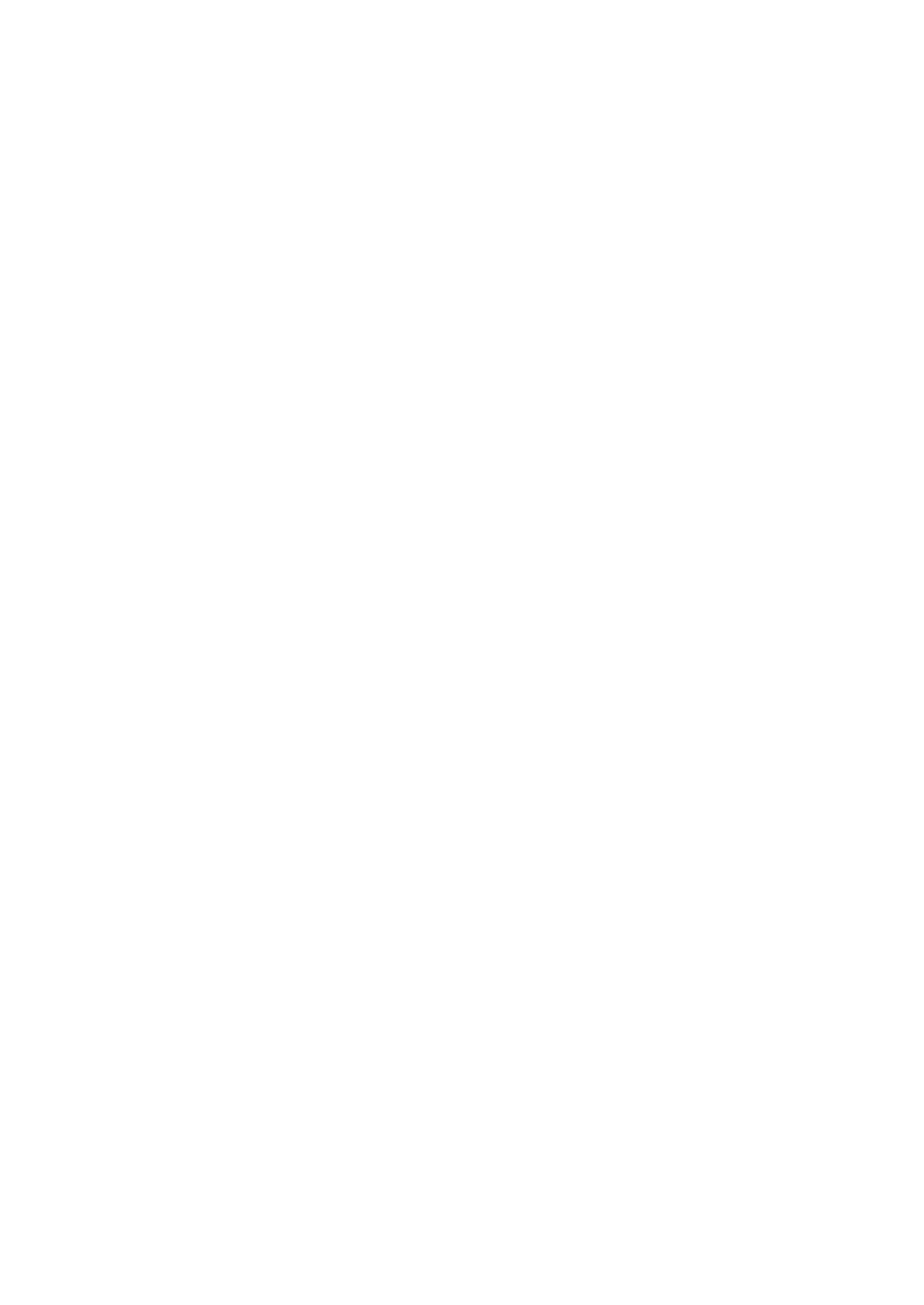Land Quality Management Ltd

**For: Department for Environment, Food and Rural Affairs**

**Methane Emissions from Landfill Sites in the UK**

**Final Report**

Work performed by: Land Quality Management Ltd SChEME The University of Nottingham University Park Nottingham NG7 2RD

Tel: 0115 951 4099<br>Fax: 0116 951 4640 0116 951 4640

e-mail jane.burroughs @ nottingham.ac.uk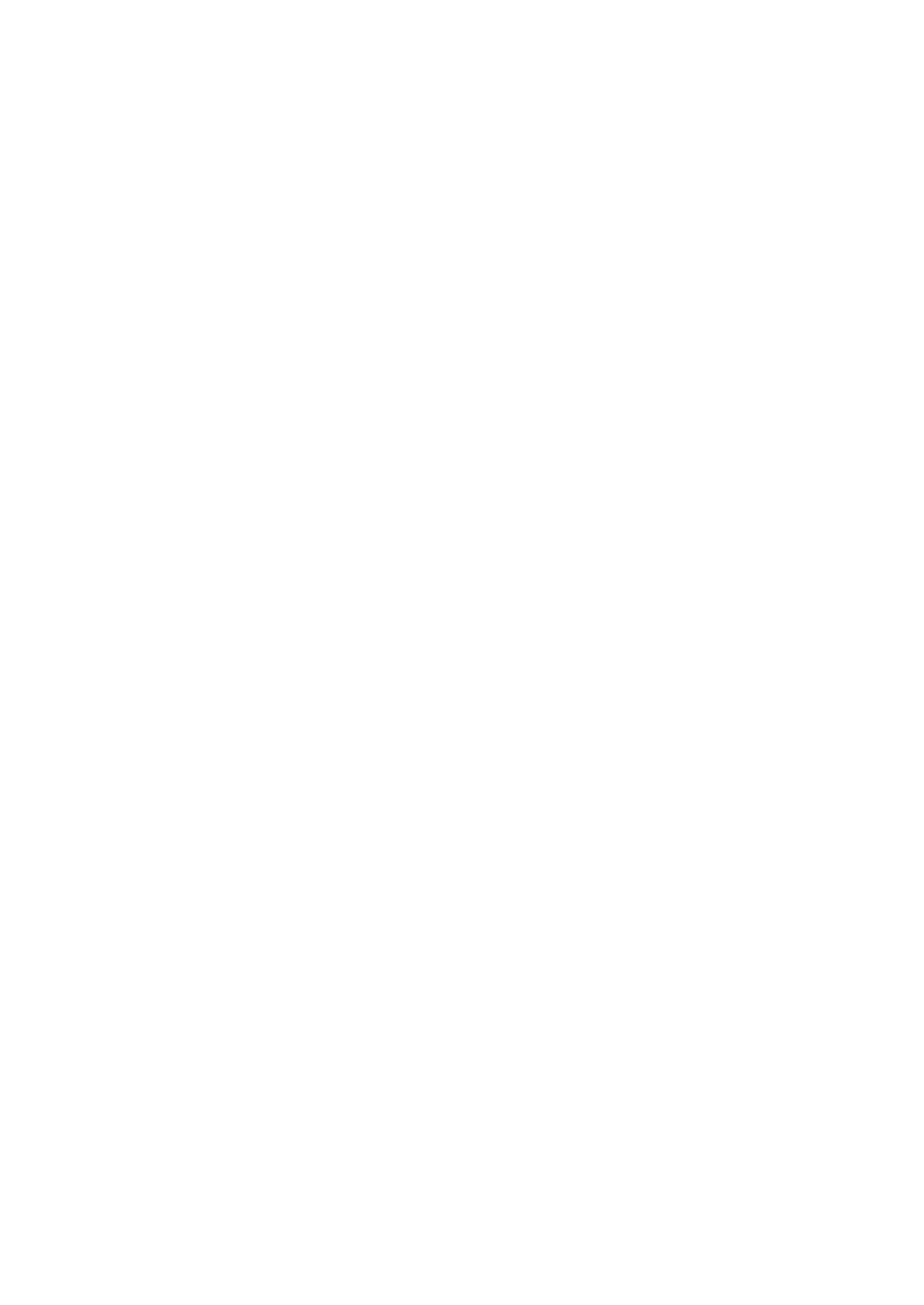| Client                      | <b>Department for Environment, Food and Rural</b><br><b>Affairs</b> |
|-----------------------------|---------------------------------------------------------------------|
| <i>Project Title</i>        | Methane Emissions from Landfill Sites in the UK                     |
| <b>Report Title</b>         |                                                                     |
| Authors                     | <b>RG Gregory, AG Gillett and D Bradley</b>                         |
| <b>LOM Reference Number</b> | <b>LQM Report 443/1</b>                                             |
| Client Reference Number     | EPG 1/1/145                                                         |

| <b>Document Version</b> | <b>Final Report</b> |           |
|-------------------------|---------------------|-----------|
| Main Author             | Dr R G Gregory      | signature |
| Approved for issue by   | Dr C P Nathanail    | signature |
| Position                | Director            |           |
| Date                    | 10 January 2003     |           |
| <b>Status</b>           | Confidential        |           |
|                         |                     |           |

This document has been prepared by Land Quality Management Ltd within the terms of the Contract, scope of work, and resources agreed in writing with the client.

Land Quality Management Ltd has no responsibility to the client and/or others for any matters outside the scope of the above agreement.

This document is intended for the sole use of the client indicated above and Land Quality Management Ltd accepts no responsibility of whatever nature to third parties to whom this document or any part of this document is made known. Any such parties rely upon that information at their own risk.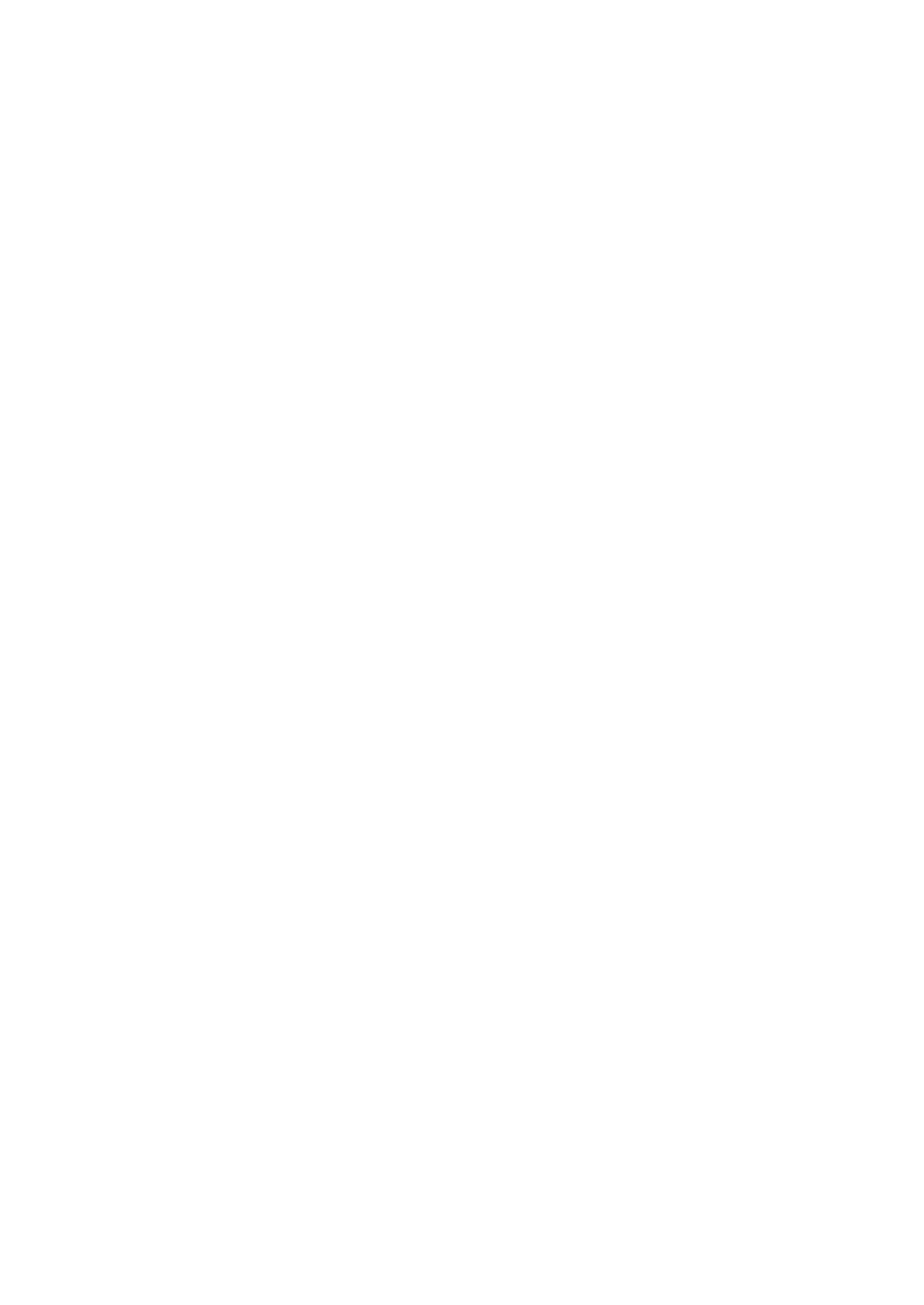# **EXECUTIVE SUMMARY**

UK methane emissions from landfill have been estimated using national assessments since the early 1990s. The latest assessment model (Brown et al., 1999) is based on the International Panel on Climate Change (IPCC) Tier Two model, with UK specific modifications. This project evaluates the current methodology, assesses data quality, considers the impact of methane in the operational phase of landfilling, develops a revised methodology, and produces emission forecasts based on the effect of the Landfill Directive and the new Waste Strategies of the Devolved Administrations. In addition, the balance of methane flared or utilised has been ascertained from industry sources, and a methodology to update these sources has been developed.

The evaluation of the methodology produced the following modifications:

- New waste inventory data for 1999 was added to the model, and eight scenarios for municipal solid waste (MSW) and five scenarios for commercial and industrial waste (C&I) were developed by ERM for projecting emissions.
- The degradable organic carbon (DOC) and fraction dissimilated (DOC<sub>F</sub>) were considered by Brown et al. (1999) to have wide error limits, and these parameters were tailored in the 1999 model to allow the model forecasts and site measurements made by Milton et al. (1997) to converge (calibration of the model). Following calibration LQM found that the gas yield from the model was too low, and a new set of DOC and  $DOC<sub>F</sub>$  parameters, as well as methane generation rate constants, were built into the model using the approach developed for the Environment Agency's GasSim model.
- A new methane oxidation model has been developed here, again using an approach first employed in GasSim. This model estimates that for the period 1980 – 2025 nearly 6 times as much methane oxidation may have taken place within the landfill cap, as that predicted using the IPCC default value recommended for well managed sites (10% for residual methane oxidised). The mechanistic model developed by LQM, based on field and laboratory measurements of methane oxidising capacity by many authors, allows much higher residual oxidation to take place in the capping layers, while allowing no oxidation in fractures. This model reconciles UK emissions from landfills to a level approaching the estimate of Milton et al. (1997), based on measured data.

The onset of methanogenesis has not been specifically implemented in the model. New and ongoing research suggests a much shorter period for this process to develop in engineered landfills. So any improvement to the national emissions inventory from allowing the aerobic degradation in the early stages of landfilling is likely to be negligible.

A significant part of the project involved the identification, in co-operation with industry stakeholders, of amounts of methane utilised and flared, and how the determination of how many flares sold were actually used as standby units. This information shows that currently 63% of the landfill gas generated is flared or utilised, and this is forecast to rise to 72% by 2005. Even accounting for uncertainties in the forecasts, utilisation and flaring is the largest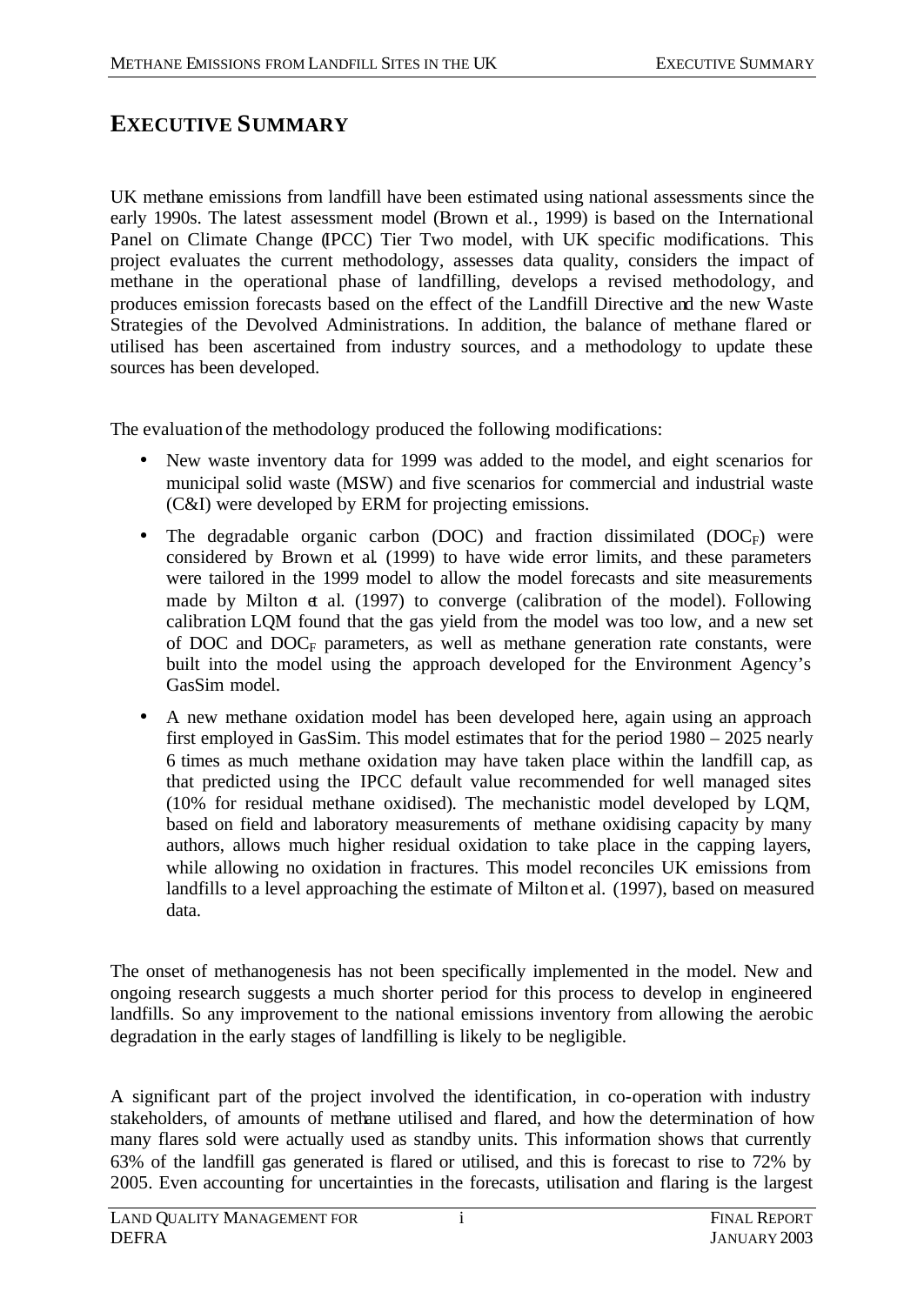factor in mitigating methane emissions, far outweighing landfill diversion or recycling scenarios from the Waste Strategies over the time periods considered here. This is because of the quantities of methane generating wastes already landfilled.

The emission projections are based on eight Municipal Solid Waste (MSW) and five Commercial and Industrial (C&I) scenarios. MSW scenarios included achieving the Waste Strategy 2000 and Landfill Directive targets with current growth rates plus current material recycling rates; emphasis on paper/compost recycling; emphasis on paper recycling only; emphasis on recovery (using energy from waste, combined heat and power or anaerobic digestion (EfW/CHP/AD)); or emphasis on glass metals and plastics recycling. The MSW scenarios also considered higher growth rates with current material recycling rates and excess recovery; or excess material recycling rates. Current trends in diversion rates were considered as the base case or business as usual (BAU) case. C&I Scenarios included the current position as the base case (BAU); 15% diversion based on food wastes, paper & card and other general biodegradables to AD, EfW) and recycling; 15% diversion based on general biodegradable wastes to combustion; 15% diversion based on general biodegradable wastes to recycling; or 15% diversion through construction and demolition (C&D) and mineral wastes recycling.

All the MSW strategies considered shared some benefit in methane emissions reduction compared with the base cases (BAU), but the effects were not as significant as the impact on emissions reduction due to flaring or gas utilisation. The impact of any of the C&I scenarios compared to the base case were negligible in terms of methane emissions abatement. The most significant reduction in a MSW scenario involves paper recycling, which in 2005 shows a reduction of 2% of residual landfill methane emissions (8 kt methane abated), growing to a reduction of 19% of residual landfill methane emissions by 2025 (31 kt methane abated). The least effective MSW scenario involves glass, metal and plastics recycling and gives a forecast residual methane emissions reduction of 11% by 2025 (19 kt methane abated). Both sets of figures are, however, small when compared with the amount of methane abated by flaring or utilisation, which was 1750 kt in 2000, rising to a forecast level of 2465 kt in 2005 and remaining constant in this model to 2025. The role of flaring and utilisation technologies in managing methane emissions, recognised in the Landfill Directive as a key emissions management tool, should not therefore be underestimated.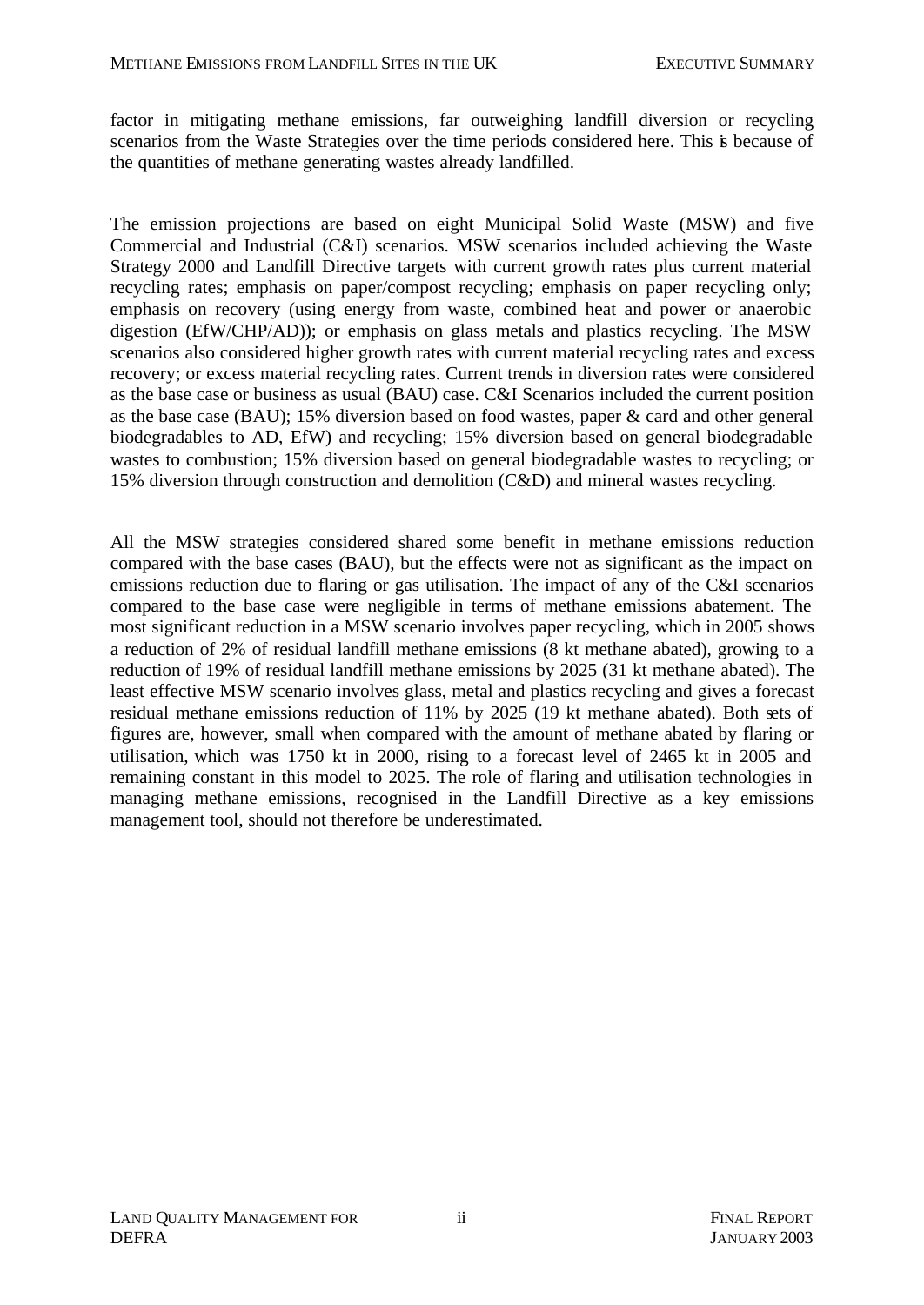# **CONTENTS**

| 1                       |              |                                                                          |  |
|-------------------------|--------------|--------------------------------------------------------------------------|--|
|                         | 1.1          |                                                                          |  |
|                         | 1.2          |                                                                          |  |
|                         | 1.3          |                                                                          |  |
| $\overline{2}$          |              |                                                                          |  |
|                         | 2.1          |                                                                          |  |
|                         | 2.2          |                                                                          |  |
| $\mathbf{3}$            |              |                                                                          |  |
|                         | 3.1          |                                                                          |  |
|                         | 3.2          |                                                                          |  |
|                         | 3.2.1        |                                                                          |  |
|                         | 3.2.2        |                                                                          |  |
|                         | 3.2.3        |                                                                          |  |
|                         | 3.2.4        |                                                                          |  |
|                         | 3.2.5        |                                                                          |  |
|                         | 3.2.6        |                                                                          |  |
| $\overline{\mathbf{4}}$ |              |                                                                          |  |
|                         | 4.1          |                                                                          |  |
|                         | 4.2          |                                                                          |  |
|                         | 4.3          |                                                                          |  |
|                         |              |                                                                          |  |
|                         |              |                                                                          |  |
|                         | 4.4          |                                                                          |  |
|                         | 4.5          |                                                                          |  |
| 5                       |              |                                                                          |  |
|                         | 5.1          | REPRESENTATION OF FLARING AND ENERGY RECOVERY IN PREVIOUS ASSESSMENTS 23 |  |
|                         | 5.2          |                                                                          |  |
|                         | 5.2.1        |                                                                          |  |
|                         |              |                                                                          |  |
|                         | 5.3          |                                                                          |  |
|                         | 5.3.1        |                                                                          |  |
|                         | 5.3.2        |                                                                          |  |
|                         | 5.4          |                                                                          |  |
|                         | 5.4.1        |                                                                          |  |
|                         | 5.4.2<br>5.5 |                                                                          |  |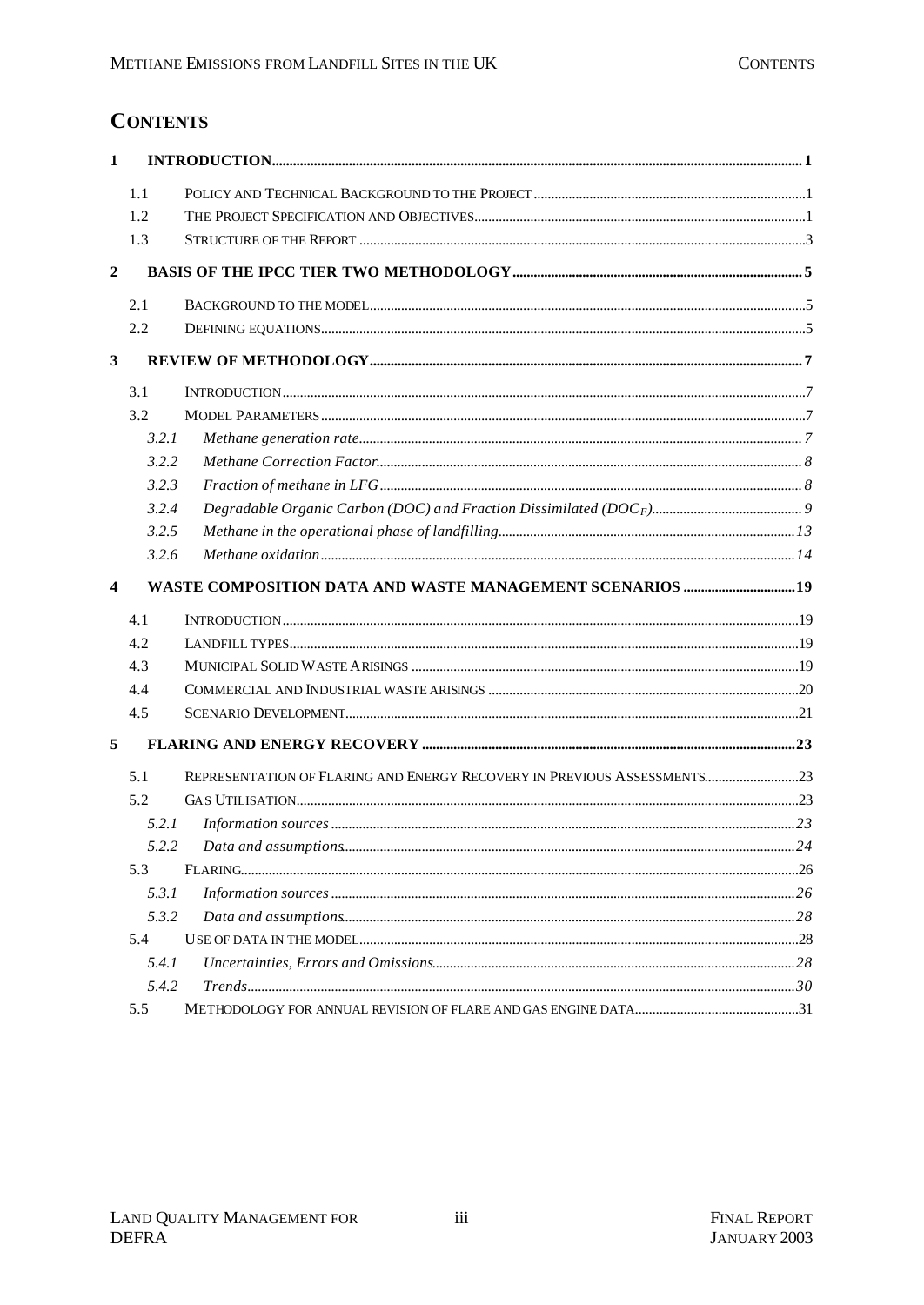| 6 |       |  |
|---|-------|--|
|   | 6.1   |  |
|   | 6.2   |  |
|   | 6.3   |  |
|   | 6.3.1 |  |
|   | 6.4   |  |
|   | 6.4.1 |  |
|   | 6.4.2 |  |
|   | 6.4.3 |  |
|   | 6.4.4 |  |
| 7 |       |  |

#### APPENDIX 1 BASELINE WASTE COMPOSITION DATA

#### APPENDIX 2 FLARE AND UTILISATION CONTACT DETAILS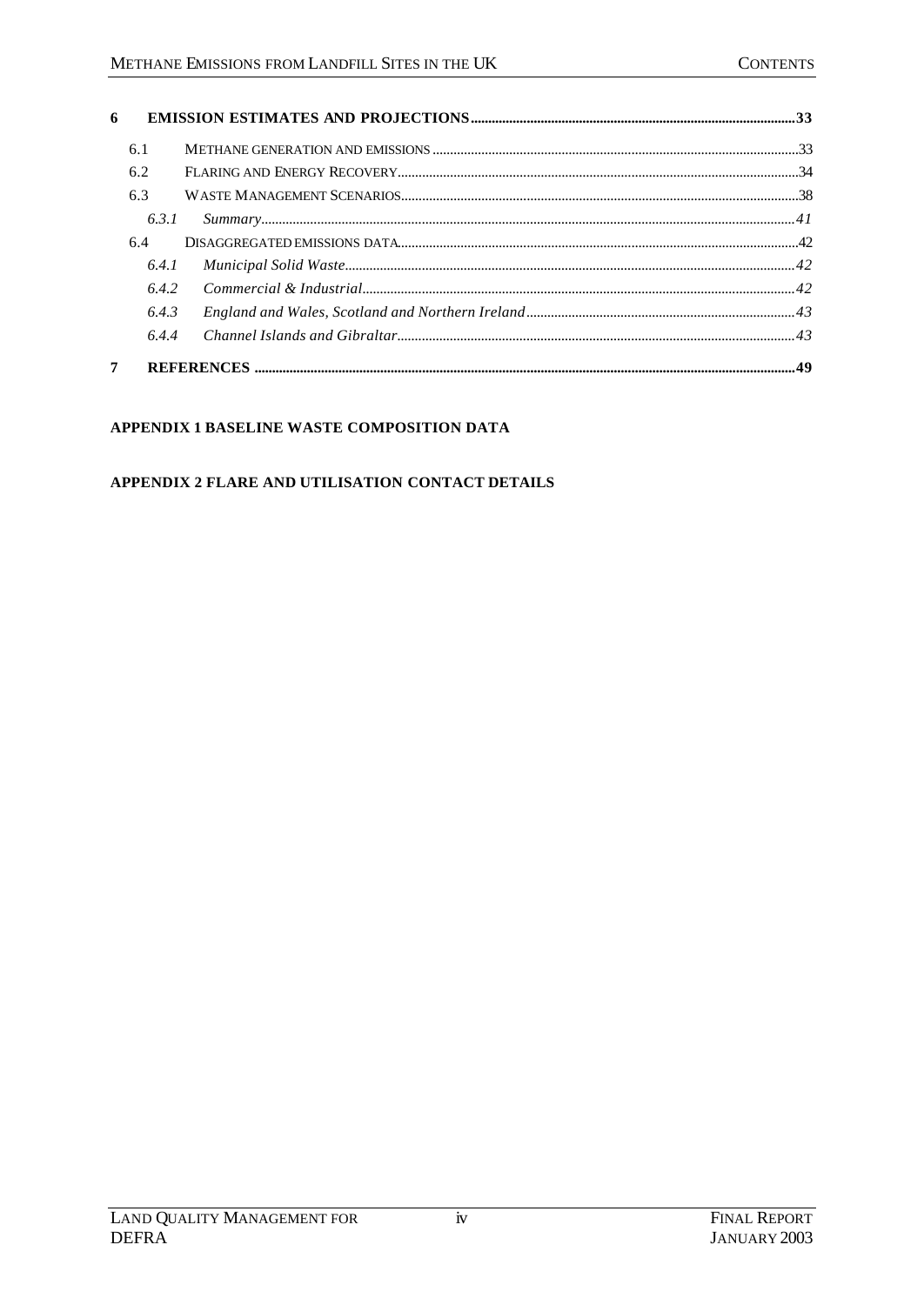# **1 INTRODUCTION**

#### **Policy and Technical Background to the Project**

Under the requirements of the UN Framework Convention on Climate Change (UNFCCC), the UK produces annual national inventories of anthropogenic emissions of all greenhouse gases (GHGs) not controlled by the Montreal Protocol. These are disaggregated by sector and are compatible with the IPCC 1996 guidelines (IPCC, 1996) and the IPCC Good Practice Guidance (IPCC, 2000). These inventories are produced by the UK National Atmospheric Emissions Inventory (UK-NAEI) at NETCEN. The most recent publication was in April 2002 (Salway et al., 2002).

The GHG inventory includes estimates for methane emissions from UK landfills. The current estimates were produced by AEA Technology in collaboration with the National Physic al Laboratory (NPL) using a first order exponential decay model compatible with IPCC guidelines. This model, reported in Brown et al. (1999), made projections up to 2010, taking into account waste management policies and measures known or proposed at the time of the report.

The principal driver tending to reduce UK landfill methane emissions is at present the EU Landfill Directive (Council of the European Union, 1999). The reductions will partly reflect the implementation of the waste strategies of the devolved administrations: (DETR, 2001; SEPA, 1999; National Assembly Wales, 1999; DoE(NI), 2001). These strategies will help reduce landfill emissions on new landfills but landfills currently operational will continue to emit gases to atmosphere in potentially more significant quantities than post-Directive landfills and these emissions can only be reduced by flaring and utilisation.

The UK's National Assessment Model has been updated and revised to produce new modelling estimates of national emissions and forecasts under a number of waste management scenarios. The approach has been designed to be consistent with IPCC Guidelines and IPCC Good Practice guidance (IPCC, 1996; 2000), taking account of the flexibility allowed in the IPCC guidance for site/country specific data/information and sound scientific principles to be accommodated into the assessment model.

# **The Project Specification and Objectives**

Environmental Resources Management (ERM), with Land Quality Management Ltd (LQM) as a major subcontractor, have been commissioned by the Department for Environment, Food and Rural Affairs (DEFRA) to produce reports on two related topics:

- Impact of EU Landfill Directive and National Strategies on UK Greenhouse Gas Emissions – EPG 1/1/144 (performed by ERM); and
- Methane Emissions from UK Landfills EPG 1/1/145 (performed by LQM, this report).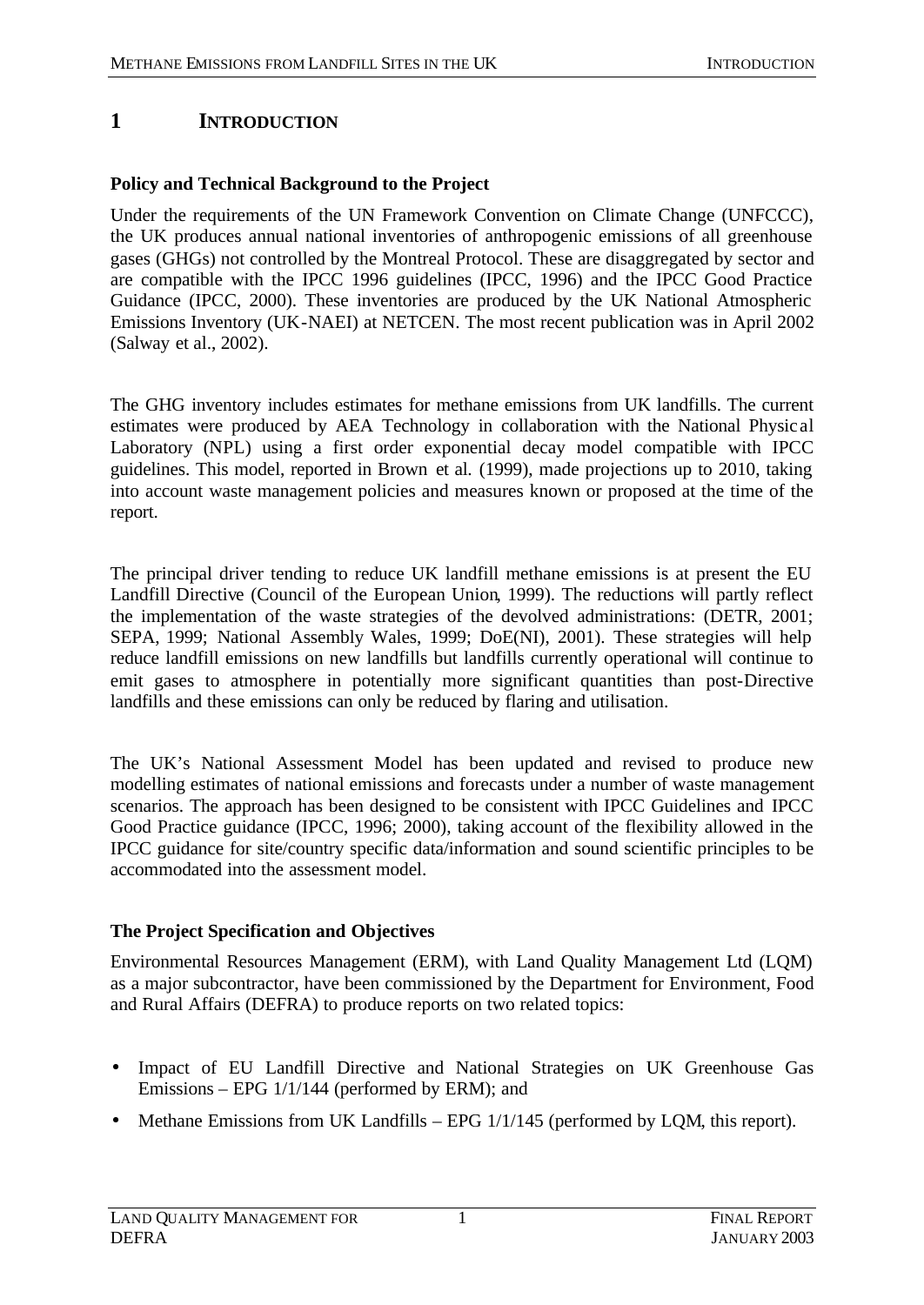Both projects were let as a single contract, managed by ERM, since both projects shared a commonality in waste arisings data, which were collated and produced by ERM for use in the LQM project, which in turn has fed back methane and carbon dioxide inventories from various waste management scenarios to the ERM project.

The aim of the project on Methane Emissions from UK Landfills is to provide DEFRA with an estimate of annual emissions of methane from UK landfill sites for the period 1990 – 2000 and projected emissions from 2001 – 2025, based on the latest available waste data, generally from the period 1995 – 2000. In the short contract time available, LQM considered the best approach was to revise (where required) the existing spreadsheet model. This was done by using certain algorithms, data and functional relationships already developed and validated in the GasSim model (Environment Agency, 2002a) and its precursor HELGA framework (Gregory et al., 1999). GasSim (the Environment Agency's new risk assessment tool for landfill gas emissions) and GasSim Lite (the Agency's proposed tool for calculating individual landfill site Pollution Inventories) were developed by Golder Associates (UK) Ltd and LQM using the most recent scientific research available. These models were used to develop add-on calculation modules for the National Assessment Model and to revise key parameters (such as the amount of degradable carbon in waste) according to current best practice and scientific thinking.

There are four objectives to the Methane Emissions from UK Landfills project.

# *1. To review the methodology currently used in the UK-NAEI to estimate annual emissions of methane from landfill sites.*

The methodology currently used in the UK National Atmospheric Emissions Inventory (UK-NAEI) to estimate annual emissions of methane from landfill sites is based on IPCC Guidelines and Good Practice Guidance. Any revisions would therefore arise from new scientific state-of-the-art knowledge within the context of the Good Practice Guidance and/or UK specific waste management practice such as the practical level of implementation of methane emission control measures on UK landfills.

*2. To develop the most appropriate and up-to-date methodology for estimating the annual emissions from the UK taking account of the type of data in waste arisings, landfill site characteristics, and landfill gas recovery currently available.*

While the research reviewed all the parameters in the IPPC Tier Two methodology, it was clear from the start that the key drivers for the revision of the methane emissions estimate were going to be:

- an improved understanding of the fraction of degradable carbon available in waste for generation of landfill gas;
- improving knowledge on the proportion of landfill gas recovered and flared/utilised; and
- an improved understanding of the proportion of residual methane not collected and flared or utilised which is oxidised in the capping layers of the landfill.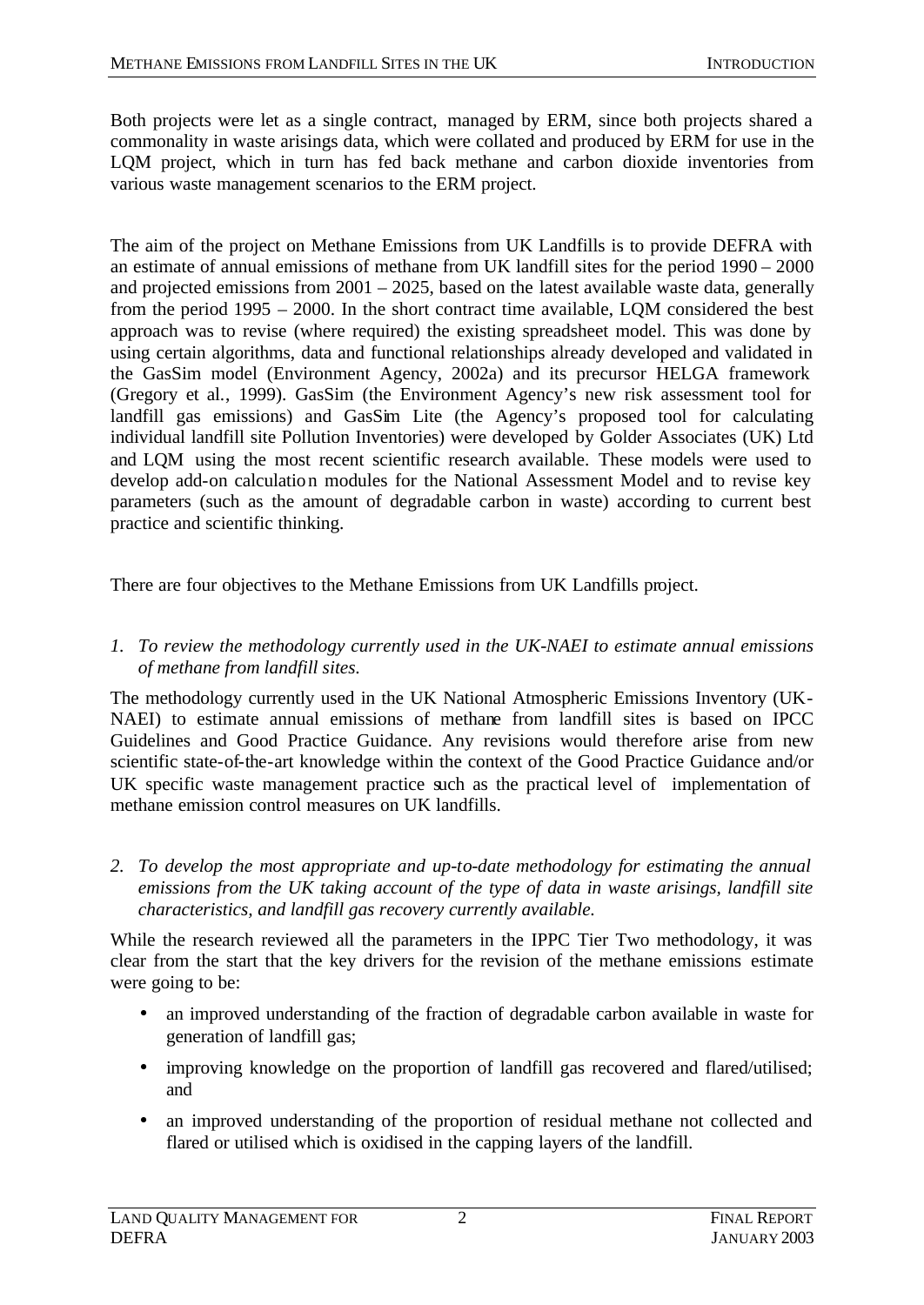*3. To provide national emission estimates for 1970, 1980, and each year from 1990 to 2025 using the recommended methodology, together with an estimate of the uncertainties.*

Once the drivers for the revision of the methane emissions estimate had been updated and the new methodology coded into the spreadsheet model, the National Assessment Model was used to generate the national emissions estimates, with uncertainty bands at the agreed confidence intervals, for the periods required.

*4. To advise on annual updating of emissions estimates, including the most appropriate use of collected/planned waste statistics and data on landfill sites.*

This objective required a documented approach to updating the assumptions and data used to drive the National Assessment Model.

The updated methodology and model has taken account of:

- latest research results on measured methane emissions from landfills;
- latest statistics on waste arisings and compositions;
- likely effects of the Waste Strategies and EU Landfill Directive; and
- actual quantities of methane collected for energy recovery and flaring.

#### **Structure of the Report**

Section 1 of the report sets out the policy and technical background to the research. Section 2 sets out the basic IPCC Tier Two methodology used in the National Assessment Model, and the AEAT/NPL modifications to the IPCC methodology. Section 3 reviews the methodology adopted, and considers the research used to support changes in the current revision of the National Assessment Model. Section 4 provides the latest statistics on waste arisings and composition, and the likely effects of the Waste Strategies and the Landfill Directive. Section 5 of the report shows how data on actual quantities of methane collected for energy recovery and flaring were derived, and what approach may be used for regularly updating these data. Section 6 shows the results of running the National Assessment Model against previous forecasts and against some of the potential future waste management scenarios. Section 7 is a complete reference list for the report.

Appendix 1 gives the baseline waste composition data used for the various scenarios described in the report, and Appendix 2 the contact details for updating the flare and gas utilisation inventory data on a yearly basis.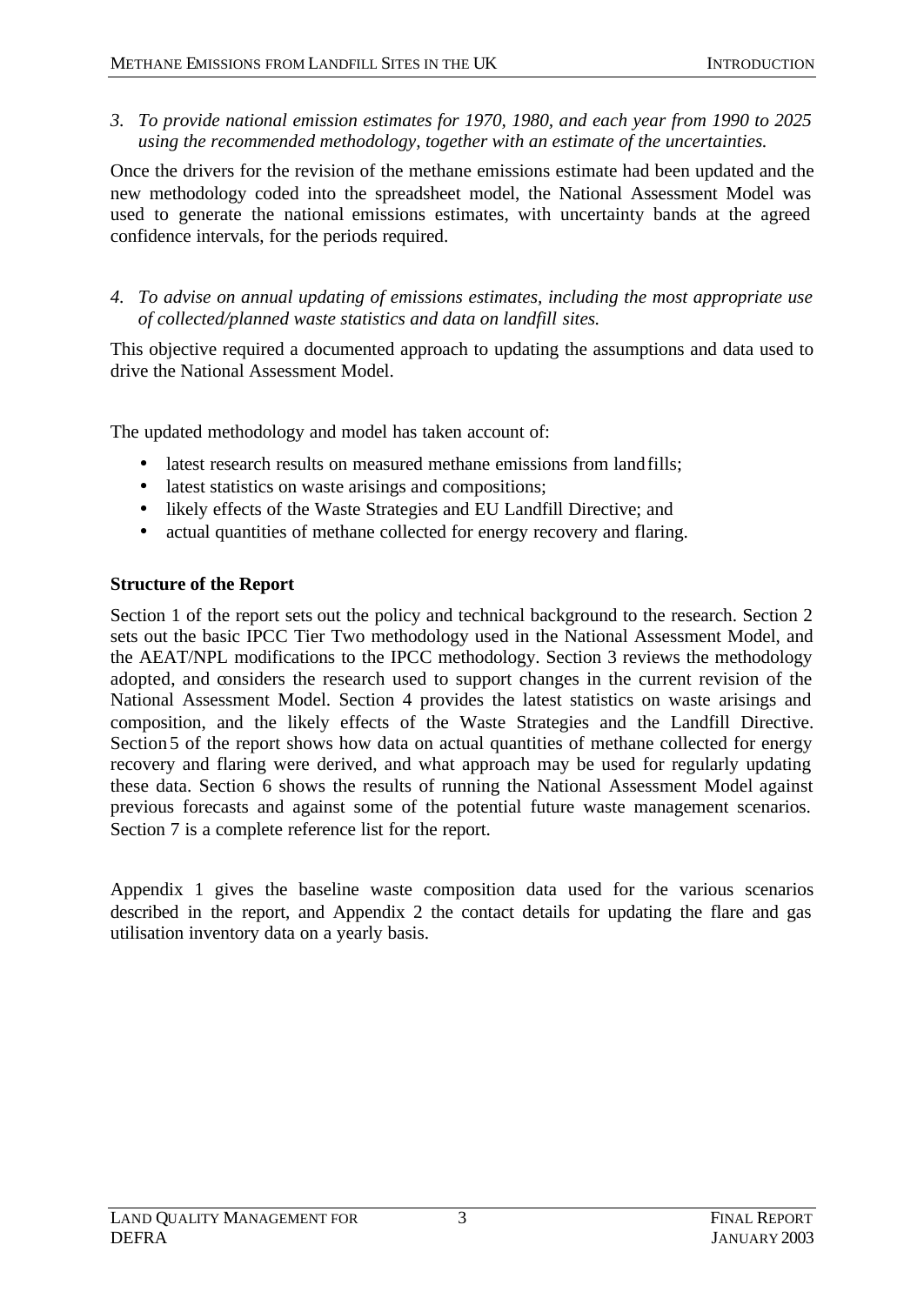*this page intentionally left blank*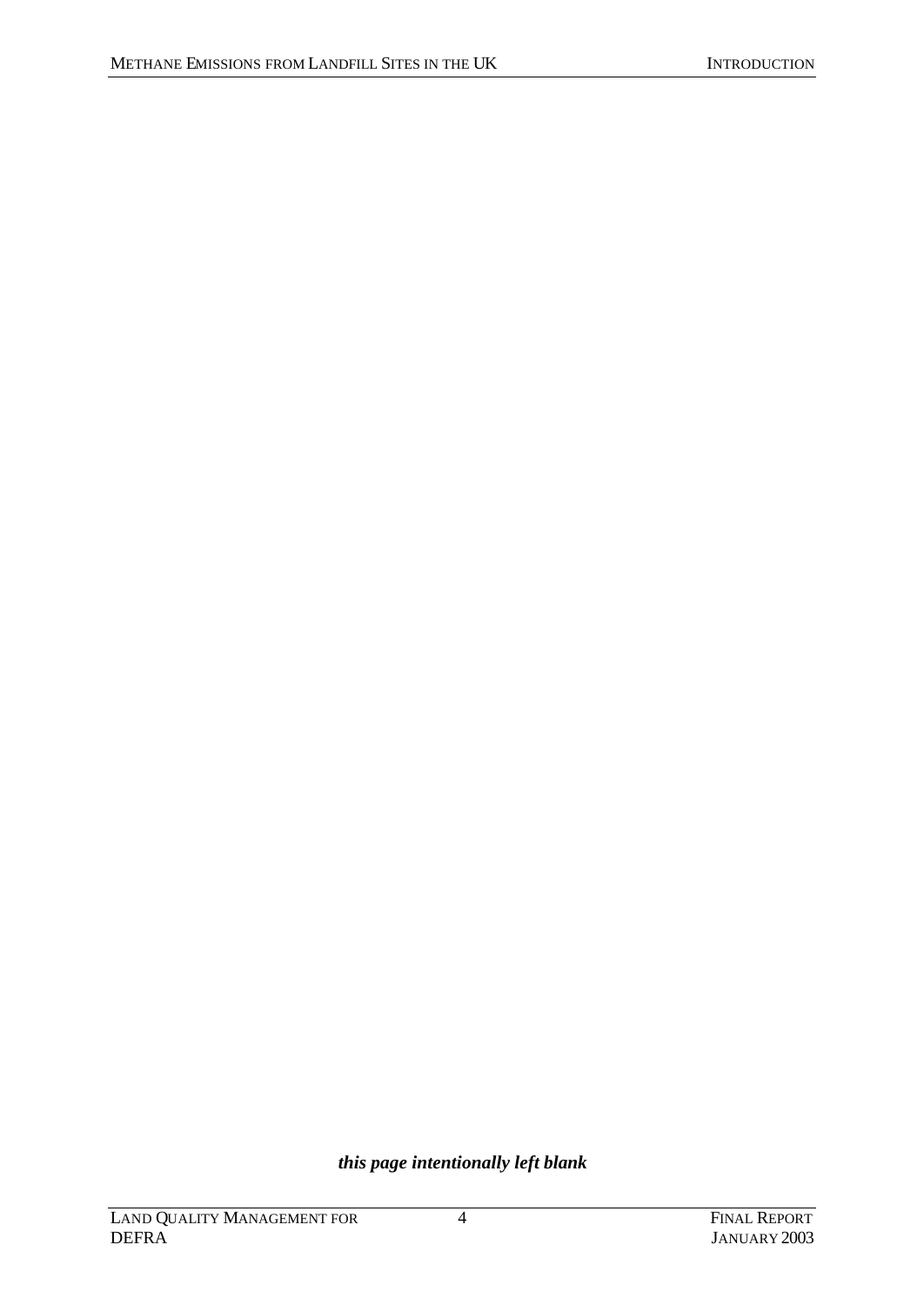# **2 BASIS OF THE IPCC TIER TWO METHODOLOGY**

#### **Background to the model**

The *Revised 1996 IPCC Guidelines for National Greenhouse Gas Inventories* (IPCC, 1996) outlines two methods to estimate methane emissions from solid waste disposal sites. The Tier 1 method (the default method) assumes that all the methane is released from the waste in the year of disposal, while the Tier 2 model is a first order decay (FOD) model which produces a time dependent emissions profile that better reflects the true pattern of the degradation process over time. IPCC (2000) states that the default model will give a reasonable annual estimate where waste composition and quantity vary little with time. In the UK, however, where both waste composition and quantity are changing more rapidly, due to legislative drivers impacting on the landfill chemistry, the IPCC Tier 2 methodology is likely to give the more accurate trend, and is therefore the basis of the UK's National Assessment Model.

To be consistent with good practice, as defined by the IPCC (2000), inventories should neither over nor underestimate, so far as can be judged, and the uncertainties in these estimates should be reduced as far as practicable. Addressing these uncertainties is, in part, performed by review of the model approach and, in part, by review of model parameters and other data drivers. These evaluations are in Sections  $3 - 5$  of this report.

#### **Defining equations**

The Tier 2 methodology is described by the Equations  $2.1 - 2.3$  below (replicating Equations 5.1 (including supplementary explanation of  $L_0$  term) and 5.2 from IPCC (2000)). The generation equation is defined as:

CH<sub>4</sub> generated in year t (Gg/yr) = 
$$
\sum_{x}
$$
 [(A.k.MSW<sub>T</sub>(x). MSW<sub>F</sub>(x). L<sub>0</sub>(x)). e<sup>-k(t-x)</sup>]

for x = initial year to year t *Equation 2.1 (5.1 in IPCC 2000)*

where

| t            | $=$               | year of inventory                                                       |
|--------------|-------------------|-------------------------------------------------------------------------|
| $\mathbf{X}$ | $=$               | years for which input data should be added                              |
| A            | $\equiv$ $\equiv$ | $(1-e^{-k})$ ; a normalisation factor which corrects for summation      |
| k            | $=$               | methane generation rate constant $(1/yr)$                               |
| $MSW_T(x) =$ |                   | total municipal solid waste (MSW) generated in year $x$ (Gg/yr)         |
| $MSW_F(x)$ = |                   | fraction of MSW disposed to solid waste disposal sites (SWDS) in year x |
| $L_0(x)$     | $=$               | methane generating potential (defined in Equation 2.2 below)            |

The methane generating potential,  $L_0(x)$ , is defined as:

$$
L_0(x) = [MCF(x) . DOC(x) . DOC_F . F . 16 / 12 ] (Gg CH_4/Gg waste)
$$

*Equation 2.2*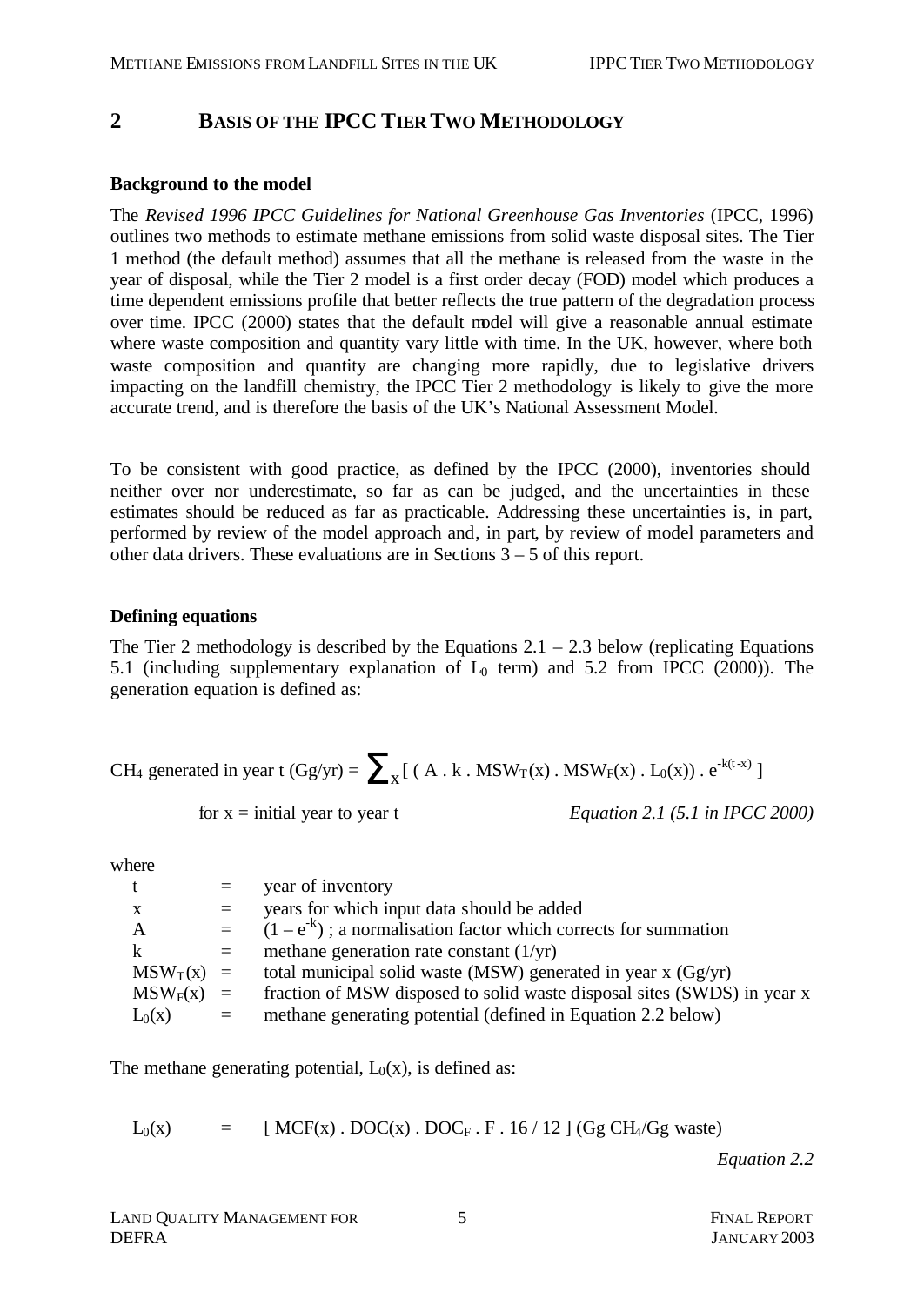where

| MCF(x)      | $\equiv$ | methane correction factor in year x (fraction)                         |
|-------------|----------|------------------------------------------------------------------------|
| DOC(x)      | $\equiv$ | degradable organic carbon (DOC) in year x (fraction) $(Gg C/Gg$ waste) |
| $DOC_F$     | $\equiv$ | fraction of DOC dissimilated (constant)                                |
| $F_{\perp}$ | $=$ $-$  | fraction by volume of $CH4$ in LFG                                     |
| 16/12       |          | $=$ conversion from C to CH <sub>4</sub>                               |

The methane emitted in any year t is defined as:

CH<sub>4</sub> emitted in year t (Gg/yr) = [ CH<sub>4</sub> generated in year t – R(t) ]  $(1 - OX)$ 

*Equation 2.3 (5.2 in IPCC 2000)*

where

 $R(t)$  = recovered CH<sub>4</sub> in inventory year t (Gg/yr)  $OX = \alpha x$  idation factor (fraction)

These equations are essentially those which drive the National Assessment Model.

Brown et al. (1999) implemented the basic IPCC methodology as follows:

- Three methane generation rate constants, k, were adopted for different types of waste. This approach follows that first used by Manley et al. (1990a; 1990b) to represent the differential degradation rates for the different cellulose-rich components of the waste.
- Commercial and Industrial (C&I) waste streams were introduced alongside municipal solid waste (MSW). C&I wastes represent a much larger inventory in mass terms but much of the C&I waste is not methane generating.
- Different methane generating potential terms were used for MSW and C&I wastes.
- Four different landfill site types were simulated, each with different degrees of engineering and gas collection, to represent the evolution of landfill engineering and landfill gas management in the UK since 1945. These are:
	- Type 1. waste emplaced from 1980-99 inclusive, with no gas collection.
	- Type 2. waste emplaced from 1980-99 inclusive, with limited gas collection.
	- Type 3. waste emplaced from 1986-99 inclusive, with comprehensive gas collection.
	- Type 4. waste emplaced from 1945-79 inclusive, with no gas collection.
- Gas recovered in an inventory year (by flaring or gas utilisation) was represented by scaling factors: for example, for the base case, it was assumed that 85% of LFG generated in type 3 landfills, and 40% of LFG generated in type 2 landfills was collected and flared or utilised. No gas was collected or utilised in type 1 or type 4 landfills.
- A number of additional data handling routines enabled the data to be set up as different uploadable scenarios for comparative data assessment purposes.

Implemented in this manner, the IPCC defining equations in the National Assessment Model can be used to generate the emissions projections. The parameters and data used to drive the model are reviewed in Sections 3 – 5 below.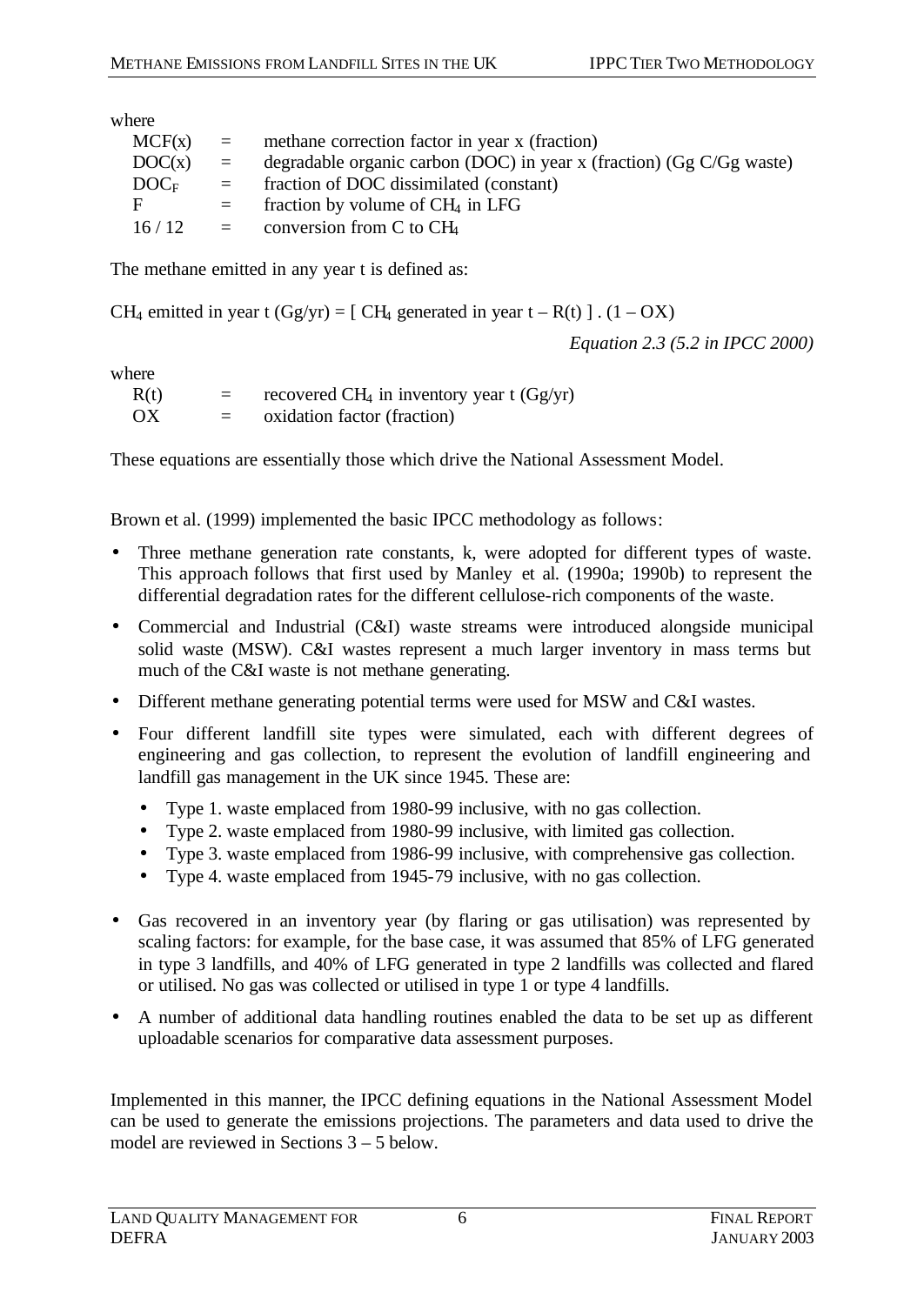# **3 REVIEW OF METHODOLOGY**

# **Introduction**

A significant part of the contract brief was to review all the model parameters and to determine whether recent research could be used to refine the model and reduce uncertainty. The IPCC model remains the core of the National Assessment Model, but following Brown et al. (1999), LQM has improved the scientific basis of the model and reduced uncertainties in emission projections. The waste-independent parameters are reviewed and discussed in this section. The total municipal solid waste (MSW) generated in a year, and the fraction which is disposed to landfill (the waste composition derived terms  $MSW_T(x)$  and  $MSW_F(x)$  in Equation 2.1 above) are discussed in Section 4 below. The calculation of the quantity of recovered methane via flaring or utilisation (the term  $R(t)$  in Equation 2.3 above) is discussed in Section 5.

# **Model Parameters**

# *Methane generation rate*

This is the term k in Equation 2.1 above. IPCC (2000) proposed a single value of 0.05 per year corresponding to a half life of 15 years. Manley et al. (1990a; 1990b) were the first to use three rate constants for slowly degradable, moderately degradable, and rapidly degradable waste, and Brown et al. (1999) introduced three rate constants to the National Assessment Model. Short half-life values for readily degradable waste introduces an unrealistic and unobserved peaks in gas forecasting models, so for consistency with the Environment Agency's GasSim Model (Environment Agency, 2002a), the three rate constants have been replaced with GasSim defaults (see Table 3.1). These have been validated against UK landfills and are considered appropriate in most UK cases (Environment Agency, 2002a). The GasSim defaults are on professional experience of UK landfill sites with varying degrees of saturation. There has been very little research to quantify the rate of gas generation, although it is known that the initial hydrolysis step from the cellulose polymer to the glucose monomer is the rate determining step. GasSim users are encouraged to use site-specific rate constants. LQM considers these default rate constants are suitable for use in the National Assessment Model, since this model integrates degradation from many different landfills, and so will be less sensitive overall to potentially different waste degradation rates at different landfills due to site specific differences.

The rate constants used by Manley et al. (1990a; 1990b), Brown et al. (1999), GasSim and the current implementation of the National Assessment Model are given in Table 3.1 below. It is interesting to note that in all cases, the slowly degradable half life is consistent with the IPCC default value, and there has been a trend to increase the half-life period of readily and moderately degradable wastes over the last decade, to avoid immediate peaks corresponding to short half lives in simulations.

IPCC (2000) indicate that the default rate constant has an uncertainty of –40% +300%. Since the GasSim rate constants have been successfully calibrated against UK sites, it is considered that these values will reduce the uncertainty in this parameter significantly, and an uncertainty estimate of ±25% is considered more appropriate.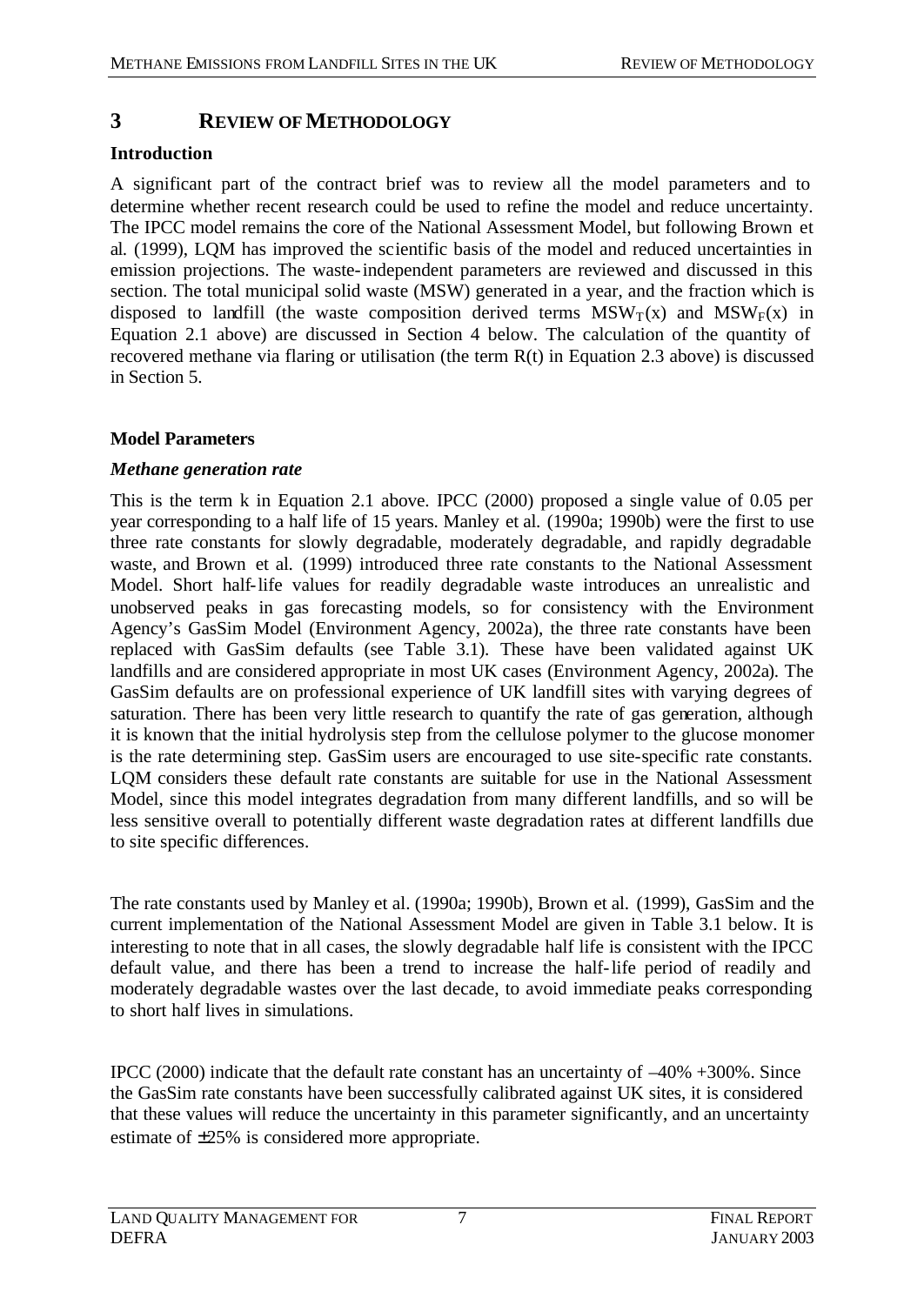|                             | Rate constant, $k$ (per year) also expressed as a half life, $t_{1/2}$ (years) |           |                     |           |                                                                                                        |           |  |  |
|-----------------------------|--------------------------------------------------------------------------------|-----------|---------------------|-----------|--------------------------------------------------------------------------------------------------------|-----------|--|--|
|                             | Manley et al.<br>(1990a; 1990b)                                                |           | Brown et al. (1999) |           | GasSim (Environment Agency<br>2002a), and the current data set<br>for the National Assessment<br>Model |           |  |  |
|                             | k                                                                              | $t_{1/2}$ | k                   | $t_{1/2}$ | k                                                                                                      | $t_{1/2}$ |  |  |
| Rapidly degradable waste    | 0.69                                                                           |           | 0.185               | 3.75      | 0.116                                                                                                  | 6         |  |  |
| Moderately degradable waste | 0.14                                                                           |           | 0.1<br>6.9          |           | 0.076                                                                                                  | 9         |  |  |
| Slowly degradable waste     | 0.05                                                                           | ~15       | 0.05                | ~15       | 15<br>0.046                                                                                            |           |  |  |

#### **Table 3.1. Waste Degradation Rate Constants**

# *Methane Correction Factor*

This is the term MCF(x) in Equation 2.2 above and accounts for the fact that unmanaged solid waste disposal sites (SWDS) produce less methane compared to managed SWDS, because a larger fraction of waste decomposes aerobically in the top layers of unmanaged SWDS. IPCC (2000, see Table 5.1 of this document) states that the MCF for a managed solid waste disposal site should be 1.0. Values less than 1.0 may be adopted for developing countries or countries with unmanaged sites. It is considered that in the UK, all sites are managed and therefore  $MCF(x) = 1.0$ . A default uncertainty range of  $-10\%$ , + 0% is proposed by the IPCC for managed sites (Table 5.2 of IPCC, 2000).

# *Fraction of methane in LFG*

This is the term F, the fraction by volume of methane in LFG, in Equation 2.2 above. This fraction can be affected by a number of processes, and it is how these processes are considered in the model which governs the value of F.

The decomposition of cellulose in landfilled waste gives rise to both methane and carbon dioxide, in approximately equal quantity by volume. The mechanics of this process are a number of different biochemically mediated reaction schemes (AFRC, 1988), and so the actual quantity of methane or carbon dioxide produced by decomposition will vary according to the dominant microbiological processes. For a single site, the ratio of methane to carbon dioxide may differ from the typical 50:50 ratio observed. However, in a situation where the entire UK LFG inventory is being simulated (as in the National Assessment Model), these differences will tend to even out. For the purposes of modelling this process, a value of F of 0.5 has been used.

Field observations of LFG composition will often indicate air intrusion into the landfill, either by the action of a gas collection scheme drawing air through the cap, or in older sites where the generation rate is lower, by natural diffusion into the landfill site, thus reducing the observed concentrations of both methane and carbon dioxide in both cases. The former process is external to the biochemical degradation process and does not therefore alter the gas generation ratio significantly, although as identified by the IPCC, estimates of gas recovery will usually not consider entrained air in the gas collected for utilisation or flaring. Since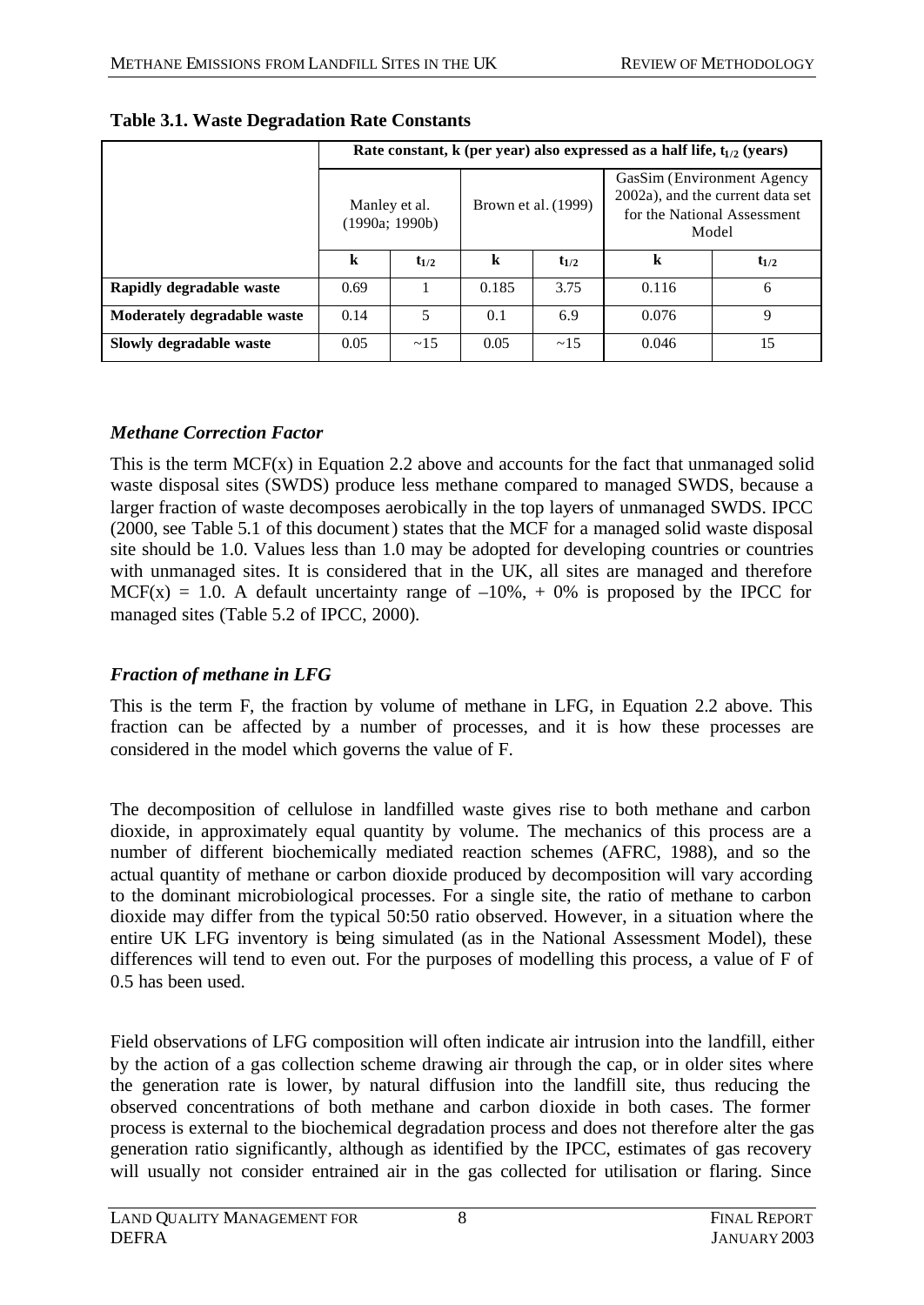entrained air may be up to 5% oxygen (and hence 20% nitrogen), the quantity of LFG recovered may be an overestimate by up to 25%, with a consequential and proportional effect on the modelled F term. The latest flaring survey has probably underestimated the installed capacity by 10 - 20% (see Section 5), and so these factors are currently considered to cancel each other out. The underestimate was accounted for in the AEAT 1995 model by the efficiency term, no longer used in the LQM model.

In older uncapped sites, natural diffusion of air through the cover materials led to a greater degree of aerobic degradation, and thus the proportion of methane produced changed from 50:50 reflecting the increased carbon dioxide and reduced methane production. Consequently, it is considered that for Type 1, 2 and 3 landfills (the more modern designs) the model should be run with a methane content in LFG of 50%, and so  $F = 0.5$ . For Type 4 landfills (the old unengineered design), a methane content in LFG of 30% has been used, and so  $F = 0.3$ . These settings are identical to those used by Brown et al. (1999).

Uncertainty in F is estimated to be no more than  $\pm$  10% if the effect of entrained air is considered in the model. Other related uncertainties (such as the quantity of landfill gas flared or utilised) are likely to be much larger in magnitude.

# *Degradable Organic Carbon (DOC) and Fraction Dissimilated (DOCF)*

These are the terms  $DOC(x)$  and  $DOC<sub>F</sub>$  in Equation 2.2 above. IPCC (2000) states (Equation 5.4) that the degradable organic carbon (DOC) accessible to biochemical decomposition can be calculated using the default carbon content values found in the IPCC Guidelines (Table 6-3, Reference Manual). Given the IPCC recommendation that national values should be used, Brown et al. (1999) adopted figures for the DOC of the three different waste fractions (SDO, MDO and RDO) using data derived from the NPL study (Bellingham et al., 1994). The DOC that Brown et al. (1999) used for slowly, moderately and rapidly degradable waste fractions were 3.5, 12 and 9.2%, respectively.

IPCC (2000) states that the fraction of the DOC that actually degrades to release methane and carbon dioxide should by default be 0.77 (if lignin is excluded from the DOC value) or between 0.5-0.6 if lignin is included. Brown et al. (1999) used a value of 0.6, though they do not state if lignin was included in this assumption.

Brown et al. (1999) explain that the degradability of the waste was thought to be poorly understood, and this factor was therefore scaled in the National Assessment Model to allow the modelled forecast to converge with NPL field observations (Milton et al. 1997). This is considered to be *calibration* of the model with field data, but cannot be considered to be *validation* of the model. The modelled gas generation forecast in the 1999 model is now known to be an underestimate, since the amount of known installed flare and gas utilisation capacity from our current survey (see Section 5 below) exceeds the quantity of generated landfill gas forecast in the 1999 model in the year 2000, even though emissions are much more comparable. These degradation factors, which are believed to be the main reason for the National Assessment Model's underestimate, have been thoroughly reviewed and the current approach is described below.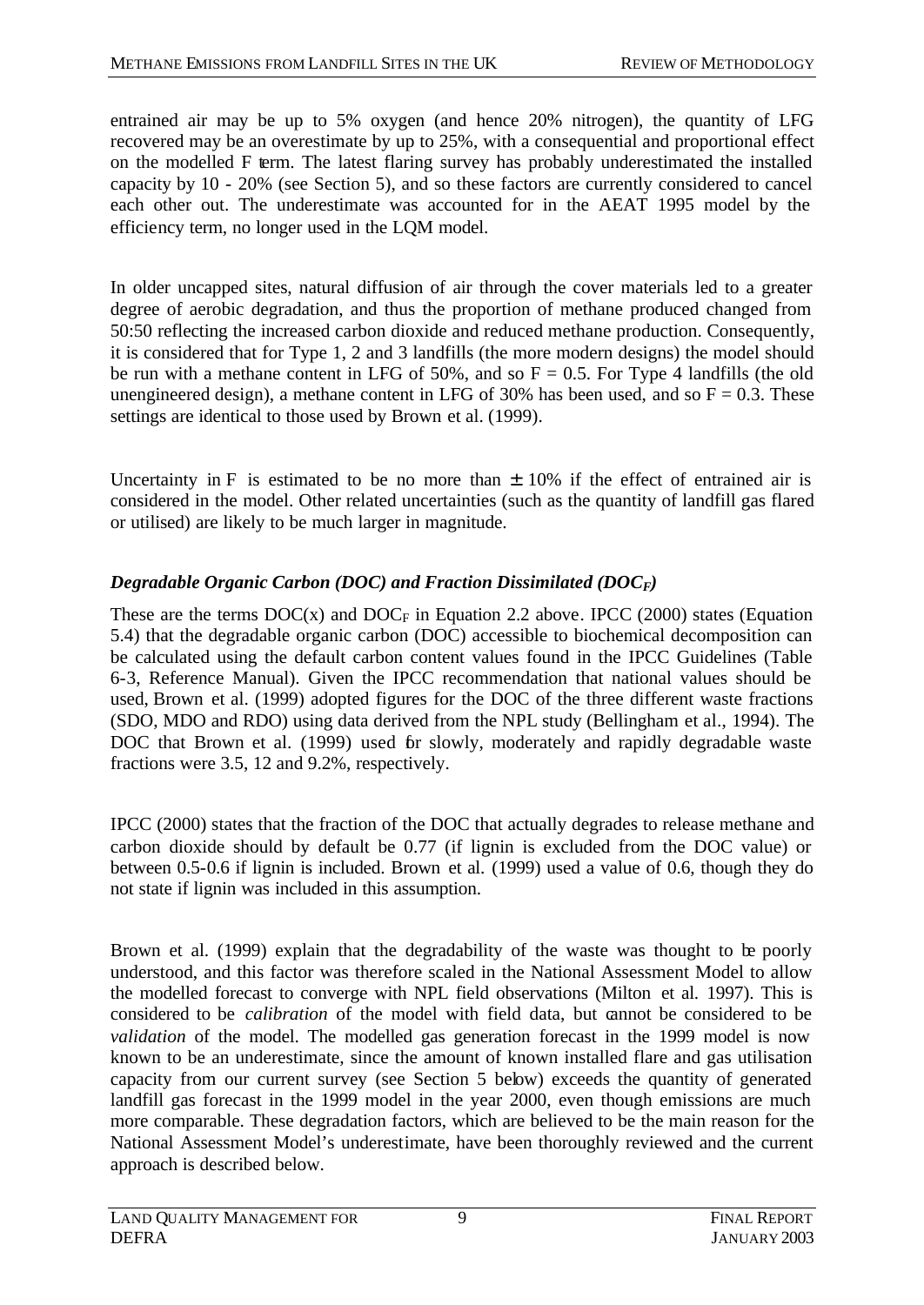LQM have updated the degradable carbon input parameters with values based on welldocumented US research for the USEPA's life-cycle programme, which has been adapted to UK conditions and incorporated into (1) the Environment Agency's WISARD life cycle assessment model (WS Atkins, 2000); (2) the HELGA framework model (Gregory et al., 1999) and (3) GasSim (Environment Agency, 2002a). International peer review of the GasSim model has shown that similar degradation factors are used in the Netherlands (Oonk, Pers. Comm. 2002).

Cellulose and hemi-cellulose are known to make up approximately 91% of the degradable fraction, whilst other potential degradable fractions which *may* have a small contribution (such as proteins and lipids) are ignored. The amount of degradable carbon that produces landfill gas was determined using the mass (expressed on a percentage dry weight basis) and degradability (expressed as a percentage decomposition) of cellulose and hemi-cellulose using data provided by Barlaz et al. (1997). The default input values for these parameters are provided in Table 3.2 and 3.3 below for each of the waste fractions for both municipal (MSW) and commercial and industrial (C&I) waste categories, respectively. Also included are the proportions of individual waste streams which are considered to be rapidly, moderately or slowly degradable.

This information was used within the model to determine the amount of degradable carbon that decays at the relevant decay rate. This process requires complete disaggregation of the waste streams into their component parts, followed by the allocation to each component a different degradability and rate of decomposition, and application of the IPCC model at this disaggregated level.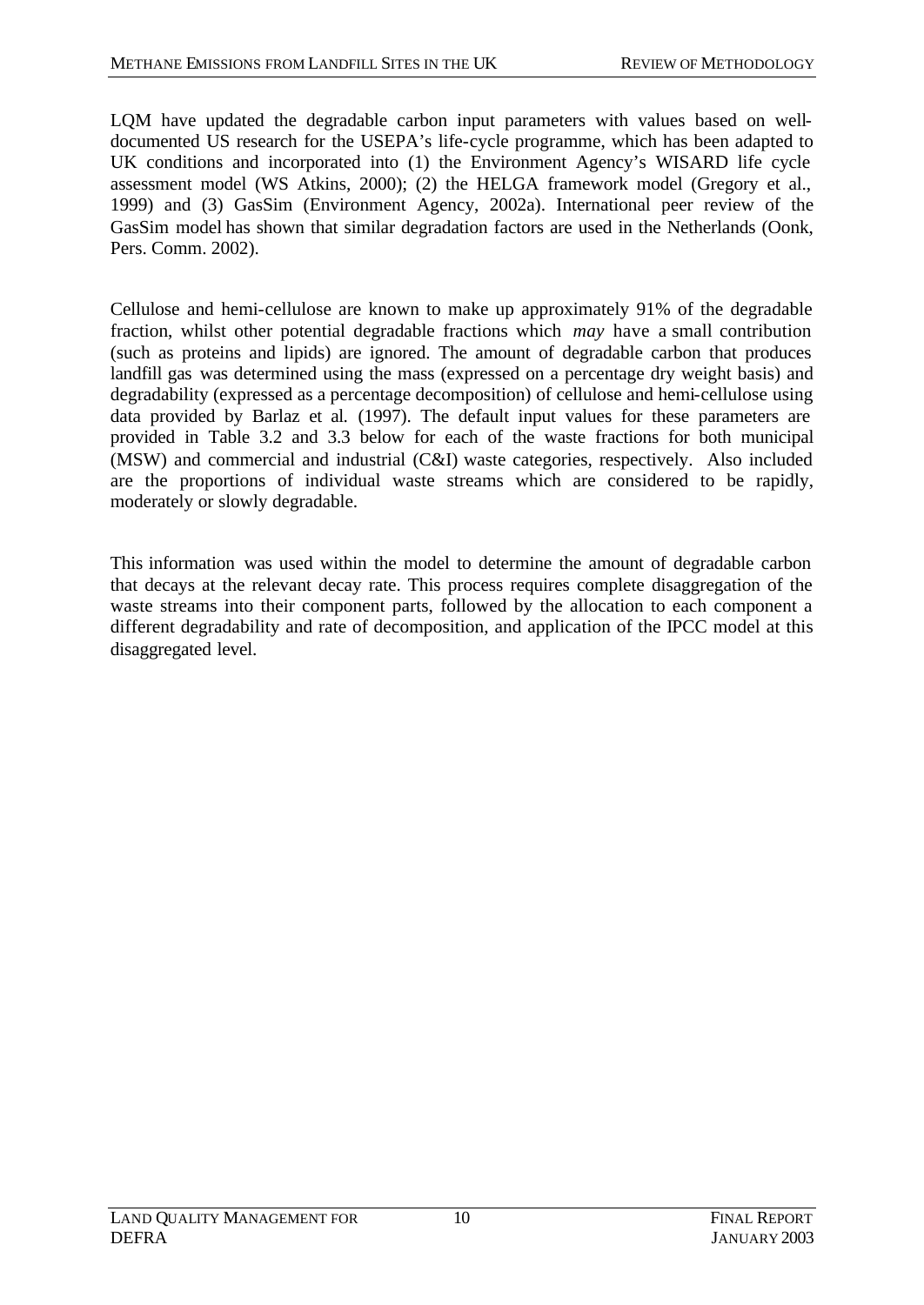| <b>Waste category</b>                                                | <b>Fraction</b>  |                | <b>Moisture</b><br>content | <b>Cellulose</b> | Hemi-<br>cellulose | Decomp-<br>osition |           |      |
|----------------------------------------------------------------------|------------------|----------------|----------------------------|------------------|--------------------|--------------------|-----------|------|
|                                                                      | <b>RD</b>        | MD             | <b>SD</b>                  | Inert            | $(\% )$            | (% W)              | $(\%$ DW) | (% ) |
| Paper and card                                                       | $\overline{0}$   | 25             | 75                         | $\mathbf{0}$     | 30                 | 61.2               | 9.1       | 61.8 |
| Dense plastics                                                       | $\boldsymbol{0}$ | $\mathbf{0}$   | $\Omega$                   | 100              | 5                  | 0.0                | 0.0       | 0.0  |
| Film plastics (until 1995)                                           | $\overline{0}$   | $\overline{0}$ | $\overline{0}$             | 100              | 30                 | 0.0                | 0.0       | 0.0  |
| <b>Textiles</b>                                                      | $\Omega$         | $\Omega$       | 100                        | $\overline{0}$   | 25                 | 20.0               | 20.0      | 50.0 |
| Misc. combustible (plus<br>non-inert fines from 1995)                | $\boldsymbol{0}$ | 100            | $\Omega$                   | $\boldsymbol{0}$ | 20                 | 25.0               | 25.0      | 50.0 |
| Misc.<br>non-combustible<br>fines<br>(plus<br>inert<br>from<br>1995) | $\Omega$         | $\Omega$       | $\Omega$                   | 100              | 5                  | 0.0                | 0.0       | 0.0  |
| Putrescible                                                          | 100              | $\Omega$       | $\Omega$                   | $\Omega$         | 65                 | 25.7               | 13.0      | 62.0 |
| Composted putrescibles                                               | $\Omega$         | 50             | 50                         | $\overline{0}$   | 30                 | 0.7                | 0.7       | 57.0 |
| Glass                                                                | $\Omega$         | $\Omega$       | $\Omega$                   | 100              | 5                  | 0.0                | 0.0       | 0.0  |
| Ferrous metal                                                        | $\Omega$         | $\Omega$       | $\Omega$                   | 100              | 5                  | 0.0                | 0.0       | 0.0  |
| Non-ferrous metal and Al<br>cans                                     | $\boldsymbol{0}$ | $\Omega$       | $\Omega$                   | 100              | 10                 | 0.0                | 0.0       | 0.0  |
| Non-inert fines                                                      | 100              | $\Omega$       | $\Omega$                   | $\Omega$         | 40                 | 25.0               | 25.0      | 50.0 |
| Inert fines                                                          | $\Omega$         | $\Omega$       | $\Omega$                   | 100              | 5                  | 0.0                | 0.0       | 0.0  |

|  | Table 3.2. Waste degradable carbon model parameters for MSW waste |  |  |  |
|--|-------------------------------------------------------------------|--|--|--|
|--|-------------------------------------------------------------------|--|--|--|

Notes: RD – readily degradable . MD – moderately degradable. SD – slowly degradable

[Data sources: Barlaz et al. (1997), Bellingham et al. (1994), Environment Agency (2002a), Department of the Environment, 1994a,b]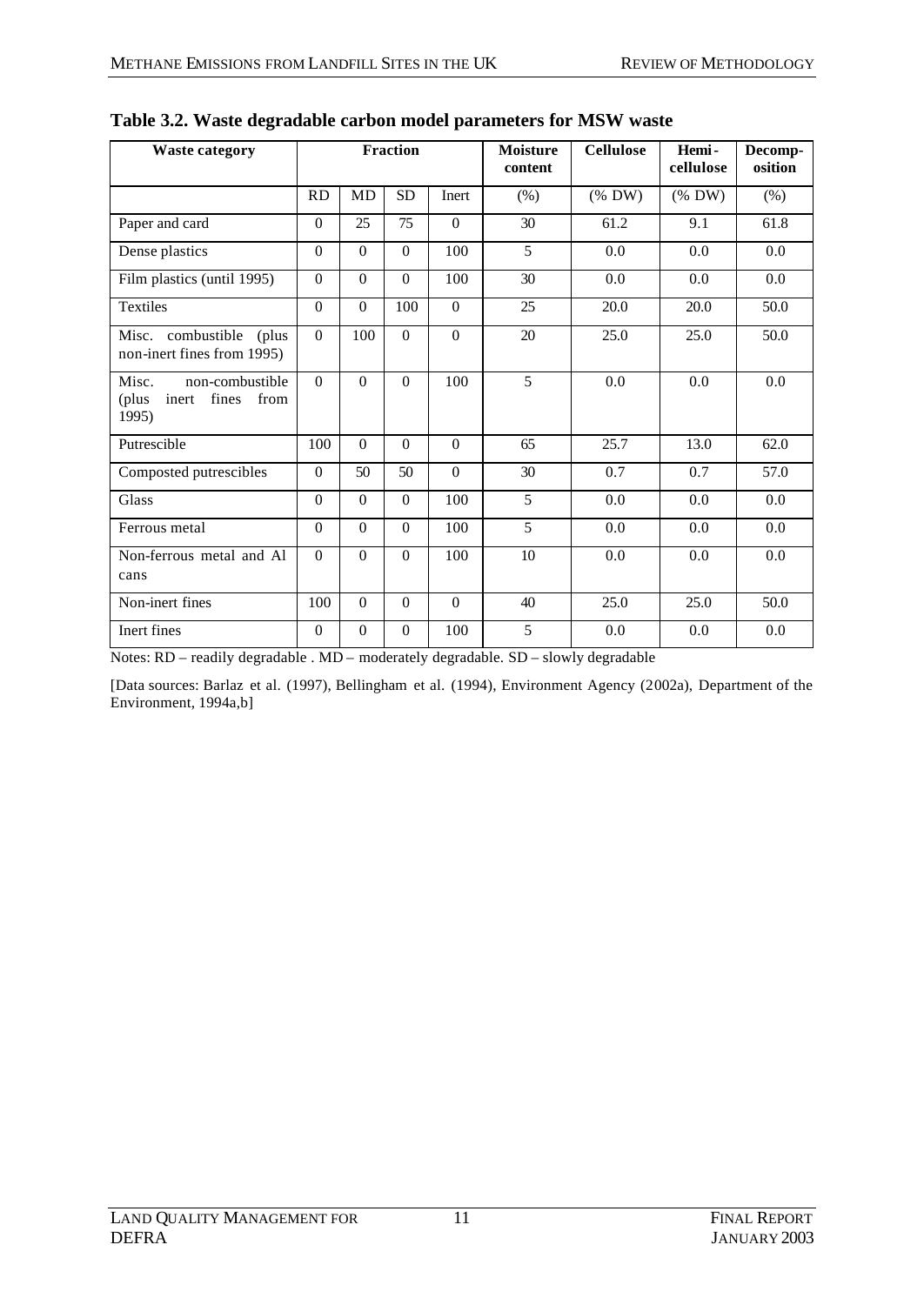| <b>Waste category</b>           | <b>Fraction</b> |          | <b>Moisture</b><br>content | <b>Cellulose</b> | Hemi-<br>cellulose | Decomp-<br>osition |           |      |
|---------------------------------|-----------------|----------|----------------------------|------------------|--------------------|--------------------|-----------|------|
|                                 | <b>RD</b>       | MD       | <b>SD</b>                  | Inert            | $(\%)$             | $(\%$ DW)          | $(\%$ DW) | (% ) |
| Commercial                      | 15              | 57       | 15                         | 13               | 37                 | 76.0               | 8.0       | 85.0 |
| Paper and card                  | $\Omega$        | 25       | 75                         | $\Omega$         | 30                 | 87.4               | 8.4       | 98.0 |
| General industrial waste        | 15              | 43       | 20                         | 22               | 37                 | 76.0               | 8.0       | 85.0 |
| Food solids                     | 79              | 10       | $\Omega$                   | 11               | 65                 | 55.4               | 7.2       | 76.0 |
| Food effluent                   | 50              | 5        | $\Omega$                   | 45               | 65                 | 55.4               | 7.2       | 76.0 |
| Abattoir waste                  | 78              | 10       | $\overline{0}$             | 12               | 65                 | 55.4               | 7.2       | 76.0 |
| Misc processes                  | $\Omega$        | 5        | 5                          | 90               | 20                 | 10.0               | 10.0      | 50.0 |
| Other waste                     | 15              | 35       | 35                         | 15               | 20                 | 25.0               | 25.0      | 50.0 |
| Power station ash               | $\theta$        | $\Omega$ | $\Omega$                   | 100              | 20                 | 0.0                | 0.0       | 0.0  |
| Blast furnace and steel<br>slag | $\theta$        | $\Omega$ | $\Omega$                   | 100              | 20                 | 0.0                | 0.0       | 0.0  |
| Construction/demolition         | $\theta$        | 5        | 5                          | 90               | 30                 | 8.5                | 8.5       | 57.0 |
| Sewage sludge                   | 100             | $\Omega$ | $\Omega$                   | $\theta$         | 70                 | 14.0               | 14.0      | 75.0 |

**Table 3.3. Waste degradable carbon model parameters for C&I waste**

Notes: RD – readily degradable . MD – moderately degradable. SD – slowly degradable

[Data sources: Barlaz et al. (1997), Bellingham et al. (1994), Environment Agency (2002a), Department of the Environment, 1994a,b]

Using the parameters listed in Tables 3.2 and 3.3 the term  $DOC(x)$ . DOC<sub>F</sub> from Equation 2.2 above, for each waste category and degradability fraction, is defined as:

$$
(DOC(x).DOC_{F})_{i,j} = M(x)_{i,j}. ( %C_i + %HC_i) . %DC_i . (1-%MC_i) . 72/162
$$
  
(Gg C/Gg waste)

*Equation 3.1*

where

| $M_{i,i}$ | $=$ | mass of waste category i in year x, degradability fraction j (Gg waste)  |
|-----------|-----|--------------------------------------------------------------------------|
| $\%C_i$   | $=$ | cellulose content of waste category i (fraction) (Gg cellulose/Gg waste) |
| $%HC_i$   | $=$ | hemi-cellulose content of waste category i (fraction)                    |
|           |     | (Gg hemi-cellulose/Gg waste)                                             |
| $%DC_i$   | $=$ | degradability of the cellulose and hemi-cellulose of waste category i    |
|           |     | (fraction)                                                               |
| $%MC_i$   | $=$ | moisture content of waste category i (fraction)                          |
| 72/162    | $=$ | conversion from cellulose/hemi-cellulose to carbon (Gg C/Gg cellulose)   |
|           |     | and hemi-cellulose)                                                      |

The total degradable organic carbon that is dissimilated, within each waste fraction (rapidly, moderately or slowly degradable), was summed across all waste categories using Equation 3.1 above. This estimate was then used to derive the specific methane generation potential for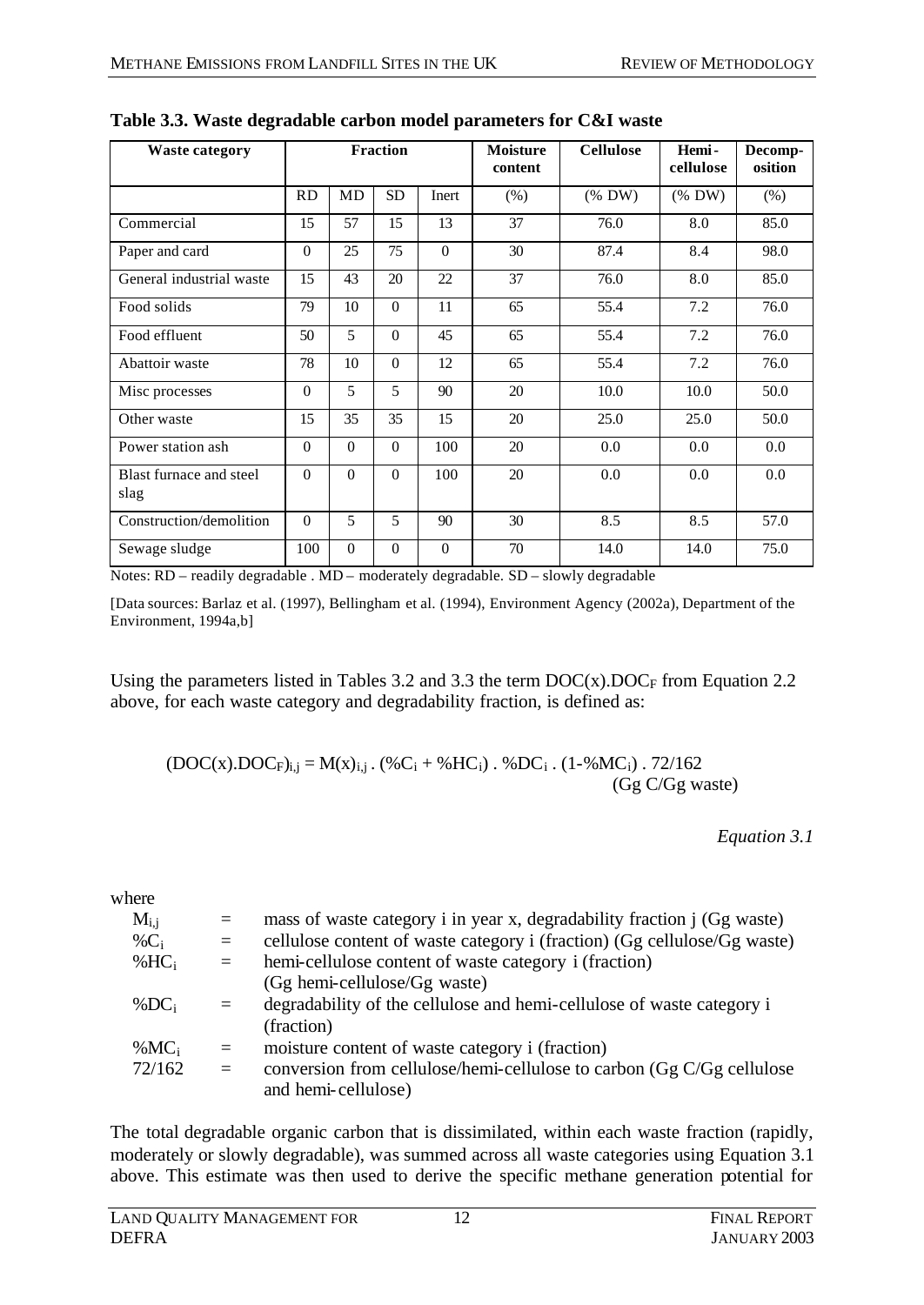each waste fraction, using Equation 2.2 above. This provides the input to Equation 2.1 above, to obtain the value of the methane generated per year. The moisture content of the waste is required to covert from parameters provided by Barlaz et al. (1997) in dry weight to wet weight of waste, as used within the model. Such an approach assumes that the cellulose and hemi-cellulose contents, moisture contents and degradability fraction of individual waste categories does not vary with time. However, the term  $DOC(x).DOC<sub>F</sub>$  does vary with time as a function of the mass of each individual waste category, which is a realistic assumption for the National Assessment Model.

The approach outlined above is numerically and mathematically consistent with the Environment Agency's GasSim Model (Environment Agency, 2002a). The uncertainty in  $I_0$ , which incorporates MCF, DOC and  $DOC<sub>F</sub>$  is estimated to be similar to that stated for the Netherlands, namely  $\pm 15\%$  (Oonk and Boom, 1995).

# *Methane in the operational phase of landfilling*

Until recently there has been no research on the onset of methanogenesis in operational phases of landfills, or on the effectiveness of gas collection in the operational phase. WS Atkins has been carrying out research since 2000 on a project funded through the Landfill Tax Credit Scheme entitled *Minimising methane emissions from municipal landfills*. This project has yet to complete and report findings. For practical purposes, the onset of methanogenesis is defined here as:

- concentrations of carbon dioxide and methane characteristic of established methanogenic conditions are seen (at least 40% methane v/v and 40% carbon dioxide); *and also*
- methane generation (i.e. flux) is measurable and exceeds the Environment Agency's draft methane emissions protocol threshold (i.e.  $> 1 \times 10^{-3}$  mg.m<sup>2</sup>.s<sup>-1</sup>) (Environment Agency, 2002c).

Prior to these conditions being achieved, the gas generated from within the fresh waste will be hydrogen and carbon dioxide rich (from aerobic, acidogenic, and acetogenic degradation processes), and therefore of little consequence to the methane budget. Once the process has entered the fully methanogenic phase of waste degradation, methane emission rates greater than the Agency's draft protocol (Environment Agency, 2002c) are taken to indicate that proper methanogenic gas generation is taking place.

Manley et al. (1990a,b) estimated that the onset of methanogenesis took place within 32–52 weeks (7–12 months). The WS Atkins study (in progress) looked at two sites (probably only one in sufficient detail) to ascertain the onset of methanogenesis within a cell unaffected by other waste beneath it. At site A, some methane was detected in 4 week old waste, although no flow was observed until 1.3 months. Some pressure was indicated in landfill gas which had reached a gas composition of up to 50% methane after 3.85 months at this site. At site B, again, methane was detected almost immediately, but no pressures until after  $3 - 4$  months after waste placement. These data seem to suggest that the onset of stable methanogenic conditions may be as little as four months (16 weeks) (Schwarze, pers. comm., 2002).

For modelling purposes, it is not considered that there is sufficient information to reduce the quantity of methane forecast by the model in year 1 to account for early degradation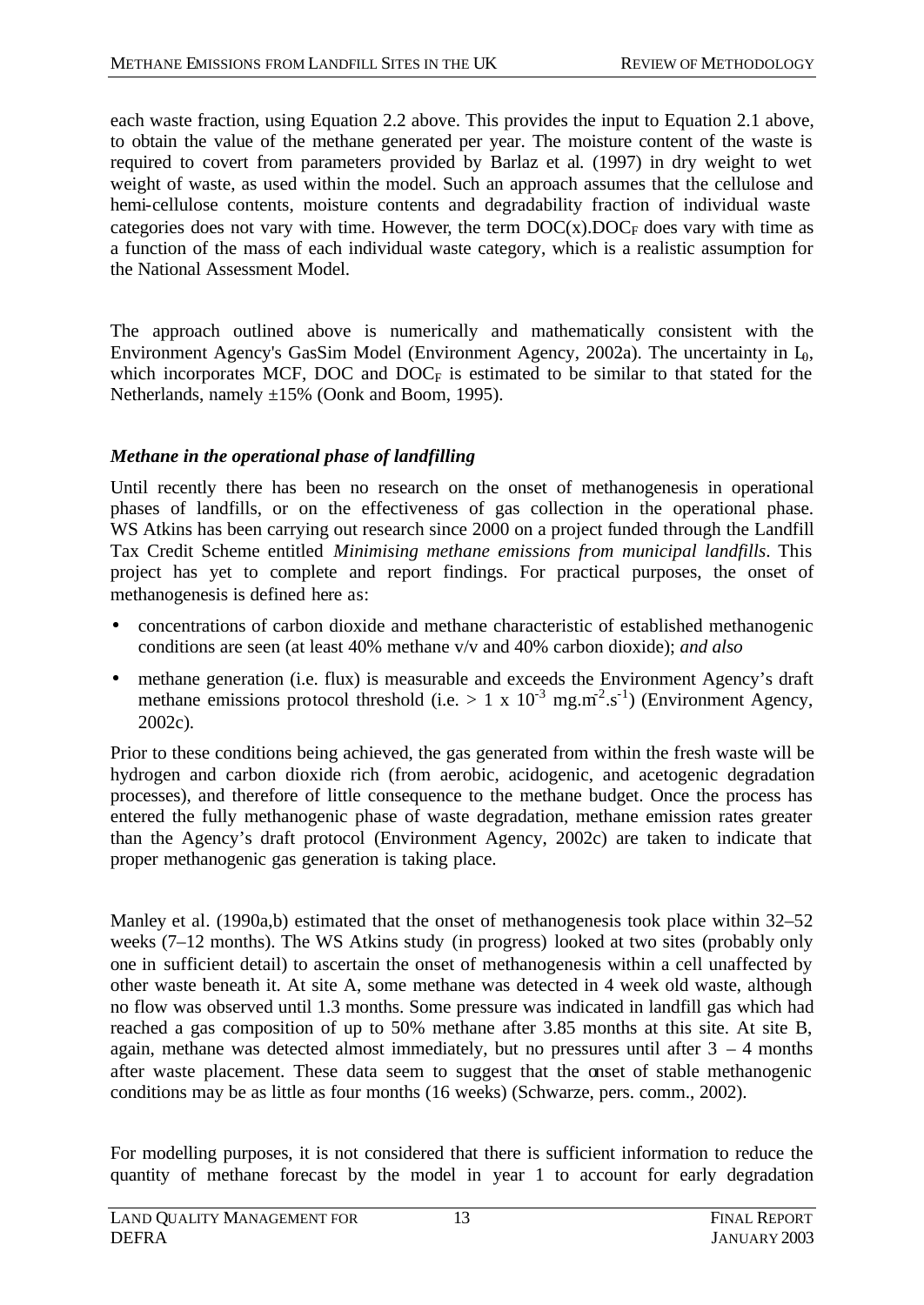processes, since the time frame for achieving methanogenesis appears to be (a) site-specific; and (b) relatively short in modern engineered landfills, compared to the estimates from 1990.

#### *Methane oxidation*

This is the term OX in Equation 2.3 above. IPCC (2000) states that the oxidation factor for well-managed landfills at a national level should be 0.1, based on available information. This factor should only be applied to the residual methane - i.e. the amount generated less that recovered.

LQM have developed a new model for this contract which involves updating the oxidation factor with values based on well-documented research. Methane oxidation is generally accepted to follow a four stage bacteriological conversion of methane into carbon dioxide:

| $CH_4 \rightarrow$ | $CH_3OH \rightarrow$ | $HCHO \rightarrow$ | $HCOOH \rightarrow$ | $C()_{2}$      |
|--------------------|----------------------|--------------------|---------------------|----------------|
| methane            | methanol             | methanal           | methanoic acid      | carbon dioxide |

Methanotrophic bacteria use these reactions to gain energy and carbon for their growth (Hanson and Hanson, 1996). Methane oxidation has been linked to the two main types of methanotrophic bacteria (Borjesson at al, 1998) but not in any easily interpreted mechanistic fashion. Field and laboratory based observations exhibit variation of the conversion of methane to carbon dioxide over many orders of magnitude, some of which may be explained by a seasonality relationship for the field data (Table 3.4). The laboratory scale observations of conversion of methane to carbon dioxide are likely to be at favourable conditions (i.e. close to the theoretical maximum for biological activity within the soil medium). Data on the estimates of the rate of methane oxidation in soil covers using  $^{13}$ C analysis gives a measure of the fraction of methane which is actually converted. An empirical approach has been derived using the known range of methane oxidation rates (Table 3.4) in different cover materials and in-situ conversion efficiencies to develop a series of empirical equations for the removal of methane from landfill gas emitted through the surface. The data supplied in Table 3.4 has been standardised to units of  $m^3 CH_4/m^2/h$  from the units provided in the publications listed (either as g or  $1 \text{ CH}_4/\text{m}^2/\text{h}$ ).

The model is built on a number of simple underlying concepts: methane oxidation within the soil cap is only assumed to occur if the soil cover depth is greater than 0.3m if an engineered barrier is present (modern lined landfills), or for caps with a soil cover depth greater than 1.0m if an engineered barrier is not present (old unlined landfills). If either of these conditions are not met then no methane oxidation will take place, on the basis that the surface soil cover is insufficiently thick and/or the flow of methane (the methane flux) is too fast to permit a significant amount of methane oxidation to take place within the cap.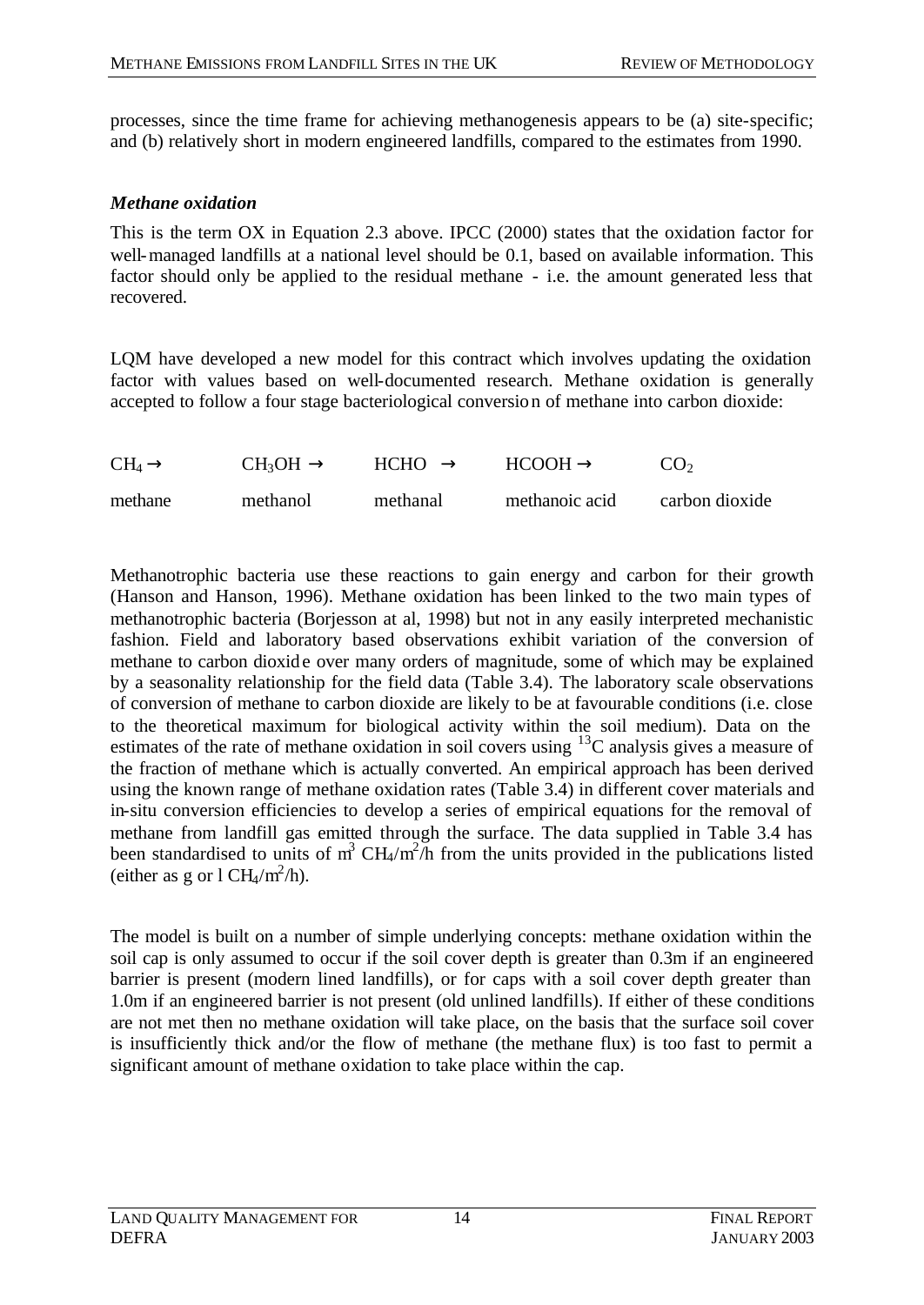| <b>Study type</b>  | Cap type and<br>scenario                        | <b>Value</b>                           | <b>Standardised</b><br><b>Oxidation rate</b><br>$(m^3 CH_4/m^2/h)$                                                                            | Reference                        |
|--------------------|-------------------------------------------------|----------------------------------------|-----------------------------------------------------------------------------------------------------------------------------------------------|----------------------------------|
| Field study        | $0-80$ cm                                       | Max<br>Min                             | $3.22 \times 10^{-4}$<br>$2.86 \times 10^{-3}$                                                                                                | Hoecks (1983)                    |
| Laboratory columns |                                                 | Max                                    | $1.02 \times 10^{2}$                                                                                                                          | Mennerich (1986)                 |
| Laboratory columns | Topsoil                                         | Max                                    | 6.30 x $10^2$                                                                                                                                 | Whalen et al. (1990)             |
| Laboratory columns | Sand cap                                        | Max<br>Min                             | $5.60 \times 10^{3}$<br>$7.00 \times 10^{-4}$                                                                                                 | Figueroa (1993)                  |
| Field study        | 0-32 cm                                         | Max (July)<br>Min                      | $1.01 \times 10^{-2}$<br>$1.88 \times 10^{8}$                                                                                                 | Jones and Nedwell<br>(1993)      |
| Laboratory columns | Coarse sand                                     | Max                                    | $9.73 \times 10^{3}$                                                                                                                          | Kightley et al. (1995)           |
| Laboratory columns | Topsoil                                         | Max<br>Min                             | $3.30 \times 10^{3}$<br>$1.18 \times 10^{-3}$                                                                                                 | Boeckx and van<br>Ceemput (1996) |
| Field study        | Sand cap 0-80 cm<br>Sandy loam<br>Sewage sludge | Max<br>Min<br>Max<br>Min<br>Max<br>Min | $8.82 \times 10^{3}$<br>$2.66 \times 10^{3}$<br>$1.22 \times 10^{2}$<br>$1.96 \times 10^{-4}$<br>$2.35 \times 10^{2}$<br>$2.24 \times 10^{3}$ | Borjesson and<br>Svensson (1997) |
| Field study        | $0-30$ cm<br>0-100 cm                           | Max<br>Min<br>Max<br>Min               | 5.90 x $10^{-3}$<br>$3.00 \times 10^{-4}$<br>$3.80 \times 10^{3}$<br>$1.00 \times 10^{-3}$                                                    | Scharff et al. (2001)            |

| Table 3.4. Methane oxidation rates for cover materials (laboratory and field studies) |  |
|---------------------------------------------------------------------------------------|--|
|---------------------------------------------------------------------------------------|--|

The methane oxidising capacity of the soil cover  $(Soil<sub>oxd cap</sub>)$  represents the size of the 'sink' for methane conversion to carbon dioxide. This is defined as:

Soil<sub>oxd cap</sub> = 
$$
\Delta_{\text{field eff}}
$$
 (SOC.24.365) $A_{\text{surface}} \frac{M_m}{M_v} 10^{-9}$  [kt CH<sub>4</sub>/y]

*Equation 3.2*

where

| Soil $_{\text{oxd cap}}$ = |     | maximum methane that can be oxidised in year x by the soil cover (kt)           |
|----------------------------|-----|---------------------------------------------------------------------------------|
|                            |     | $CH_4(y)$                                                                       |
| <b>SOC</b>                 | $=$ | soil oxidising capacity of landfill ( $m^3$ CH <sub>4</sub> / $m^2$ landfill/h) |
| $\Delta$ field eff         | $=$ | effectiveness of methane oxidation under field conditions (fraction)            |
| A <sub>surface</sub>       | $=$ | cumulative surface area of the landfill type under consideration $(m2)$         |
|                            |     | (see Equation 3.3)                                                              |
| $M_{v}$                    | $=$ | molar volume (at STP) $(0.02241m^3 \text{ CH}_4/\text{mole})$                   |
| $M_m$                      | $=$ | molecular mass of methane $(16g \text{ CH}_4/\text{mole})$                      |
|                            |     | The factor $10^{-9}$ converts from g CH <sub>4</sub> to kt CH <sub>4</sub> .    |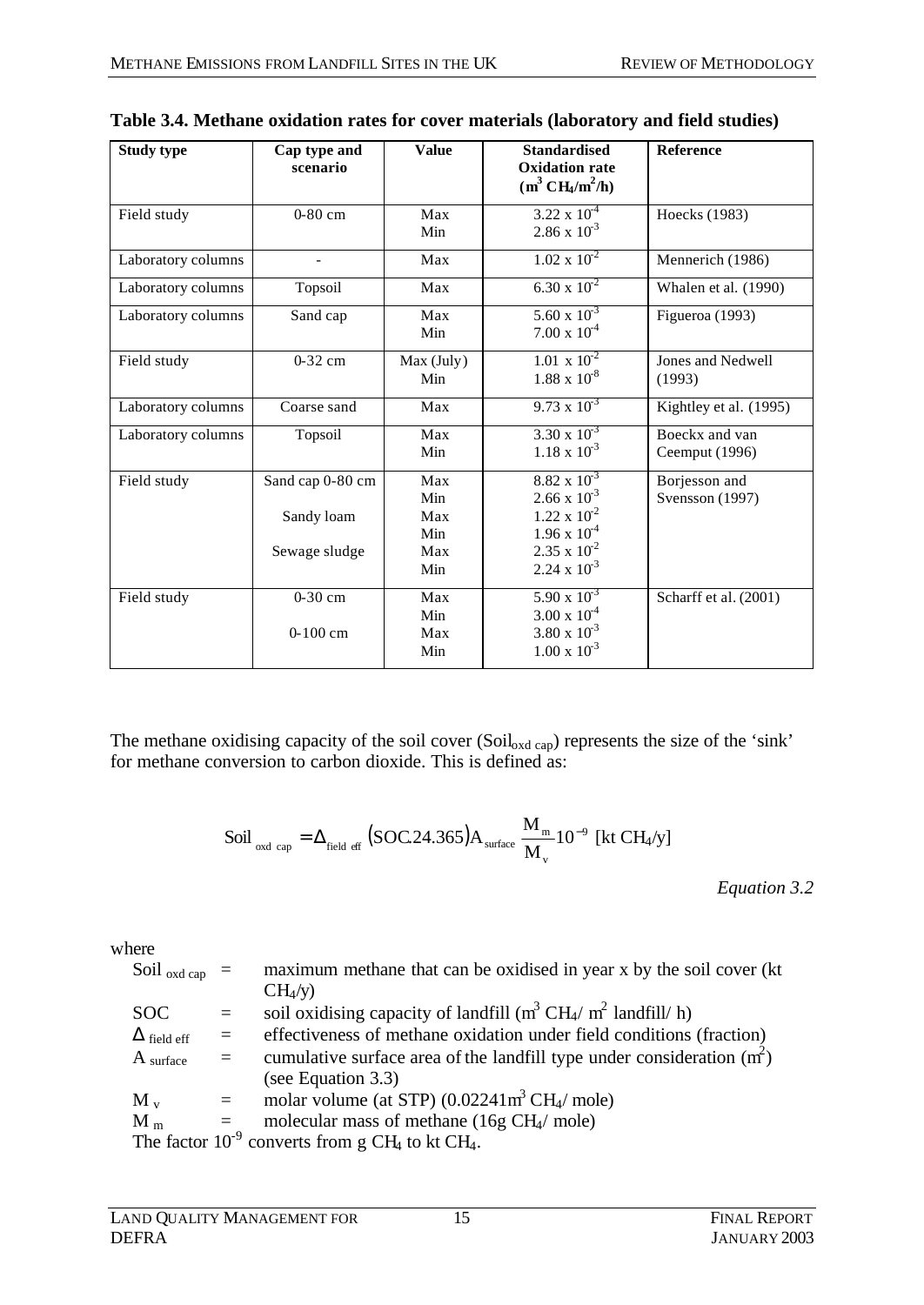The cumulative area of the landfill in year x is defined as:

$$
A_{\text{surface}}(x) = \sum_{x=1}^{x=T} \frac{Wastelnput(x)}{\rho(x)d_{\text{site}}(x)} 10^6
$$

*Equation 3.3*

where

| $WasteInput(x) =$     | total waste input to landfill for year x $(Mt/v)$                                                    |
|-----------------------|------------------------------------------------------------------------------------------------------|
| $\rho_{\text{waste}}$ | average density of waste emplaced within landfill type for year x $(t/m3)$                           |
| $d_{\text{site}}(x)$  | $=$ average depth of waste within landfill site type (1-4) for year x (m)                            |
|                       | The factor $10^6$ converts from millions of m <sup>2</sup> landfill surface area to m <sup>2</sup> . |

Within this module (for the purposes of national projections of methane oxidation) the values of site depth, waste input density, soil oxidising capacity of the landfill cap and effectiveness of methane oxidation under field conditions are assumed to remain constant over the entire landfilling period. The input values for the soil oxidising capacity of the landfill cap and effectiveness of methane oxidation under field conditions were determined as the median values obtained from the probability density functions (pdf) defined for these particular parameters (see Table 3.5 below).

The actual methane that is available for potential oxidation in the cap (Avail<sub>oxd cap</sub>) to carbon dioxide is determined after the quantity that is utilised or flared (i.e. recovered) is subtracted from the generated methane. The available methane for oxidation  $(kt/v)$  is defined as:

$$
Avail_{\text{oxd cap}}(x) = (1 - \Delta_{\text{fissue}})(CH_4 \text{generated } (x) - R(t)) \text{ [kt } CH_4 / y]
$$

*Equation 3.4*

where

Avail  $_{\text{oxd cap}} =$  methane available for oxidation in year x (kt/y)  $\Delta_{\text{fissue}}$  = fraction of methane lost directly through fissures (fraction)  $CH_4$  generated(x) = methane generated in year x (kt/y)  $R(t)$  = methane recovered in year x (kt/y)

The actual fraction of generated methane that is oxidised (OX) after energy recovery is calculated after determining whether oxidation is limited by the sink capacity of the soil (Soil<sub>oxd cap</sub>) or the source or quantity of methane available for potential oxidation (Avail<sub>oxd cap</sub>). The two situations are defined as:

For Soil<sub>oxd cap</sub> > Avail<sub>oxd cap</sub> (source limited oxidation), under these circumstances the oxidation factor is: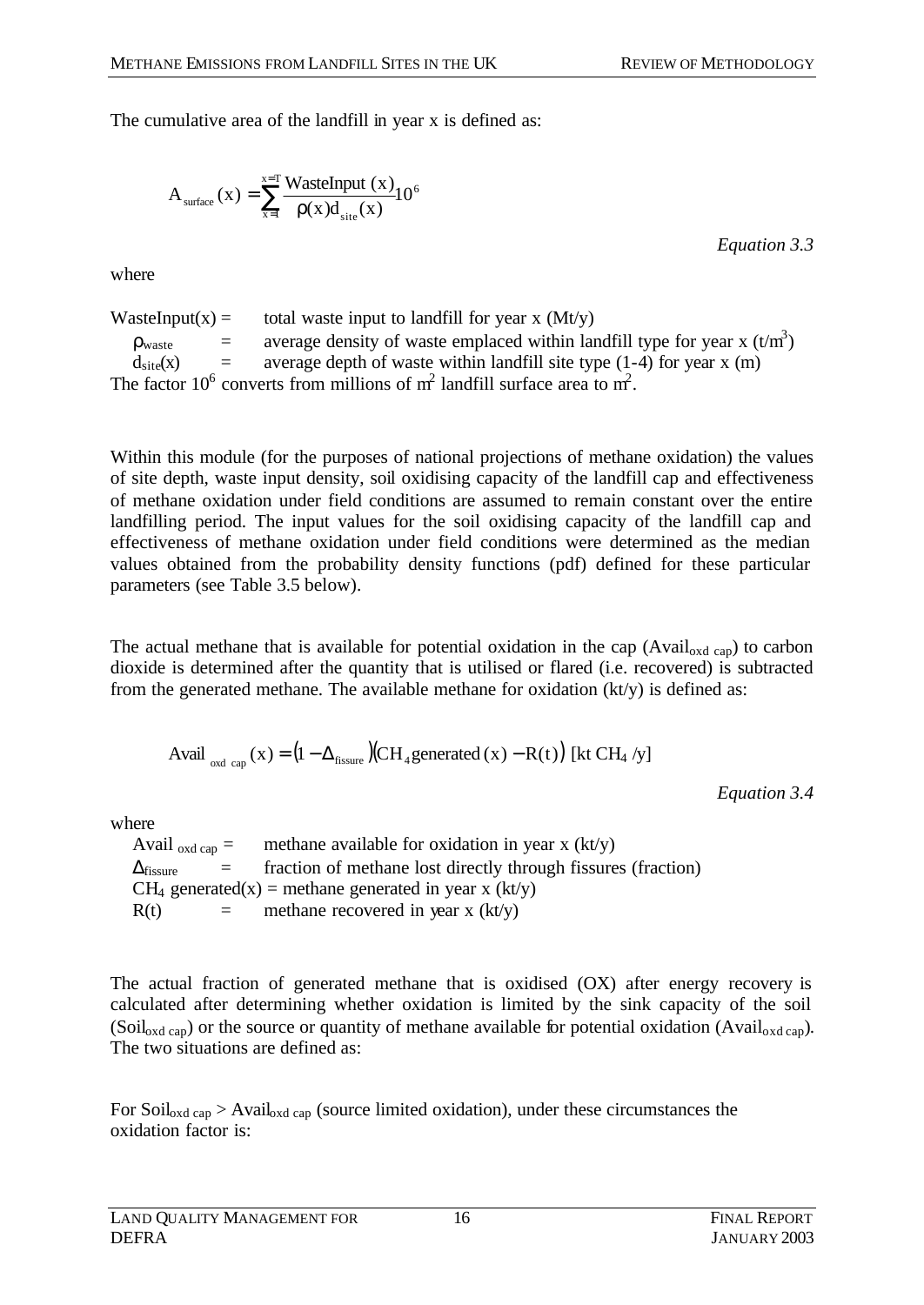$$
OX = (1 - \Delta_{\text{fissue}}) \left( \frac{CH_4 \text{generated } (x) - R(t)}{CH_4 \text{generated } (x)} \right)
$$

*Equation 3.5*

For Avail<sub>oxd cap</sub> > Soil<sub>oxd cap</sub> (sink limited oxidation), under these circumstances the oxidation factor is:

$$
OX = (1 - \Delta_{fissue}) \left( \frac{Soil_{\text{oxd cap}}}{CH_4 generated(x)} \right)
$$

*Equation 3.6*

where

| Soil $_{\text{oxd cap}}$ = |          | maximum methane that can be oxidised in year x by the soil cover |
|----------------------------|----------|------------------------------------------------------------------|
|                            |          | (kt CH <sub>4</sub> /y)                                          |
|                            |          | $CH_4$ generated (x) = methane generated in year x (kt/y)        |
| R(t)                       | $\equiv$ | methane recovered in year x $(kt/v)$                             |
| $\Delta$ fissure           | $\equiv$ | fraction of methane lost directly through fissures (fraction)    |

The inputs for this methane oxidation module in the National Assessment Model are associated with a high degree of uncertainty and/or variability. Subsequently, a number of input parameters have been assigned probability density functions (pdfs) to account for this variation, based upon the literature review and expert judgement. The 'best-estimate' (median) default input parameters (derived from 1001 iterations using Decisioneering's Crystal-Ball software package, version 5.0) are presented in Table 3.5, along with their pdf (type and critical values), for each type of landfill considered in the National Assessment Model.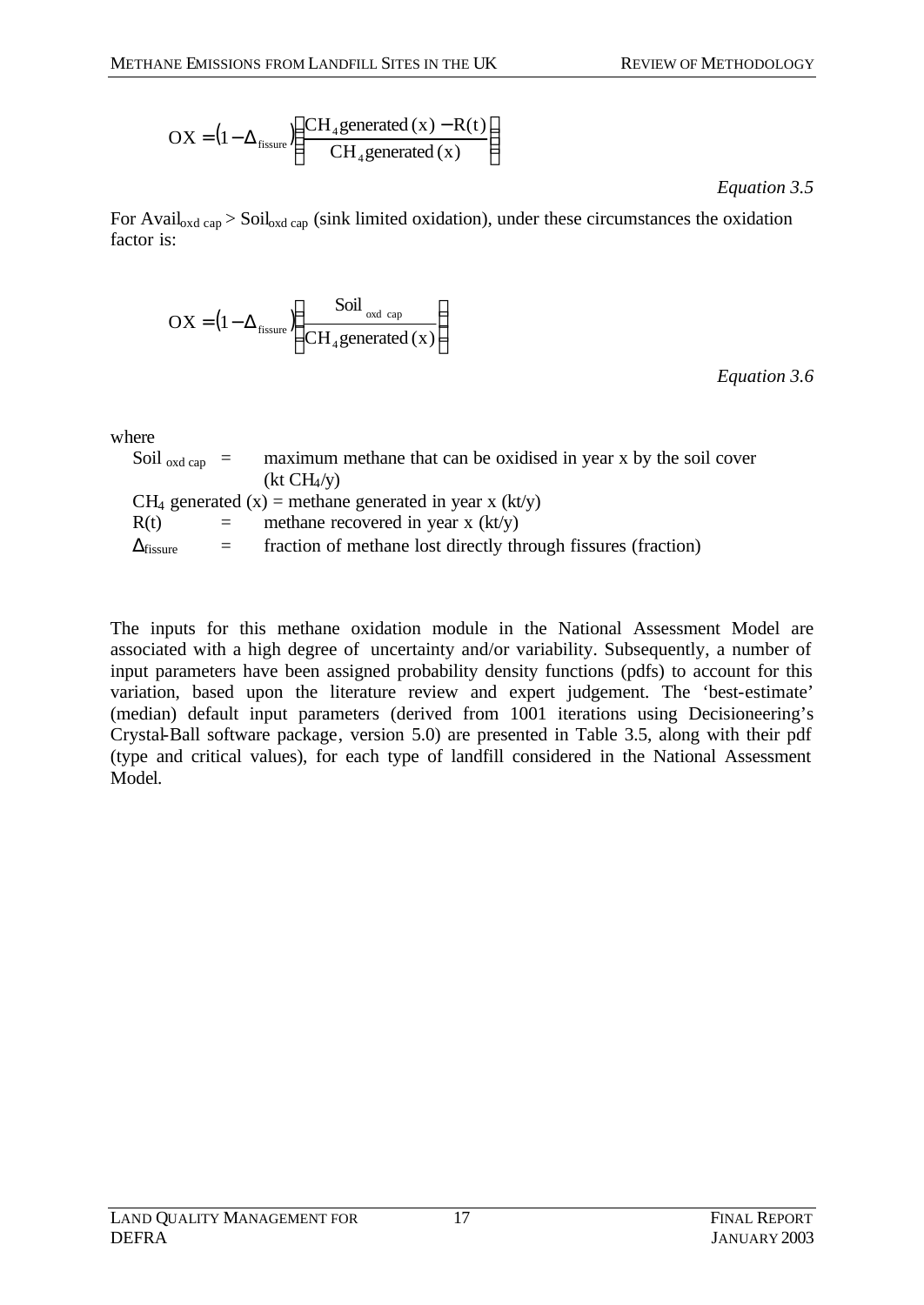| Input                                                    | Landfill<br><b>Type</b> | Best-<br>estimate | <b>PDF</b>            | <b>Source</b>                                                                       |
|----------------------------------------------------------|-------------------------|-------------------|-----------------------|-------------------------------------------------------------------------------------|
|                                                          |                         |                   |                       |                                                                                     |
| Soil oxidising capacity<br>(SOC)                         | $\mathbf{1}$            | 0.00415           | LN (0.00798, 0.01383) | See Table 3.4                                                                       |
| $\left[\text{m}^3\text{CH}_4/\text{m}^2/\text{h}\right]$ | $\overline{2}$          | 0.00425           |                       |                                                                                     |
|                                                          | 3                       | 0.00379           |                       |                                                                                     |
|                                                          | $\overline{4}$          | 0.00389           |                       |                                                                                     |
| Field oxidation efficiency                               | $\mathbf{1}$            | 0.75              | Single input value    | Based on relative                                                                   |
| $(\Delta_{\text{field eff}})$                            | $\sqrt{2}$              | 0.75              |                       | proportion of field ( $\Delta_{\text{field}}$<br>$_{\text{eff}}$ =1) and laboratory |
| [fraction]                                               | 3                       | 0.75              |                       | $(\Delta_{\text{field eff}}=0.25)$ data                                             |
|                                                          | $\overline{4}$          | 0.75              |                       |                                                                                     |
| Fraction through fissures                                | $\mathbf{1}$            | 0.10              | Single input value    | Expert judgement                                                                    |
| $(\Delta_{\text{fissue}})$                               | $\overline{2}$          | 0.10              |                       |                                                                                     |
| [fraction]                                               | 3                       | 0.10              |                       |                                                                                     |
|                                                          | $\overline{4}$          | 0.10              |                       |                                                                                     |
| Soil cover depth (above cap)                             | $\mathbf{1}$            | 1.0               | U(0.5, 1.5)           | Expert judgement                                                                    |
| [m]                                                      | $\boldsymbol{2}$        | 1.0               | U(0.5, 1.5)           |                                                                                     |
|                                                          | 3                       | 1.0               | U(0.5, 1.5)           |                                                                                     |
|                                                          | $\overline{4}$          | 0.65              | U(0.15, 1.5)          |                                                                                     |
| Landfill site depth                                      | $\mathbf{1}$            | 11.3              | T(5.00, 7.00, 25.00)  | Expert judgement                                                                    |
| (d <sub>site</sub> (x))                                  | $\overline{c}$          | 25                | T(10.0, 25.0, 40.0)   |                                                                                     |
| [m]                                                      | 3                       | 25                | T(10.0, 25.0, 40.0)   |                                                                                     |
|                                                          | $\overline{4}$          | 10                | T(5.00, 7.00, 20.00)  |                                                                                     |
| Waste density                                            | $\mathbf{1}$            | 1.00              | Single input value    | Expert judgement                                                                    |
| $(\rho(x))$                                              | $\overline{c}$          | 1.00              |                       |                                                                                     |
| $\lceil t/m^3 \rceil$                                    | 3                       | 1.00              |                       |                                                                                     |
|                                                          | $\overline{4}$          | 1.00              |                       |                                                                                     |

|  |  |  |  |  |  |  |  | Table 3.5. Inputs required for methane oxidation module and associated pdf |  |
|--|--|--|--|--|--|--|--|----------------------------------------------------------------------------|--|
|--|--|--|--|--|--|--|--|----------------------------------------------------------------------------|--|

Note: Log Normal distribution = LN (mean, standard deviation) Triangular distribution = T (minimum, likeliest, maximum) Uniform distribution = U (minimum, maximum)

Of the oxidation module parameter listed in Table 3.5, the model output is most sensitive to the values for field oxidation efficiency and the fraction through fissures. These sensitivities are explored in more detail in Section 6 of the report.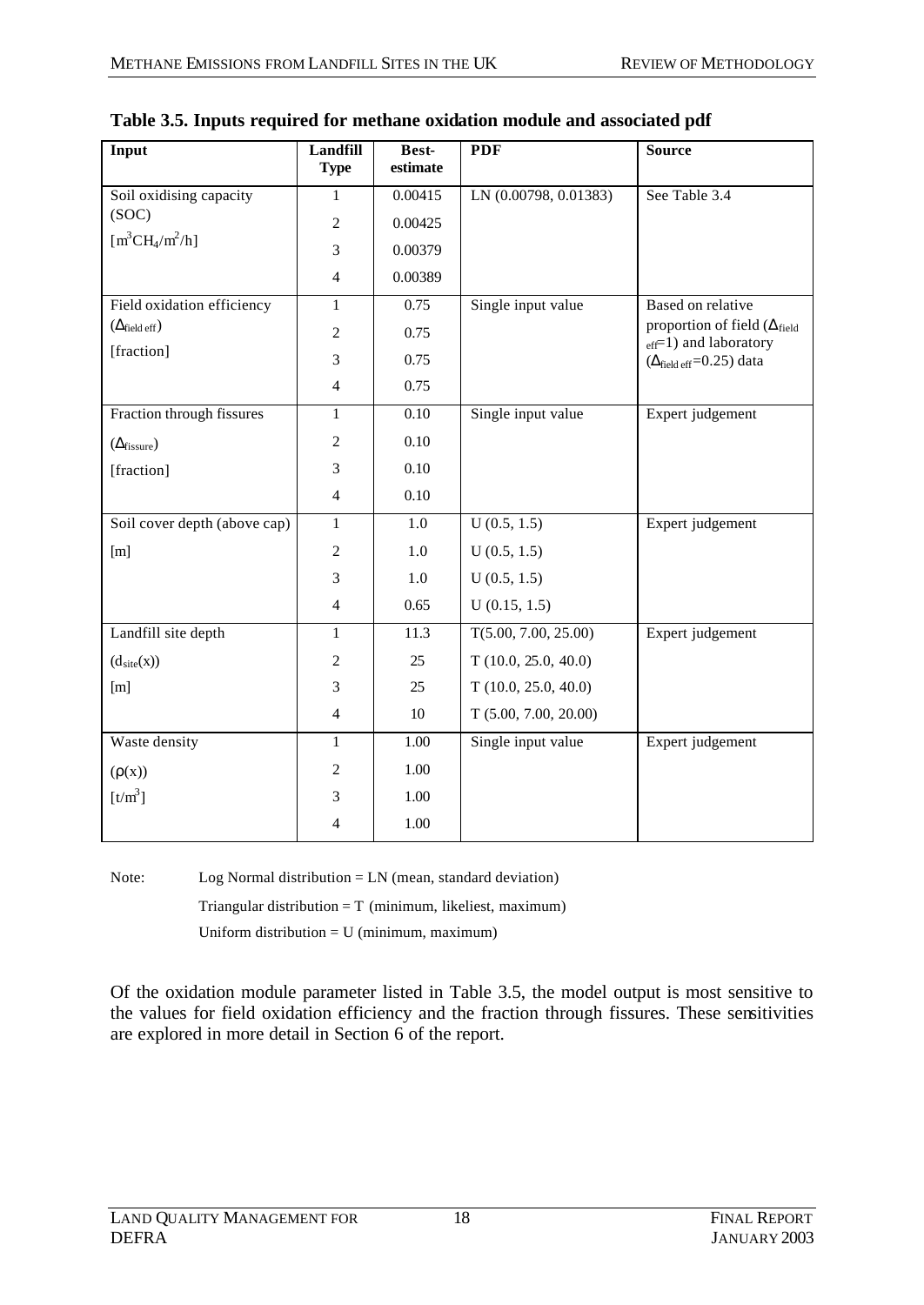# **4 WASTE COMPOSITION DATA AND WASTE MANAGEMENT SCENARIOS**

# **Introduction**

Brown et al. (1999) compiled waste arisings data from 1945 to 1995, and produced forecasts to 2010. LQM have used these waste arisings as the baseline for the 2002 assessment (see Appendix 1), and have updated the waste arisings data and forecasts with the current 1999 estimates of municipal solid waste (MSW) and commercial and industrial (C&I) wastes from the companion study by ERM. Waste management scenarios also developed by ERM have been used to examine the effect of different scenarios on methane generation and emission, and these data have been passed back to ERM for use in their study.

# **Landfill types**

As described in Section 2 above, Brown et al. (1999) introduced four types of landfills, which were considered differently in terms of their waste composition, engineering and gas collection in the National Assessment Model. Although not strictly part of the IPCC FOD model, this was considered at the time to allow some resemblance of the distribution of landfill site types as recorded in the WRc Landfill Database. It is considered that with current landfill engineering requirements, all new waste arising will be emplaced in landfill Type 3 (with comprehensive gas collection) and no waste has been partitioned to the other landfill types since 1999.

# **Municipal Solid Waste Arisings**

The National Assessment Model uses the MSW arising data as provided by Brown et al. (1999) from 1945 to 1994 inclusive (Appendix 1 Table A1.1). The MSW arisings for 1995 to 2025 have been provided by ERM (2002), with values from 1995 to 1998 back-calculated from the 1999 figures.

ERM have retained, as far as possible, compatibility with the break down of MSW as defined by Brown et al. (1999) (Table 4.1) for the purposes of the updated National Assessment Model. The most significant change is in putrescibles, to include composted putrescibles after 1994. This accounts for the greater emphasis on the composting of organic materials and a redefinition of this waste stream after this time in accordance with current national waste management strategies. This change from putrescibles to composted organic material is associated with a corresponding decrease in the amount of degradable carbon for producing landfill gas (Table 3.2).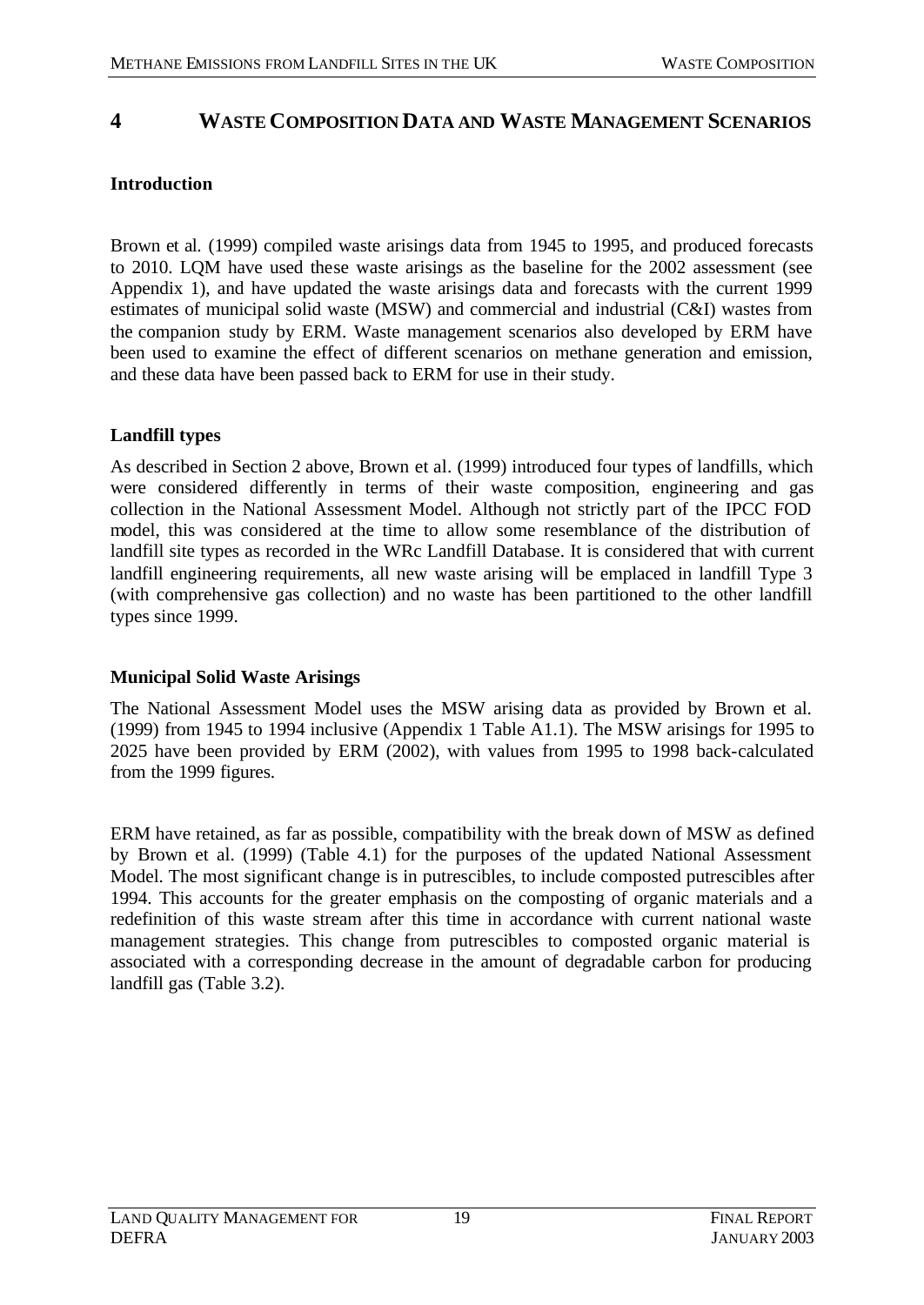| <b>Updated National Assessment Model</b>                                        | <b>Brown et al. (1999)</b> |
|---------------------------------------------------------------------------------|----------------------------|
| Paper and card                                                                  | Paper and card             |
| (weighted paper & card based on the GasSim default waste stream,<br>1980s-2010) |                            |
| Dense plastics                                                                  | Dense plastics             |
| Film plastics (until 1994 only)                                                 | Film plastics              |
| <b>Textiles</b>                                                                 | Textiles                   |
| Misc. combustible (plus non-inert fines from 1995)                              | Misc. combustible          |
| Misc. non-combustible (plus inert fines from 1995)                              | Misc. non-combustible      |
| Putrescible (GasSim garden waste)                                               | Putrescible                |
| Composted putrescibles (GasSim composted organic)                               | Not included               |
| Glass                                                                           | Glass                      |
| Ferrous metal                                                                   | Ferrous metal              |
| Non-ferrous metal and Al cans                                                   | Non-ferrous metal          |
| Non-inert fines (GasSim 10mm fines)                                             | Non-inert fines            |
| Inert fines                                                                     | Inert fines                |

**Table 4.1. Breakdown of Municipal Solid Waste Arisings (MSW)**

# **Commercial and Industrial waste arisings**

The National Assessment Model uses the CIW arising data as provided by Brown et al. (1999) from 1945 to 1998 inclusive (Appendix 1 Table A1.10). The CIW arisings for 1998 to 2025 have been provided by ERM (2002) and are derived from the Strategic Waste Management Assessments (SWMAs) produced by the Environment Agency (2001).

ERM have retained, as far as possible, compatibility between the breakdown of CIW wastes reported in the SWMAs and that as defined by Brown et al. (1999) (Table 4.2), for the purposes of the updated National Assessment Model. The arisings figures for sewage sludge defined by Brown et al. (1999) have been retained in the updated National Assessment Model, in the absence of more up to date data.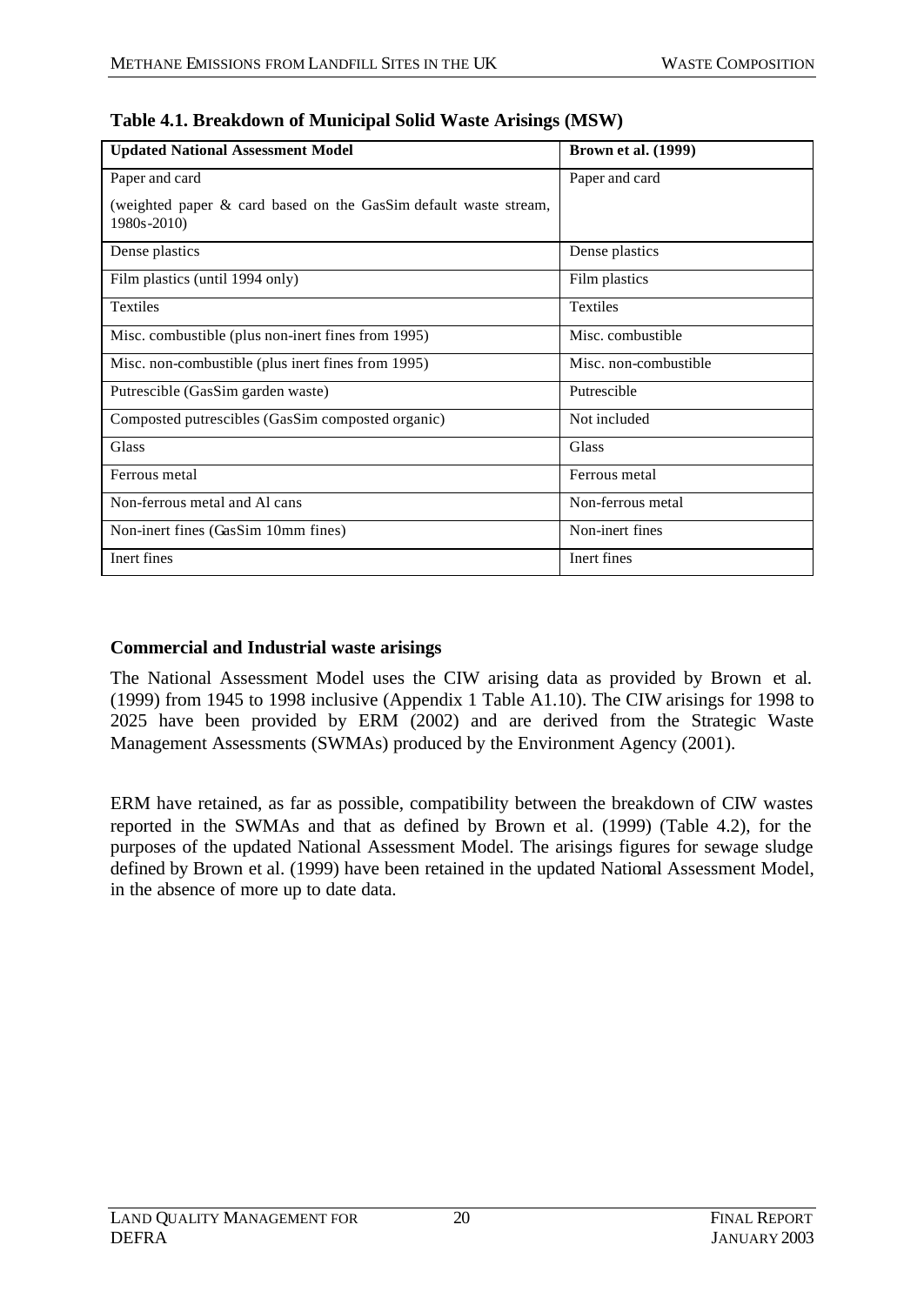| <b>Updated National Assessment Model</b>                                                                                                                            | <b>Brown et al. (1999)</b>   |
|---------------------------------------------------------------------------------------------------------------------------------------------------------------------|------------------------------|
| Commercial                                                                                                                                                          | Commercial                   |
| ERM general commercial from 1995 (treated as GasSim commercial mix:<br>10% newspapers; 50% other papers; 15% other putrescibles; 25% inert)                         |                              |
| Paper and card                                                                                                                                                      | Not included                 |
| ERM Paper & Card and Paper Pulp wastes from 1995 (treated as GasSim<br>Other Paper)                                                                                 |                              |
| General industrial waste                                                                                                                                            | General Industrial waste     |
| ERM general industrial & commercial from 1995 (treated as GasSim<br>commercial mix: 10% newspapers; 50% other papers; 15% other<br>putrescibles; 25% inert)         |                              |
| Food solids                                                                                                                                                         | Food solids                  |
| 10% of ERM food wastes from 1995 (treated as GasSim other putrescible)                                                                                              |                              |
| Food effluent                                                                                                                                                       | Food effluent                |
| 80% of ERM food wastes from 1995 (treated as GasSim other putrescible)                                                                                              |                              |
| Abattoir waste                                                                                                                                                      | Abattoir waste               |
| 10% of ERM food wastes from 1995 (treated as GasSim other putrescible)                                                                                              |                              |
| Misc. processes                                                                                                                                                     | Misc. processes              |
| ERM chemical and other wastes from 1995 (expert judgement)                                                                                                          |                              |
| Other waste                                                                                                                                                         | Other waste                  |
| ERM other general and biodegradable from 1995 (expert judgement)                                                                                                    |                              |
| Power station ash                                                                                                                                                   | Power station ash            |
| ERM Pulverised Fuel Ash (PFA) and Furnace Bottom Ash (FBA) wastes<br>from 1995 (treated as Inert)                                                                   |                              |
| Blast furnace and steel slag                                                                                                                                        | Blast furnace and steel slag |
| ERM blast furnace, basic oxygen and electric arc furnace slags from 1995<br>(treated as Inert)                                                                      |                              |
| Construction/demolition                                                                                                                                             | Construction/demolition      |
| ERM Inert C&D, metals and scrap, contaminated general, mineral wastes<br>and residues, construction and demolition from 1995 (treated as GasSim<br>incinerator ash) |                              |
| Sewage sludge                                                                                                                                                       | Sewage sludge                |
| <b>AEAT</b> default input values                                                                                                                                    |                              |

# **Table 4.2. Breakdown of Commercial and Industrial Waste Arisings (CIW)**

#### **Scenario Development**

Eight MSW scenarios have been developed by ERM to investigate the various waste management options available, which are described below. Future waste arisings have been modelled using anticipated levels of growth as set out below to reflect the Government's commitment to waste minimisation, in accordance with waste minimisation programmes outlined in both the Waste Strategy 2000 and the Landfill Directive. ERM provided UK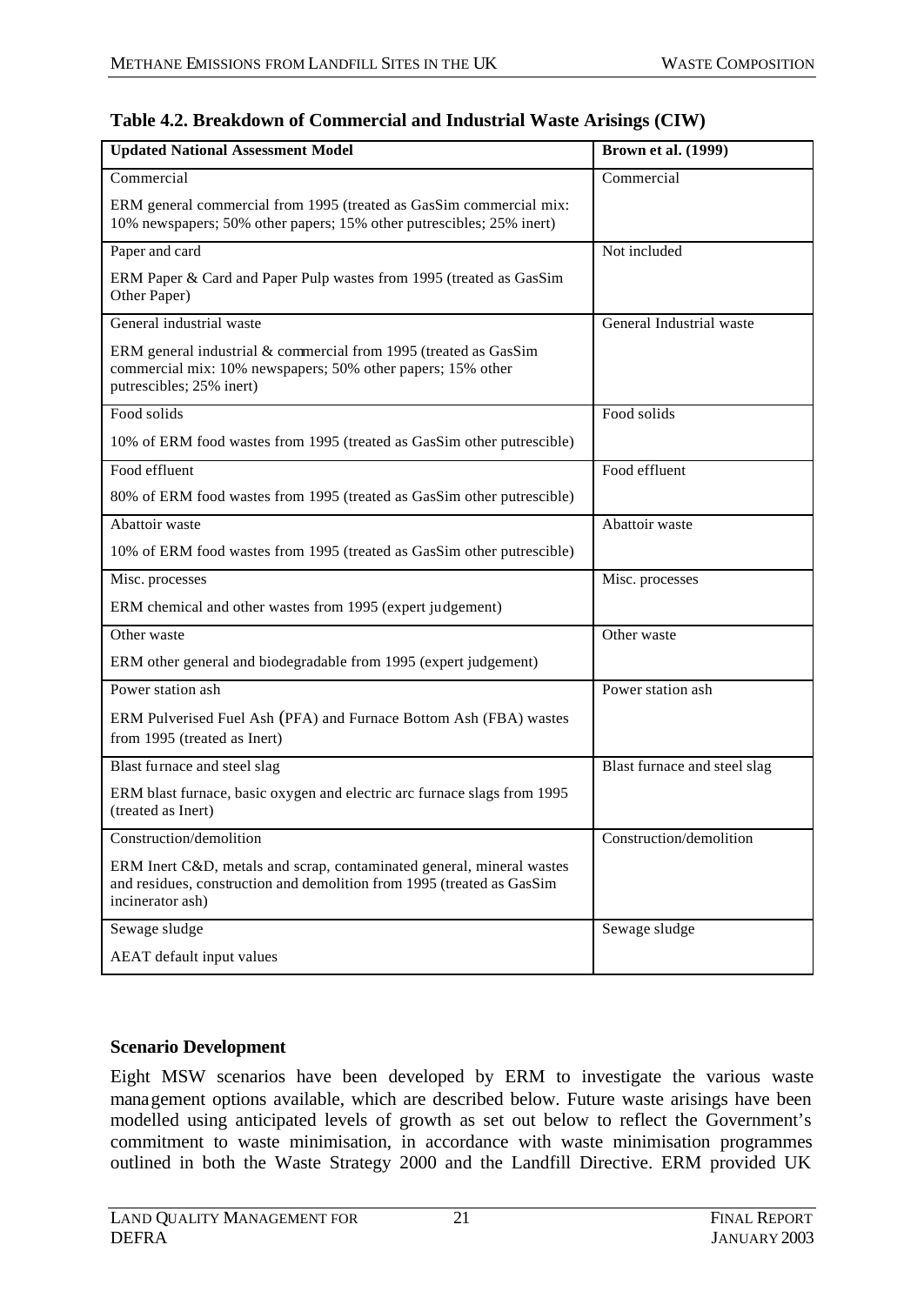MSW waste data to landfill from 1995/1996 until 2025/26. These data are given in Appendix 1, Tables A1.2 – A1.9.

#### **MSW scenarios**

- 1. Achieving the Waste Strategy 2000 and Landfill Directive targets with current material recycling rates
- 2. Achieving the Waste Strategy 2000 and Landfill Directive targets with emphasis on paper/compost recycling
- 3. Achieving the Waste Strategy 2000 and Landfill Directive targets with emphasis on paper recycling
- 4. Achieving Landfill Directive targets with emphasis on recovery (EfW/CHP/AD)
- 5. Achieving the Waste Strategy 2000 targets with emphasis on glass metals and plastics recycling
- 6. Higher growth rate, achieving the Waste Strategy 2000 and Landfill Directive targets with current material recycling rates and excess recovery
- 7. Higher growth rate, achieving the Waste Strategy 2000 and Landfill Directive targets with excess material recycling rates
- 8. Current trends in diversion continued (Base case)

The detailed assumptions for each of the above MSW scenarios and sources of data are provided by ERM (2002).

In addition, five C&I scenarios have been developed (by ERM) to investigate the various waste management options available, which are described below. ERM provided UK C&I waste arisings from the SWMAs and the breakdown of methods of disposal/treatment for 1999/2000, taken from the DEFRA Municipal Waste Management Survey 1999/2000.

# **C&I Scenarios**

These are:

- 1. Baseline current landfill
- 2. 15% diversion based on food wastes, paper & card and other general biodegradables to digestion, EfW and recycling (lose readily degradables from total C&I excluding C&D)
- 3. 15% diversion based on general biodegradable wastes to combustion (lose readily and moderately degradable organics)
- 4. 15% diversion based on general biodegradable wastes to recycling (lose readily and moderately degradable organics)
- 5. 15% diversion through C&D and mineral wastes recycling (lose inerts)

The detailed assumptions for each of the above C&I waste scenarios and sources of data are provided by ERM (2002) and are given in Appendix 1 Table A1.11.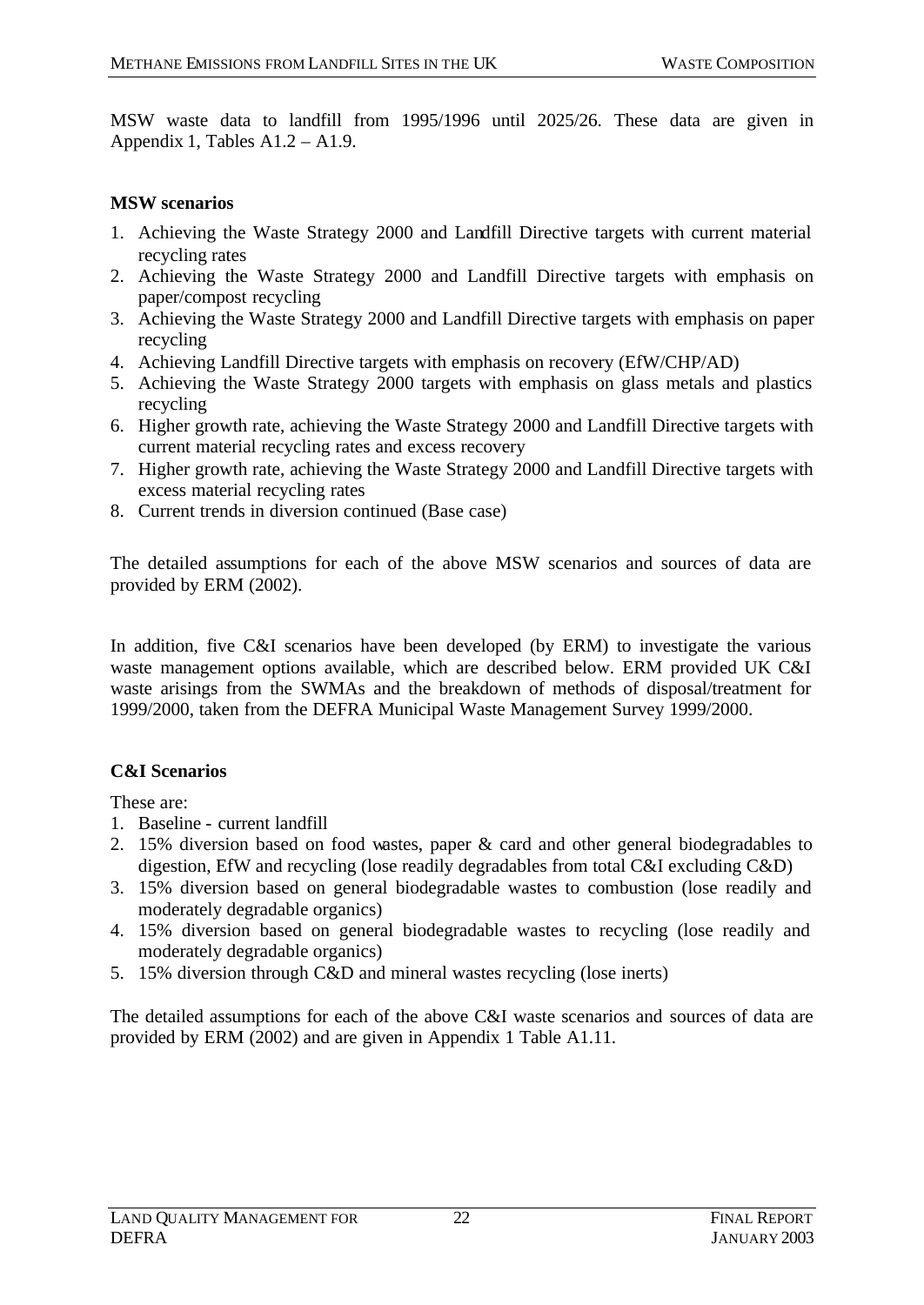# **5 FLARING AND ENERGY RECOVERY**

#### **Representation of Flaring and Energy Recovery in Previous Assessments**

Flaring and energy recovery constitutes the method likely to reduce methane emissions from landfills by the largest amount, and is probably the most readily auditable management method for achieving actual (as opposed to modelled) methane emissions reductions. As set out below, it is estimated that in 2002 at least 63% of the total landfill gas generated in the UK was flared or utilised, and that this rises to approximately 72% by 2005 (beyond which it becomes impracticable to forecast future trends with any accuracy).

Aitchison et al. (1996) carried out the first Nationa l Assessment under the IPCC methodology (the ETSU 1996 study). This 1996 assessment included utilisation data from 1988 – 1994 and a survey of flare manufacturers to ascertain the quantities of landfill gas controlled in this fashion for the period 1984 – 1995. The quality of this historical data is considered to be very good, and the information has been retained and used in this 2002 update. It is not clear, however, from the Aitchison et al. (1996) report exactly how the utilisation and flaring data was used in the modelling forecast.

Brown et al. (1999) carried out the second National Assessment under the IPCC methodology (the AEAT 1999 study). This assessment does not appear to have updated the flare and utilisation data collected in the ETSU 1996 study, but rather has applied "recovery effectiveness" terms to the gas generated by the different landfill categories represented in the model. This modelling approach therefore appears not to use actual information on utilisation and flaring, but to assume that the flaring and utilisation term in the IPCC is proportional to the amount of gas forecast in any year. This approach is considered unsuitable for two reasons. Firstly, it is dependent upon the ability of the model to estimate gas generation accurately, and it has already been demonstrated in Section 3 of this report that the waste degradation factors used in the 1999 model are well below accepted levels of gas generation per tonne of waste. Secondly, the derivation of the proportionality constants is not clearly set out, and so while these may be accurate, it is difficult to independently validate these against actual figures for gas utilisation and flaring.

This survey (the LQM 2002 survey) has used the approach adopted by ETSU 1996, as this was considered to be both a robust and auditable approach. If additional information becomes available, then the data can be readily revised to account for new or missed data sources.

#### **Gas Utilisation**

l

#### *Information sources*

The utilisation data, below, is mainly based on comparison of information from the trade association (the Biogas Association (Gaynor Hartnell, Pers. Comm. 2002))<sup>1</sup> and current DTI

<sup>&</sup>lt;sup>1</sup> The Biogas Association was formerly the Landfill Gas Association. The Biogas Association merged with other renewable trade associations in 2002 to become the Renewable Power Association.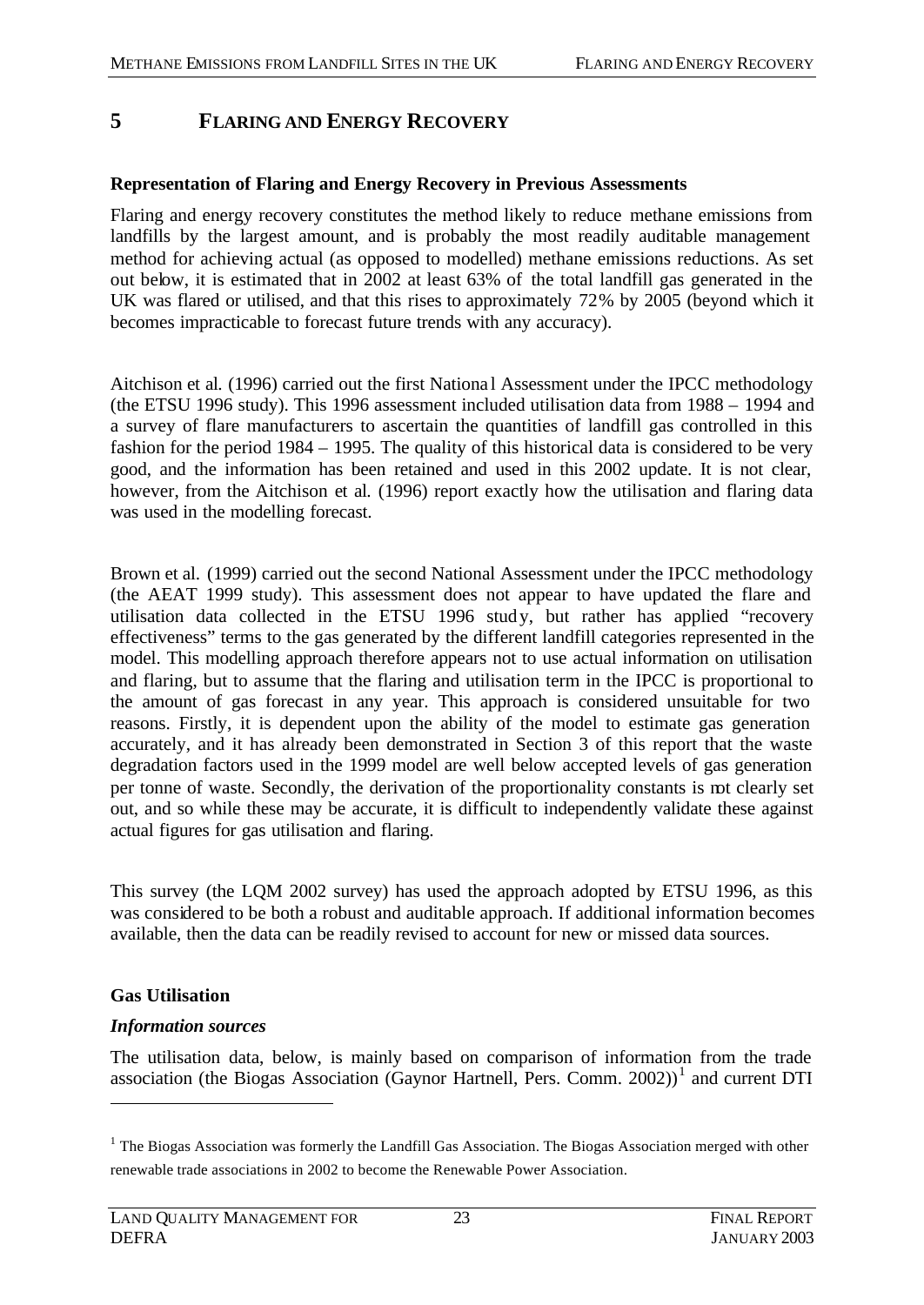figures<sup>1</sup>. In addition, we included data on utilisation prior to the first round of the Non Fossil Fuel Obligation (NFFO) contracts (Richards and Aitchison, 1990). The first four NFFO rounds (NFFO 1-4) and the Scottish Renewables Order (SRO) round are all assumed to be completed and operational schemes, since there are relatively few outstanding schemes still to be implemented. It is known that not all of the proposed early schemes were found to be economic, and no NI-NFFO schemes have progressed, so those known schemes have not been included in the total (Gaynor Hartnell, Pers. Comm. 2002).

This approach, comparing the trade association and Government data sources, provides a reasonable correlation, and so we are confident in the accuracy of our estimates of current installed capacity. The latest round of NFFO (NFFO 5) has been implemented in the forecasting model over the period 2000 – 2005, to give a reasonable lead in time for these new projects. Various industry sources have indicated in confidence that some of the proposed NFFO 5 projects are now also considered uneconomic under NFFO. Some of these have definitely been abandoned, while others are more likely to proceed under the new renewables order.

#### *Data and assumptions*

The data used in the model is shown in Table 5.1. The data for installed power generation capacity each year (expressed as  $m<sup>3</sup>$  LFG) is derived by multiplying the figure in the final column of Table 5.1 by 2, assuming that LFG is typically 50% methane. These figures are likely to have only a small uncertainty, as they are directly derived from power generation figures supplied by the industry and DTI.

l

<sup>&</sup>lt;sup>1</sup> http://www.dti.gov.uk/energy/inform/energy\_stats/renewables/index.shtml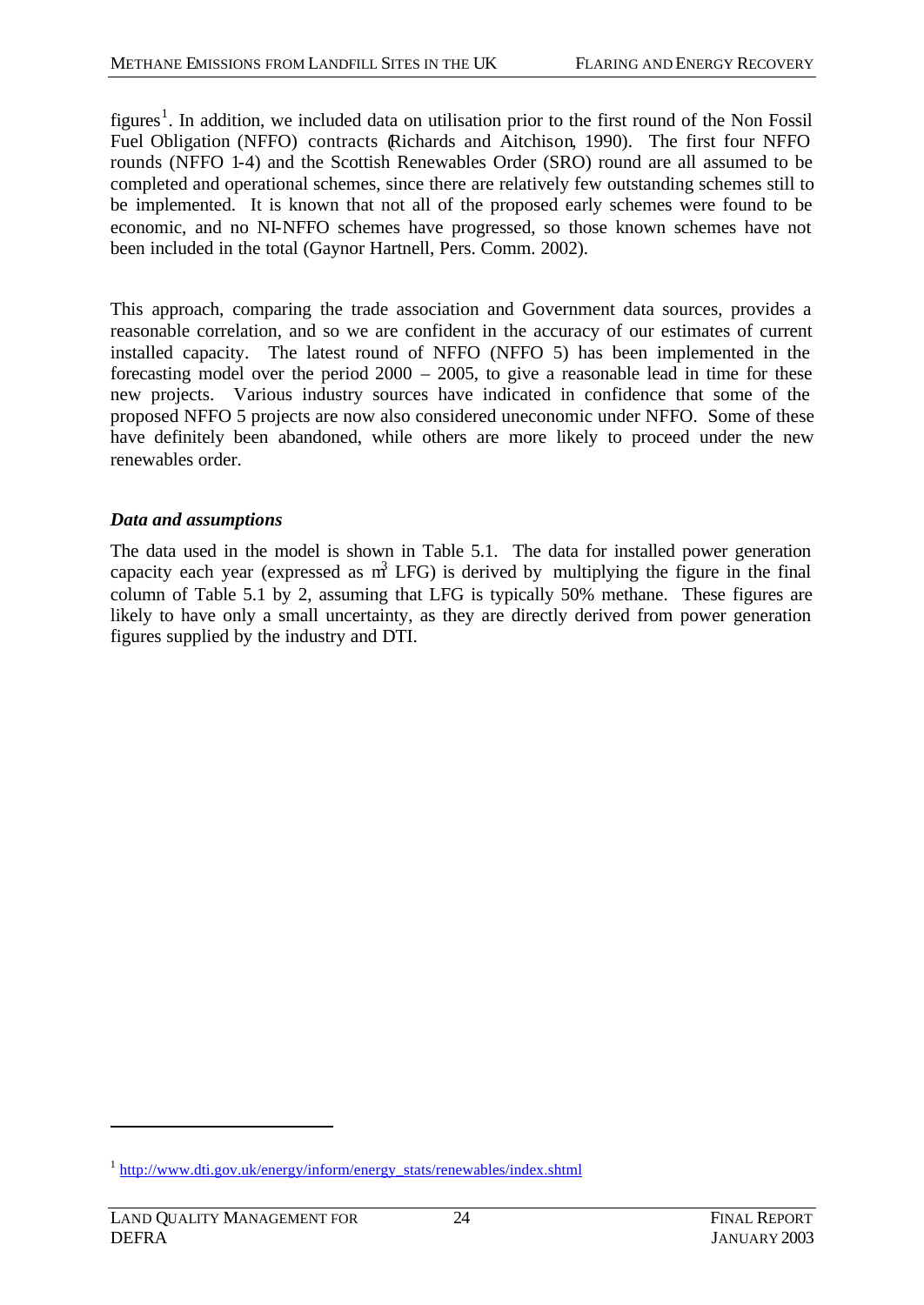| Year | <b>ETSU 1996</b><br>(kt CH <sub>4</sub> )<br>abated/yr $)^1$ | <b>ETSU</b><br>1996<br>(equivalent<br>$GWhr)^2$ | (GWhr<br>DTI<br>conv. from oil<br>equivalent at $(MW_e)^4$<br>$35%$ effic.) <sup>3</sup> | <b>Non-NFFO</b><br>generation | NFFO 1-5 etc<br>generation<br>$(MW_e)^5$ | $NFFO +$<br>non-NFFO<br>generation<br>$(MW_e)^6$ | <b>NFFO</b><br>(GWhr at $5\%$<br>$downtime$ <sup>7</sup> | $NFFO + non-$<br><b>NFFO</b><br>$(GWhr)^8$ | $NFFO + non-$<br><b>NFFO</b> (1000s)<br>$m^3CH_4/yr)^9$ |
|------|--------------------------------------------------------------|-------------------------------------------------|------------------------------------------------------------------------------------------|-------------------------------|------------------------------------------|--------------------------------------------------|----------------------------------------------------------|--------------------------------------------|---------------------------------------------------------|
| 1985 |                                                              |                                                 |                                                                                          |                               |                                          |                                                  |                                                          |                                            |                                                         |
| 1986 |                                                              |                                                 |                                                                                          | $\mathfrak{Z}$                |                                          | $\mathfrak{Z}$                                   |                                                          | 25                                         | 7114                                                    |
| 1987 |                                                              |                                                 |                                                                                          | 12                            |                                          | 12                                               |                                                          | 99.8                                       | 28454                                                   |
| 1988 | 47                                                           | 231                                             |                                                                                          | 12                            |                                          | 12                                               |                                                          | 99.8                                       | 28454                                                   |
| 1989 | 61                                                           | 300                                             | 187.5                                                                                    | 19                            |                                          | 19                                               |                                                          | 158.1                                      | 45053                                                   |
| 1990 | 69                                                           | 339                                             | 187.5                                                                                    | 19                            | 10                                       | 29                                               | 83.2                                                     | 241.3                                      | 68765                                                   |
| 1991 | 90                                                           | 442                                             | 277.2                                                                                    | 19                            | 20                                       | 39                                               | 166.4                                                    | 324.5                                      | 92477                                                   |
| 1992 | 133                                                          | 653                                             | 505.5                                                                                    | 19                            | 46.1                                     | 65.1                                             | 383.6                                                    | 541.6                                      | 154365                                                  |
| 1993 | 139                                                          | 687                                             | 599.3                                                                                    | 19                            | 61.4                                     | 80.4                                             | 510.8                                                    | 668.9                                      | 190644                                                  |
| 1994 | 162                                                          | 796                                             | 693.1                                                                                    | 19                            | 77.2                                     | 96.2                                             | 642.3                                                    | 800.4                                      | 228109                                                  |
| 1995 |                                                              |                                                 | 750.1                                                                                    | 19                            | 104.5                                    | 123.5                                            | 869.4                                                    | 1027.5                                     | 292843                                                  |
| 1996 |                                                              |                                                 | 945.8                                                                                    | 19                            | 131.9                                    | 150.9                                            | 1097.4                                                   | 1255.5                                     | 357814                                                  |
| 1997 |                                                              |                                                 | 1227.1                                                                                   | 19                            | 204.5                                    | 223.5                                            | 1701.4                                                   | 1859.5                                     | 529963                                                  |
| 1998 |                                                              |                                                 | 1585.9                                                                                   | 19                            | 249.7                                    | 268.7                                            | 2077.5                                                   | 2235.6                                     | 637141                                                  |
| 1999 |                                                              |                                                 | 2274.9                                                                                   | 19                            | 321.8                                    | 340.8                                            | 2677.4                                                   | 2835.5                                     | 808105                                                  |
| 2000 |                                                              |                                                 | 2923.1                                                                                   | 19                            | 348.8                                    | 367.8                                            | 2902                                                     | 3060.1                                     | 872127                                                  |
| 2001 |                                                              |                                                 |                                                                                          | 19                            | 403                                      | 422                                              | 3353                                                     | 3511                                       | 1000646                                                 |
| 2002 |                                                              |                                                 |                                                                                          | 36                            | 453                                      | 439                                              | 3769                                                     | 3652.5                                     | 1040957                                                 |
| 2003 |                                                              |                                                 |                                                                                          | 36                            | 505                                      | 541                                              | 4201.6                                                   | 4501.1                                     | 1282819                                                 |
| 2004 |                                                              |                                                 |                                                                                          | 36                            | 558                                      | 594                                              | 4642.6                                                   | 4942.1                                     | 1408493                                                 |
| 2005 |                                                              |                                                 |                                                                                          | 36                            | 610                                      | 646                                              | 5075.2                                                   | 5374.7                                     | 1531795                                                 |

**Table 5.1. Derivation of Landfill Gas Utilisation Data used in the National Assessment Model 2002**

Notes:

1. Data from Aitchison et al. (1996)

2. Data derived from Aitchison et al. (1996), assuming a typical  $1\rm{MW_e}$  gas engine consumes 570m<sup>3</sup>/hr of LFG at 50% CH<sub>4</sub>

3. Data derived from DTI (2002) assuming 1 ktoe = 11.63 GWhr, and 35% thermal effic iency of power generator

4. Data from Richards and Aitchison (1990) and industry sources (Pers. comms., 2002)

5. Data from installed capacity for NFFO 1-4 plus SRO and NI-NFFO (Gaynor Hartnell, Biogas Association, Pers.comm. 2002) plus NFFO5 installed over period 2001-2005, but excluding sites which industry sources have advised are non-economic.

6. Sum of previous two columns data.

7. Derived from column 5 assuming 5% total down time for all operating gas engines

8. Derived from column 6 assuming 5% total down time for all operating gas engines

9. Derived from column 8, assuming a typical  $1MW_e$  gas engine consumes 570m<sup>3</sup>/hr of LFG at 50% CH<sub>4</sub>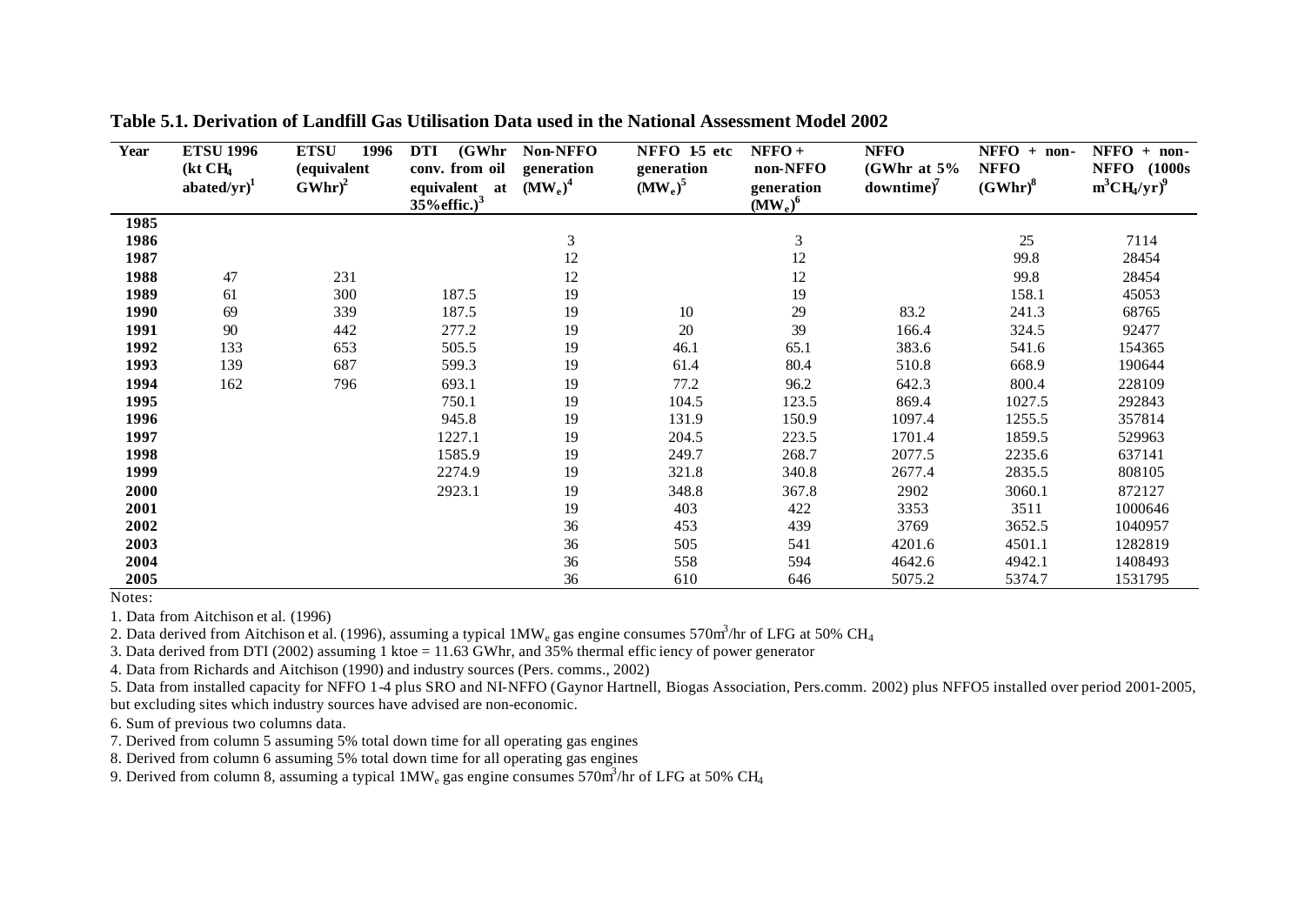#### **Flaring**

#### **Information sources**

Initially two approaches were adopted, with the aim of identifying which provided a better estimate of flaring capacity, and which would prove to be the better approach for updating the estimate of installed capacity. These were as follows:

- Identification of all operational landfills followed by consultation with the operators; and
- Identification of flare manufacturers followed by consultation with the manufacturers.

Each approach had associated advantages and disadvantages. The former approach involved making many more contacts, but potentially offered better understanding of the installed flare capacity and how it was used. The latter approach involved making fewer contacts. but required more information from each contact. Additionally, information on the use of the flare is second-hand and may not be reliable.

Initially, both approaches were trialled. It soon became apparent that the timing of the survey corresponded with a reporting requirement under NFFO and very few operators were particularly keen to provide information because of their other reporting commitments. We therefore followed the same general approach as Aitchison et al. (1996) and focused on the flare manufacturers.

Table 5.2 below lists all the companies identified from the previous survey (Aitchison et al., 1996) plus other known manufacturers and suppliers who have entered the market since 1996. Some of these have not yet sold flares in the UK landfill market but are included for subsequent updating exercises as they may become active in the future.

Several of the companies listed have changed ownership or ceased trading since the last published survey. These are generally companies which have failed to respond to the Environment Agency's requirement for high-temperature enclosed flaring of landfill gas first published in 1999 (Environment Agency, 2002b). It has therefore 245 Tw nment E4r 1 i05 Tw nmn0 Tw (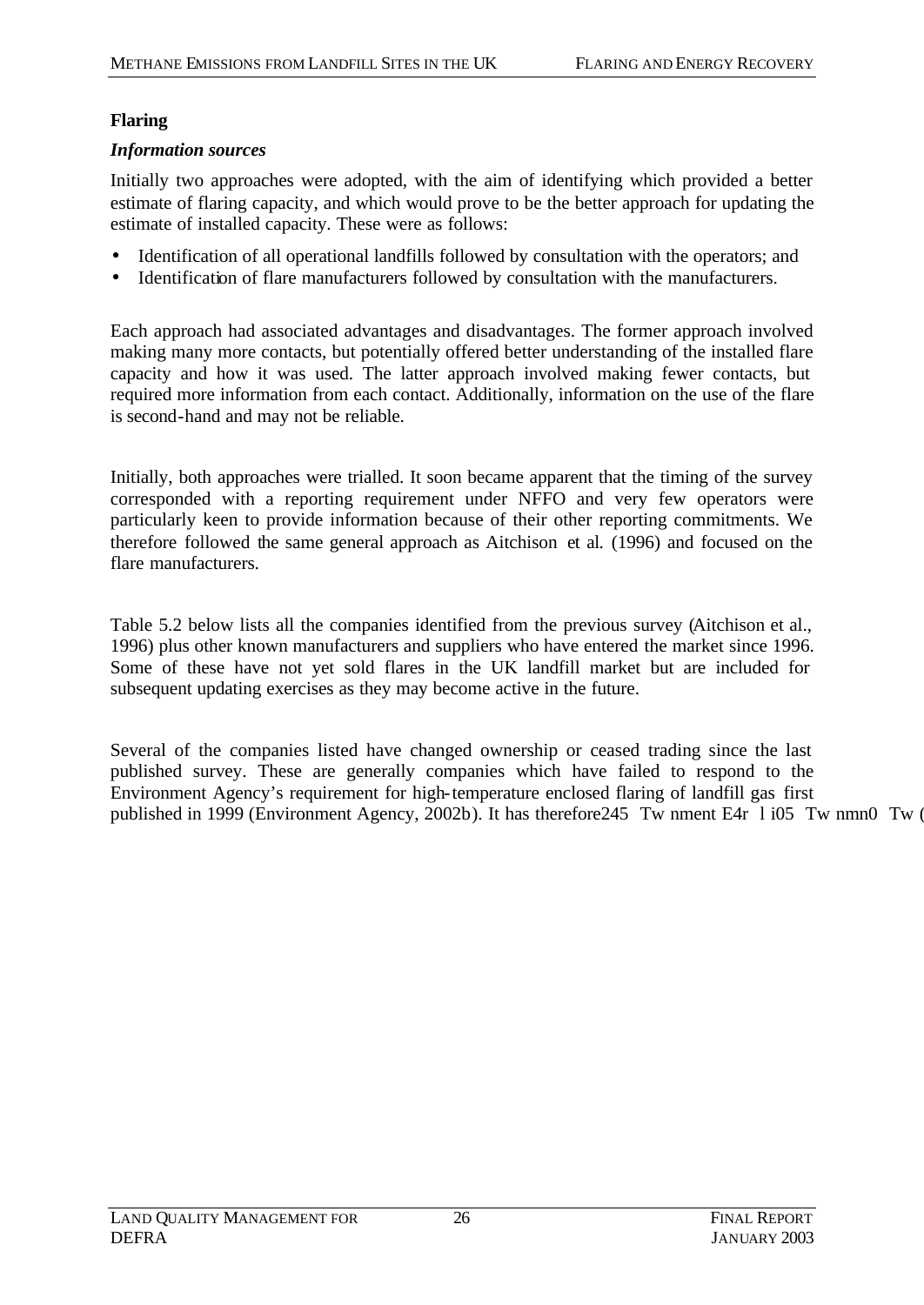| <b>Supplier</b>                                                                   | <b>Trading status</b>                                          | <b>Current marketing status</b>                                                          |
|-----------------------------------------------------------------------------------|----------------------------------------------------------------|------------------------------------------------------------------------------------------|
| AFS <sup>1</sup>                                                                  | Active                                                         | Manufactures and supplies flares                                                         |
| Tubes<br>and Valves<br>Apex<br>(formerly)<br>Anglia Mechanical Environmental Ltd) | Active                                                         | Does not make or supply flares                                                           |
| <b>Biffa Environmental Technology</b>                                             | Active                                                         | Sources externally                                                                       |
| <b>Biogas</b>                                                                     | Active                                                         | Manufactures and supplies flares                                                         |
| Clarke $Energy1$                                                                  | Active                                                         | Supplies HAASE flares                                                                    |
| Covertronic (formerly MB Geosphere)                                               | No longer trading                                              | No longer trading                                                                        |
| Energy Developments <sup>1</sup>                                                  | Active                                                         | Manufactures and supplies flares                                                         |
| Enitial Projects <sup>1</sup>                                                     | Active                                                         | Manufactures and supplies flares                                                         |
| <b>Flare Products Ltd</b>                                                         | Active                                                         | No data made available to us                                                             |
| Fuel and Combustion Technology Ltd                                                | No longer trading                                              | No longer trading                                                                        |
| GBA Ltd <sup>1</sup>                                                              | Active                                                         | Manufactures and supplies flares.<br>Offshore flare sales only                           |
| HAASE <sup>1</sup>                                                                | Active                                                         | Manufactures and supplies flares.<br>Some direct sales to UK (see also<br>Clarke Energy) |
| Hi-Lo Ltd                                                                         | Active                                                         | Manufactures and supplies flares                                                         |
| Hirt Combustion Engineers Ltd                                                     | Active                                                         | Manufactures and supplies flares                                                         |
| Marton Geotechnical Services Ltd <sup>1</sup>                                     | Active                                                         | Manufactures CPL designed flares                                                         |
| Novera Energy (formerly CPL Energy) <sup>1</sup>                                  | Active                                                         | Holds patents, but does not build<br>own flares (see Marton<br>Geotechnical Services)    |
| Organics Ltd (formerly UKPS Ltd)                                                  | Active                                                         | Manufactures and supplies flares                                                         |
| Process Combustion <sup>1</sup>                                                   | Active                                                         | Manufactures and supplies flares                                                         |
| Pro2 <sup>1</sup>                                                                 | Active                                                         | Manufactures and supplies flares                                                         |
| PCC Sterling $Ltd1$                                                               | Active                                                         | Manufactures and supplies flares                                                         |
| Summerleaze Re-generation <sup>1</sup>                                            | Active                                                         | Supplies Hofstetter flares                                                               |
| Thomas Graveson                                                                   | Sold<br>Enviros<br>to<br>then<br>to<br>Summerleaze (see above) | See Summerleaze Re-generation                                                            |

|  | Table 5.2. Flare Manufacturers and Suppliers surveyed 2002 |  |  |
|--|------------------------------------------------------------|--|--|
|--|------------------------------------------------------------|--|--|

We were able to contact all the companies listed above who are actively supplying flares within the UK. We were able to collect information from all but one of the companies we contacted.

l

 $1$  Not included in the ETSU 1996 survey (Aitchison et al., 1996).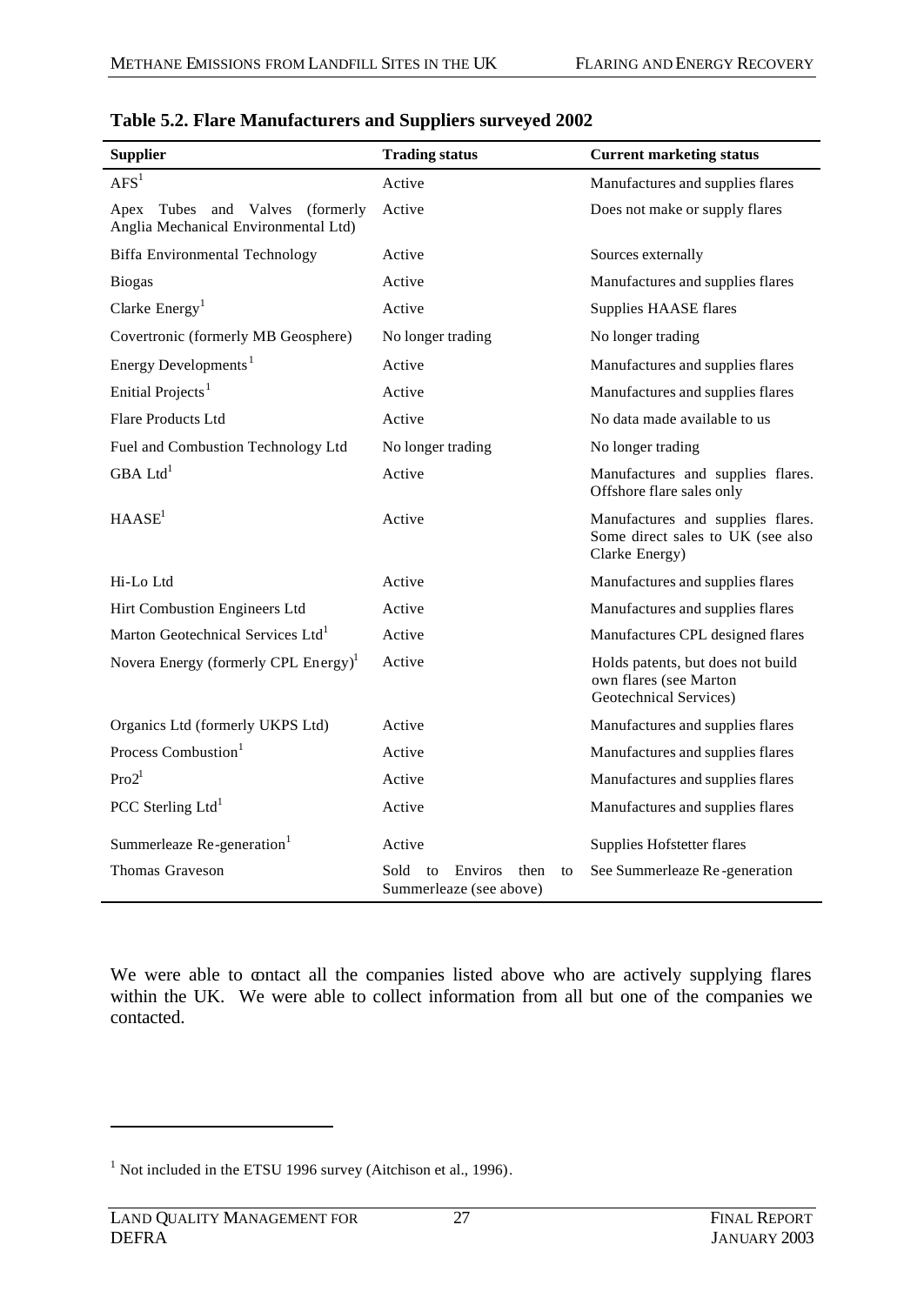### *Data and assumptions*

Table 5.3 below lists the cumulative flare capacity sold or hired by the manufacturers and suppliers active in the UK market, for use within the UK (Table 5.2). Companies were asked to divide their data into flares supplied for routine flaring and flares supplied as back-up to generation sets. All the companies who were able to supply data were also able to split their sales and rentals into these two categories. The flares used for utilisation plant back-up have been shown separately. The information is also shown graphically as Figure 5.1.

|      | <b>ETSU</b> (1996) |       | This market survey 2002 |       |                       |                      |
|------|--------------------|-------|-------------------------|-------|-----------------------|----------------------|
| Year | Flare capacity     | from  | Flare capacity from     |       | Flare capacity used   | Modelled net flaring |
|      | cumulative         | sales | cumulative              | sales | for utilisation plant | capacity             |
|      | $(m^3/hr)$         |       | $(m^3/hr)$              |       | back-up $(m^3/hr)$    | $(m^3/hr)$           |
| 1980 |                    |       |                         |       |                       |                      |
| 1981 |                    |       | 500                     |       |                       | 500                  |
| 1982 |                    |       | 500                     |       |                       | 500                  |
| 1983 |                    |       | 1250                    |       |                       | 1250                 |
| 1984 | 3500               |       | 2250                    |       |                       | 3500                 |
| 1985 | 10000              |       | 5750                    |       |                       | 10000                |
| 1986 | 16500              |       | 6250                    |       |                       | 16500                |
| 1987 | 28000              |       | 12000                   |       |                       | 28000                |
| 1988 | 50000              |       | 22500                   |       |                       | 50000                |
| 1989 | 78350              |       | 37500                   |       |                       | 78350                |
| 1990 | 111700             |       | 51750                   |       |                       | 111700               |
| 1991 | 163300             |       | 80500                   |       | 11500                 | 151800               |
| 1992 | 208300             |       | 98250                   |       | 17500                 | 190800               |
| 1993 | 256700             |       | 119550                  |       | 20500                 | 236200               |
| 1994 | 301700             |       | 140300                  |       | 27500                 | 274200               |
| 1995 | 350000             |       | 176900                  |       | 41500                 | 308500               |
| 1996 |                    |       | 207350                  |       | 43500                 | 336950               |
| 1997 |                    |       | 246600                  |       | 50500                 | 369200               |
| 1998 |                    |       | 294000                  |       | 66000                 | 401100               |
| 1999 |                    |       | 347500                  |       | 93150                 | 427450               |
| 2000 |                    |       | 405850                  |       | 117350                | 461600               |
| 2001 |                    |       | 518900                  |       | 175150                | 516850               |
| 2002 |                    |       | 578700                  |       | 189700                | 562100               |

### **Table 5.3. Flare Surveys 1996 and 2002**

### **Use of data in the model**

#### *Uncertainties, Errors and Omissions*

The ETSU survey data should have more accurate figures for the period 1984 – 1995 than the LQM survey, since some of the flare manufacturers of that period have ceased trading. The flare capacity modelled is therefore a combination of LQM flare sales (1980 – 1983 and post 1995) and ETSU flare sales (1984 – 1995) less the LQM data on flares sold solely for backup purposes (1991 – 2002).

These data show the total capacity, as opposed to the actual volumes of gas being flared in each year. There are difficulties in ascertaining the actual volumes of LFG burnt, as detailed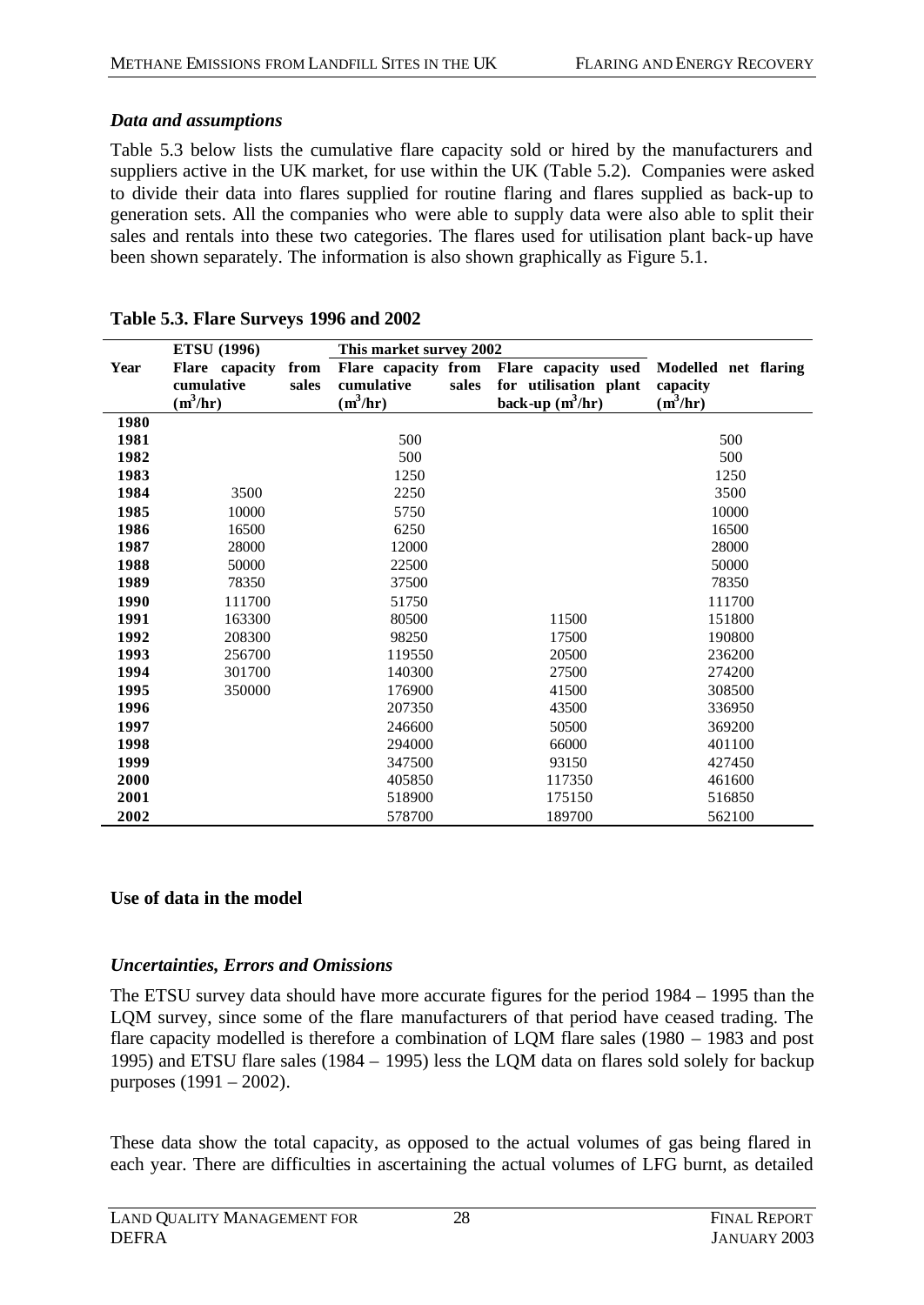records, if they exist at all, will be held by individual site operators. It is rare to find a flare stack with a flow measurement device installed, even though the capital cost of such a device is relatively small.



# **Figure 5.1. Installed flare capacity and the proportions of that capacity which are considered operational and standby**

The data relating to total flaring capacity and usage have a potentially large margin of error. The installed capacity (in  $m^3$  LFG/hr) is based on our own survey of manufacturers, coupled with existing data from the previous survey. The latter have been used, particularly for earlier years, as several manufacturers have gone out of business, or are no longer active in the UK market, and our survey is therefore an underestimate of those years. Our survey is also likely to slightly underestimate installed flare capacity due to being unable to elicit information from some companies.

On the other hand, many companies have significant overseas sales, and also sell many flares for sewage gas treatment. These figures have not been included in our totals, but we do not know if previous surveys have inadvertently included any of these (in which case the apparent installed capacity would have been higher than that actually achieved).

The data for flares sold solely for generation back-up purposes is believed to be fairly accurate. The operational capacity is derived by subtracting the back-up capacity from the total. In the model, there is a further correction factor used in arriving at the final volume of gas flared each year, to take account of maintenance downtime (15%) and the probability that some recent flares are direct replacements for earlier sales (7%, see section 5.4.2). Our total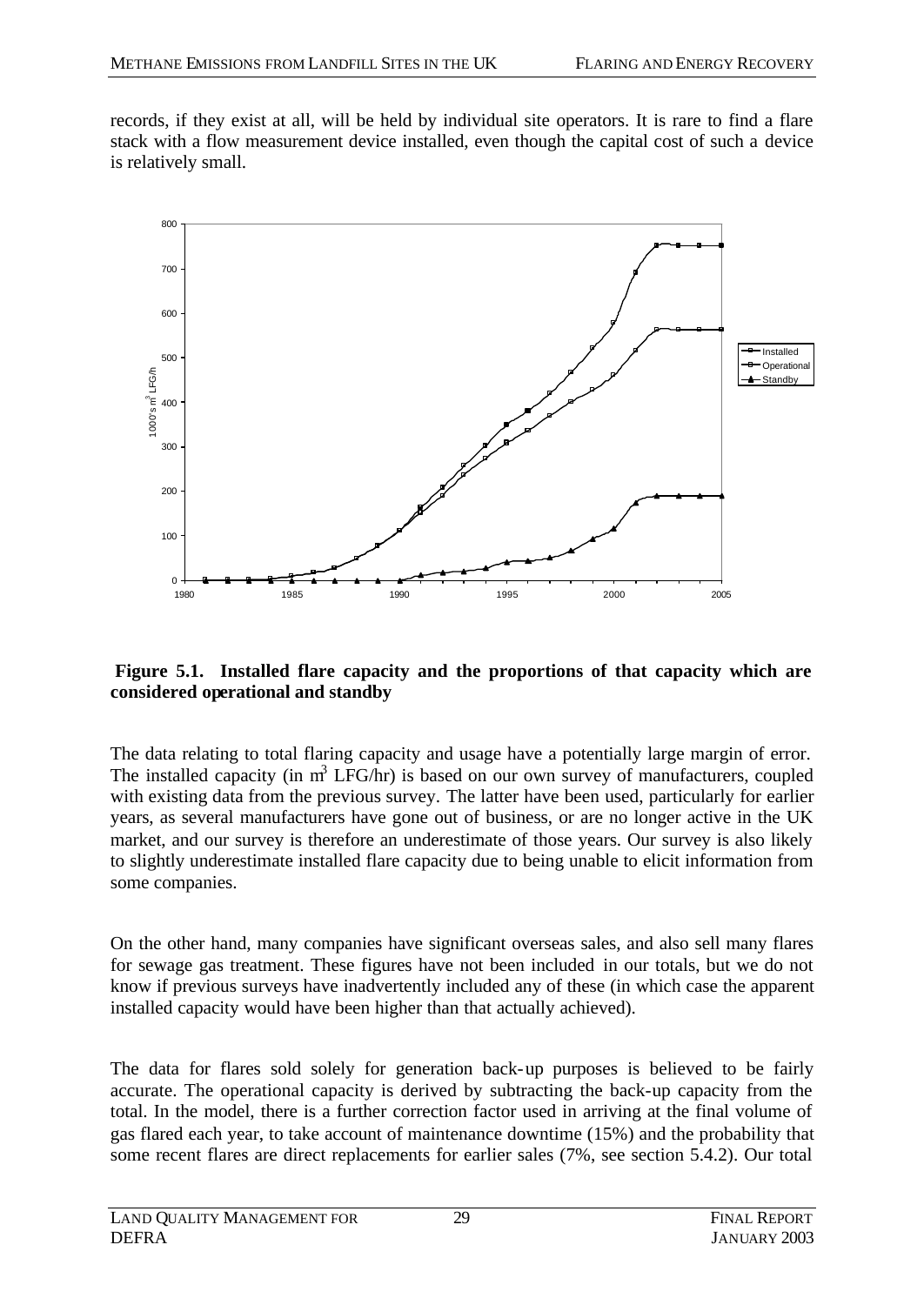for generation back-up capacity remains at a fairly constant percentage of the installed generation capacity (around 60%), indicating that these figures are realistic.

We have no reason to doubt the methodology used to compile the earlier figures, with the caveat that they included some generation back-up sales in the total flaring capacity figures. Various assumptions were also made in the previous survey regarding the total installed capacity, particularly in respect of missing data. These included using an average flare capacity and multiplying by the number of units sold. This was one reason for the large uncertainties in the final estimate of the volume of flared LFG. The ETSU survey's 90% confidence interval for the total volume of landfill gas flared was between 320 and 880 kt CH<sub>4</sub> oxidised, using a total flare capacity of  $350,000$  m<sup>3</sup>/hr. Our current estimate of the total installed net flare capacity, using LQM and ETSU survey figures minus LQM survey back-up capacity, is  $308,500 \text{ m}^3/\text{hr}$  for the same year (1995).

# *Trends*

Installed backup flaring capacity is consistently less than the installed generation capacity, on the basis that landfill sites with multiple gas engines will never suffer complete failure of all utilisation plant at anyone time (Figure 5.2). This suggests that the net flaring capacity is likely to increase more slowly in the future as additional landfills acquire gas utilisation plant rather than additional flare capacity. The 2002 levels have been assumed valid after this date for the data shown in Figure 5.2, since it is not possible to predict future flare sales with any certainty. The increase in landfill gas utilisation is based on the projected take-up of NFFO and non-NFFO contracts.



## **Figure 5.2. The relationship between installed generation capacity and corresponding backup flaring capacity.**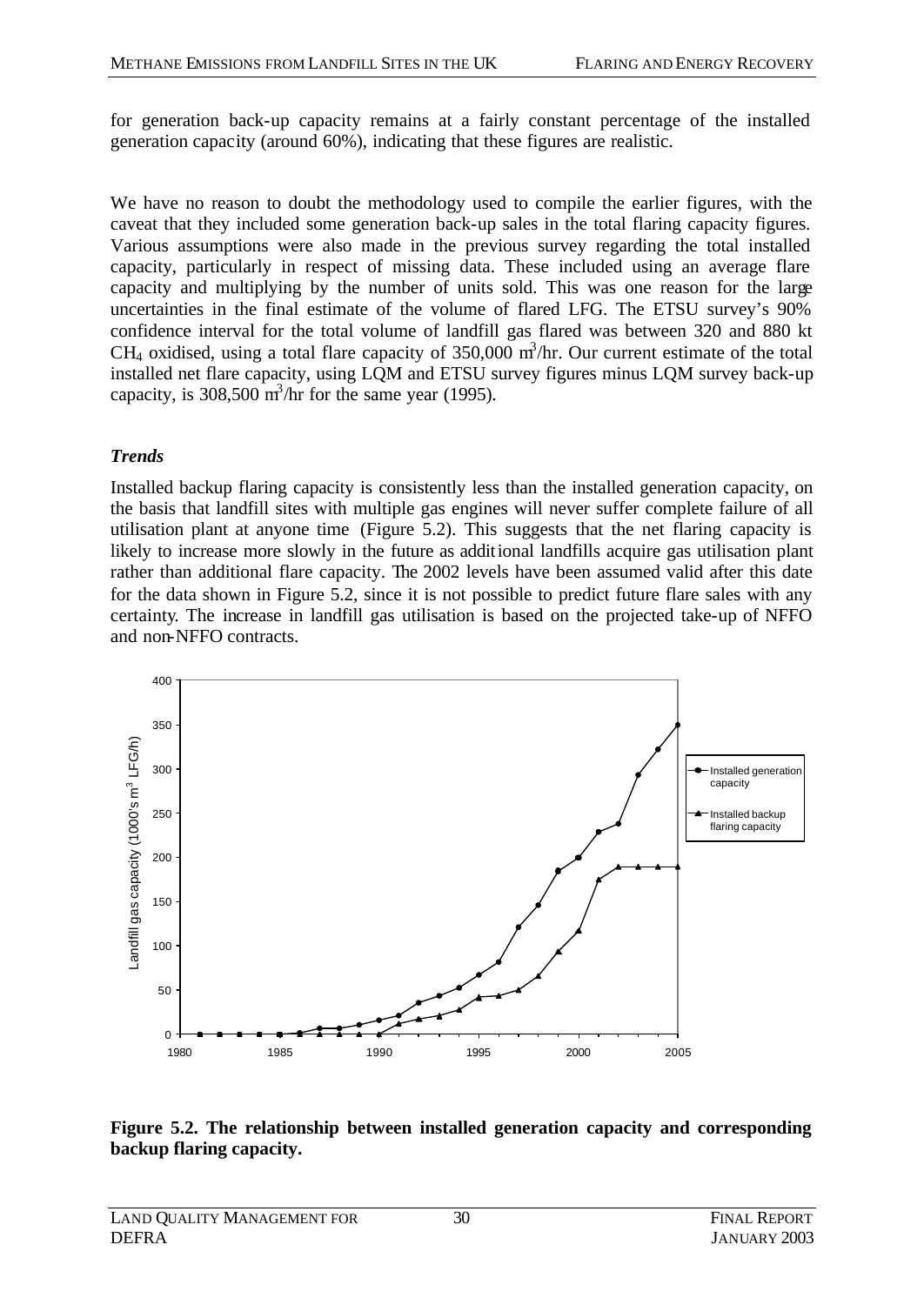The 1996 ETSU (Aitchison et al., 1996) survey made the assumption that most flares sold since 1980 remained in service, with older units being repaired rather than scrapped. We have no direct evidence whether this is still the case, although we suspect some sales are direct replacements for older open flares being taken out of service. It has not been possible to ascertain how much plant, if any, has been de-commissioned or scrapped. The previous survey assumed that no flares had been scrapped or mothballed at that point. From our current survey, it is apparent from anecdotal evidence from operators that a very small number of the total have recently been scrapped, or at least are not currently in use. We have catered for this in the model by assuming that since 1984 (i.e. three years after the first flare was commissioned, 7% of capacity in any given year is treated as replacement. This effectively gives the flare an expected 15 year operational lifetime.

In the early years of flare usage, most equipment sold was small capacity mobile units. The average capacity of each flare unit sold has increased steadily over the last few years, but there is an increasing hire market, which mainly provides for relatively short term use of smaller operational flares.

The installed capacity of standby flares at landfill sites with power generation has stayed within a fairly narrow range of 45-60% backup capacity. This is presumably based on the assumption that at sites with more than one gas engine, not all of them would be out of action at the same time therefore 100% backup capacity will not be required.

#### **Methodology for annual revision of flare and gas engine data**

There was unwillingness on the part of many of the landfill operating companies approached for the survey to spend the time necessary to compile full yearly statistics on LFG flares. It was considered by some of them to be a duplication of previous attempts to collect the same data (whether or not these data have been routinely requested remains to be determined).

However, most operating companies that were approached indicated that they would be happy to notify a centralised database (e.g. one run by the Agency, DEFRA or DTI) each time a new flare was commissioned.

On the other hand, manufacturing companies were more concerned about the commercial-inconfidence nature of such information, particularly from their customers' perspective. They did supply very complete data for this survey but, in general, they were happier with the idea that responsibility for reporting the commissioning of new flares should reside with their customers. As new companies are entering the UK market, and existing companies cease trading, the data are likely to be more accurate if the operators were under an obligation to inform a relevant agency of their installed capacity, possibly as part of the PPC licensing process.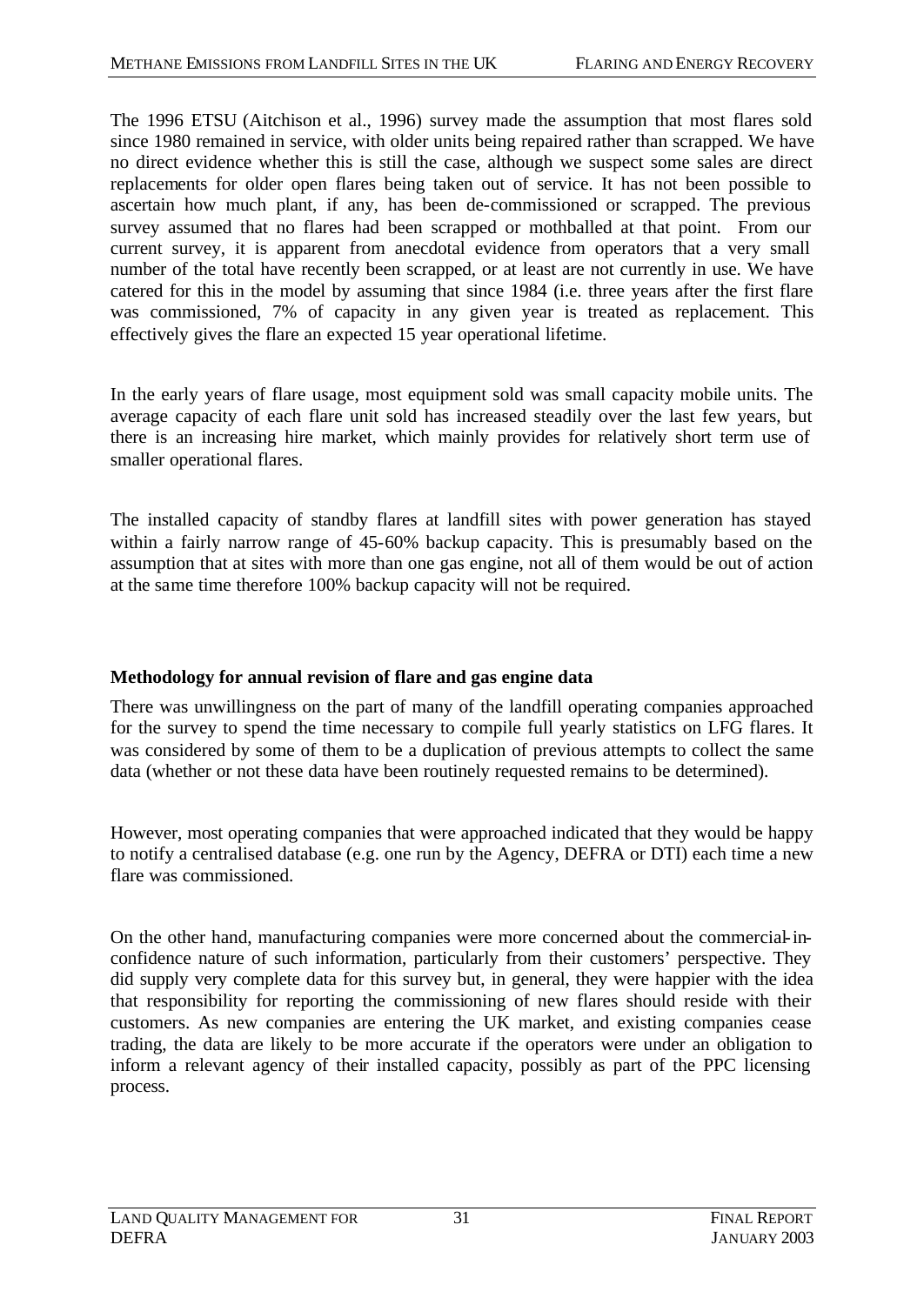*this page intentionally left blank*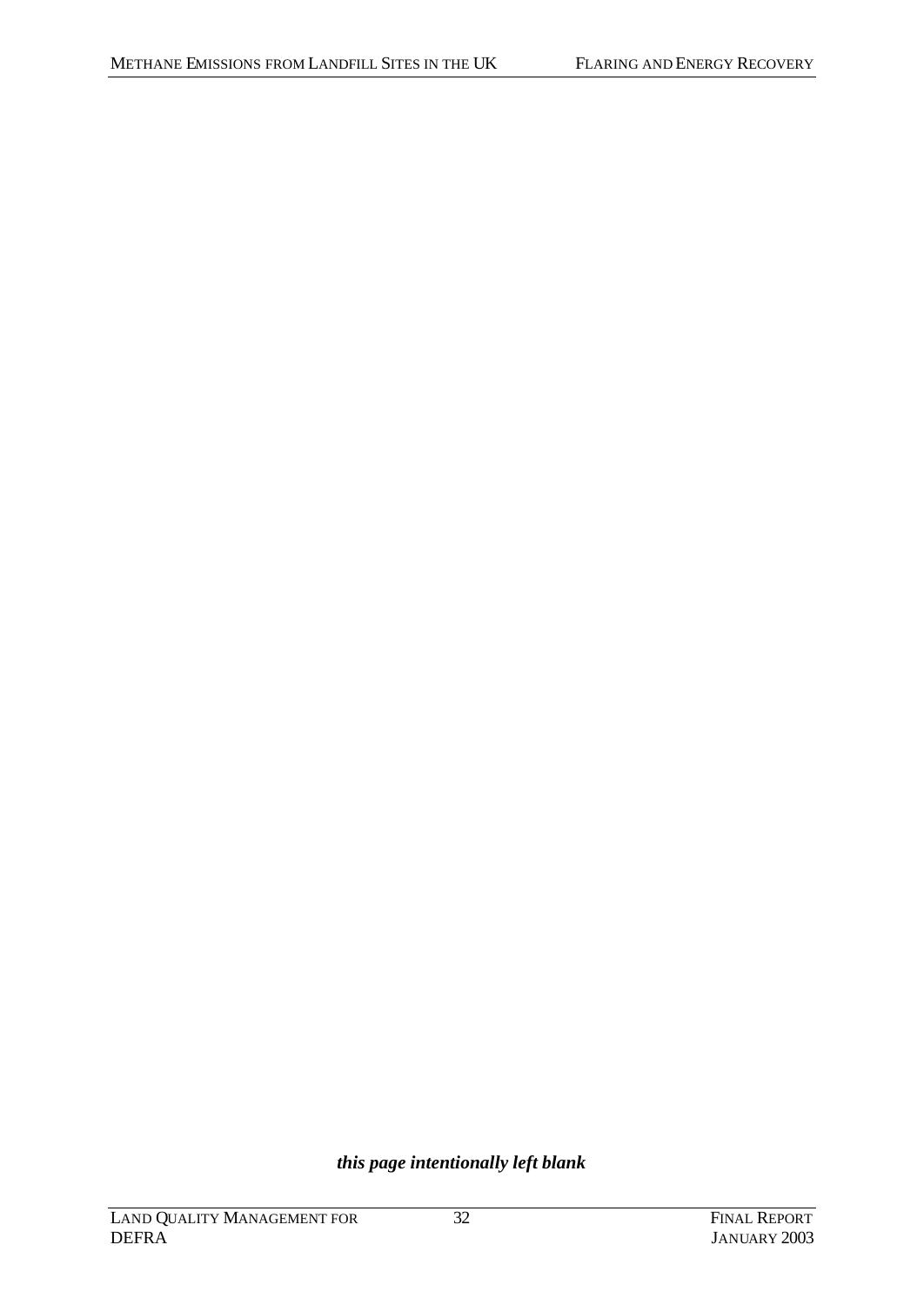# **6 EMISSION ESTIMATES AND PROJECTIONS**

## **Methane generation and emissions**

This section of the report considers the three base cases of generation and emissions from the time of implementation of the IPCC Tier Two model (Aitchison et al., 1996; Brown et al. 1999; and this study). Figure 6.1 shows the ETSU (Aitchison et al., 1996) and LQM 2002 models have very similar gas generation curves, whereas the AEAT 1999 model is calibrated to converge with the Milton et al. (1997) field data report. The AEAT 1999 model does not represent realistic gas generation quantities from waste (low values for DOC and  $DOC<sub>F</sub>$ ). The Milton et al. (1997) UK surface emissions value is derived by extrapolation of emissions from a sample of landfills to match the entire UK inventory of landfills. This brings with it significant uncertainty, but it provides an estimate for comparison with the modelled approach which is based on gas generation from a known waste mass.

The methane generation forecasts by both the AEAT 1999 and LQM 2002 models show a sharp increase after 1979 (Figure 6.1). This arises because all of the waste to landfill is assumed to be distributed between landfill types 1, 2 and 3 (modern designs) after 1980, and prior to this waste was placed solely within landfill type 4. The latter landfill type is assumed to have a methane content in LFG of 30%, compared to 50% for the more modern designs, because it is a non-containment landfill and more methane is expected to oxidise prior to emission.

On the basis of the ETSU (Aitchison et al., 1996) and LQM models it is likely that the historical generation and emissions of methane are much higher than have been previously been reported (Brown et al., 1999). However, the emissions of methane from UK landfills are forecast to be similar to previous estimates since the early 1990s (Figure 6.1).

Milton et al. (1997) used the WRc Landfill Database as the guide for extrapolation from a few landfills to the UK total. This database was frozen in 1995, and the data collected within it dates from a few years previous to that, and so it is not likely to be an appropriate method for generating an updated assessment of emissions from the waste inventory or the newer landfills built since that database was completed. A number of factors were applied by Milton et al. (1997) to the waste data obtained from the landfill GIS in order to estimate UK totals for the four categories of landfill that were assumed to best represent landfill design at that time. A "limited data" factor (mean value  $= 1.19$  and assumed standard deviation  $= 0.10$ ) corrected methane emissions for those landfill sites excluded because of incomplete data. A "database factor" corrected for the population (and therefore the waste generated by that population) excluded by the landfill GIS coverage (mean  $= 1.45$  and assumed standard deviation). These probability distributions were combined with distributions derived from observations of specific methane emission rates  $(mg/m<sup>3</sup>/s)$  over 35 landfill sites and the total mass in place to derive best estimates of methane emissions for 1995. Milton et al. (1997) report the 1995 best-estimate methane emission to be 887 kt/year with a 90% confidence interval of between 652 and 1135 kt/year.

The data of Milton et al. (1997) for the year 1995 provides the best-available validation estimate for that period (Figure 6.3, 90% confidence interval for the 1995 estimate also shown), and has been taken to represent the most likely emission scenario for the UK.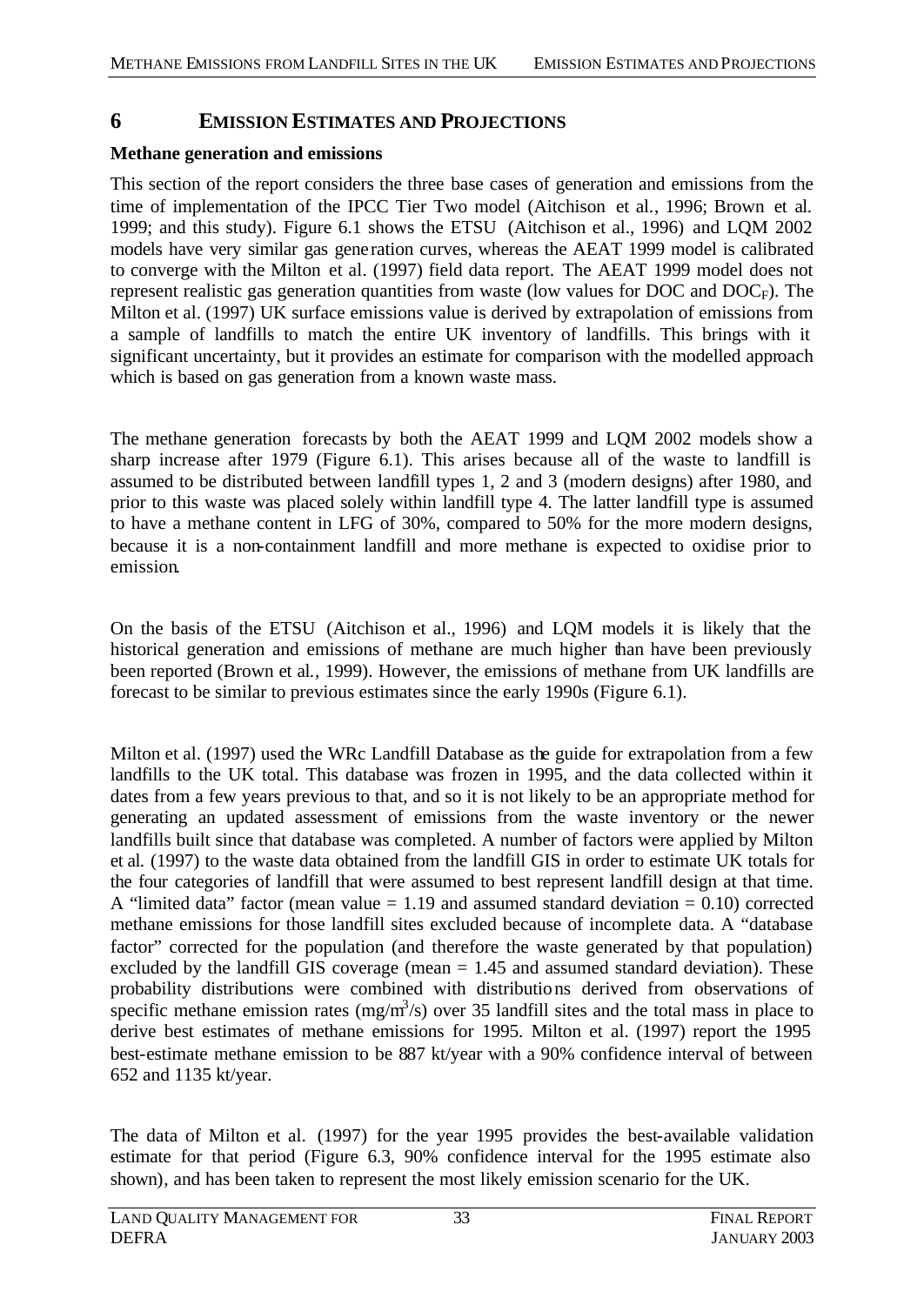The two key parameters in the LQM model to which methane oxidation is most sensitive are:

- The amount of fissures in the landfill cap; and
- The field efficiency of the methane oxidation capacity data.

If the fissuring in the cap is high, the proportion of methane oxidised is low, and vice versa. The model defaults at 10% of the methane lost through fissures, and this is remarkably close to the estimate of Milton et al. (1997) (Figure 6.2). The fissure fracture term may vary between 1% (a low estimate) and 30% (a high estimate) without significantly deviating from the estimate Milton et al. (1997).

Similarly, the model has a scaling factor to determine how much of the methane oxidising capacity (determined by laboratory and field measurements) is actually utilised in the field. The default value for the oxidation efficiency is 75%, and this too results in a forecast very close to the Milton et al. (1997) data. This default value (75%) was derived from a combination of the field data (field measurements include field efficiency and are therefore given a model efficiency value of 100%) and laboratory data (which would possibly overestimate oxidising capacity and has therefore been attributed a 25% field efficiency). Figure 6.3 shows that the sensitivity of this term is such that it may be varied between 50% and 100% overall and not significantly deviate from the estimate of Milton et al. (1997).

#### **Flaring and Energy Recovery**

Figure 6.4 shows the growth in installed landfill gas flaring and utilisation capacity compared with the amount of landfill gas generated. This information shows that approximately 63% of the landfill gas generated is currently flared and/or utilised, and this is forecast to rise to 72% by 2005. In kilotons of methane emissions abated per year, this is 1750 kt in 2000, rising to a forecast level of 2465 kt in 2005 (and remaining constant in this model to 2025 since flare sales and the growth of utilisation are difficult trends to predict).

Even accounting for uncertainties in the forecasts, utilisation and flaring is the largest sink for methane emissions and far outweighs the effects of the most stringent landfill diversion or recycling scenarios from the Waste Strategies considered in the assessment. This is because of the quantities of methane generating wastes already landfilled. The role of flaring and utilisation technologies in managing methane emissions, recognised in the Landfill Directive as a key emissions management tool, should not therefore be underestimated.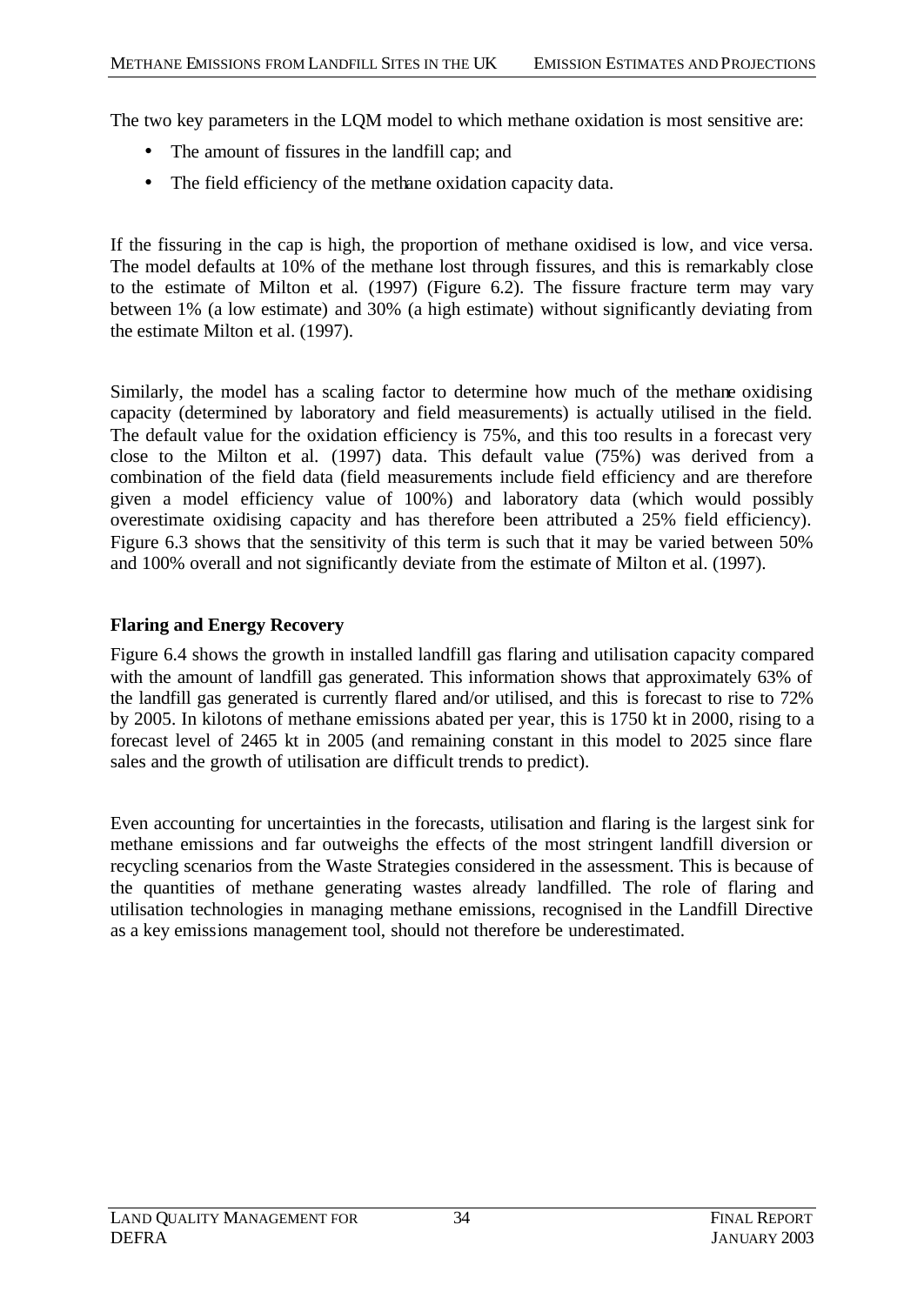

**Figure 6.1. Base Case Landfill Gas Generation and Emission Forecasts for (1) the ETSU 1996 study (Aitchison et al., 1996); (2) the AEAT 1999 Study (Brown et al., 1999) with accompanying NPL emissions calibration data (Milton et al., 1997); and (3) the LQM 2002 model (this study)**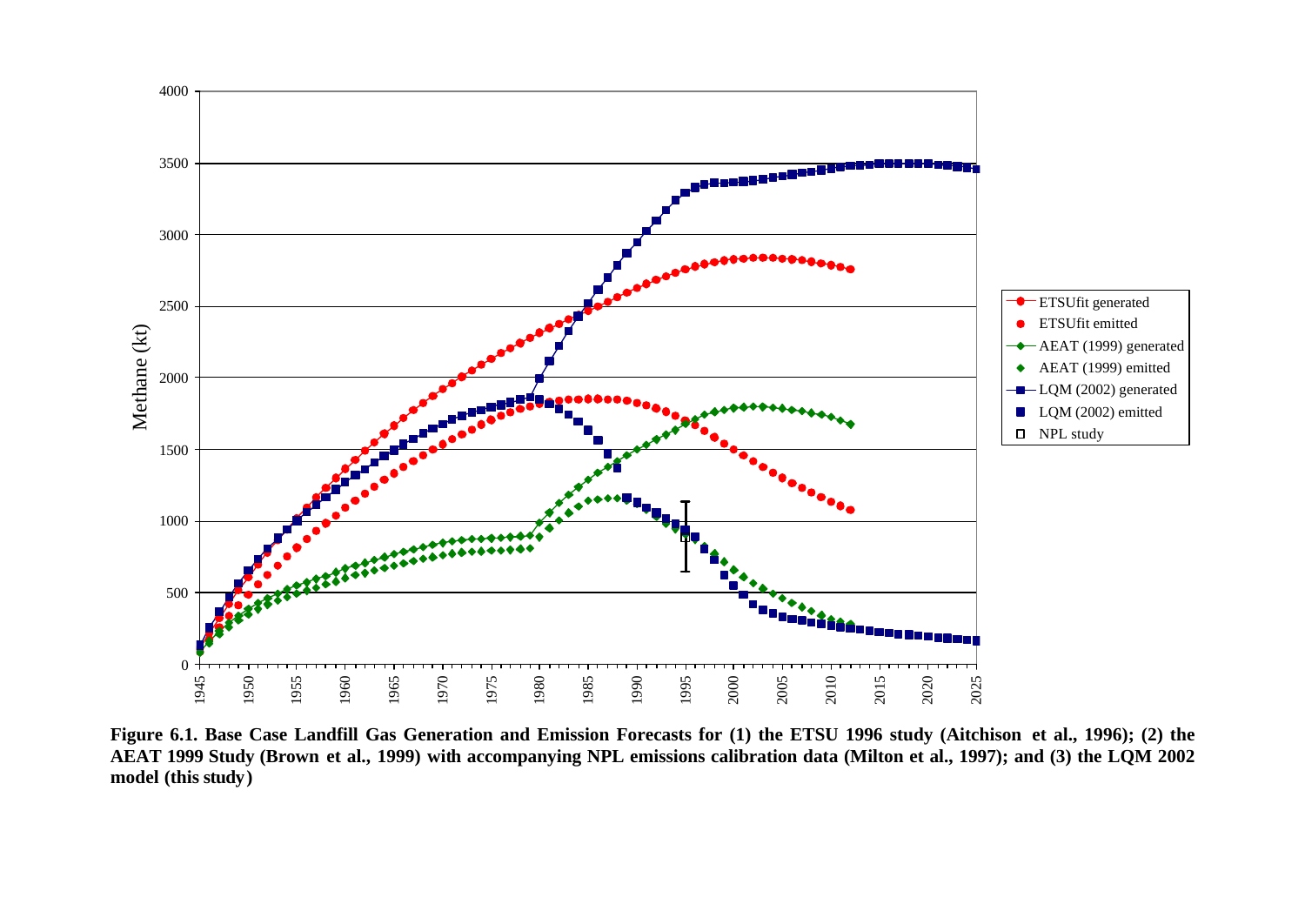

**Figure 6.2. Effect of the fissure fracture term in the LQM Methane Oxidation Model upon the Base case methane emissions and comparison with a Base case for an IPCC 10% methane oxidation default**



1945 1950 1955 1960 1965 1970 1975 1980 1985 1990 1995 2000 2005 2010 2015 2020 2025

**Figure 6.3. Effect of the field efficiency term in the LQM Methane Oxidation Model upon the Base case methane emissions and comparison with a Base case for an IPCC 10% methane oxidation default**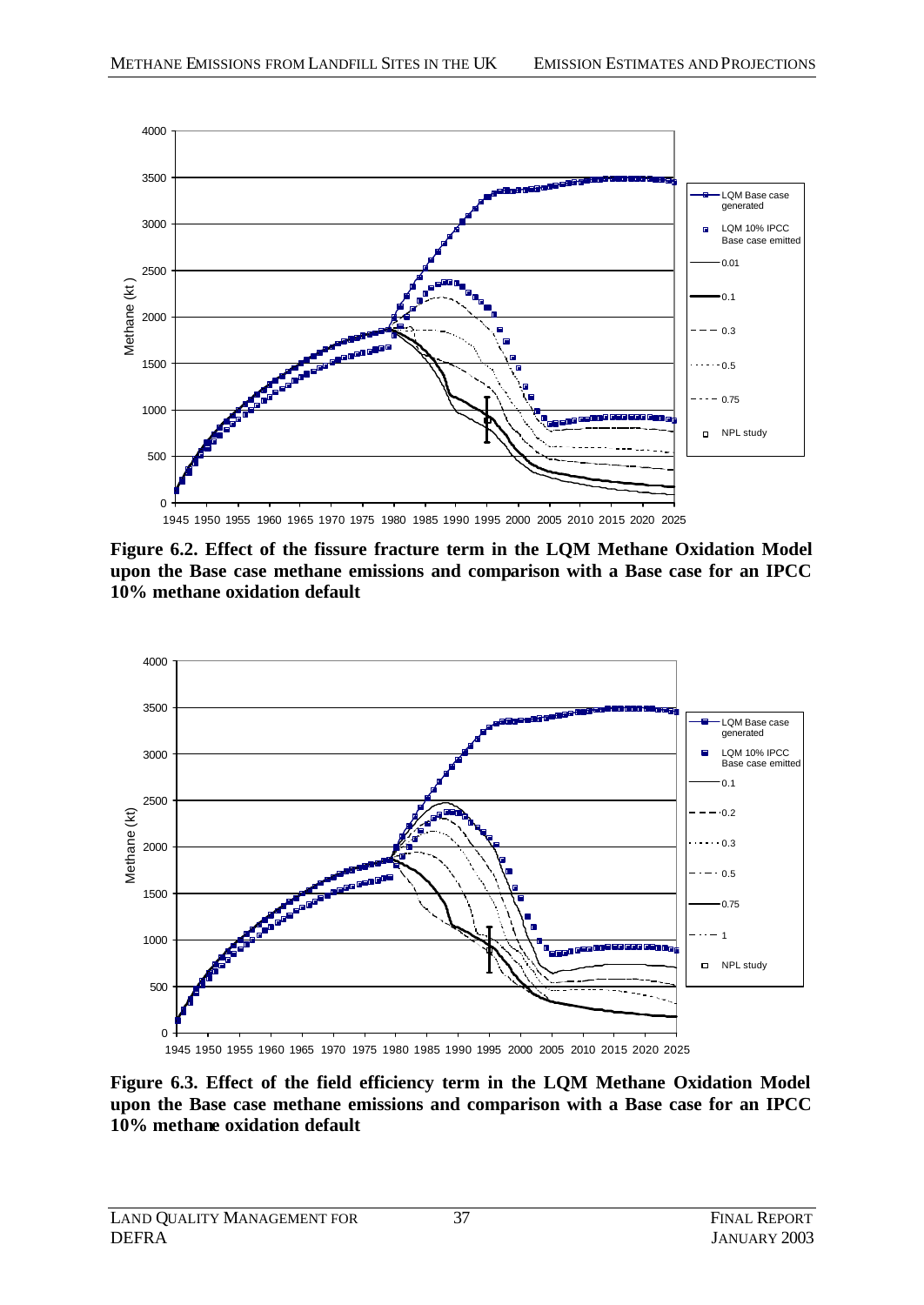

**Figure 6.4. The growth in installed landfill gas flaring and utilisation capacity compared with the amount of forecasted landfill gas generated by the LQM model (Base case scenario)**

#### **Waste Management Scenarios**

Figures 6.5 – 6.8 show the effects of the eight MSW scenarios and five C&I scenarios modelled (scenarios described in Section 4.5). The emission forecasts considered were based on eight MSW and five C&I scenarios: MSW scenarios included achieving the Waste Strategy 2000 and Landfill Directive targets with current and projected growth rates plus current material recycling rates; emphasis on paper/compost recycling; emphasis on paper recycling only; emphasis on recovery (EfW/CHP/AD); or emphasis on glass metals and plastics recycling.

In addition, MSW scenarios considered higher growth rates with current material recycling rates and excess recovery; or excess material recycling rates. Current trends in diversion rates were considered as the base case (Business as Usual or BAU). C&I Scenarios included the current position as the base case (BAU); 15% diversion based on food wastes, paper & card and other general biodegradables to digestion, EfW and recycling; 15% diversion based on general biodegradable wastes to combustion; 15% diversion based on general biodegradable wastes to recycling; or 15% diversion through C&D and mineral wastes recycling.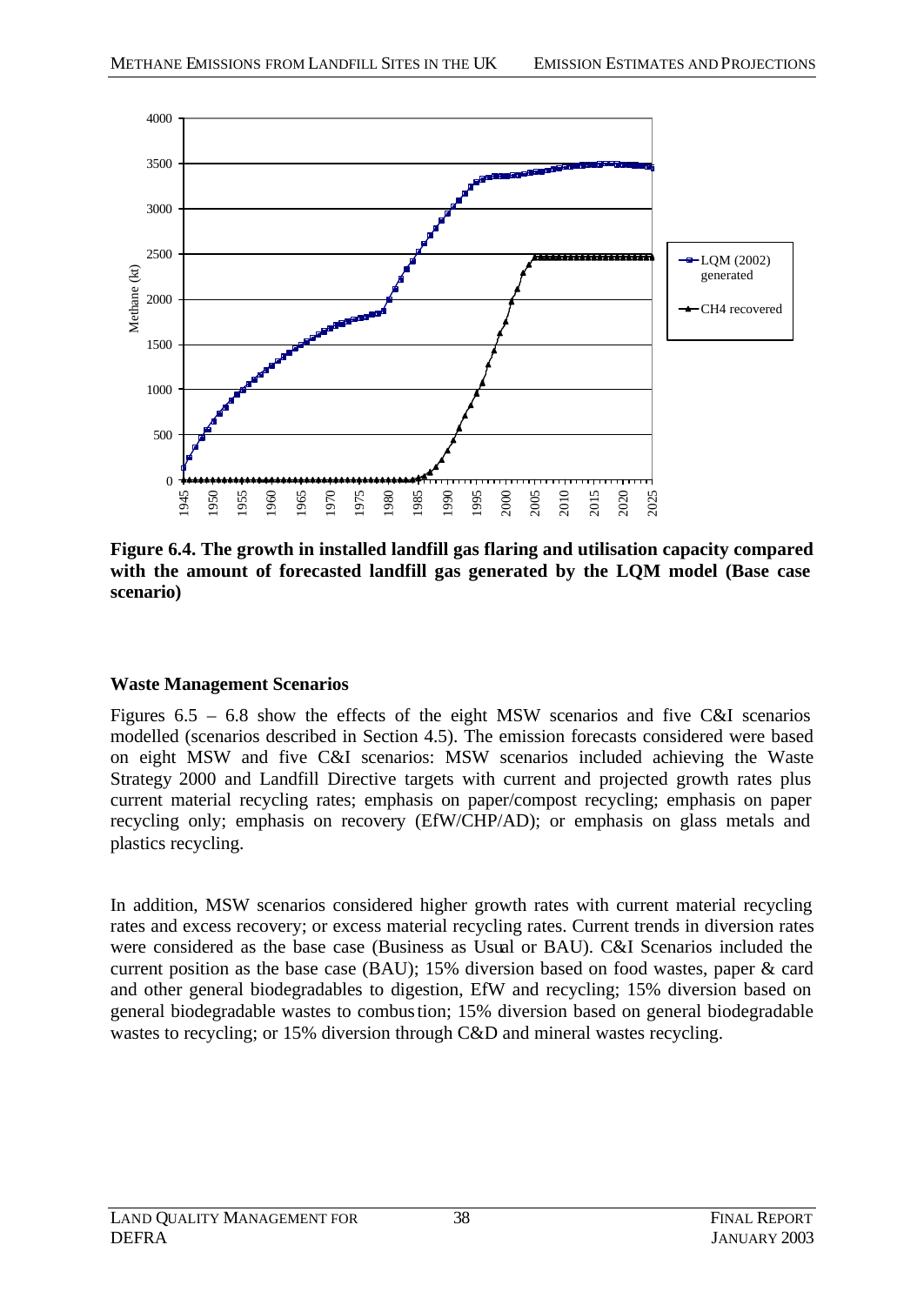

**Figure 6.5. The effect on Methane Generation and Emissions of ERM's MSW Scenarios 1 – 8 (with C&I Scenario 1 fixed) period 1945 – 2025 (scenarios described in Section 4.5)**



**Figure 6.6. The effect on Methane Generation and Emissions of ERM's MSW Scenarios 1 – 8 (with C&I Scenario 1 fixed) period 1990 – 2025 (scenarios described in Section 4.5)**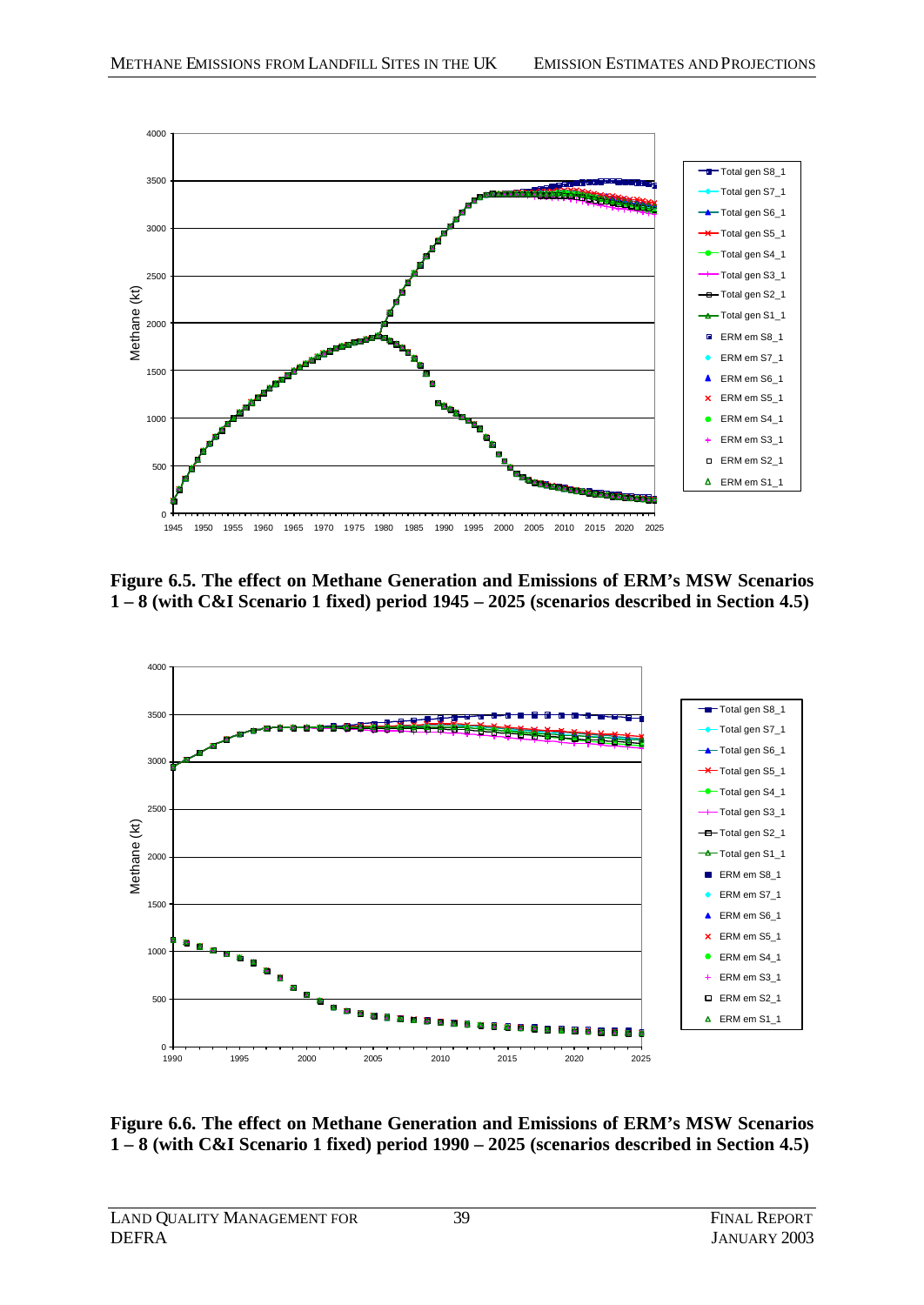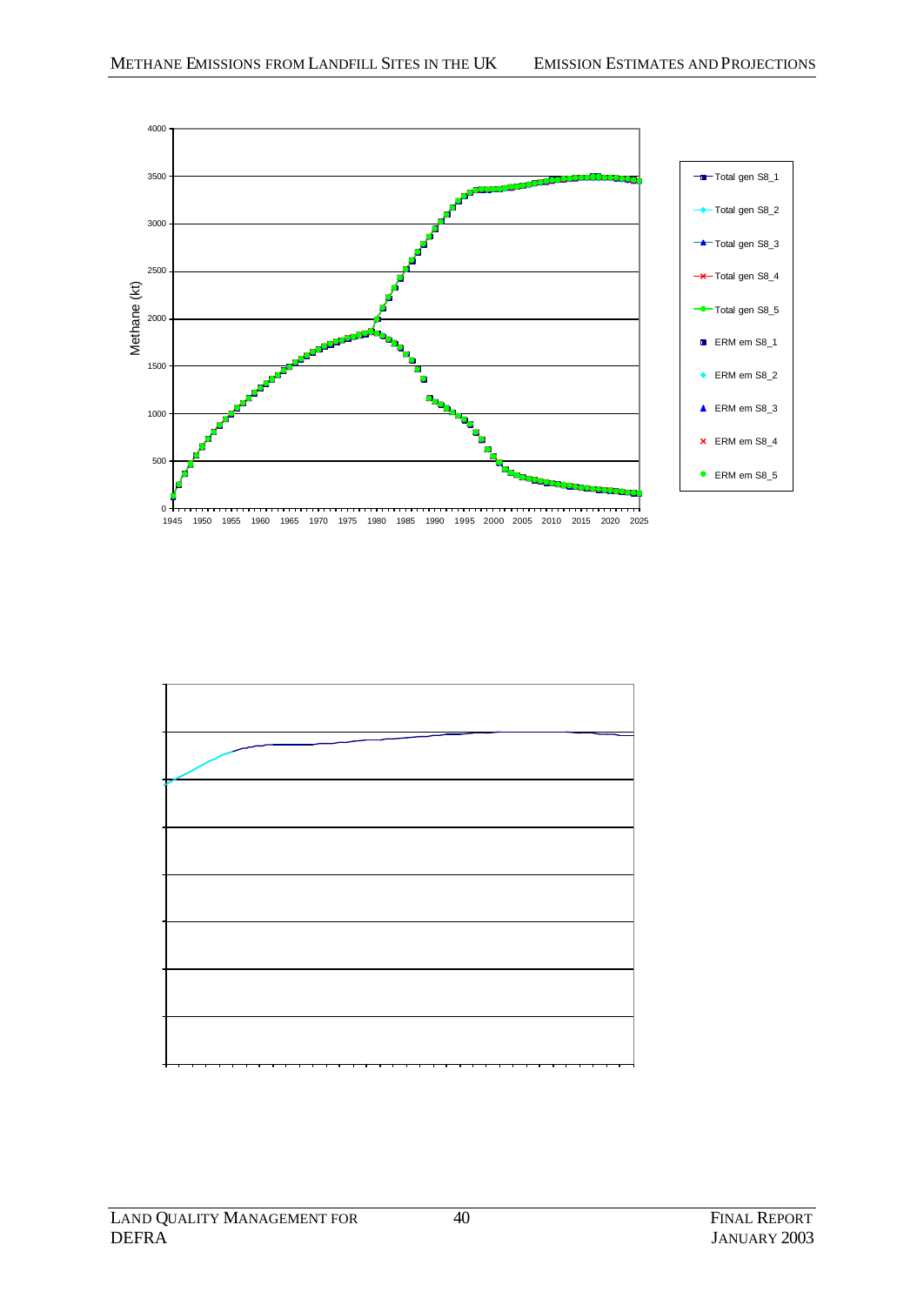## *Summary*

All the MSW strategies considered achieved some benefit in methane emissions reduction compared with the base cases (Business as Usual), but the effects were not as significant as the impact on emissions reduction due to flaring or gas utilisation. The impact of any of the C&I scenarios compared to the base case were negligible in terms of methane emissions abatement.

The base case (MSW scenario 8, C&I scenario 1) methane generation is at least 31kt greater than any other scenario in 2005, rising to 190 kt by 2025 (Figure 6.4). The most significant MSW scenario is scenario 3 (paper recycling) which in 2005 indicates a reduction of 2% of residual methane emissions (8 kt methane abated), growing to a reduction of 19% of residual methane emissions by 2025 (31 kt methane abated). The worst MSW scenario, scenario 5 (glass, metal and plastics recycling) gives a forecast residual methane emissions reduction of only 11% by 2025 (19 kt methane abated). These figures are, however, small when compared with the amount of methane abated by flaring or utilisation, which is 1750 kt in 2000, rising to a forecast level of 2465 kt in 2005 (and remaining constant in this model to 2025). Therefore, the role of flaring and utilisation technologies in managing methane emissions, recognised in the Landfill Directive as a key emissions management tool, should not be underestimated.

An estimate of the overall uncertainty in the emission projections for the model was determined using the estimated uncertainty ranges outlined within Chapter 3. A sensitivity analysis was carried out using the individual uncertainties to determine the individual effects of the various parameters upon emission projections and then combined to give the upper and lower limits for methane emission projections.

It was found that methane emissions were increased by:

- 1. assuming a default methane correction factor (MCF) of 1.0 (Section 3.2.2);
- 2. using the Brown et al. (1999) default degradation rate constants (Table 3.1);
- 3. increasing the fraction of methane to LFG by 10% (Section 3.2.3); and
- 4. increasing the degradable carbon by 15% (Section 3.2.4).

It was found that methane emissions were decreased by:

- 1. decreasing the MCF by 10% (Section 3.2.2);
- 2. decreasing the fraction of methane to LFG by 10% (Section 3.2.3); and
- 3. decreasing the degradable carbon by 15% (Section 3.2.4).

Using the above findings the range of methane emissions for 2000 are estimated at between 287 and 1078 kt methane (best estimate of 552 kt methane) and for 2025 at between 59 and 227 kt methane (best estimate of 166 kt methane). These ranges effectively represent the 100% (i.e. minimum and maximum) confidence limits of the model. In practice, a fully probabilistic model is required, which can incorporate all of the model parameter uncertainties in a less systematic way, in order to properly determine the 95% confidence interval.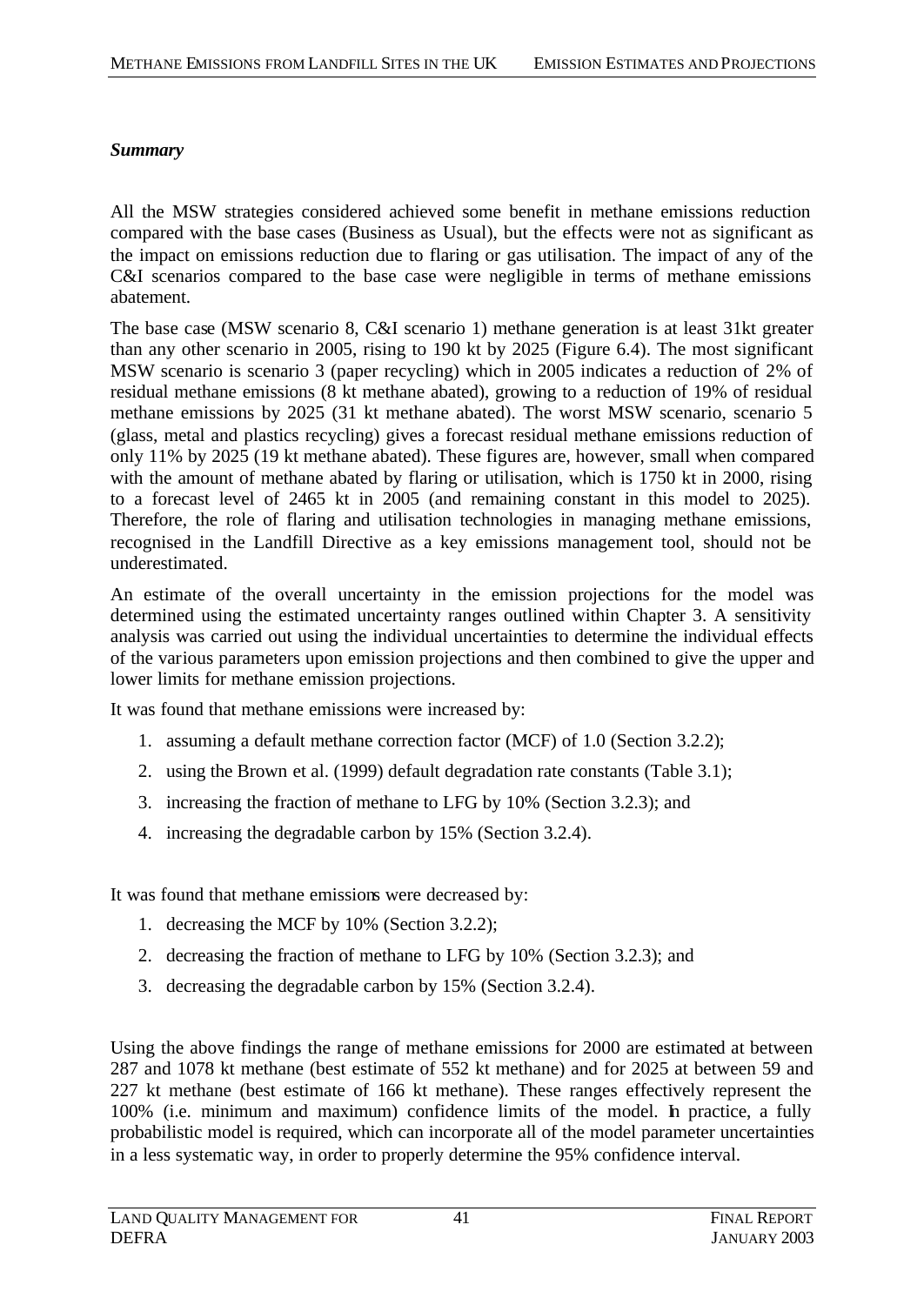### **Disaggregated emissions data**

In order to disaggregate the emission forecasts for the Devolved Administrations (DA), for the period 1980 – 2025, it has been necessary to make a number of assumptions as outlined below for both the MSW and C&I. The relative proportion of waste arisings within each of the DAs is assumed to be proportional to the likely methane emissions at the DA level.

# *Municipal Solid Waste*

Brown et al. (1999) provided data for MSW arisings for England and Wales (1995/96), Scotland (1994) and Northern Ireland (1992). The relative proportion of arisings to each DA have been assumed valid for the entire period 1980-1994 and used as input to the LQM model for the MSW estimates for that period. The ERM MSW split is based on data obtained from the England and Wales National Waste Production Survey (1998/99); for Scotland the Waste Data Digest (2001); and for NI the Waste Management Strategy Northern Ireland (DoE(NI), 2001, data referenced as 1998/99). Where data were not available, reasonable forecasts (or back calculations) have been applied to the period 1995 – 2025. The relative proportion of arisings to each DA is assumed to not vary between the different MSW Scenarios. Within the ERM MSW a distinction between arisings from England and Wales is not available.

Based on these assumptions, the actual variation in the relative MSW waste arisings between the different DAs is not very great over the period 1980 – 2025: 86-88% for England and Wales, 8-11% for Scotland and approximately 3% for Northern Ireland.

# *Commercial & Industrial*

Brown et al. (1999) did not provide any split of the relative arisings of C&I wastes between England and Wales, Scotland or Northern Ireland. Therefore, the data provided by ERM are assumed to be valid over the entire period 1980-2025. The ERM C&I split is based on data obtained direct for England and Wales from the National Waste Production Survey  $(1998/99)^1$ ; for Scotland the Waste Data Digest (2001) (SEPA, 2001); and for NI the Waste Management Strategy Northern Ireland (DoE (NI) 2001, data referenced as 1998/99). Where data were not available, reasonable forecasts (or back calculations) have been applied to the period 1995 – 2025. The relative proportion of arisings to each DA is assumed to not vary between the different C&I Scenarios. Within the ERM C&I a distinction between arisings from England and Wales is provided, though it has been bulked to retain compatibility with the MSW data also supplied by ERM.

Based on these assumptions, the relative C&I waste arisings between the different DAs over the period 1980 – 2025 is assumed to be 94% for England and Wales, 5% for Scotland and 1% for Northern Ireland.

l

<sup>&</sup>lt;sup>1</sup> Statistics available from: http://www.environment-agency.gov.uk/subjects/waste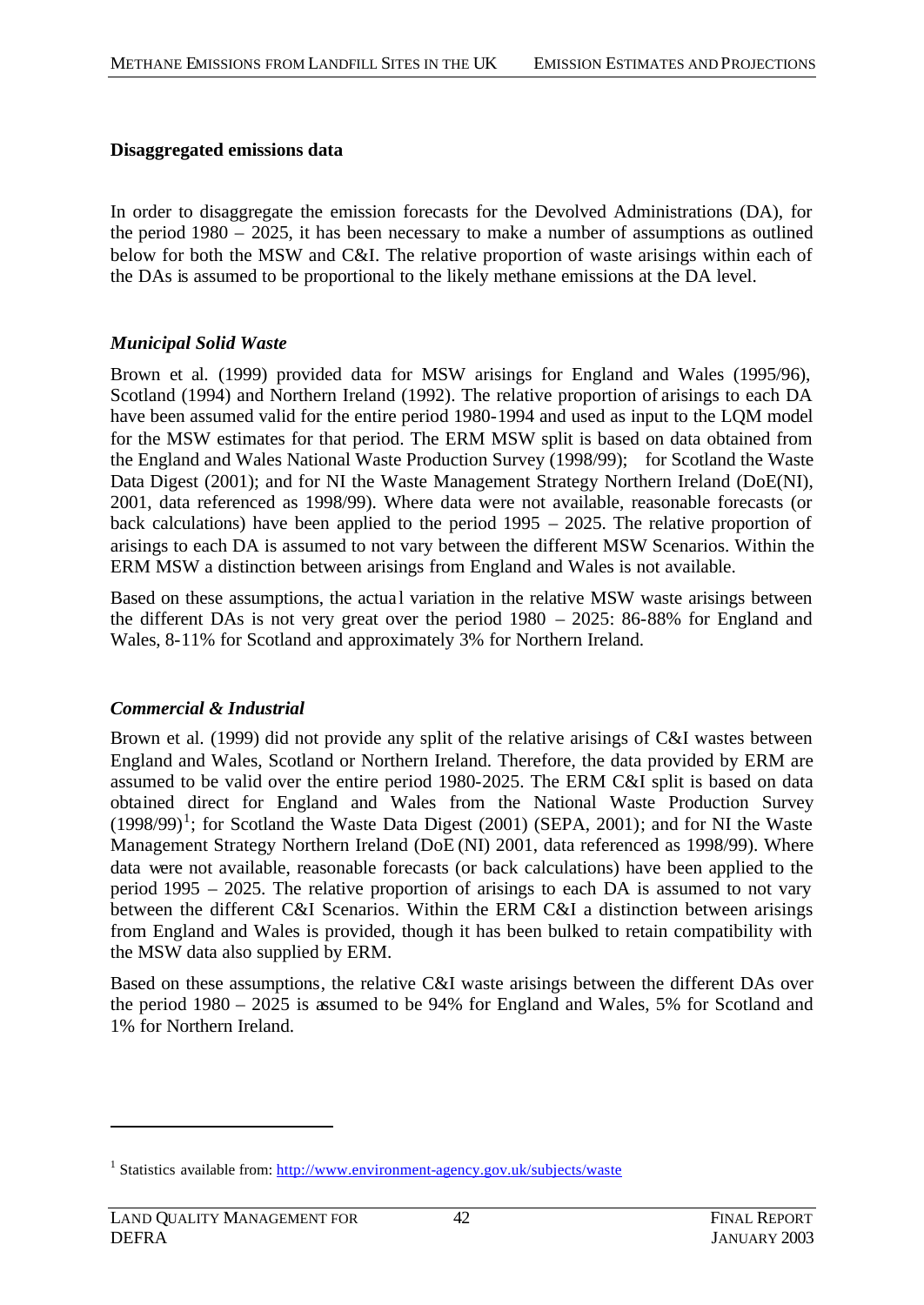# *England and Wales, Scotland and Northern Ireland*

The disaggregated emission forecasts for the DAs are presented in Table 6.1 for the period 1980 – 2025, for the Base Case C&I Scenario (Scenario 1) and the 8 different MSW Scenarios (MSW  $1 - 8$ ). Prior to 1995 there are no differences across the different scenarios because the waste input data provided by Brown et al. (1999) drive the emission forecasts until this time. It is not until 2000 that any differences across the various Scenarios is noticeable, with the emphasis on paper recycling scenario (MSW 3) forecasted as the lowest emitter of methane. The emissions of methane are dominated by those arising from England and Wales which accounts for about 92% of total UK emissions in 2000 and 93% in 2025.

Generally, the variation at the present time between the various Scenarios is very small (2-3 kt difference), but does increase with time, as the waste already in place makes a smaller contribution to the overall methane emissions and the ERM waste Scenarios make a more significant contribution.

The ranking and value of the total UK methane emissions across all 40 of the ERM waste Scenarios is presented for the year 2025 in Table 6.2, with the highest ranking (value 1) attributed to the highest methane emission. It is clear that the difference between the highest and lowest ranked emitter is relatively small (14 kt), if the MSW Base case is excluded (i.e. MSW 8). The lowest emitters are those MSW Scenarios with emphasis on paper recycling (MSW 3), energy recovery (MSW 4) and paper/compost recycling (MSW 2), with forecast methane emissions of 140 kt or less for the year 2025.

## *Channel Islands and Gibraltar*

No data on waste arisings are available and emission forecasts will have to be made based upon population data.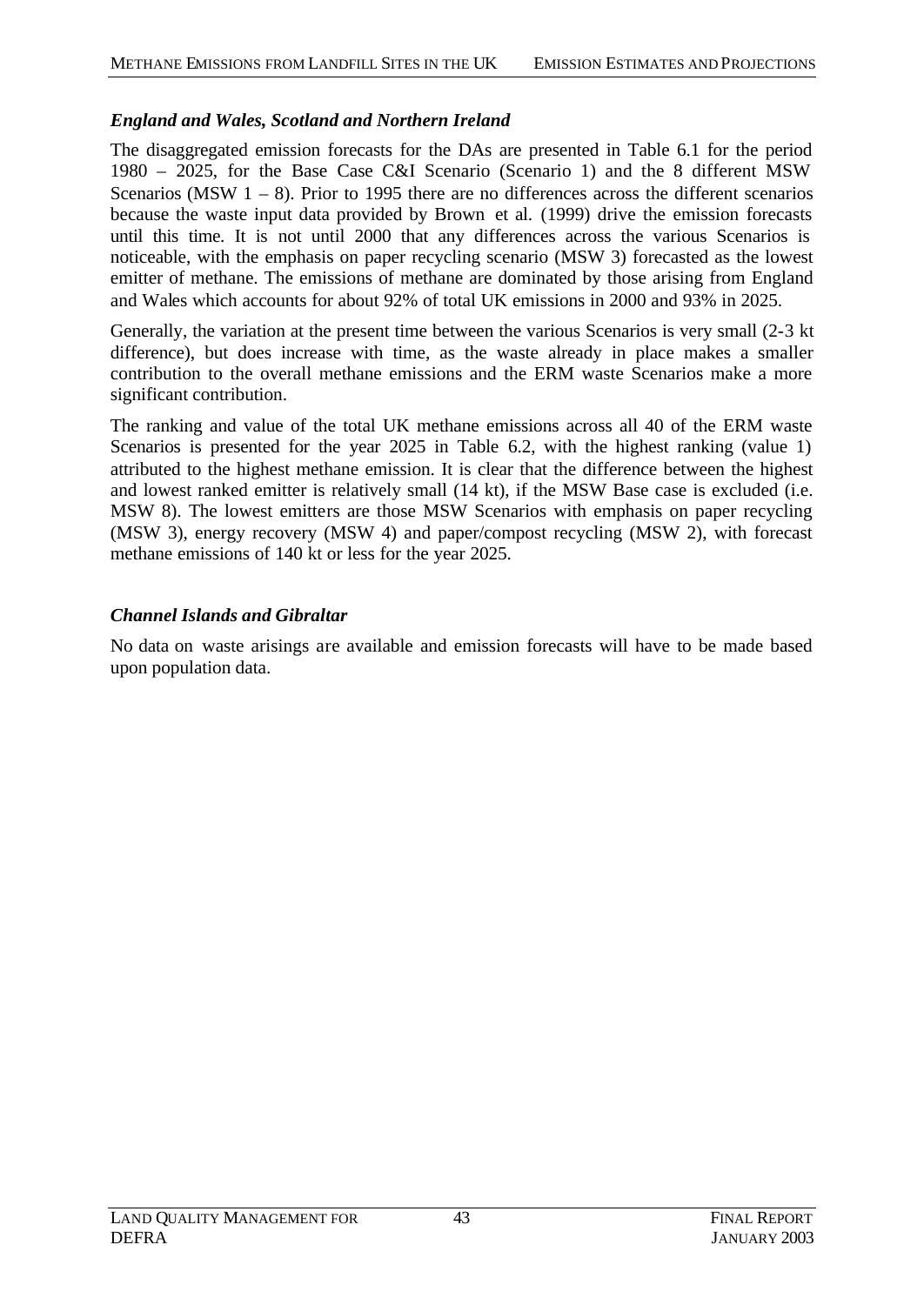| Year       | E&W  | ${\bf S}$ | $\mathbf{N}\mathbf{I}$ | UK   | E&W  | S      | $\mathbf{N}\mathbf{I}$ | UK   | E&W  | ${\bf S}$ | NI                       | UK   | E&W  | ${\bf S}$    | NI             | UK   |
|------------|------|-----------|------------------------|------|------|--------|------------------------|------|------|-----------|--------------------------|------|------|--------------|----------------|------|
| <b>MSW</b> |      |           | $8\,$                  |      |      |        | 7                      |      |      |           | 6                        |      |      | 5            |                |      |
| C&I        |      |           | $\mathbf{1}$           |      |      |        | 1                      |      |      |           | 1                        |      |      | $\mathbf{1}$ |                |      |
| 1980       | 1728 | 99        | 22                     | 1849 | 1728 | 99     | 22                     | 1849 | 1728 | 99        | 22                       | 1849 | 1728 | 99           | 22             | 1849 |
| 1985       | 1525 | 89        | 20                     | 1634 | 1525 | 89     | 20                     | 1634 | 1525 | 89        | 20                       | 1634 | 1525 | 89           | 20             | 1634 |
| 1990       | 1054 | 63        | 14                     | 1131 | 1054 | 63     | 14                     | 1131 | 1054 | 63        | 14                       | 1131 | 1054 | 63           | 14             | 1131 |
| 1995       | 871  | 55        | 13                     | 939  | 871  | 55     | 13                     | 939  | 871  | 55        | 13                       | 939  | 871  | 55           | 13             | 939  |
| 2000       | 509  | 35        | 9                      | 553  | 509  | 34     | 8                      | 551  | 509  | 34        | 8                        | 551  | 510  | 34           | 8              | 552  |
| 2001       | 449  | 31        | $\,8\,$                | 488  | 449  | 30     | $\overline{7}$         | 486  | 449  | 30        | $\overline{7}$           | 486  | 451  | 30           | $\overline{7}$ | 488  |
| 2002       | 387  | 26        | $7\overline{ }$        | 420  | 387  | 26     | 6                      | 419  | 387  | 26        | 6                        | 419  | 387  | 26           | 6              | 419  |
| 2003       | 354  | 24        | 6                      | 384  | 353  | 23     | 6                      | 382  | 353  | 23        | 6                        | 382  | 354  | 23           | 6              | 383  |
| 2004       | 330  | 22        | 6                      | 358  | 328  | 21     | 5                      | 354  | 328  | 21        | 5                        | 354  | 329  | 21           | 5              | 355  |
| 2005       | 307  | 21        | 5                      | 333  | 304  | 20     | 5                      | 329  | 304  | 20        | 5                        | 329  | 306  | 20           | 5              | 331  |
| 2006       | 294  | 20        | 5                      | 319  | 290  | 19     | 5                      | 314  | 290  | 19        | 5                        | 314  | 291  | 19           | 4              | 314  |
| 2007       | 281  | 19        | $5\overline{)}$        | 305  | 277  | $18\,$ | $\overline{4}$         | 299  | 277  | 18        | $\overline{4}$           | 299  | 279  | 18           | $\overline{4}$ | 301  |
| 2008       | 270  | 18        | 5                      | 293  | 265  | 17     | 4                      | 286  | 265  | 17        | $\overline{\mathcal{A}}$ | 286  | 267  | 17           | $\overline{4}$ | 288  |
| 2009       | 259  | 17        | $\overline{4}$         | 280  | 254  | 17     | $\overline{4}$         | 275  | 254  | 17        | $\overline{4}$           | 275  | 256  | 16           | $\overline{4}$ | 276  |
| 2010       | 250  | 17        | $\overline{4}$         | 271  | 244  | 16     | $\overline{4}$         | 264  | 244  | 16        | 4                        | 264  | 245  | 15           | $\overline{4}$ | 264  |
| 2011       | 241  | 16        | $\overline{4}$         | 261  | 234  | 15     | 3                      | 252  | 234  | 15        | 3                        | 252  | 236  | 15           | $\overline{3}$ | 254  |
| 2012       | 232  | 15        | 4                      | 251  | 225  | 14     | 3                      | 242  | 225  | 14        | 3                        | 242  | 226  | 14           | 3              | 243  |
| 2013       | 224  | 15        | 4                      | 243  | 215  | 13     | 3                      | 231  | 216  | 13        | 3                        | 232  | 217  | 13           | 3              | 233  |

**Table 6.1. Methane emission forecasts (kt) for the Devolved Administrations for ERM's MSW Scenarios 1 – 8 (with C&I Scenario 1 fixed) period 1980 - 2013**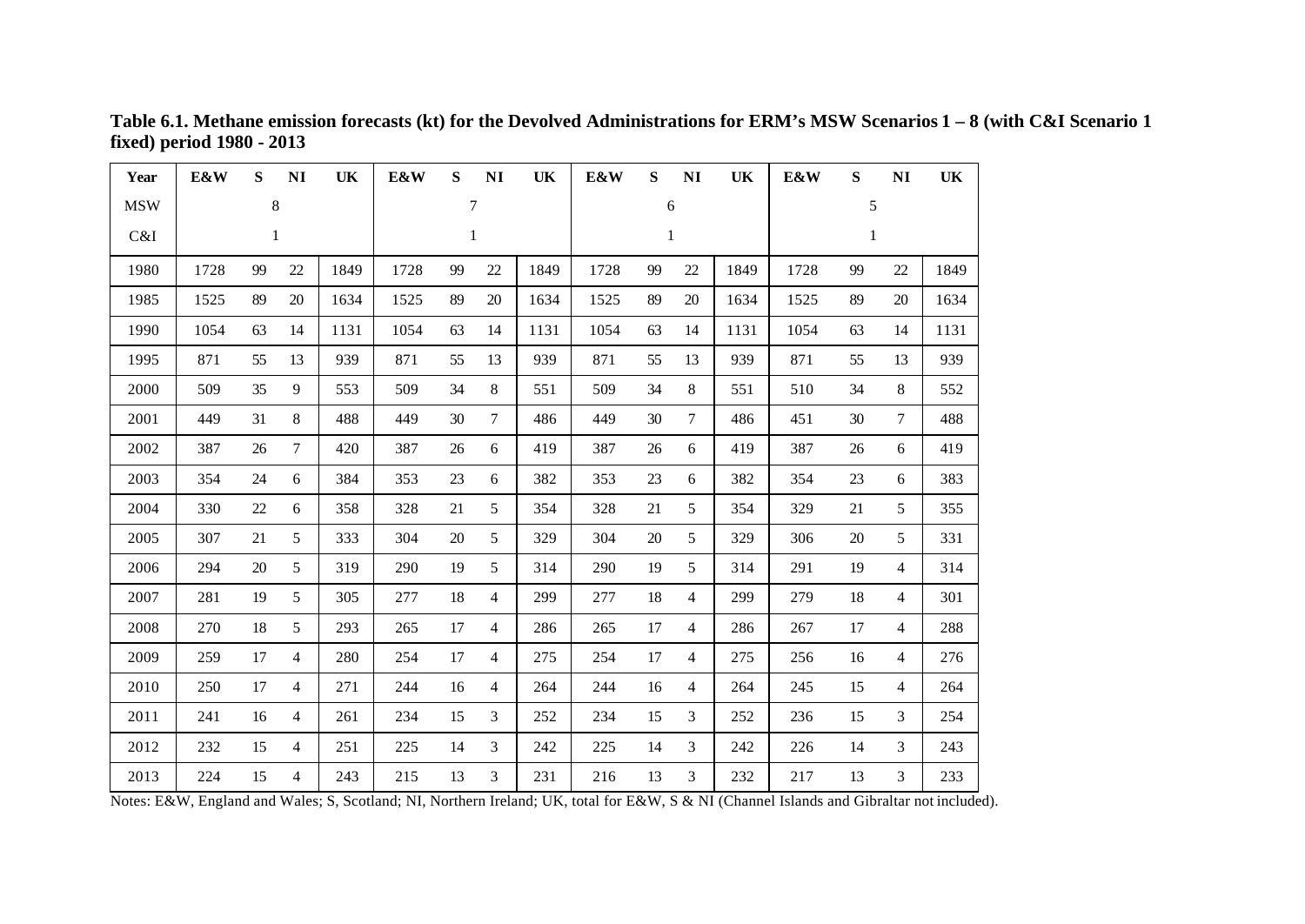| Year       | E&W  | S            | $\mathbf{N}\mathbf{I}$ | UK   | E&W  | S  | $\mathbf{N}\mathbf{I}$   | UK   | E&W  | ${\bf S}$ | NI                       | UK   | E&W  | ${\bf S}$ | NI             | UK   |
|------------|------|--------------|------------------------|------|------|----|--------------------------|------|------|-----------|--------------------------|------|------|-----------|----------------|------|
| <b>MSW</b> |      | 4            |                        |      |      |    | 3                        |      |      |           | $\sqrt{2}$               |      |      | 1         |                |      |
| C&I        |      | $\mathbf{1}$ |                        |      |      |    | $\mathbf{1}$             |      |      | 1         |                          |      |      | 1         |                |      |
| 1980       | 1728 | 99           | 22                     | 1849 | 1728 | 99 | 22                       | 1849 | 1728 | 99        | 22                       | 1849 | 1728 | 99        | 22             | 1849 |
| 1985       | 1525 | 89           | 20                     | 1634 | 1525 | 89 | 20                       | 1634 | 1525 | 89        | 20                       | 1634 | 1525 | 89        | 20             | 1634 |
| 1990       | 1054 | 63           | 14                     | 1131 | 1054 | 63 | 14                       | 1131 | 1054 | 63        | 14                       | 1131 | 1054 | 63        | 14             | 1131 |
| 1995       | 871  | 55           | 13                     | 939  | 871  | 55 | 13                       | 939  | 871  | 55        | 13                       | 939  | 871  | 55        | 13             | 939  |
| 2000       | 509  | 34           | 8                      | 551  | 507  | 34 | 8                        | 549  | 508  | 34        | 8                        | 550  | 509  | 34        | 8              | 551  |
| 2001       | 449  | 30           | $\tau$                 | 486  | 445  | 30 | $\tau$                   | 482  | 447  | 30        | $\tau$                   | 484  | 449  | 30        | $\tau$         | 486  |
| 2002       | 387  | 25           | 6                      | 418  | 385  | 25 | 6                        | 416  | 386  | 25        | 6                        | 417  | 387  | 25        | 6              | 418  |
| 2003       | 353  | 23           | 6                      | 382  | 351  | 23 | 6                        | 380  | 352  | 23        | 6                        | 381  | 353  | 23        | 6              | 382  |
| 2004       | 328  | 21           | 5                      | 354  | 326  | 21 | 5                        | 352  | 327  | 21        | 5                        | 353  | 328  | 21        | 5              | 354  |
| 2005       | 304  | 20           | 5                      | 329  | 301  | 19 | 5                        | 325  | 303  | 19        | 5                        | 327  | 304  | 20        | 5 <sup>5</sup> | 329  |
| 2006       | 290  | 19           | 4                      | 313  | 287  | 18 | 4                        | 309  | 289  | 19        | 4                        | 312  | 290  | 19        | $\overline{4}$ | 313  |
| 2007       | 277  | 18           | $\overline{4}$         | 299  | 273  | 18 | $\overline{4}$           | 295  | 275  | 18        | 4                        | 297  | 277  | 18        | $\overline{4}$ | 299  |
| 2008       | 264  | 17           | $\overline{4}$         | 285  | 260  | 17 | $\overline{\mathcal{L}}$ | 281  | 263  | 17        | $\overline{\mathcal{L}}$ | 284  | 264  | 17        | $\overline{4}$ | 285  |
| 2009       | 253  | 16           | $\overline{4}$         | 273  | 248  | 16 | 4                        | 268  | 251  | 16        | 4                        | 271  | 253  | 16        | $\overline{4}$ | 273  |
| 2010       | 243  | 15           | $\overline{4}$         | 262  | 237  | 15 | $\overline{4}$           | 256  | 241  | 15        | $\overline{4}$           | 260  | 243  | 15        | $\overline{4}$ | 262  |
| 2011       | 233  | 14           | $\overline{3}$         | 250  | 227  | 14 | 3                        | 244  | 231  | 14        | 3                        | 248  | 233  | 14        | 3              | 250  |
| 2012       | 223  | 14           | $\mathfrak{Z}$         | 240  | 217  | 13 | 3                        | 233  | 221  | 13        | 3                        | 237  | 223  | 14        | 3              | 240  |
| 2013       | 214  | 13           | 3                      | 230  | 208  | 12 | 3                        | 223  | 211  | 13        | 3                        | 227  | 214  | 13        | 3              | 230  |

**Table 6.1. Methane emission forecasts (kt) for the Devolved Administrations for ERM's MSW Scenarios 1 – 8 (with C&I Scenario 1 fixed) period 1980 – 2013 (continued)**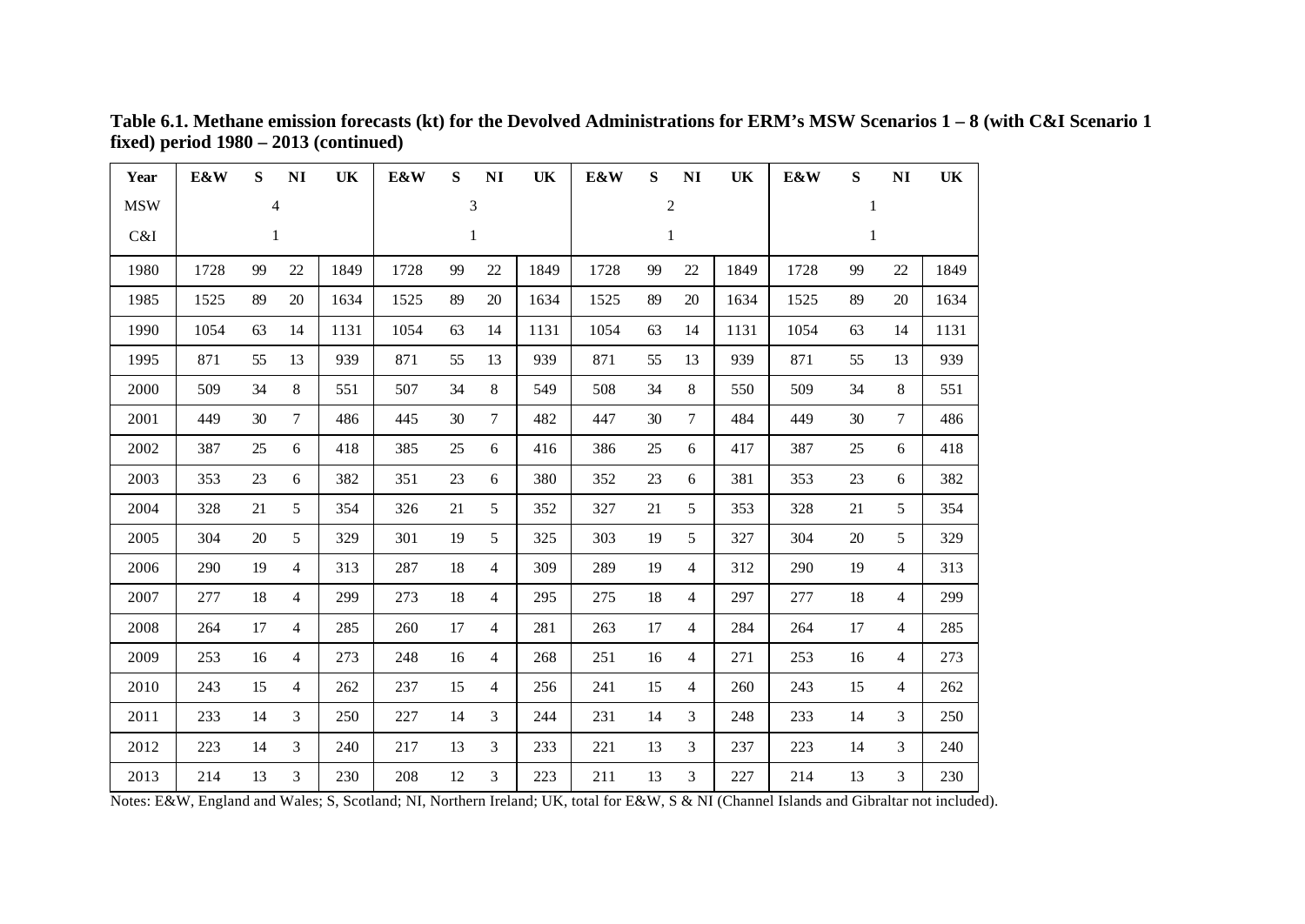| Year       | E&W | S            | $\mathbf{N}\mathbf{I}$ | UK  | E&W | S            | NI             | UK  | E&W | S            | NI             | UK  | E&W | ${\bf S}$    | NI             | UK  |
|------------|-----|--------------|------------------------|-----|-----|--------------|----------------|-----|-----|--------------|----------------|-----|-----|--------------|----------------|-----|
| <b>MSW</b> |     | $8\,$        |                        |     |     |              | $\overline{7}$ |     |     | 6            |                |     |     | 5            |                |     |
| C&I        |     | $\mathbf{1}$ |                        |     |     | $\mathbf{1}$ |                |     |     | $\mathbf{1}$ |                |     |     | $\mathbf{1}$ |                |     |
| 2014       | 217 | 14           | 3                      | 234 | 206 | 12           | 3              | 221 | 207 | 12           | 3              | 222 | 208 | 12           | 3              | 223 |
| 2015       | 210 | 14           | 3                      | 227 | 198 | 11           | $\overline{c}$ | 211 | 198 | 12           | 3              | 213 | 200 | 12           | 3              | 215 |
| 2016       | 203 | 13           | 3                      | 219 | 190 | 11           | 2              | 203 | 190 | 11           | $\overline{c}$ | 203 | 192 | 11           | $\overline{c}$ | 205 |
| 2017       | 197 | 13           | 3                      | 213 | 182 | 10           | 2              | 194 | 183 | 11           | $\overline{2}$ | 196 | 184 | 11           | $\overline{c}$ | 197 |
| 2018       | 191 | 12           | 3                      | 206 | 175 | 10           | $\overline{2}$ | 187 | 176 | 10           | $\overline{2}$ | 188 | 177 | 10           | $\overline{2}$ | 189 |
| 2019       | 185 | 12           | 3                      | 200 | 168 | 10           | 2              | 180 | 169 | 10           | $\overline{c}$ | 181 | 171 | 10           | 2              | 183 |
| 2020       | 180 | 11           | 3                      | 194 | 161 | 9            | 2              | 172 | 163 | 9            | 2              | 174 | 164 | 9            | 2              | 175 |
| 2021       | 174 | 11           | 3                      | 188 | 155 | 9            | 2              | 166 | 157 | 9            | $\overline{2}$ | 168 | 159 | 9            | $\overline{c}$ | 170 |
| 2022       | 169 | 10           | $\overline{c}$         | 181 | 150 | 8            | $\overline{c}$ | 160 | 151 | 9            | $\overline{c}$ | 162 | 153 | 9            | $\overline{c}$ | 164 |
| 2023       | 164 | 10           | $\overline{c}$         | 176 | 144 | 8            | $\overline{c}$ | 154 | 146 | 8            | $\overline{c}$ | 156 | 148 | 8            | 2              | 158 |
| 2024       | 160 | 10           | $\overline{c}$         | 172 | 139 | $8\,$        | $\overline{c}$ | 141 | 141 | 8            | $\mathbf{2}$   | 151 | 143 | 8            | 2              | 153 |
| 2025       | 155 | 9            | $\overline{2}$         | 166 | 135 | 7            | $\mathfrak{2}$ | 144 | 136 | 8            | $\overline{c}$ | 146 | 138 | 8            | 2              | 148 |

**Table 6.1. Methane emission forecasts (kt) for the Devolved Administrations for ERM's MSW Scenarios 1 – 8 (with C&I Scenario 1 fixed) period 2014 – 2025 (continued)**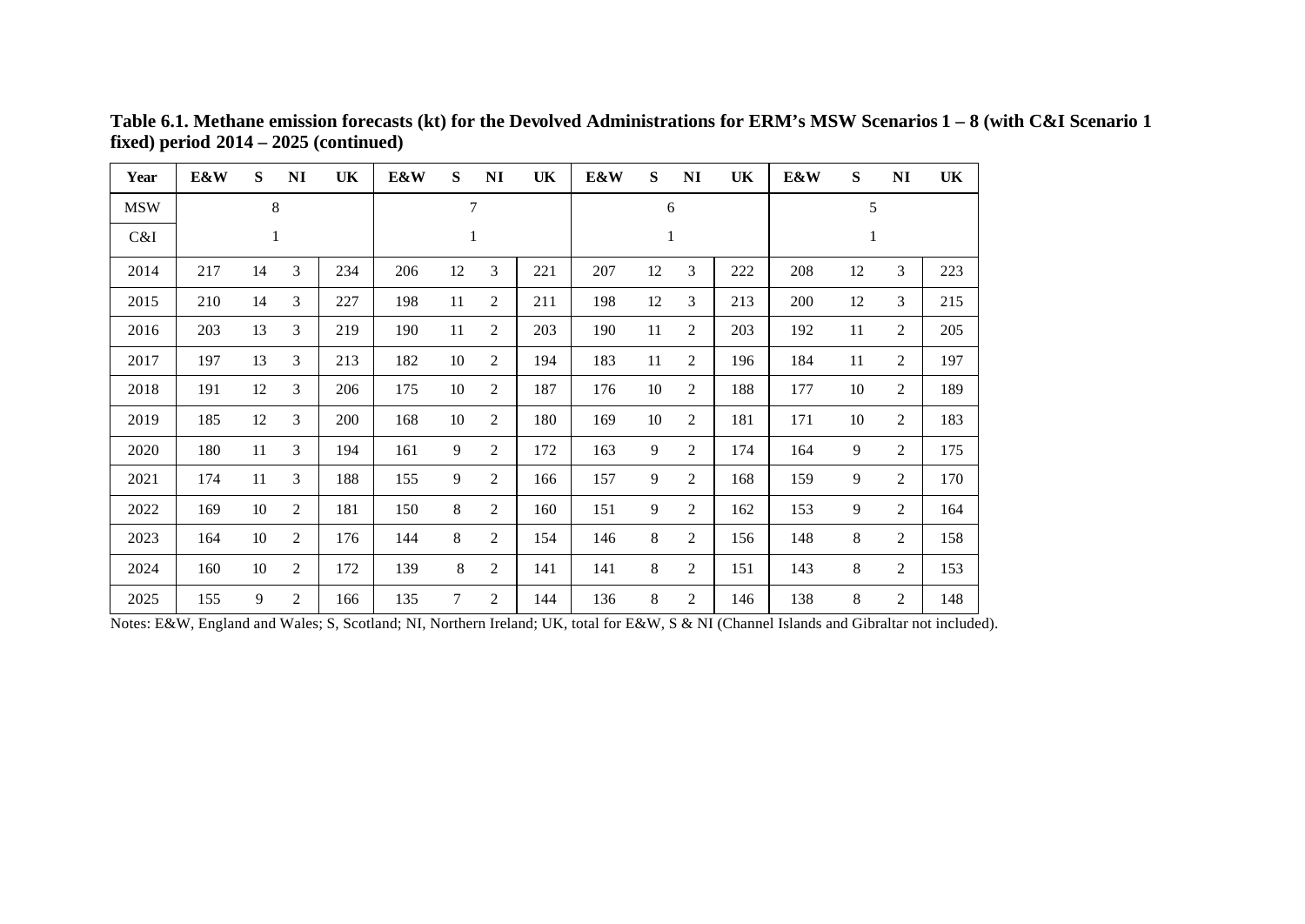| Year       | E&W | S                       | $\mathbf{N}\mathbf{I}$ | UK  | E&W | S            | NI             | UK  | E&W | S          | NI             | UK  | E&W | S            | NI             | UK  |
|------------|-----|-------------------------|------------------------|-----|-----|--------------|----------------|-----|-----|------------|----------------|-----|-----|--------------|----------------|-----|
| <b>MSW</b> |     | $\overline{\mathbf{4}}$ |                        |     |     |              | 3              |     |     | $\sqrt{2}$ |                |     |     | $\,1$        |                |     |
| C&I        |     | $\,1$                   |                        |     |     | $\mathbf{1}$ |                |     |     | $\,1\,$    |                |     |     | $\mathbf{1}$ |                |     |
| 2014       | 205 | 12                      | 3                      | 220 | 199 | 12           | 3              | 214 | 203 | 12         | 3              | 218 | 205 | 12           | 3              | 220 |
| 2015       | 196 | 11                      | $\overline{2}$         | 209 | 190 | 11           | 2              | 203 | 194 | 11         | $\overline{2}$ | 207 | 196 | 11           | $\mathfrak{Z}$ | 210 |
| 2016       | 188 | 10                      | $\overline{c}$         | 200 | 182 | 10           | $\overline{c}$ | 194 | 186 | 11         | $\overline{c}$ | 199 | 188 | 11           | $\overline{2}$ | 201 |
| 2017       | 180 | 10                      | $\overline{2}$         | 192 | 174 | 10           | $\overline{2}$ | 186 | 178 | 10         | $\overline{2}$ | 190 | 181 | 10           | 2              | 193 |
| 2018       | 172 | 9                       | $\overline{c}$         | 183 | 167 | 10           | 2              | 179 | 171 | 10         | $\overline{c}$ | 183 | 173 | 10           | 2              | 185 |
| 2019       | 164 | 9                       | $\overline{c}$         | 175 | 160 | 9            | $\overline{c}$ | 171 | 164 | 9          | $\mathfrak{2}$ | 175 | 167 | 9            | 2              | 178 |
| 2020       | 157 | 8                       | $\overline{2}$         | 167 | 153 | 9            | 2              | 164 | 158 | 9          | $\overline{c}$ | 169 | 161 | 9            | 2              | 172 |
| 2021       | 151 | $8\,$                   | $\overline{c}$         | 161 | 147 | 8            | 2              | 157 | 152 | 9          | $\mathfrak{2}$ | 163 | 155 | 9            | $\overline{c}$ | 166 |
| 2022       | 145 | $8\,$                   | $\overline{2}$         | 155 | 142 | 8            | $\overline{c}$ | 152 | 146 | $8\,$      | $\overline{c}$ | 156 | 149 | 8            | $\overline{c}$ | 159 |
| 2023       | 139 | $\tau$                  | $\overline{2}$         | 148 | 136 | 8            | $\overline{2}$ | 146 | 141 | 8          | $\mathbf{2}$   | 151 | 144 | 8            | $\overline{c}$ | 154 |
| 2024       | 134 | $\overline{7}$          | $\mathbf{1}$           | 142 | 131 | 7            | $\overline{2}$ | 140 | 136 | 8          | $\overline{c}$ | 146 | 139 | 8            | $\mathfrak{2}$ | 149 |
| 2025       | 129 | $7\overline{ }$         | $\mathbf{1}$           | 137 | 127 | $\tau$       | 1              | 135 | 131 | $\tau$     | $\overline{c}$ | 140 | 134 | $\tau$       | 2              | 143 |

**Table 6.1. Methane emission forecasts (kt) for the Devolved Administrations for ERM's MSW Scenarios 1 – 8 (with C&I Scenario 1 fixed) period 2014 – 2025 (continued)**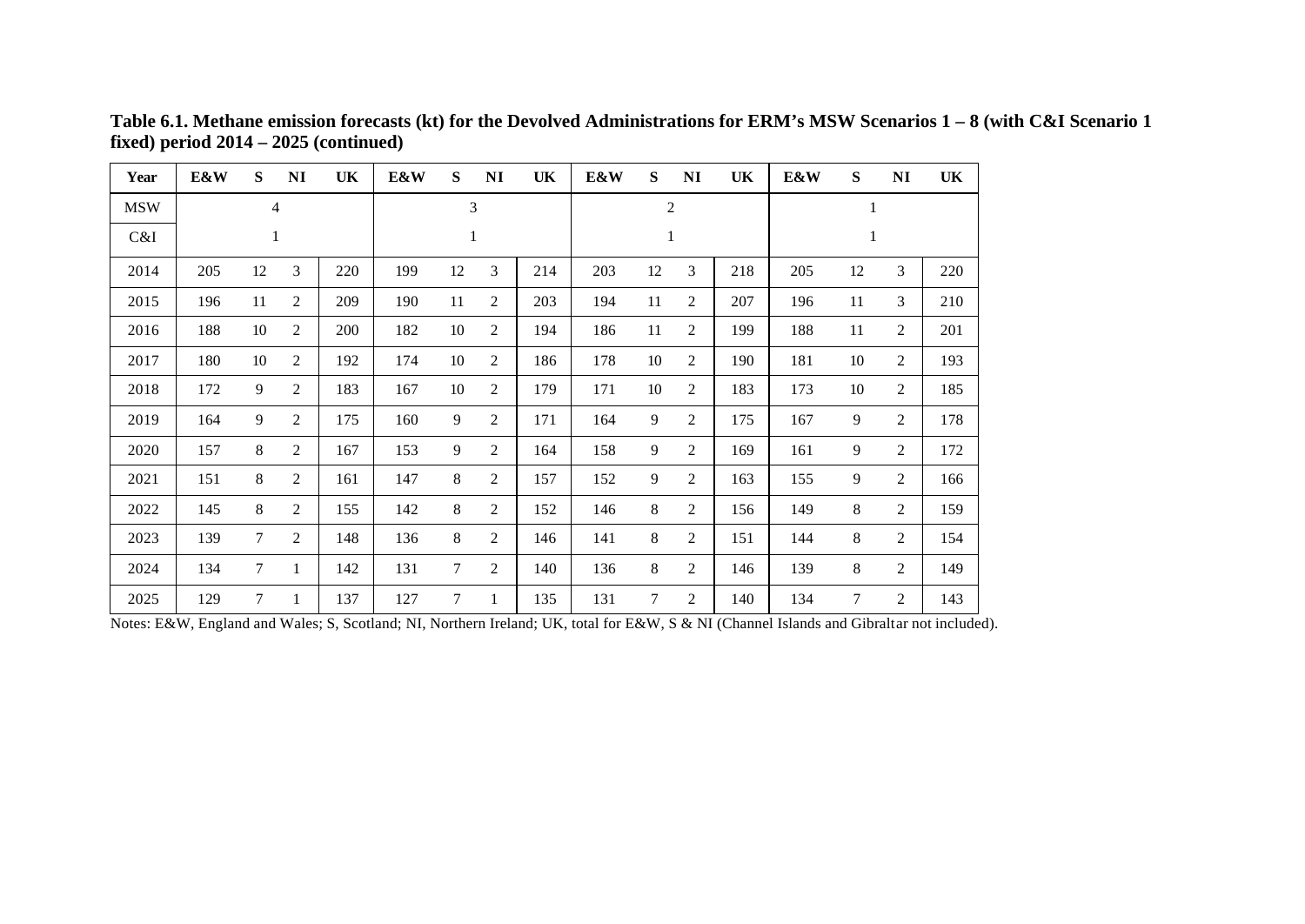| <b>MSW</b>   | C&I            | $kt$ CH <sub>4</sub> | <b>Rank</b>    | <b>MSW</b>       | C&I            | $kt$ CH <sub>4</sub> | <b>Rank</b> |
|--------------|----------------|----------------------|----------------|------------------|----------------|----------------------|-------------|
| $8\,$        | $\mathbf{1}$   | 166.4                | $\mathbf{1}$   | $\tau$           | $\overline{4}$ | 142.3                | 20          |
| 8            | 5              | 165.8                | $\mathbf{2}$   | $\mathbf{1}$     | 3              | 141.8                | 22          |
| 8            | 3              | 165.1                | 3              | $\mathbf{1}$     | $\overline{4}$ | 141.8                | 22          |
| 8            | $\overline{4}$ | 165.1                | 3              | $\boldsymbol{7}$ | $\overline{2}$ | 141.4                | 24          |
| 8            | $\overline{2}$ | 164.2                | 5              | $\mathbf{1}$     | $\overline{2}$ | 140.9                | 25          |
| 5            | $\mathbf{1}$   | 147.4                | 6              | $\overline{2}$   | $\mathbf{1}$   | 140.1                | 26          |
| 5            | 5              | 146.8                | $\overline{7}$ | $\overline{2}$   | 5              | 139.5                | 27          |
| 5            | 3              | 146.1                | 8              | $\overline{2}$   | 3              | 138.9                | 28          |
| 5            | $\overline{4}$ | 146.1                | 8              | $\overline{c}$   | $\overline{4}$ | 138.9                | 28          |
| 5            | $\mathbf{2}$   | 145.2                | 10             | $\overline{2}$   | $\mathbf{2}$   | 137.9                | 30          |
| 6            | $\mathbf{1}$   | 145.1                | 11             | $\overline{4}$   | $\mathbf{1}$   | 137.3                | 31          |
| 6            | 5              | 144.5                | 12             | $\overline{4}$   | 5              | 136.7                | 32          |
| 6            | 3              | 143.9                | 13             | $\overline{4}$   | 3              | 136.1                | 33          |
| 6            | $\overline{4}$ | 143.9                | 13             | $\overline{4}$   | $\overline{4}$ | 136.1                | 33          |
| 7            | $\mathbf{1}$   | 143.6                | 15             | 3                | $\mathbf{1}$   | 135.2                | 35          |
| $\mathbf{1}$ | $\mathbf{1}$   | 143.1                | 16             | $\overline{4}$   | $\overline{2}$ | 135.1                | 36          |
| 7            | 5              | 143.0                | 17             | 3                | 5              | 134.6                | 37          |
| 6            | $\overline{2}$ | 142.9                | 18             | 3                | 3              | 133.9                | 38          |
| $\mathbf{1}$ | 5              | 142.5                | 19             | 3                | $\overline{4}$ | 133.9                | 38          |
| $\tau$       | 3              | 142.3                | 20             | 3                | $\overline{2}$ | 133.0                | 40          |

**Table 6.2. Ranking of total UK methane emissions for each of the ERM MSW – C&I waste Scenarios (2025)**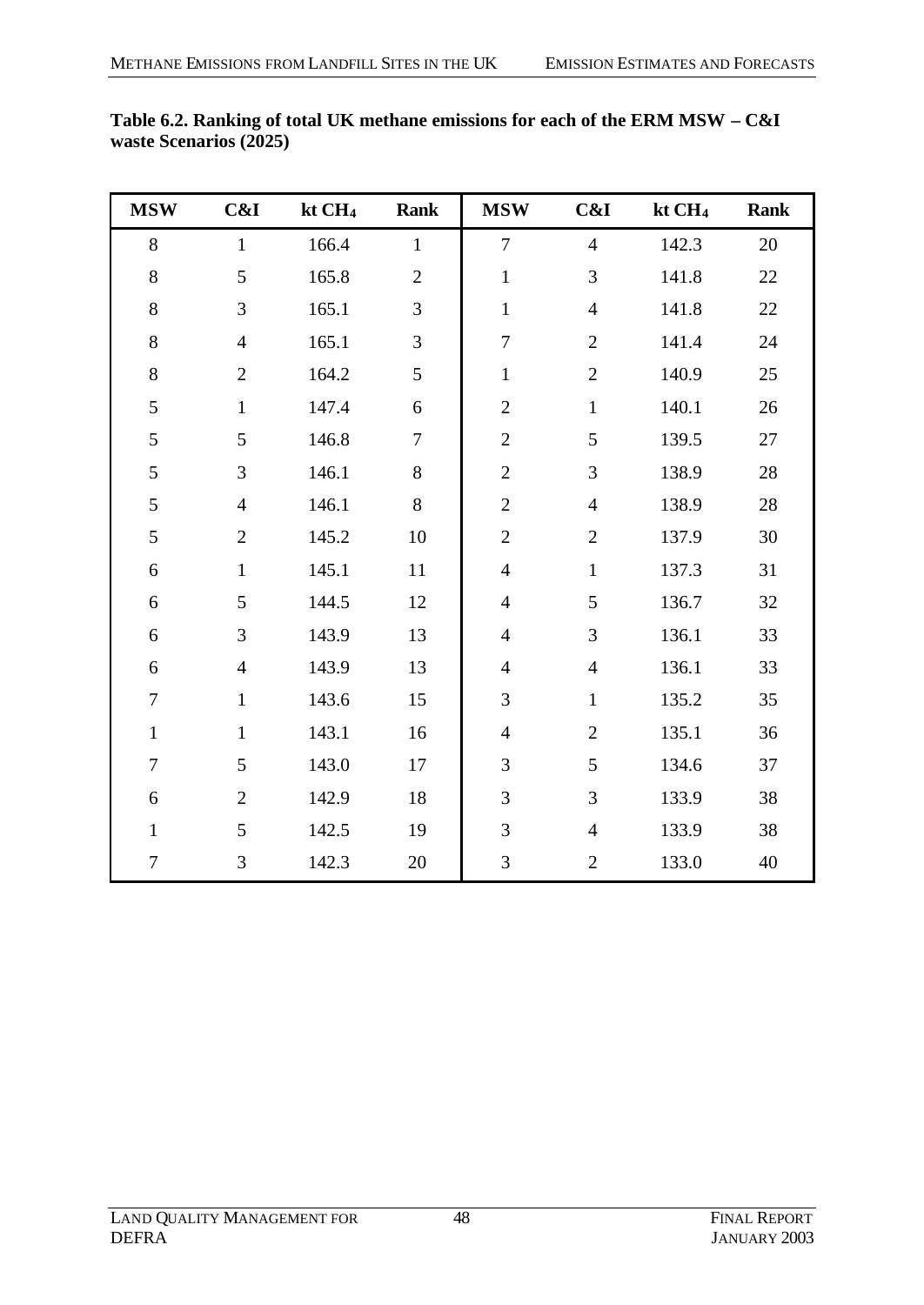# **7 REFERENCES**

AFRC (1988). A basic study of landfill microbiology and biochemistry. Department of Energy Renewable Energy Research & Development Programme, Energy Technology Support Unit Report ETSU B 1159, ETSU, Culham.

Aitchison EM, Milton MJT, Wenborn MJ, Meadows MP, Marlowe IT, Mikkelsen M, Harries C and Pocock R. (1996). A methodology for updating routinely the annual estimate of methane emissions from landfil sites in the UK. ETSU report number EPG/1/1/20, Energy Technology Support Unit, Culham.

Barlaz MA, Eleazer WE, Odle WS III, Qian X and Wang Y-S (1997). Biodegradative analysis of municipal solid waste in laboratory scale landfills. Prepared for US Environmental Protection Agency Office of Research and Development, Washington DC 20460. Report EPA-600/R-97-071. USEPA, Washington DC.

Bellingham JR, Milton MJT, Woods PT, Passant NR, Poll AJ, Couling S, Marlowe IT, Woodfield M, Garland J and Lee DS (1994). The UK methane emission inventory: a scoping study of the use of ambient measurements to reduce uncertainties. NPL Report DQM 98. National Physical Laboratory, Teddington.

Boeckx P and van Cleemput O (1996). Methane oxidation in a neutral landfill cover soil: influence of moisture content, temperature and nitrogen turnover. Full reference not available. Reviewed by Haarstad (1997).

Borjesson and Svensson (1997). Measurements of landfill gaseous emissions and investigation on methane oxidation in the cover soils. In: Proceedings Sardinia 97, Sixth International Landfill Symposium, S. Margherita di Pula, Cagliari, Italy. Volume 4, pp 45 – 52. CISA, Cagliari, Italy.

Borjesson G, Sundh I, Tunlid A and Svensson BH (1998). Methane oxidation in landfill cover soils, as revealed by potential oxidation measurements and phospholipid fatty acid analyses. Soil Biol. Biandem. 30: 1423 – 1433.

Brown KA, Smith A, Burnley SJ, Campbell DJV, King K and Milton MJT (1999). Methane emissions from UK landfills. Final report for The Department of the Environment, Transport and the Regions. Report AEAT-5217. AEA

Council of the European Union (1999). Council Directive 1999/31/EC of 26 April 1999 on the landfill of waste. Official Journal of the European Communities, Volume 42, L182 pp1- 19, 16 July 1999.

Department of the Environment (1994a). The National Household Waste Analysis Project. Phase 2 Volume 1. Report on Composition and Weight Data. Department of the Environment Report No. CWM 082/94. Environment Agency, Bristol.

Department of the Environment (1994b). The National Household Waste Analysis Project. Phase 2 Volume 3. Chemical Analysis Data. Department of the Environment Report No. CWM 087/94. Environment Agency, Bristol.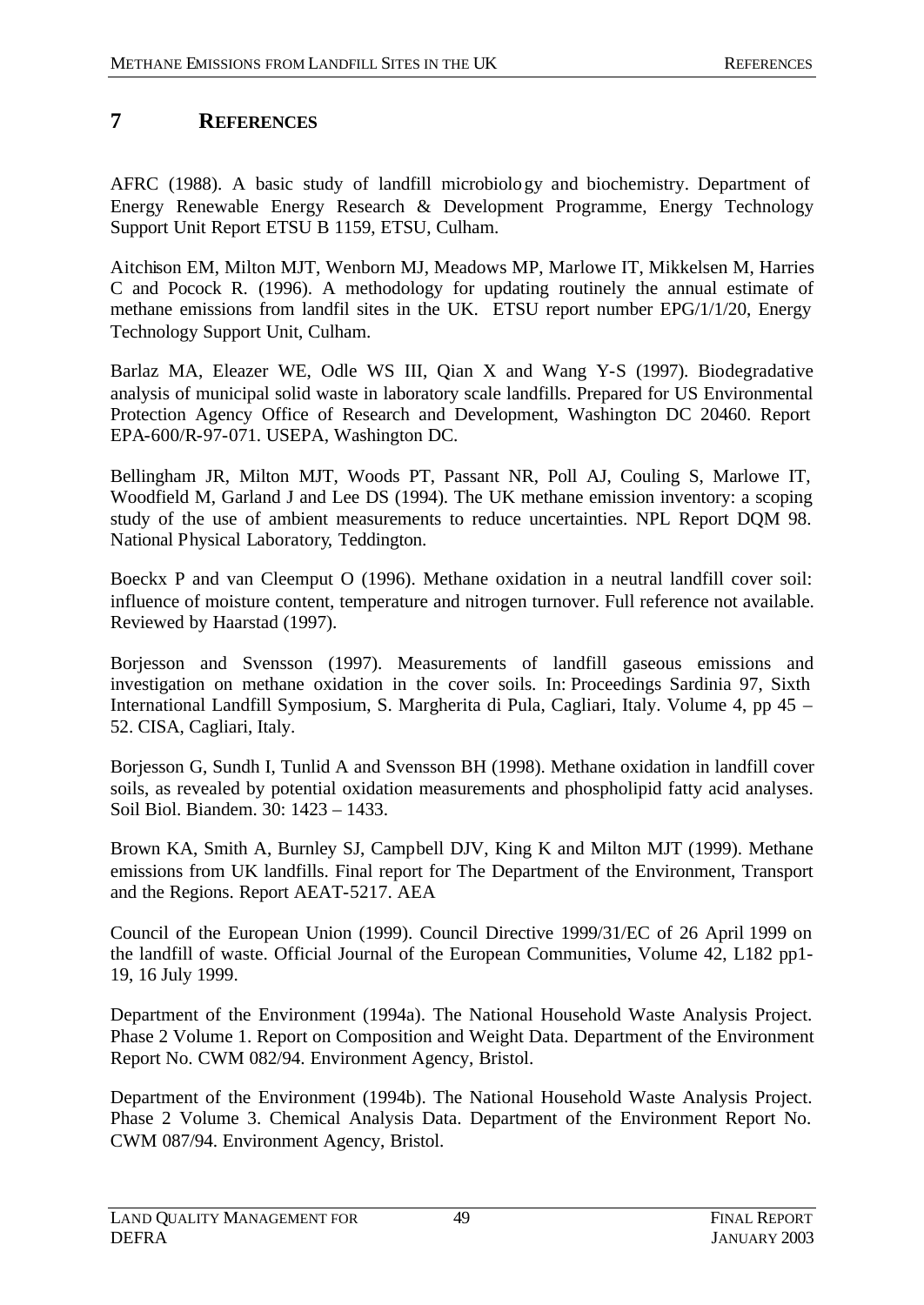Department of the Environment (Northern Ireland) (2001). Waste Management Strategy Northern Ireland. DOE (NI), Belfast.

Department of the Environment Transport and the Regions (2001). Municipal Waste Management Strategy 1999/2000. HMSO, London. ISBN 1-85112-500-0.

Environment Agency (2000). Strategic Waste Management Assessments 2000 (Nine English Regions, and Wales) R&D publications Nos. 110-119. Environment Agency, Bristol.

Environment Agency (2002a). GasSim User Manual. Golder Associates (UK) Limited, Edwalton, Nottingham, UK.

Environment Agency (2002b). Guidance on Landfill Gas Flaring. Version 2.1. Environment Agency, 2002.

Environment Agency (2002c). Guidance for Monitoring Landfill Gas Surface Emissions. Internal Draft Consultation, December 2002.

ERM (2002). Impact of EU Landfill Directive and National Strategies on UK Greenhouse Gas Emissions Final Report to DEFRA under contract EPG 1/1/144. DEFRA in preparation.

Figueroa RA (1993). Methane oxidation in landfill topsoils. In: Proceedings Sardinia 93, Fourth international landfill symposium, S. Margherita di Pula, Cagliari, Italy. Volume 1, pp 701 – 715. CISA, Cagliari, Italy.

Gregory RG, Revans AJ, Hill MD, Meadows MP, Paul L and Ferguson CC (1999). A Framework to Assess the Risks to Human Health and the Environment from Landfill Gas (HELGA). Environment Agency R&D Technical Report P271. Environment Agency, Bristol.

Hanson RS and Hanson TE (1996). Methanotrophic bacteria. Microbiol. Rev. 60(2): 439 – 471.

Hoecks J (1983). Significance of biogas production in waste tips. Waste Management and Research, 1: 323 – 335.

International Panel on Climate Change (1996). Revised 1996 IPCC Guidelines for National Greenhouse Gas Inventories, Vols. 1,2,3, ed. Houghton, J.T. IPCC WG1 Technical Support Unit, Hadley Centre, Meteorological Office, Bracknell, UK.

International Panel on Climate Change (2000). IPCC Good Practice Guidance and Uncertainty Management in National Greenhouse Gas Inventories, ed. Penman, J *et al*, IPCC National Greenhouse Gas Inventories Programme, Technical Support Unit, Institute for Global Environmental Strategies, Hayama, Kanagawa, Japan. Section 5.1. CH<sub>4</sub> emissions from solid waste disposal sites.

Jones HA and Nedwell DB (1990). Soil atmosphere concentrations and methane emissions rates in the restoration covers above landfill sites: equipment and preliminary results. Waste Management and Research 8:  $21 - 31$ .

Kightley D, Nedwell DB and Cooper M (1995). Capacity for methane oxidation in landfill cover soils measured in laboratory scale microcosms. Applied and Env. Microbiol. Feb 1995,  $592 - 601$ .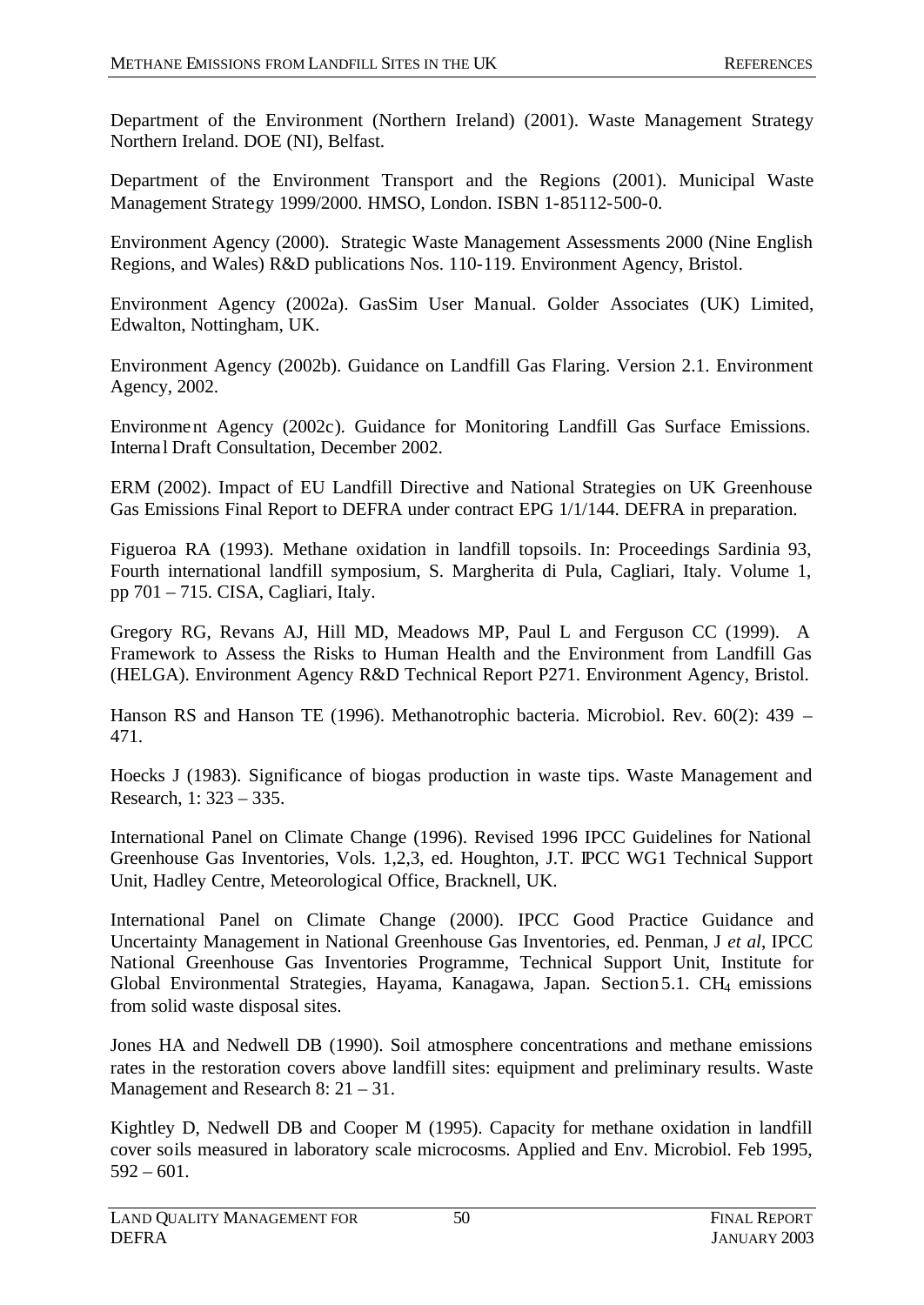Manley BJW, Gregory RG and Gardner N (1990a). An Assessment of the UK Landfill Gas Resource, pp 193-203. In: Richards GE and Alston YR (Eds) Landfill Gas: Energy and Environment 90, Third International Landfill Gas Conference, Bournemouth.

Manley BJW, Wilson DC and Tillotson HS (1990b). National Assessment of Landfill Gas Production. Department of Energy ETSU Report B1192, Energy Technology Support Unit, Culham.

Mennerich A (1986). Oxidation von deponiegas auf biologischem wege. Møglichkeiten und erste ergebnisse aus laborversuchen. Mull und Abfall 7: 271 – 277.

Milton MJT, Partridge RH, Goody BA and Andrews AS (1997). An estimate of methane emissions from UK landfills based on direct flux measurements at representative sites. Final Report to Department of the Environment, NPL Report DQM 134. National Physical Laboratory, Teddington.

National Assembly, Wales (1999). Planning Policy Wales Technical Advice Note (Wales) 21. Waste. NAW, Cardiff.

Oonk H and Boom T (1995). Landfill gas formation, recovery and emissions. TNO-report R95-203. TNO, Apeldorn, The Netherlands.

Richards KM and Aitchison EM (1990) Landfill Gas: Energy and Environmental Themes, pp 21-44. In Proceedings of International Conference Landfill Gas: Energy and Environment '90, Bournemouth, Harwell Laboratories, Oxfordshire.

Salway AG, Murrells TP, Milne R and Ellis S (2002). UK Greenhouse Gas Inventory, 1990 to 2000. Annual Report for submission under the Framework Convention for Climate Change, Report AEAT/R/ENV/1000 Issue 1. DEFRA Publications, London.

Scharff H, Oonk H, Vroon H, Van der Sloot HA, Van Zomeren A and Hensen A (2001). Improved methane oxidation by means of forced aeration under a landfill cover, pp 555-564. In: Proceedings Sardinia 2001, Eighth International Waste Management and Landfill Symposium, S. Margherita di Pula, Cagliari, Italy. Volume 2, CISA, Cagliari, Italy.

Scottish Environment Protection Agency (1999). National Waste Strategy Scotland. SEPA GG 6K 12/99. SEPA Publications, Stirling, Scotland.

Scottish Environment Protection Agency (2001). Waste Data Digest ISBN 1-901322-18-1. SEPA Publications, Stirling, Scotland.

Whalen SC, Reeburgh WS and Sandbeck KA (1990). Rapid methane oxidation in a landfill cover soil. Applied and Env. Microbiol. Nov 1990 3405 – 3411.

WS Atkins (2000). Live Cycle Inventory Development for Waste Management Operations: Landfill. Environment Agency Project Record PR P1/392/3. Environment Agency, Bristol.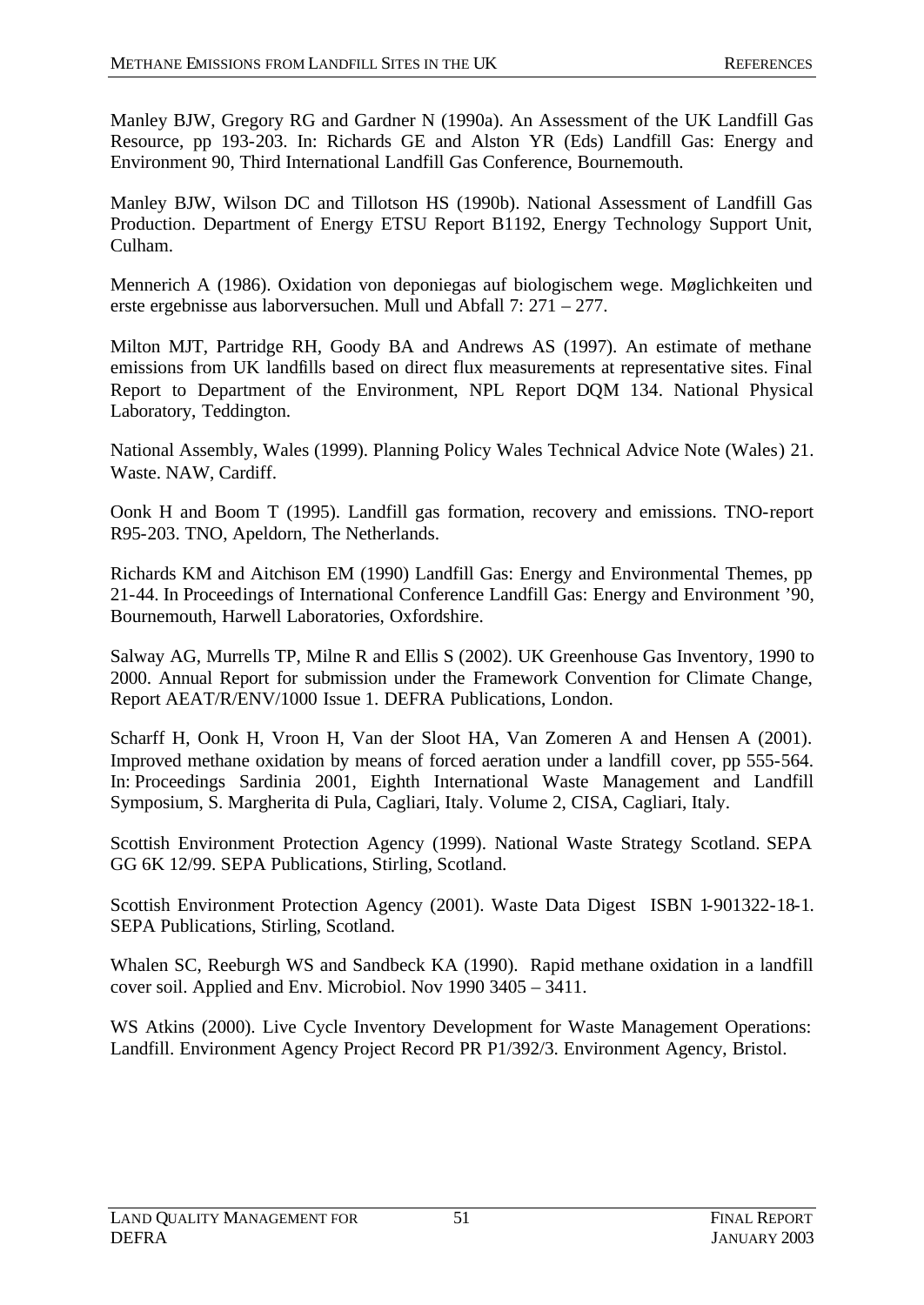# **Appendix 1**

## **Table A1.1. MSW waste to landfill 1945-1994 (Mt) used as input to the LQM 2002 model (Brown et al., 1999 default input)**

| Year                        | Paper and card | Dense plastics | Film plastics (until 1995) | Textiles     | Misc. combustible (plus non-<br>inert fines from 1995) | Misc. non-combustible (plus<br>inert fines from 1995) | Putrescible  | <b>Composted putrescibles</b> | Glass        | Ferrous metal | Non-ferrous metal and Al<br>cans | Non-inert fines  | <b>Inert</b> fines | Total               |
|-----------------------------|----------------|----------------|----------------------------|--------------|--------------------------------------------------------|-------------------------------------------------------|--------------|-------------------------------|--------------|---------------|----------------------------------|------------------|--------------------|---------------------|
| 1945                        | 0.50           | 0.00           | 0.00                       | 0.14         | $0.00\,$                                               | 0.65                                                  | 0.22         | 0.00                          | 0.29         | 0.29          | 0.00                             | 1.12             | 4.48               | 7.68                |
| 1946                        | 0.50           | 0.00           | 0.00                       | 0.14         | $0.00\,$                                               | 0.65                                                  | 0.22         | $0.00\,$                      | 0.29         | 0.29          | $0.00\,$                         | 1.12             | 4.48               | 7.69                |
| 1947                        | 0.50           | $0.00\,$       | 0.00                       | 0.14         | $0.00\,$                                               | 0.64                                                  | 0.21         | $0.00\,$                      | 0.29         | 0.29          | $0.00\,$                         | 1.11             | 4.45               | 7.64                |
| 1948                        | 0.50           | 0.00           | 0.00                       | 0.14         | 0.00                                                   | 0.64                                                  | 0.21         | 0.00                          | 0.28         | 0.28          | 0.00                             | 1.11             | 4.43               | 7.59                |
| 1949                        | 0.63           | $0.00\,$       | $0.00\,$                   | 0.14         | $0.00\,$                                               | 0.57                                                  | 0.31         | $0.00\,$                      | 0.32         | 0.38          | $0.00\,$                         | 1.13             | 4.51               | 7.98                |
| 1950                        | 0.77           | 0.00           | 0.00                       | 0.14         | $0.00\,$                                               | 0.49                                                  | 0.42         | 0.00                          | 0.35         | 0.49          | $0.00\,$                         | 1.14             | 4.58               | 8.38                |
| 1951                        | 0.69           | 0.00           | 0.00                       | 0.11         | 0.00                                                   | 0.96                                                  | 0.57         | $0.00\,$                      | 0.43         | 0.47          | 0.00                             | 1.11             | 4.44               | 8.77                |
| 1952                        | 0.59           | 0.00           | 0.00                       | 0.07         | 0.00                                                   | 1.48                                                  | 0.74         | 0.00                          | 0.52         | 0.44          | $0.00\,$                         | 1.07             | 4.26               | 9.17                |
| 1953<br>1954                | 0.71<br>0.83   | 0.00<br>0.00   | 0.00<br>0.00               | 0.08<br>0.08 | 0.00<br>0.00                                           | 1.12<br>0.78                                          | 0.67<br>0.60 | 0.00<br>$0.00\,$              | 0.53<br>0.54 | 0.45<br>0.46  | $0.00\,$<br>$0.00\,$             | 1.05<br>1.04     | 4.21<br>4.15       | 8.82<br>8.46        |
| 1955                        | 0.93           | 0.00           | 0.00                       | 0.08         | 0.00                                                   | 0.46                                                  | 0.54         | 0.00                          | 0.54         | 0.46          | $0.00\,$                         | 1.02             | 4.08               | 8.11                |
| 1956                        | 1.31           | $0.00\,$       | $0.00\,$                   | 0.12         | $0.00\,$                                               | 0.66                                                  | 0.53         | $0.00\,$                      | 0.61         | 0.50          | $0.00\,$                         | 1.02             | 4.07               | 8.80                |
| 1957                        | 1.73           | 0.00           | 0.00                       | 0.16         | 0.00                                                   | $0.88\,$                                              | 0.52         | 0.00                          | 0.69         | 0.53          | $0.00\,$                         | 1.00             | 4.00               | 9.50                |
| 1958                        | 2.21           | 0.00           | 0.00                       | 0.21         | 0.00                                                   | 1.12                                                  | 0.49         | 0.00                          | 0.77         | 0.56          | $0.00\,$                         | 0.97             | 3.87               | 10.20               |
| 1959                        | 2.23           | $0.00\,$       | $0.00\,$                   | 0.20         | $0.00\,$                                               | 0.82                                                  | 1.57         | $0.00\,$                      | 0.76         | 0.56          | $0.00\,$                         | 0.95             | 3.81               | 10.90               |
| 1960                        | 2.23           | 0.00           | 0.00                       | 0.19         | 0.00                                                   | 0.46                                                  | 2.78         | 0.00                          | 0.74         | 0.56          | 0.00                             | 0.93             | 3.71               | 11.60               |
| 1961                        | 2.49           | $0.00\,$       | 0.00                       | 0.17         | $0.00\,$                                               | 0.43                                                  | 1.87         | 0.00                          | 0.69         | 0.61          | $0.00\,$                         | 0.89             | 3.09               | 10.25               |
| 1962                        | 2.62           | $0.00\,$       | $0.00\,$                   | 0.16         | $0.00\,$                                               | 0.40                                                  | $1.11\,$     | $0.00\,$                      | 0.64         | 0.64          | $0.00\,$                         | 0.82             | 2.52               | 8.90                |
| 1963                        | 3.24           | 0.00           | $0.00\,$                   | 0.23         | 0.00                                                   | 0.61                                                  | 1.75         | 0.00                          | 0.76         | 0.38          | 0.00                             | 1.41             | 3.84               | 12.22               |
| 1964                        | 3.04           | 0.00           | 0.00                       | 0.24         | 0.00                                                   | 1.04                                                  | 1.76         | 0.00                          | 0.72         | 0.56          | $0.00\,$                         | 1.14             | 2.78               | 11.28               |
| 1965<br>1966                | 3.25<br>3.47   | 0.03<br>0.06   | 0.03<br>0.06               | 0.25<br>0.26 | $0.00\,$<br>0.00                                       | 0.86<br>0.66                                          | 1.88<br>2.00 | $0.00\,$<br>0.00              | 0.79<br>0.85 | 0.74<br>0.92  | $0.00\,$<br>0.00                 | 1.16<br>1.17     | 2.54<br>2.30       | 11.52<br>11.76      |
| 1967                        | 3.69           | 0.09           | 0.09                       | 0.28         | 0.00                                                   | 0.46                                                  | 2.12         | 0.00                          | 0.92         | 1.11          | $0.00\,$                         | 1.16             | 2.07               | 12.00               |
| 1968                        | 4.60           | 0.09           | 0.09                       | 0.28         | 0.00                                                   | 0.28                                                  | 2.16         | $0.00\,$                      | 1.13         | 1.13          | 0.00                             | 1.04             | 1.68               | 12.49               |
| 1969                        | 5.26           | 0.10           | 0.10                       | 0.29         | $0.00\,$                                               | 0.29                                                  | 2.24         | 0.00                          | 0.97         | 0.97          | $0.00\,$                         | 0.79             | 1.16               | 12.18               |
| 1970                        | 5.71           | 0.09           | 0.09                       | 0.37         | $0.00\,$                                               | 0.28                                                  | 2.34         | $0.00\,$                      | 0.94         | 0.94          | $0.00\,$                         | 0.76             | 1.02               | 12.54               |
| 1971                        | 5.04           | 0.09           | 0.09                       | 0.36         | 0.00                                                   | 0.46                                                  | 2.18         | $0.00\,$                      | 1.00         | 0.91          | 0.00                             | 0.87             | 1.05               | 12.06               |
| 1972                        | 4.42           | 0.09           | 0.09                       | 0.35         | 0.00                                                   | 0.62                                                  | 2.03         | 0.00                          | 1.06         | 0.88          | 0.00                             | 0.97             | 1.07               | 11.58               |
| 1973                        | 3.69           | $0.10\,$       | 0.10                       | 0.41         | $0.00\,$                                               | 0.72                                                  | 2.15         | $0.00\,$                      | 1.23         | 1.03          | $0.00\,$                         | 1.12             | 1.13               | 11.69               |
| 1974                        | 3.45           | 0.14           | 0.14                       | 0.45         | 0.00                                                   | 0.82                                                  | 1.82         | 0.00                          | 0.91         | 1.27          | 0.00                             | 0.94             | 0.87               | 10.81               |
| 1975<br>1976                | 3.89<br>2.74   | 0.26<br>0.26   | 0.26<br>0.26               | 0.51<br>0.32 | 0.00<br>$0.00\,$                                       | 0.82<br>1.05                                          | 1.94<br>2.53 | 0.00<br>$0.00\,$              | 1.02<br>1.05 | 0.92<br>0.84  | $0.00\,$<br>$0.00\,$             | 1.17<br>$1.01\,$ | 0.98<br>0.78       | 11.76<br>10.86      |
| 1977                        | 3.09           | 0.27           | 0.27                       | 0.53         | 0.00                                                   | 0.64                                                  | 2.67         | 0.00                          | 1.28         | 0.96          | $0.00\,$                         | 0.82             | 0.57               | 11.09               |
| 1978                        | 3.38           | 0.34           | 0.34                       | 0.45         | 0.00                                                   | 0.79                                                  | 3.60         | 0.00                          | 1.13         | 0.90          | 0.00                             | 0.83             | 0.52               | 12.26               |
| 1979                        | 4.04           | 0.45           | 0.45                       | 0.45         | $0.00\,$                                               | 0.56                                                  | 2.81         | $0.00\,$                      | 1.23         | 1.01          | $0.00\,$                         | 1.07             | 0.62               | 12.68               |
| 1980                        | 4.68           | 0.47           | 0.47                       | 0.35         | 0.00                                                   | 0.47                                                  | 2.81         | 0.00                          | 1.17         | 1.17          | 0.00                             | 1.08             | 0.56               | 13.21               |
| 1981                        | 4.18           | 0.41           | 0.41                       | 0.35         | 0.00                                                   | 0.70                                                  | 3.14         | $0.00\,$                      | 1.39         | 0.81          | $0.00\,$                         | 0.40             | 0.19               | 11.97               |
| 1982                        | 3.63           | 0.45           | 0.45                       | 0.45         | 0.00                                                   | 0.45                                                  | 3.29         | 0.00                          | 1.25         | 1.02          | 0.00                             | 1.20             | 0.51               | 12.70               |
| 1983                        | 3.89           | 0.51           | 0.50                       | 0.46         | 0.09                                                   | 0.46                                                  | 3.41         | 0.00                          | 1.31         | 1.05          | 0.02                             | 1.25             | 0.47               | 13.42               |
| 1984                        | 4.15           | 0.56           | 0.55                       | 0.47         | 0.19                                                   | 0.46                                                  | 3.53         | 0.00                          | 1.38         | 1.08          | 0.04                             | 1.30             | 0.44               | 14.13               |
| 1985<br>1986                | 4.41<br>4.68   | 0.62<br>0.67   | 0.59<br>0.64               | 0.48<br>0.48 | 0.30<br>0.42                                           | 0.46<br>0.46                                          | 3.63<br>3.73 | 0.00<br>$0.00\,$              | 1.44<br>1.50 | 1.11<br>1.13  | 0.06<br>$0.08\,$                 | 1.34<br>1.38     | 0.40<br>0.36       | 14.83<br>15.53      |
| 1987                        | 4.94           | 0.74           | 0.70                       | 0.48         | 0.55                                                   | 0.46                                                  | 3.81         | 0.00                          | 1.56         | 1.14          | 0.11                             | 1.41             | 0.32               | 16.21               |
| 1988                        | 5.21           | $0.80\,$       | 0.75                       | 0.48         | 0.68                                                   | 0.45                                                  | 3.89         | $0.00\,$                      | 1.61         | 1.16          | 0.14                             | 1.43             | 0.27               | 16.88               |
| 1989                        | 5.49           | 0.86           | 0.80                       | 0.48         | 0.83                                                   | 0.45                                                  | 3.96         | 0.00                          | 1.67         | 1.17          | 0.16                             | 1.44             | 0.23               | 17.54               |
| 1990                        | 5.76           | 0.93           | 0.86                       | 0.47         | 0.98                                                   | 0.43                                                  | 4.02         | $0.00\,$                      | 1.72         | 1.18          | 0.19                             | 1.45             | 0.19               | 18.19               |
| 1991                        | 6.04           | 1.00           | 0.92                       | 0.46         | 1.14                                                   | 0.42                                                  | 4.07         | 0.00                          | 1.78         | 1.18          | 0.23                             | 1.45             | 0.15               | 18.84               |
| 1992                        | 6.31           | 1.07           | 0.98                       | 0.46         | 1.31                                                   | 0.41                                                  | 4.12         | 0.00                          | 1.83         | 1.19          | 0.26                             | 1.43             | 0.11               | 19.47               |
| 1993                        | 6.59           | 1.15           | 1.04                       | 0.45         | 1.49                                                   | 0.39                                                  | 4.15         | $0.00\,$                      | 1.88         | 1.18          | 0.29                             | 1.41             | 0.07               | 20.09               |
| 1994                        | 6.87           | 1.22           | 1.10                       | 0.43         | 1.68                                                   | 0.37                                                  | 4.18         | 0.00                          | 1.93         | 1.18          | 0.33                             | 1.38             | 0.03               | 20.71               |
| LAND QUALITY MANAGEMENT FOR |                |                |                            |              |                                                        |                                                       | 52           |                               |              |               |                                  |                  |                    | <b>FINAL REPORT</b> |
| DEFRA                       |                |                |                            |              |                                                        |                                                       |              |                               |              |               |                                  |                  |                    | <b>JANUARY 2003</b> |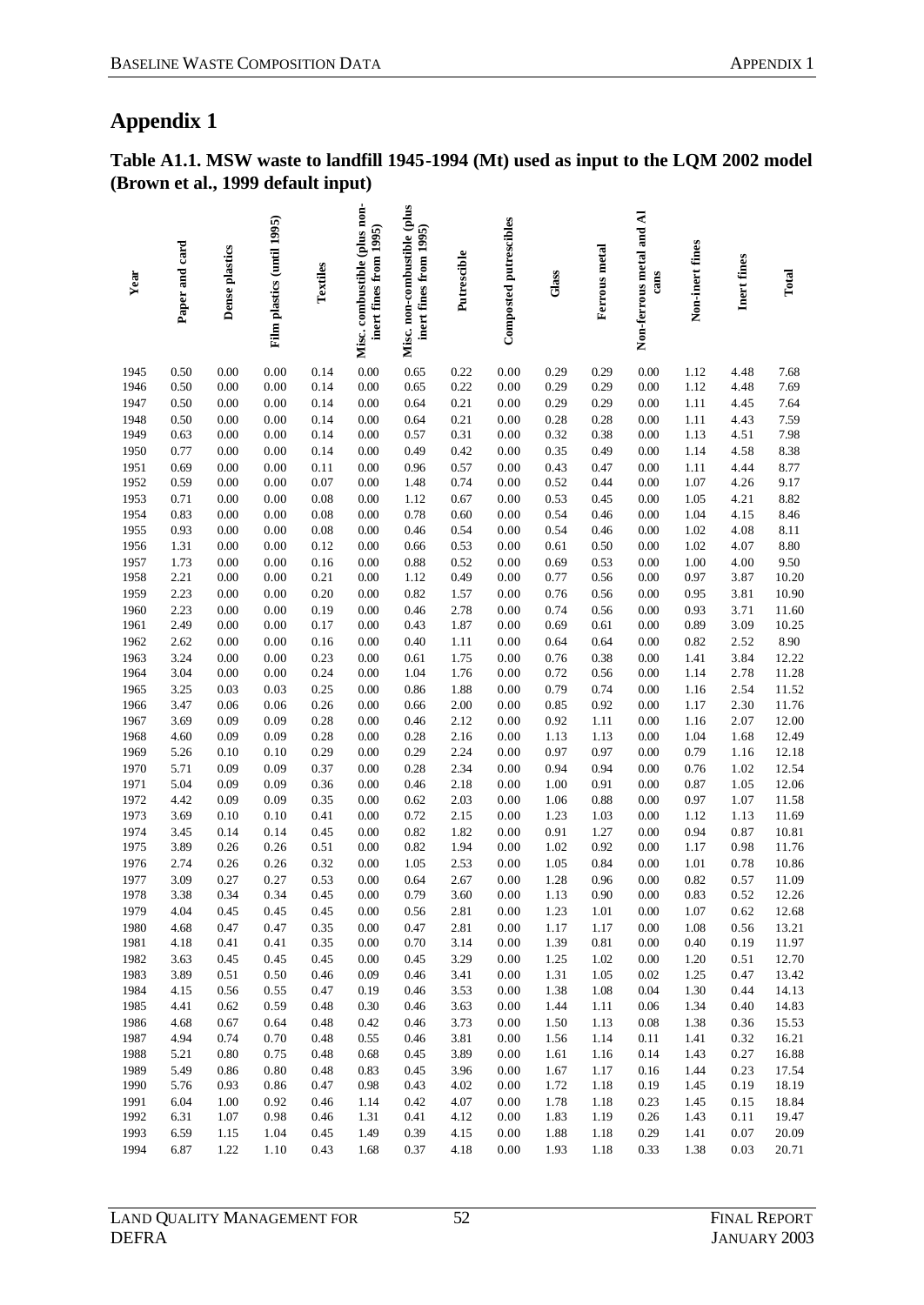## **Table A1.2. MSW waste to landfill 1995-2025 (Mt) used as input to the LQM 2002 model (ERM MSW Scenario 1)**

| Year | Paper and card | Dense plastics | Film plastics (until 1995) | Textiles | Misc. combustible (plus non-<br>inert fines from 1995) | Misc. non-combustible (plus<br>inert fines from 1995) | Putrescible | Composted putrescibles | Glass | Ferrous metal | Non-ferrous metal and Al<br>cans | Non-inert fines | Inert fines | Total |
|------|----------------|----------------|----------------------------|----------|--------------------------------------------------------|-------------------------------------------------------|-------------|------------------------|-------|---------------|----------------------------------|-----------------|-------------|-------|
| 1995 | 7.63           | 2.62           | 0.00                       | 0.48     | 1.91                                                   | 2.14                                                  | 0.00        | 5.00                   | 2.14  | 1.43          | 0.48                             | 0.00            | 0.00        | 23.83 |
| 1996 | 7.92           | 2.72           | 0.00                       | 0.50     | 1.98                                                   | 2.23                                                  | $0.00\,$    | 5.20                   | 2.23  | 1.49          | 0.50                             | 0.00            | 0.00        | 24.76 |
| 1997 | 8.36           | 2.88           | 0.00                       | 0.52     | 2.09                                                   | 2.35                                                  | $0.00\,$    | 5.49                   | 2.35  | 1.57          | 0.52                             | 0.00            | 0.00        | 26.14 |
| 1998 | 8.30           | 2.85           | 0.00                       | 0.52     | 2.08                                                   | 2.33                                                  | $0.00\,$    | 5.45                   | 2.33  | 1.56          | 0.52                             | 0.00            | 0.00        | 25.94 |
| 1999 | 8.65           | 2.97           | 0.00                       | 0.54     | 2.16                                                   | 2.43                                                  | $0.00\,$    | 5.68                   | 2.43  | 1.62          | 0.54                             | 0.00            | 0.00        | 27.03 |
| 2000 | 8.27           | 3.35           | 0.00                       | 0.57     | 2.46                                                   | 2.20                                                  | 0.00        | 5.29                   | 2.08  | 1.37          | 0.56                             | 0.00            | 0.00        | 26.14 |
| 2001 | 7.83           | 3.33           | 0.00                       | 0.55     | 2.44                                                   | 2.04                                                  | 0.00        | 4.97                   | 1.90  | 1.24          | 0.54                             | 0.00            | 0.00        | 24.84 |
| 2002 | 7.36           | 3.30           | 0.00                       | 0.53     | 2.42                                                   | 1.87                                                  | 0.00        | 4.63                   | 1.71  | 1.10          | 0.52                             | 0.00            | 0.00        | 23.44 |
| 2003 | 6.86           | 3.24           | 0.00                       | 0.51     | 2.38                                                   | 1.70                                                  | 0.00        | 4.27                   | 1.51  | 0.96          | 0.50                             | 0.00            | 0.00        | 21.94 |
| 2004 | 6.33           | 3.17           | 0.00                       | 0.49     | 2.34                                                   | 1.53                                                  | $0.00\,$    | 3.89                   | 1.31  | 0.83          | 0.47                             | 0.00            | 0.00        | 20.35 |
| 2005 | 6.36           | 3.24           | 0.00                       | 0.50     | 2.39                                                   | 1.52                                                  | 0.00        | 3.89                   | 1.29  | 0.81          | 0.48                             | 0.00            | 0.00        | 20.48 |
| 2006 | 6.32           | 3.28           | 0.00                       | 0.50     | 2.42                                                   | 1.49                                                  | 0.00        | 3.85                   | 1.25  | 0.78          | 0.48                             | 0.00            | 0.00        | 20.39 |
| 2007 | 6.28           | 3.33           | 0.00                       | 0.50     | 2.46                                                   | 1.47                                                  | 0.00        | 3.81                   | 1.21  | 0.75          | 0.48                             | 0.00            | 0.00        | 20.29 |
| 2008 | 6.23           | 3.37           | 0.00                       | 0.51     | 2.49                                                   | 1.44                                                  | $0.00\,$    | 3.77                   | 1.17  | 0.72          | 0.49                             | 0.00            | 0.00        | 20.18 |
| 2009 | 6.10           | 3.36           | 0.00                       | 0.50     | 2.49                                                   | 1.39                                                  | $0.00\,$    | 3.67                   | 1.12  | 0.68          | 0.48                             | 0.00            | 0.00        | 19.79 |
| 2010 | 5.59           | 3.12           | 0.00                       | 0.46     | 2.31                                                   | 1.26                                                  | $0.00\,$    | 3.35                   | 1.01  | 0.61          | 0.44                             | 0.00            | 0.00        | 18.16 |
| 2011 | 5.01           | 2.83           | 0.00                       | 0.42     | 2.09                                                   | 1.12                                                  | 0.00        | 2.99                   | 0.88  | 0.54          | 0.40                             | 0.00            | 0.00        | 16.28 |
| 2012 | 4.41           | 2.53           | 0.00                       | 0.37     | 1.87                                                   | 0.98                                                  | 0.00        | 2.63                   | 0.76  | 0.46          | 0.36                             | 0.00            | 0.00        | 14.37 |
| 2013 | 3.81           | 2.21           | 0.00                       | 0.32     | 1.63                                                   | 0.84                                                  | 0.00        | 2.26                   | 0.65  | 0.39          | 0.31                             | 0.00            | 0.00        | 12.41 |
| 2014 | 3.21           | 1.88           | 0.00                       | 0.28     | 1.40                                                   | 0.70                                                  | $0.00\,$    | 1.90                   | 0.53  | 0.32          | 0.26                             | 0.00            | 0.00        | 10.47 |
| 2015 | 3.11           | 1.85           | 0.00                       | 0.27     | 1.37                                                   | 0.67                                                  | 0.00        | 1.84                   | 0.51  | 0.30          | 0.26                             | 0.00            | 0.00        | 10.18 |
| 2016 | 3.02           | 1.82           | 0.00                       | 0.26     | 1.35                                                   | 0.65                                                  | $0.00\,$    | 1.78                   | 0.48  | 0.28          | 0.25                             | 0.00            | 0.00        | 9.89  |
| 2017 | 2.93           | 1.79           | 0.00                       | 0.26     | 1.33                                                   | 0.62                                                  | 0.00        | 1.71                   | 0.45  | 0.26          | 0.24                             | 0.00            | 0.00        | 9.60  |
| 2018 | 2.83           | 1.76           | 0.00                       | 0.25     | 1.30                                                   | 0.60                                                  | $0.00\,$    | 1.65                   | 0.43  | 0.25          | 0.24                             | 0.00            | 0.00        | 9.31  |
| 2019 | 2.74           | 1.72           | 0.00                       | 0.25     | 1.28                                                   | 0.57                                                  | $0.00\,$    | 1.59                   | 0.40  | 0.23          | 0.23                             | 0.00            | 0.00        | 9.01  |
| 2020 | 2.64           | 1.69           | 0.00                       | 0.24     | 1.25                                                   | 0.54                                                  | 0.00        | 1.53                   | 0.38  | 0.21          | 0.23                             | 0.00            | 0.00        | 8.70  |
| 2021 | 2.53           | 1.64           | 0.00                       | 0.23     | 1.22                                                   | 0.52                                                  | 0.00        | 1.46                   | 0.35  | 0.20          | 0.22                             | 0.00            | 0.00        | 8.36  |
| 2022 | 2.42           | 1.59           | 0.00                       | 0.22     | 1.18                                                   | 0.49                                                  | 0.00        | 1.39                   | 0.32  | 0.18          | 0.21                             | 0.00            | 0.00        | 8.01  |
| 2023 | 2.31           | 1.54           | 0.00                       | 0.22     | 1.15                                                   | 0.46                                                  | $0.00\,$    | 1.32                   | 0.30  | 0.16          | 0.20                             | 0.00            | 0.00        | 7.66  |
| 2024 | 2.21           | 1.49           | 0.00                       | 0.21     | 1.11                                                   | 0.43                                                  | $0.00\,$    | 1.25                   | 0.27  | 0.15          | 0.20                             | 0.00            | 0.00        | 7.32  |
| 2025 | 2.10           | 1.44           | 0.00                       | 0.20     | 1.07                                                   | 0.41                                                  | $0.00\,$    | 1.19                   | 0.25  | 0.13          | 0.19                             | 0.00            | 0.00        | 6.97  |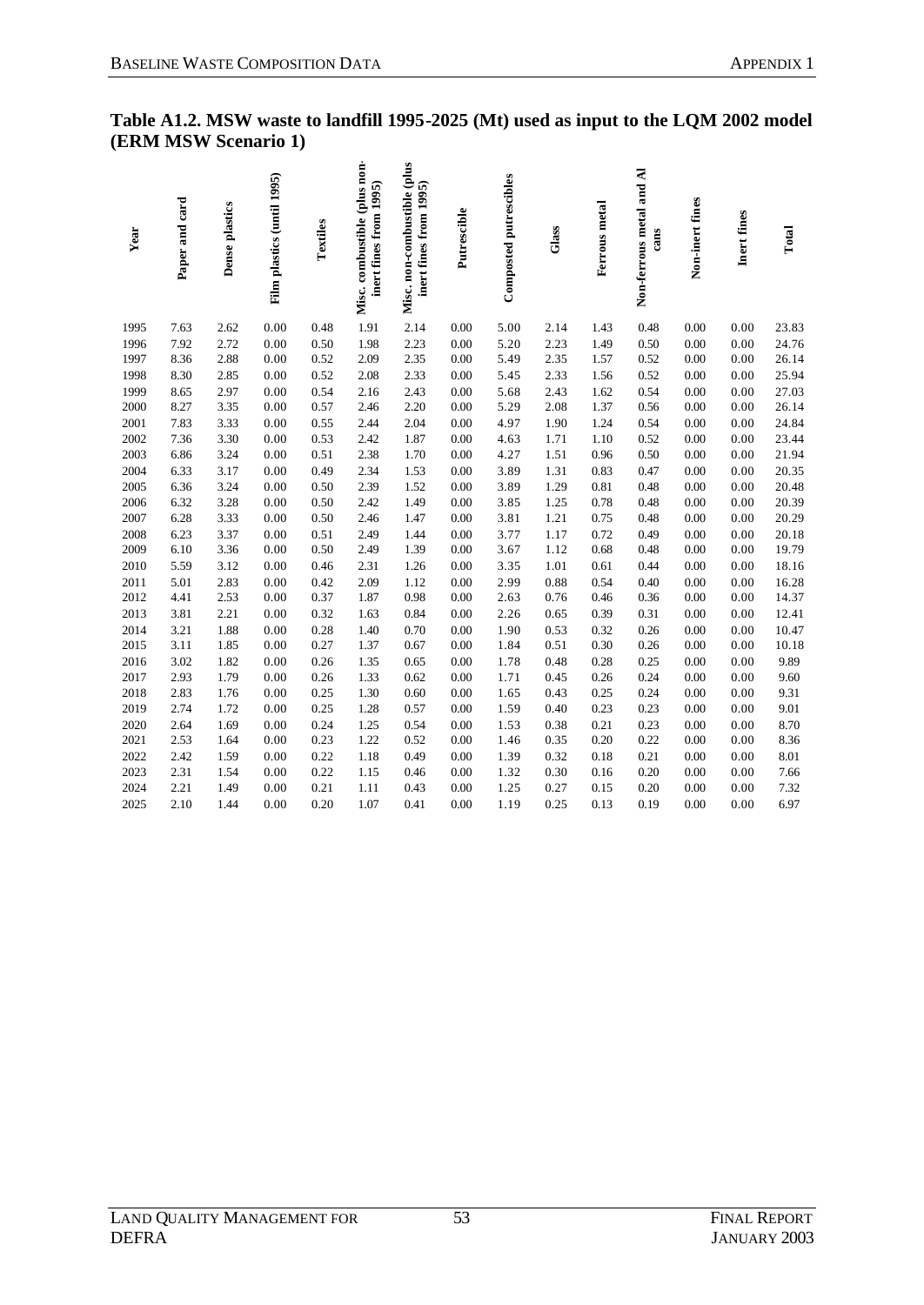| Table A1.3. MSW waste to landfill 1995-2025 (Mt) used as input to the LQM 2002 model |  |  |
|--------------------------------------------------------------------------------------|--|--|
| <b>(ERM MSW Scenario 2)</b>                                                          |  |  |

| Year | Paper and card | Dense plastics | Film plastics (until 1995) | Textiles | Misc. combustible (plus non-<br>inert fines from 1995) | Misc. non-combustible (plus<br>inert fines from 1995) | Putrescible | <b>Composted putrescibles</b> | Glass | Ferrous metal | Non-ferrous metal and Al<br>cans | Non-inert fines | Inert fines | Total    |
|------|----------------|----------------|----------------------------|----------|--------------------------------------------------------|-------------------------------------------------------|-------------|-------------------------------|-------|---------------|----------------------------------|-----------------|-------------|----------|
| 1995 | 7.63           | 2.62           | 0.00                       | 0.48     | 1.91                                                   | 2.14                                                  | 0.00        | 5.00                          | 2.14  | 1.43          | 0.48                             | 0.00            | 0.00        | 23.83    |
| 1996 | 7.92           | 2.72           | 0.00                       | 0.50     | 1.98                                                   | 2.23                                                  | $0.00\,$    | 5.20                          | 2.23  | 1.49          | 0.50                             | 0.00            | 0.00        | 24.76    |
| 1997 | 8.36           | 2.88           | 0.00                       | 0.52     | 2.09                                                   | 2.35                                                  | 0.00        | 5.49                          | 2.35  | 1.57          | 0.52                             | 0.00            | 0.00        | 26.14    |
| 1998 | 8.30           | 2.85           | 0.00                       | 0.52     | 2.08                                                   | 2.33                                                  | $0.00\,$    | 5.45                          | 2.33  | 1.56          | 0.52                             | 0.00            | 0.00        | 25.94    |
| 1999 | 8.65           | 2.97           | 0.00                       | 0.54     | 2.16                                                   | 2.43                                                  | $0.00\,$    | 5.68                          | 2.43  | 1.62          | 0.54                             | 0.00            | 0.00        | 27.03    |
| 2000 | 8.00           | 3.38           | 0.00                       | 0.59     | 2.46                                                   | 2.40                                                  | $0.00\,$    | 5.03                          | 2.22  | 1.48          | 0.59                             | 0.00            | 0.00        | 26.14    |
| 2001 | 7.49           | 3.36           | 0.00                       | 0.58     | 2.44                                                   | 2.29                                                  | $0.00\,$    | 4.65                          | 2.06  | 1.38          | 0.58                             | 0.00            | 0.00        | 24.84    |
| 2002 | 6.96           | 3.33           | 0.00                       | 0.57     | 2.42                                                   | 2.18                                                  | 0.00        | 4.24                          | 1.91  | 1.27          | 0.57                             | 0.00            | 0.00        | 23.44    |
| 2003 | 6.39           | 3.28           | 0.00                       | 0.56     | 2.38                                                   | 2.05                                                  | $0.00\,$    | 3.82                          | 1.74  | 1.16          | 0.56                             | 0.00            | 0.00        | 21.94    |
| 2004 | 5.81           | 3.21           | 0.00                       | 0.54     | 2.34                                                   | 1.92                                                  | $0.00\,$    | 3.39                          | 1.57  | 1.04          | 0.54                             | 0.00            | 0.00        | 20.35    |
| 2005 | 5.80           | 3.29           | 0.00                       | 0.55     | 2.39                                                   | 1.94                                                  | 0.00        | 3.36                          | 1.56  | 1.04          | 0.55                             | 0.00            | 0.00        | 20.48    |
| 2006 | 5.73           | 3.33           | 0.00                       | 0.56     | 2.42                                                   | 1.93                                                  | 0.00        | 3.29                          | 1.54  | 1.03          | 0.56                             | 0.00            | 0.00        | 20.39    |
| 2007 | 5.66           | 3.38           | 0.00                       | 0.56     | 2.46                                                   | 1.93                                                  | 0.00        | 3.22                          | 1.51  | 1.01          | 0.56                             | 0.00            | 0.00        | 20.29    |
| 2008 | 5.58           | 3.42           | 0.00                       | 0.57     | 2.49                                                   | 1.93                                                  | $0.00\,$    | 3.15                          | 1.49  | 0.99          | 0.57                             | 0.00            | 0.00        | 20.18    |
| 2009 | 5.43           | 3.42           | 0.00                       | 0.57     | 2.49                                                   | 1.89                                                  | $0.00\,$    | 3.03                          | 1.44  | 0.96          | 0.57                             | 0.00            | 0.00        | 19.79    |
| 2010 | 4.96           | 3.17           | 0.00                       | 0.52     | 2.31                                                   | 1.74                                                  | $0.00\,$    | 2.74                          | 1.31  | 0.88          | 0.52                             | $0.00\,$        | 0.00        | 18.16    |
| 2011 | 4.42           | 2.88           | 0.00                       | 0.47     | 2.09                                                   | 1.56                                                  | $0.00\,$    | 2.43                          | 1.17  | 0.78          | 0.47                             | 0.00            | 0.00        | 16.28    |
| 2012 | 3.88           | 2.57           | 0.00                       | 0.42     | 1.87                                                   | 1.38                                                  | 0.00        | 2.12                          | 1.02  | 0.68          | 0.42                             | 0.00            | 0.00        | 14.37    |
| 2013 | 3.33           | 2.25           | 0.00                       | 0.37     | 1.63                                                   | 1.20                                                  | $0.00\,$    | 1.81                          | 0.88  | 0.58          | 0.37                             | 0.00            | 0.00        | 12.41    |
| 2014 | 2.79           | 1.92           | 0.00                       | 0.31     | 1.40                                                   | 1.01                                                  | $0.00\,$    | 1.50                          | 0.73  | 0.49          | 0.31                             | 0.00            | 0.00        | 10.47    |
| 2015 | 2.70           | 1.89           | 0.00                       | 0.31     | 1.37                                                   | 0.99                                                  | $0.00\,$    | 1.44                          | 0.71  | 0.47          | 0.31                             | 0.00            | 0.00        | 10.18    |
| 2016 | 2.61           | 1.86           | 0.00                       | 0.30     | 1.35                                                   | 0.96                                                  | $0.00\,$    | 1.38                          | 0.68  | 0.45          | 0.30                             | 0.00            | 0.00        | 9.89     |
| 2017 | 2.51           | 1.83           | 0.00                       | 0.30     | 1.33                                                   | 0.93                                                  | $0.00\,$    | 1.32                          | 0.65  | 0.44          | 0.30                             | 0.00            | 0.00        | 9.60     |
| 2018 | 2.42           | 1.79           | 0.00                       | 0.29     | 1.30                                                   | 0.91                                                  | $0.00\,$    | 1.26                          | 0.63  | 0.42          | 0.29                             | 0.00            | 0.00        | 9.31     |
| 2019 | 2.33           | 1.76           | 0.00                       | 0.28     | 1.28                                                   | 0.88                                                  | 0.00        | 1.20                          | 0.60  | 0.40          | 0.28                             | 0.00            | 0.00        | 9.01     |
| 2020 | 2.23           | 1.72           | 0.00                       | 0.28     | 1.25                                                   | 0.85                                                  | 0.00        | 1.14                          | 0.58  | 0.38          | 0.28                             | 0.00            | 0.00        | 8.70     |
| 2021 | 2.13           | 1.67           | $0.00\,$                   | 0.27     | 1.22                                                   | 0.82                                                  | 0.00        | 1.07                          | 0.55  | 0.36          | 0.27                             | 0.00            | 0.00        | 8.36     |
| 2022 | 2.02           | 1.62           | 0.00                       | 0.26     | 1.18                                                   | 0.79                                                  | 0.00        | 1.01                          | 0.52  | 0.35          | 0.26                             | 0.00            | 0.00        | $8.01\,$ |
| 2023 | 1.92           | 1.58           | $0.00\,$                   | 0.25     | 1.15                                                   | 0.76                                                  | $0.00\,$    | 0.94                          | 0.49  | 0.33          | 0.25                             | 0.00            | 0.00        | 7.66     |
| 2024 | 1.82           | 1.52           | 0.00                       | 0.24     | 1.11                                                   | 0.72                                                  | $0.00\,$    | 0.88                          | 0.46  | 0.31          | 0.24                             | 0.00            | 0.00        | 7.32     |
| 2025 | 1.72           | 1.47           | 0.00                       | 0.24     | 1.07                                                   | 0.69                                                  | 0.00        | 0.82                          | 0.43  | 0.29          | 0.24                             | 0.00            | 0.00        | 6.97     |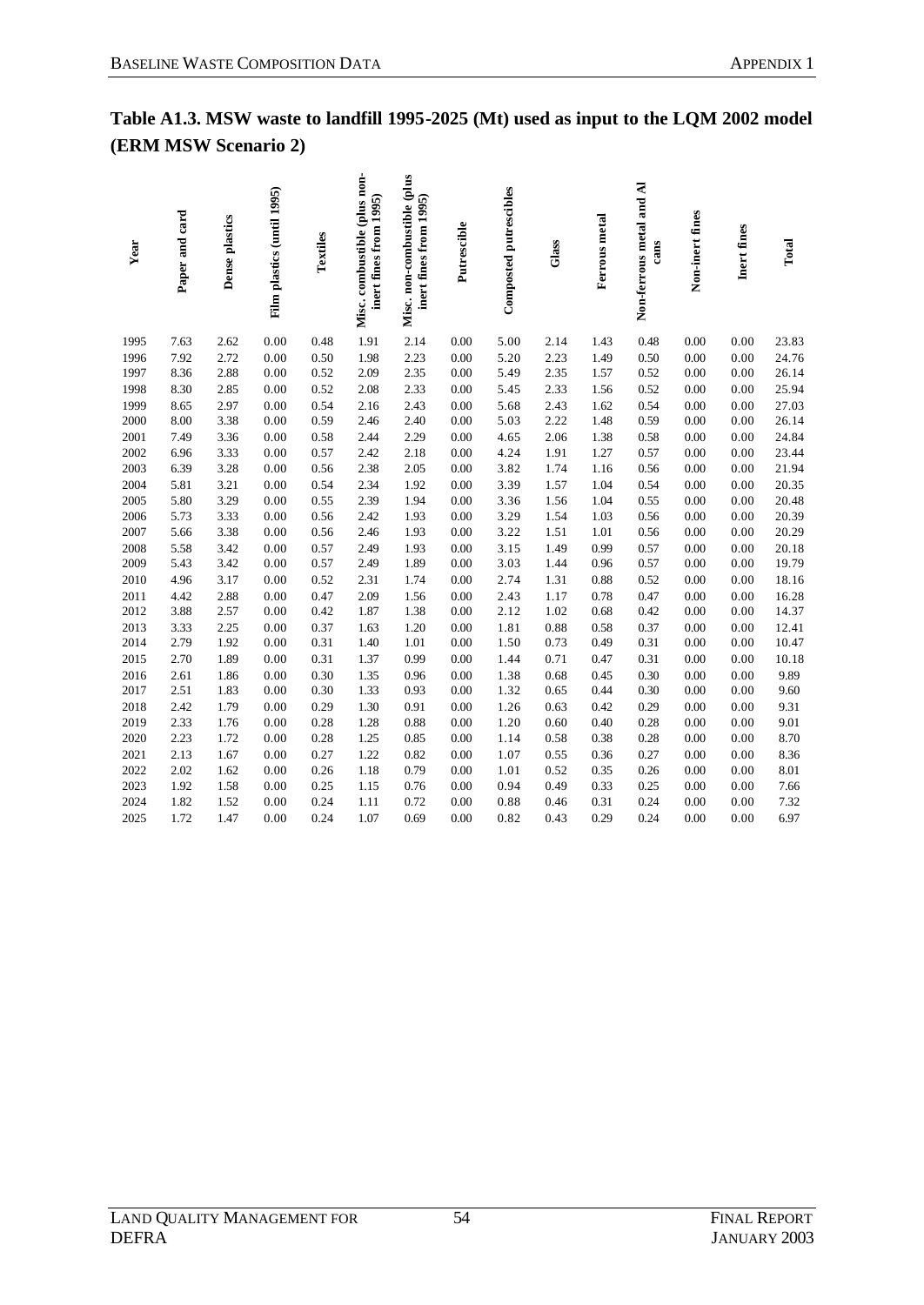| Table A1.4. MSW waste to landfill 1995-2025 (Mt) used as input to the LQM 2002 model |  |  |  |
|--------------------------------------------------------------------------------------|--|--|--|
| <b>(ERM MSW Scenario 3)</b>                                                          |  |  |  |

| Year | Paper and card | Dense plastics | Film plastics (until 1995) | Textiles | Misc. combustible (plus non-<br>inert fines from 1995) | Misc. non-combustible (plus<br>inert fines from 1995) | Putrescible | <b>Composted putrescibles</b> | Glass | Ferrous metal | Non-ferrous metal and Al<br>cans | Non-inert fines | Inert fines | Total    |
|------|----------------|----------------|----------------------------|----------|--------------------------------------------------------|-------------------------------------------------------|-------------|-------------------------------|-------|---------------|----------------------------------|-----------------|-------------|----------|
| 1995 | 7.63           | 2.62           | 0.00                       | 0.48     | 1.91                                                   | 2.14                                                  | 0.00        | 5.00                          | 2.14  | 1.43          | 0.48                             | 0.00            | 0.00        | 23.83    |
| 1996 | 7.92           | 2.72           | 0.00                       | 0.50     | 1.98                                                   | 2.23                                                  | $0.00\,$    | 5.20                          | 2.23  | 1.49          | 0.50                             | 0.00            | 0.00        | 24.76    |
| 1997 | 8.36           | 2.88           | 0.00                       | 0.52     | 2.09                                                   | 2.35                                                  | $0.00\,$    | 5.49                          | 2.35  | 1.57          | 0.52                             | 0.00            | 0.00        | 26.14    |
| 1998 | 8.30           | 2.85           | 0.00                       | 0.52     | 2.08                                                   | 2.33                                                  | 0.00        | 5.45                          | 2.33  | 1.56          | 0.52                             | 0.00            | 0.00        | 25.94    |
| 1999 | 8.65           | 2.97           | 0.00                       | 0.54     | 2.16                                                   | 2.43                                                  | $0.00\,$    | 5.68                          | 2.43  | 1.62          | 0.54                             | $0.00\,$        | 0.00        | 27.03    |
| 2000 | 7.55           | 3.35           | 0.00                       | 0.59     | 2.46                                                   | 2.40                                                  | 0.00        | 5.53                          | 2.22  | 1.48          | 0.57                             | 0.00            | 0.00        | 26.14    |
| 2001 | 6.92           | 3.33           | $0.00\,$                   | 0.58     | 2.44                                                   | 2.29                                                  | 0.00        | 5.27                          | 2.06  | 1.38          | 0.55                             | 0.00            | 0.00        | 24.84    |
| 2002 | 6.27           | 3.30           | 0.00                       | 0.57     | 2.42                                                   | 2.18                                                  | $0.00\,$    | 4.99                          | 1.91  | 1.27          | 0.54                             | 0.00            | 0.00        | 23.44    |
| 2003 | 5.60           | 3.24           | 0.00                       | 0.56     | 2.38                                                   | 2.05                                                  | $0.00\,$    | 4.69                          | 1.74  | 1.16          | 0.52                             | 0.00            | 0.00        | 21.94    |
| 2004 | 4.92           | 3.17           | 0.00                       | 0.54     | 2.34                                                   | 1.92                                                  | $0.00\,$    | 4.36                          | 1.57  | 1.04          | 0.50                             | 0.00            | 0.00        | 20.35    |
| 2005 | 4.86           | 3.24           | 0.00                       | 0.55     | 2.39                                                   | 1.94                                                  | 0.00        | 4.39                          | 1.56  | 1.04          | 0.50                             | 0.00            | 0.00        | 20.48    |
| 2006 | 4.74           | 3.28           | 0.00                       | 0.56     | 2.42                                                   | 1.93                                                  | 0.00        | 4.38                          | 1.54  | 1.03          | 0.51                             | 0.00            | 0.00        | 20.39    |
| 2007 | 4.62           | 3.33           | 0.00                       | 0.56     | 2.46                                                   | 1.93                                                  | 0.00        | 4.37                          | 1.51  | 1.01          | 0.51                             | 0.00            | 0.00        | 20.29    |
| 2008 | 4.49           | 3.37           | 0.00                       | 0.57     | 2.49                                                   | 1.93                                                  | $0.00\,$    | 4.35                          | 1.49  | 0.99          | 0.51                             | 0.00            | 0.00        | 20.18    |
| 2009 | 4.30           | 3.36           | 0.00                       | 0.57     | 2.49                                                   | 1.89                                                  | 0.00        | 4.27                          | 1.44  | 0.96          | 0.51                             | 0.00            | 0.00        | 19.79    |
| 2010 | 3.89           | 3.12           | 0.00                       | 0.52     | 2.31                                                   | 1.74                                                  | 0.00        | 3.92                          | 1.31  | 0.88          | 0.47                             | $0.00\,$        | 0.00        | 18.16    |
| 2011 | 3.43           | 2.83           | 0.00                       | 0.47     | 2.09                                                   | 1.56                                                  | 0.00        | 3.52                          | 1.17  | 0.78          | 0.42                             | 0.00            | 0.00        | 16.28    |
| 2012 | 2.98           | 2.52           | 0.00                       | 0.42     | 1.87                                                   | 1.38                                                  | 0.00        | 3.11                          | 1.02  | 0.68          | 0.38                             | 0.00            | 0.00        | 14.37    |
| 2013 | 2.53           | 2.21           | 0.00                       | 0.37     | 1.63                                                   | 1.20                                                  | 0.00        | 2.69                          | 0.88  | 0.58          | 0.33                             | 0.00            | 0.00        | 12.41    |
| 2014 | 2.10           | 1.88           | 0.00                       | 0.31     | 1.40                                                   | 1.01                                                  | $0.00\,$    | 2.27                          | 0.73  | 0.49          | 0.28                             | 0.00            | 0.00        | 10.47    |
| 2015 | 2.00           | 1.85           | 0.00                       | 0.31     | 1.37                                                   | 0.99                                                  | $0.00\,$    | 2.21                          | 0.71  | 0.47          | 0.27                             | 0.00            | 0.00        | 10.18    |
| 2016 | 1.91           | 1.82           | 0.00                       | 0.30     | 1.35                                                   | 0.96                                                  | 0.00        | 2.15                          | 0.68  | 0.45          | 0.27                             | 0.00            | 0.00        | 9.89     |
| 2017 | 1.81           | 1.79           | 0.00                       | 0.30     | 1.33                                                   | 0.93                                                  | 0.00        | 2.09                          | 0.65  | 0.44          | 0.26                             | 0.00            | 0.00        | 9.60     |
| 2018 | 1.72           | 1.76           | $0.00\,$                   | 0.29     | 1.30                                                   | 0.91                                                  | $0.00\,$    | 2.02                          | 0.63  | 0.42          | 0.26                             | 0.00            | 0.00        | 9.31     |
| 2019 | 1.63           | 1.72           | 0.00                       | 0.28     | 1.28                                                   | 0.88                                                  | $0.00\,$    | 1.96                          | 0.60  | 0.40          | 0.25                             | 0.00            | 0.00        | 9.01     |
| 2020 | 1.54           | 1.68           | 0.00                       | 0.28     | 1.25                                                   | 0.85                                                  | 0.00        | 1.90                          | 0.58  | 0.38          | 0.24                             | 0.00            | 0.00        | 8.70     |
| 2021 | 1.44           | 1.64           | 0.00                       | 0.27     | 1.22                                                   | 0.82                                                  | 0.00        | 1.82                          | 0.55  | 0.36          | 0.24                             | 0.00            | 0.00        | 8.36     |
| 2022 | 1.35           | 1.59           | $0.00\,$                   | 0.26     | 1.18                                                   | 0.79                                                  | 0.00        | 1.75                          | 0.52  | 0.35          | 0.23                             | 0.00            | 0.00        | $8.01\,$ |
| 2023 | 1.25           | 1.54           | 0.00                       | 0.25     | 1.15                                                   | 0.76                                                  | $0.00\,$    | 1.68                          | 0.49  | 0.33          | 0.22                             | 0.00            | 0.00        | 7.66     |
| 2024 | 1.16           | 1.49           | 0.00                       | 0.24     | 1.11                                                   | 0.72                                                  | 0.00        | 1.60                          | 0.46  | 0.31          | 0.21                             | 0.00            | 0.00        | 7.32     |
| 2025 | 1.07           | 1.44           | 0.00                       | 0.24     | 1.07                                                   | 0.69                                                  | 0.00        | 1.53                          | 0.43  | 0.29          | 0.20                             | 0.00            | 0.00        | 6.97     |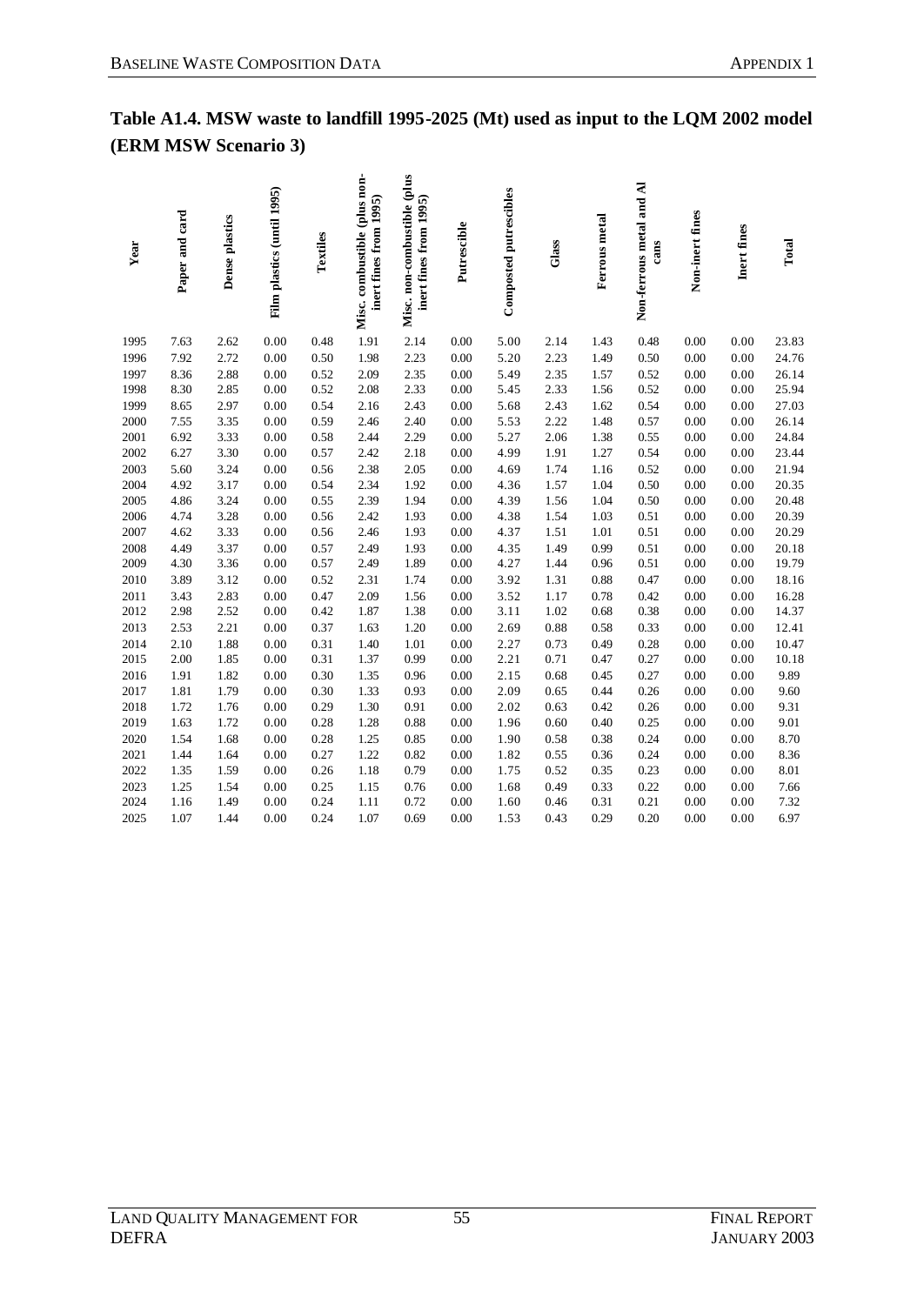| Table A1.5. MSW waste to landfill 1995-2025 (Mt) used as input to the LQM 2002 model |  |  |  |
|--------------------------------------------------------------------------------------|--|--|--|
| <b>(ERM MSW Scenario 4)</b>                                                          |  |  |  |

| Year     | Paper and card | Dense plastics | Film plastics (until 1995) | Textiles | Misc. combustible (plus non-<br>inert fines from 1995) | Misc. non-combustible (plus<br>inert fines from 1995) | Putrescible | <b>Composted putrescibles</b> | Glass | Ferrous metal | Non-ferrous metal and Al<br>cans | Non-inert fines | Inert fines | Total |
|----------|----------------|----------------|----------------------------|----------|--------------------------------------------------------|-------------------------------------------------------|-------------|-------------------------------|-------|---------------|----------------------------------|-----------------|-------------|-------|
| 1995     | 7.63           | 2.62           | 0.00                       | 0.48     | 1.91                                                   | 2.14                                                  | 0.00        | 5.00                          | 2.14  | 1.43          | 0.48                             | 0.00            | 0.00        | 23.83 |
| 1996     | 7.92           | 2.72           | 0.00                       | 0.50     | 1.98                                                   | 2.23                                                  | 0.00        | 5.20                          | 2.23  | 1.49          | 0.50                             | 0.00            | 0.00        | 24.76 |
| 1997     | 8.36           | 2.88           | 0.00                       | 0.52     | 2.09                                                   | 2.35                                                  | 0.00        | 5.49                          | 2.35  | 1.57          | 0.52                             | 0.00            | 0.00        | 26.14 |
| 1998     | 8.30           | 2.85           | 0.00                       | 0.52     | 2.08                                                   | 2.33                                                  | $0.00\,$    | 5.45                          | 2.33  | 1.56          | 0.52                             | 0.00            | 0.00        | 25.94 |
| 1999     | 8.65           | 2.97           | 0.00                       | 0.54     | 2.16                                                   | 2.43                                                  | $0.00\,$    | 5.68                          | 2.43  | 1.62          | 0.54                             | 0.00            | 0.00        | 27.03 |
| 2000     | 8.27           | 3.35           | 0.00                       | 0.57     | 2.46                                                   | 2.20                                                  | 0.00        | 5.29                          | 2.08  | 1.37          | 0.56                             | 0.00            | 0.00        | 26.14 |
| 2001     | 7.83           | 3.33           | 0.00                       | 0.55     | 2.44                                                   | 2.04                                                  | 0.00        | 4.97                          | 1.90  | 1.24          | 0.54                             | $0.00\,$        | 0.00        | 24.84 |
| 2002     | 7.36           | 3.30           | 0.00                       | 0.53     | 2.42                                                   | 1.87                                                  | $0.00\,$    | 4.63                          | 1.71  | 1.10          | 0.52                             | 0.00            | 0.00        | 23.44 |
| 2003     | 6.86           | 3.24           | $0.00\,$                   | 0.51     | 2.38                                                   | 1.70                                                  | $0.00\,$    | 4.27                          | 1.51  | 0.96          | 0.50                             | 0.00            | $0.00\,$    | 21.94 |
| 2004     | 6.33           | 3.17           | 0.00                       | 0.49     | 2.34                                                   | 1.53                                                  | $0.00\,$    | 3.89                          | 1.31  | 0.83          | 0.47                             | 0.00            | 0.00        | 20.35 |
| 2005     | 6.36           | 3.24           | 0.00                       | 0.50     | 2.39                                                   | 1.52                                                  | 0.00        | 3.89                          | 1.29  | 0.81          | 0.48                             | 0.00            | 0.00        | 20.48 |
| 2006     | 6.32           | 3.28           | 0.00                       | 0.50     | 2.42                                                   | 1.49                                                  | 0.00        | 3.85                          | 1.25  | 0.78          | 0.48                             | 0.00            | 0.00        | 20.39 |
| 2007     | 6.28           | 3.33           | 0.00                       | 0.50     | 2.46                                                   | 1.47                                                  | 0.00        | 3.81                          | 1.21  | 0.75          | 0.48                             | 0.00            | 0.00        | 20.29 |
| 2008     | 6.23           | 3.37           | 0.00                       | 0.51     | 2.49                                                   | 1.44                                                  | $0.00\,$    | 3.77                          | 1.17  | 0.72          | 0.49                             | 0.00            | 0.00        | 20.18 |
| 2009     | 6.10           | 3.36           | 0.00                       | 0.50     | 2.49                                                   | 1.39                                                  | $0.00\,$    | 3.67                          | 1.12  | 0.68          | 0.48                             | 0.00            | 0.00        | 19.79 |
| 2010     | 5.59           | 3.12           | 0.00                       | 0.46     | 2.31                                                   | 1.26                                                  | 0.00        | 3.35                          | 1.01  | 0.61          | 0.44                             | 0.00            | 0.00        | 18.16 |
| 2011     | 5.01           | 2.83           | 0.00                       | 0.42     | 2.09                                                   | 1.12                                                  | 0.00        | 2.99                          | 0.88  | 0.54          | 0.40                             | 0.00            | 0.00        | 16.28 |
| 2012     | 4.41           | 2.53           | 0.00                       | 0.37     | 1.87                                                   | 0.98                                                  | 0.00        | 2.63                          | 0.76  | 0.46          | 0.36                             | 0.00            | 0.00        | 14.37 |
| 2013     | 3.81           | 2.21           | 0.00                       | 0.32     | 1.63                                                   | 0.84                                                  | 0.00        | 2.26                          | 0.65  | 0.39          | 0.31                             | 0.00            | 0.00        | 12.41 |
| 2014     | 3.21           | 1.88           | 0.00                       | 0.28     | 1.40                                                   | 0.70                                                  | 0.00        | 1.90                          | 0.53  | 0.32          | 0.26                             | 0.00            | 0.00        | 10.47 |
| 2015     | 2.69           | 1.58           | 0.00                       | 0.23     | 1.17                                                   | 0.59                                                  | 0.00        | 1.59                          | 0.45  | 0.27          | 0.22                             | 0.00            | 0.00        | 8.78  |
| 2016     | 2.16           | 1.27           | 0.00                       | 0.19     | 0.94                                                   | 0.47                                                  | $0.00\,$    | 1.28                          | 0.36  | 0.21          | 0.18                             | $0.00\,$        | 0.00        | 7.04  |
| 2017     | 1.60           | 0.94           | 0.00                       | 0.14     | 0.70                                                   | 0.35                                                  | $0.00\,$    | 0.95                          | 0.27  | 0.16          | 0.13                             | 0.00            | 0.00        | 5.23  |
| $2018\,$ | 1.46           | 0.85           | 0.00                       | 0.13     | 0.63                                                   | 0.32                                                  | $0.00\,$    | 0.86                          | 0.24  | 0.14          | 0.12                             | 0.00            | 0.00        | 4.75  |
| 2019     | 1.46           | 0.86           | 0.00                       | 0.13     | 0.64                                                   | 0.32                                                  | 0.00        | 0.87                          | 0.24  | 0.14          | 0.12                             | 0.00            | 0.00        | 4.78  |
| 2020     | 1.47           | 0.86           | 0.00                       | 0.13     | 0.64                                                   | 0.32                                                  | 0.00        | 0.87                          | 0.24  | 0.15          | 0.12                             | 0.00            | 0.00        | 4.80  |
| 2021     | 1.47           | 0.86           | 0.00                       | 0.13     | 0.64                                                   | 0.32                                                  | 0.00        | 0.87                          | 0.24  | 0.15          | 0.12                             | 0.00            | 0.00        | 4.80  |
| 2022     | 1.47           | 0.86           | 0.00                       | 0.13     | 0.64                                                   | 0.32                                                  | 0.00        | 0.87                          | 0.24  | 0.15          | 0.12                             | 0.00            | 0.00        | 4.80  |
| 2023     | 1.47           | 0.86           | 0.00                       | 0.13     | 0.64                                                   | 0.32                                                  | 0.00        | 0.87                          | 0.24  | 0.15          | 0.12                             | 0.00            | 0.00        | 4.80  |
| 2024     | 1.47           | 0.86           | 0.00                       | 0.13     | 0.64                                                   | 0.32                                                  | 0.00        | 0.87                          | 0.24  | 0.15          | 0.12                             | 0.00            | 0.00        | 4.80  |
| 2025     | 1.47           | 0.86           | 0.00                       | 0.13     | 0.64                                                   | 0.32                                                  | $0.00\,$    | 0.87                          | 0.24  | 0.15          | 0.12                             | 0.00            | 0.00        | 4.80  |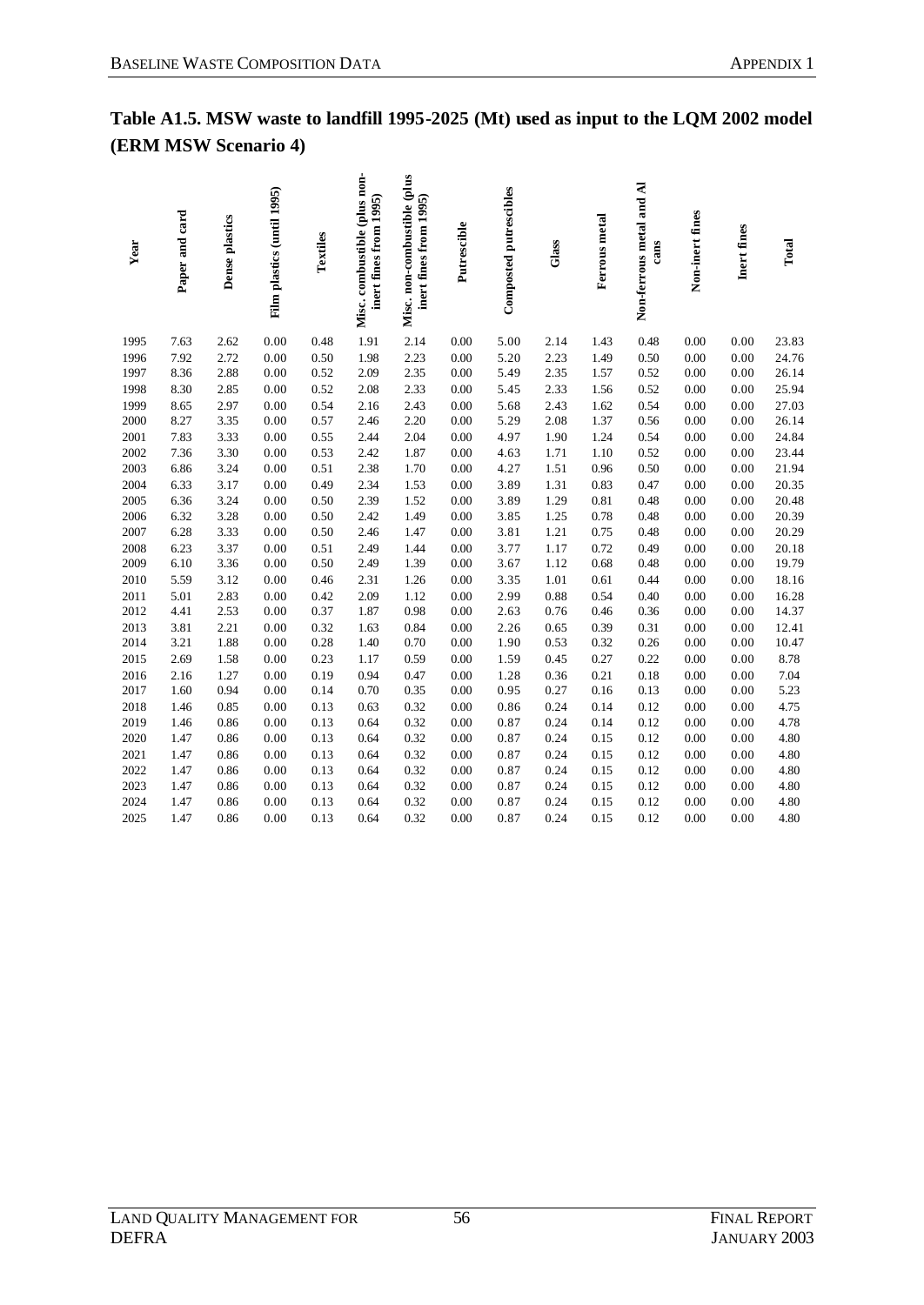# **Table A1.6. MSW waste to landfill 1995-2025 (Mt) used as input to the LQM 2002 model (ERM MSW Scenario 5)**

| Year | Paper and card | Dense plastics | Film plastics (until 1995) | Textiles | Misc. combustible (plus non-<br>inert fines from 1995) | Misc. non-combustible (plus<br>inert fines from 1995) | Putrescible | <b>Composted putrescibles</b> | Glass | Ferrous metal | Non-ferrous metal and Al<br>cans | Non-inert fines | Inert fines | Total |
|------|----------------|----------------|----------------------------|----------|--------------------------------------------------------|-------------------------------------------------------|-------------|-------------------------------|-------|---------------|----------------------------------|-----------------|-------------|-------|
| 1995 | 7.63           | 2.62           | 0.00                       | 0.48     | 1.91                                                   | 2.14                                                  | 0.00        | 5.00                          | 2.14  | 1.43          | 0.48                             | 0.00            | 0.00        | 23.83 |
| 1996 | 7.92           | 2.72           | 0.00                       | 0.50     | 1.98                                                   | 2.23                                                  | 0.00        | 5.20                          | 2.23  | 1.49          | 0.50                             | 0.00            | 0.00        | 24.76 |
| 1997 | 8.36           | 2.88           | 0.00                       | 0.52     | 2.09                                                   | 2.35                                                  | 0.00        | 5.49                          | 2.35  | 1.57          | 0.52                             | 0.00            | 0.00        | 26.14 |
| 1998 | 8.30           | 2.85           | 0.00                       | 0.52     | 2.08                                                   | 2.33                                                  | $0.00\,$    | 5.45                          | 2.33  | 1.56          | 0.52                             | 0.00            | 0.00        | 25.94 |
| 1999 | 8.65           | 2.97           | 0.00                       | 0.54     | 2.16                                                   | 2.43                                                  | 0.00        | 5.68                          | 2.43  | 1.62          | 0.54                             | 0.00            | 0.00        | 27.03 |
| 2000 | 8.64           | 2.81           | 0.00                       | 0.59     | 2.46                                                   | 2.17                                                  | 0.00        | 5.72                          | 1.99  | 1.30          | 0.48                             | 0.00            | 0.00        | 26.14 |
| 2001 | 8.29           | 2.65           | 0.00                       | 0.58     | 2.44                                                   | 2.01                                                  | $0.00\,$    | 5.50                          | 1.78  | 1.15          | 0.44                             | 0.00            | 0.00        | 24.84 |
| 2002 | 7.91           | 2.48           | 0.00                       | 0.57     | 2.42                                                   | 1.84                                                  | $0.00\,$    | 5.26                          | 1.56  | 1.00          | 0.40                             | 0.00            | 0.00        | 23.44 |
| 2003 | 7.49           | 2.30           | 0.00                       | 0.56     | 2.38                                                   | 1.66                                                  | $0.00\,$    | 5.00                          | 1.34  | 0.84          | 0.36                             | 0.00            | 0.00        | 21.94 |
| 2004 | 7.04           | 2.11           | 0.00                       | 0.54     | 2.34                                                   | 1.48                                                  | $0.00\,$    | 4.72                          | 1.12  | 0.69          | 0.32                             | 0.00            | 0.00        | 20.35 |
| 2005 | 7.12           | 2.11           | 0.00                       | 0.55     | 2.39                                                   | 1.47                                                  | 0.00        | 4.77                          | 1.09  | 0.66          | 0.32                             | 0.00            | 0.00        | 20.48 |
| 2006 | 7.12           | 2.09           | 0.00                       | 0.56     | 2.42                                                   | 1.44                                                  | $0.00\,$    | 4.78                          | 1.04  | 0.63          | 0.31                             | 0.00            | 0.00        | 20.39 |
| 2007 | 7.12           | 2.08           | 0.00                       | 0.56     | 2.46                                                   | 1.41                                                  | $0.00\,$    | 4.78                          | 0.99  | 0.59          | 0.30                             | 0.00            | 0.00        | 20.29 |
| 2008 | 7.11           | 2.06           | 0.00                       | 0.57     | 2.49                                                   | 1.38                                                  | 0.00        | 4.78                          | 0.94  | 0.56          | 0.29                             | 0.00            | 0.00        | 20.18 |
| 2009 | 7.01           | 2.01           | 0.00                       | 0.57     | 2.49                                                   | 1.33                                                  | $0.00\,$    | 4.72                          | 0.88  | 0.51          | 0.28                             | 0.00            | 0.00        | 19.79 |
| 2010 | 6.45           | 1.84           | 0.00                       | 0.52     | 2.31                                                   | 1.21                                                  | 0.00        | 4.35                          | 0.78  | 0.45          | 0.26                             | 0.00            | 0.00        | 18.16 |
| 2011 | 5.80           | 1.64           | 0.00                       | 0.47     | 2.09                                                   | 1.07                                                  | 0.00        | 3.91                          | 0.67  | 0.38          | 0.23                             | 0.00            | 0.00        | 16.28 |
| 2012 | 5.14           | 1.45           | $0.00\,$                   | 0.42     | 1.87                                                   | 0.93                                                  | 0.00        | 3.47                          | 0.57  | 0.32          | 0.20                             | 0.00            | 0.00        | 14.37 |
| 2013 | 4.45           | 1.25           | 0.00                       | 0.37     | 1.63                                                   | 0.80                                                  | $0.00\,$    | 3.01                          | 0.48  | 0.26          | 0.17                             | 0.00            | 0.00        | 12.41 |
| 2014 | 3.77           | 1.05           | 0.00                       | 0.31     | 1.40                                                   | 0.66                                                  | 0.00        | 2.55                          | 0.38  | 0.21          | 0.14                             | 0.00            | 0.00        | 10.47 |
| 2015 | 3.68           | 1.02           | 0.00                       | 0.31     | 1.37                                                   | 0.64                                                  | 0.00        | 2.49                          | 0.36  | 0.19          | 0.13                             | 0.00            | 0.00        | 10.18 |
| 2016 | 3.59           | 0.98           | 0.00                       | 0.30     | 1.35                                                   | 0.61                                                  | $0.00\,$    | 2.43                          | 0.33  | 0.17          | 0.13                             | 0.00            | 0.00        | 9.89  |
| 2017 | 3.49           | 0.95           | 0.00                       | 0.30     | 1.33                                                   | 0.58                                                  | 0.00        | 2.37                          | 0.30  | 0.16          | 0.12                             | 0.00            | 0.00        | 9.60  |
| 2018 | 3.40           | 0.92           | 0.00                       | 0.29     | 1.30                                                   | 0.56                                                  | $0.00\,$    | 2.30                          | 0.28  | 0.14          | 0.12                             | 0.00            | 0.00        | 9.31  |
| 2019 | 3.30           | 0.89           | 0.00                       | 0.28     | 1.28                                                   | 0.53                                                  | $0.00\,$    | 2.24                          | 0.25  | 0.12          | 0.11                             | 0.00            | 0.00        | 9.01  |
| 2020 | 3.20           | 0.85           | 0.00                       | 0.28     | 1.25                                                   | 0.51                                                  | 0.00        | 2.17                          | 0.23  | 0.11          | 0.10                             | 0.00            | 0.00        | 8.70  |
| 2021 | 3.09           | 0.82           | 0.00                       | 0.27     | 1.22                                                   | 0.48                                                  | $0.00\,$    | 2.10                          | 0.20  | 0.09          | 0.10                             | 0.00            | 0.00        | 8.36  |
| 2022 | 2.97           | 0.78           | 0.00                       | 0.26     | 1.18                                                   | 0.45                                                  | 0.00        | 2.02                          | 0.18  | 0.07          | 0.09                             | 0.00            | 0.00        | 8.01  |
| 2023 | 2.85           | 0.74           | 0.00                       | 0.25     | 1.15                                                   | 0.42                                                  | 0.00        | 1.94                          | 0.16  | 0.06          | 0.09                             | 0.00            | 0.00        | 7.66  |
| 2024 | 2.73           | 0.71           | 0.00                       | 0.24     | 1.11                                                   | 0.40                                                  | 0.00        | 1.86                          | 0.13  | 0.05          | 0.08                             | 0.00            | 0.00        | 7.32  |
| 2025 | 2.62           | 0.67           | 0.00                       | 0.24     | 1.07                                                   | 0.37                                                  | 0.00        | 1.78                          | 0.11  | 0.03          | 0.08                             | 0.00            | 0.00        | 6.97  |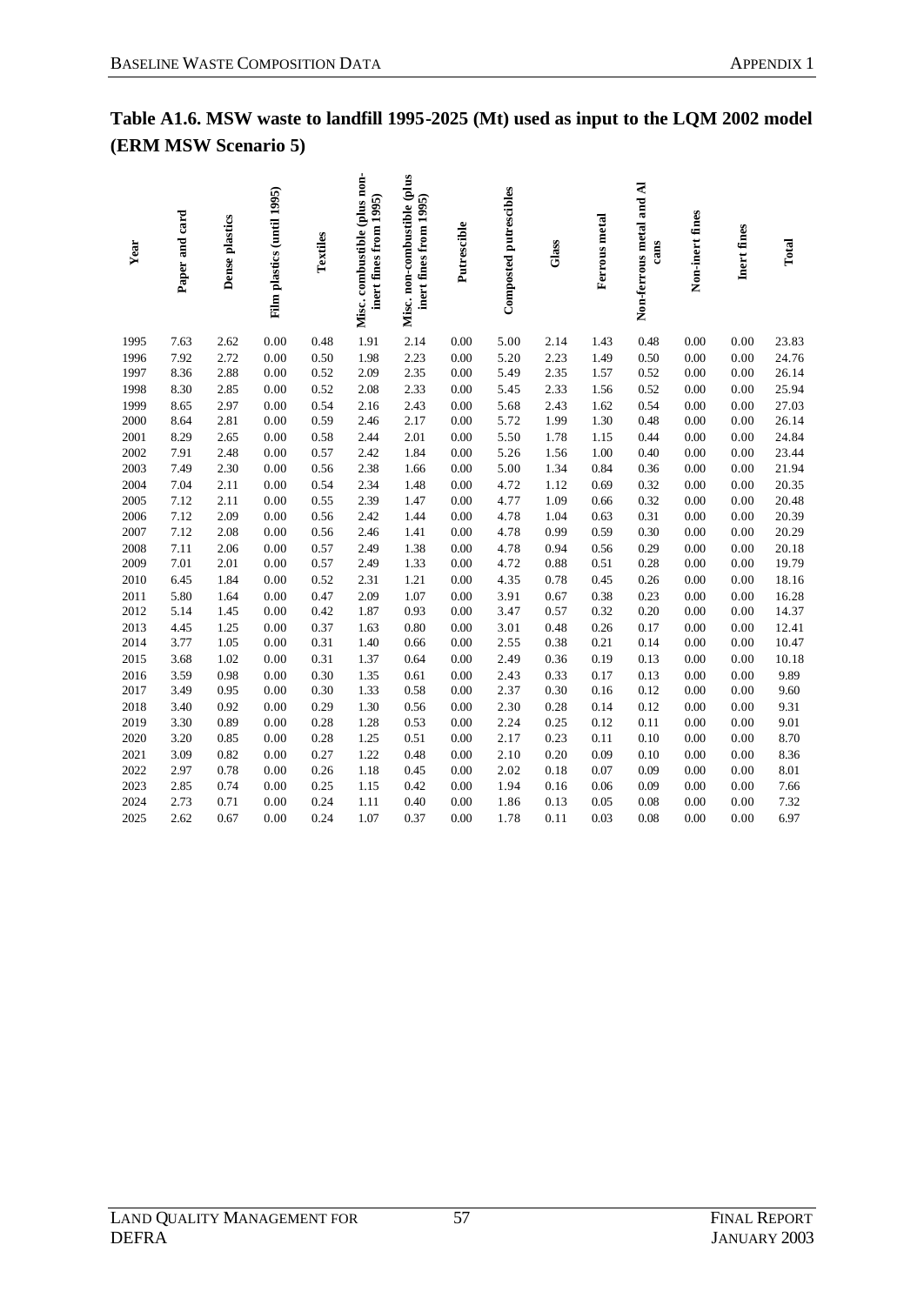| Table A1.7. MSW waste to landfill 1995-2025 (Mt) used as input to the LQM 2002 model |  |  |  |
|--------------------------------------------------------------------------------------|--|--|--|
| <b>(ERM MSW Scenario 6)</b>                                                          |  |  |  |

| Year | Paper and card | Dense plastics | Film plastics (until 1995) | Textiles | Misc. combustible (plus non-<br>inert fines from 1995) | Misc. non-combustible (plus<br>inert fines from 1995) | Putrescible | <b>Composted putrescibles</b> | Glass | Ferrous metal | Non-ferrous metal and Al<br>cans | Non-inert fines | Inert fines | Total |
|------|----------------|----------------|----------------------------|----------|--------------------------------------------------------|-------------------------------------------------------|-------------|-------------------------------|-------|---------------|----------------------------------|-----------------|-------------|-------|
| 1995 | 7.63           | 2.62           | 0.00                       | 0.48     | 1.91                                                   | 2.14                                                  | 0.00        | 5.00                          | 2.14  | 1.43          | 0.48                             | 0.00            | 0.00        | 23.83 |
| 1996 | 7.92           | 2.72           | 0.00                       | 0.50     | 1.98                                                   | 2.23                                                  | 0.00        | 5.20                          | 2.23  | 1.49          | 0.50                             | 0.00            | 0.00        | 24.76 |
| 1997 | 8.36           | 2.88           | 0.00                       | 0.52     | 2.09                                                   | 2.35                                                  | 0.00        | 5.49                          | 2.35  | 1.57          | 0.52                             | 0.00            | 0.00        | 26.14 |
| 1998 | 8.30           | 2.85           | 0.00                       | 0.52     | 2.08                                                   | 2.33                                                  | $0.00\,$    | 5.45                          | 2.33  | 1.56          | 0.52                             | 0.00            | 0.00        | 25.94 |
| 1999 | 8.65           | 2.97           | 0.00                       | 0.54     | 2.16                                                   | 2.43                                                  | $0.00\,$    | 5.68                          | 2.43  | 1.62          | 0.54                             | 0.00            | 0.00        | 27.03 |
| 2000 | 8.27           | 3.35           | 0.00                       | 0.57     | 2.46                                                   | 2.20                                                  | 0.00        | 5.29                          | 2.08  | 1.37          | 0.56                             | 0.00            | 0.00        | 26.14 |
| 2001 | 7.91           | 3.36           | 0.00                       | 0.56     | 2.47                                                   | 2.06                                                  | $0.00\,$    | 5.02                          | 1.92  | 1.25          | 0.55                             | 0.00            | 0.00        | 25.08 |
| 2002 | 7.50           | 3.36           | 0.00                       | 0.54     | 2.47                                                   | 1.91                                                  | $0.00\,$    | 4.72                          | 1.74  | 1.12          | 0.53                             | 0.00            | 0.00        | 23.90 |
| 2003 | 7.06           | 3.34           | 0.00                       | 0.53     | 2.46                                                   | 1.75                                                  | $0.00\,$    | 4.39                          | 1.56  | 0.99          | 0.51                             | 0.00            | 0.00        | 22.58 |
| 2004 | 6.58           | 3.29           | 0.00                       | 0.51     | 2.43                                                   | 1.59                                                  | $0.00\,$    | 4.05                          | 1.36  | 0.86          | 0.49                             | 0.00            | 0.00        | 21.16 |
| 2005 | 6.67           | 3.40           | 0.00                       | 0.52     | 2.51                                                   | 1.59                                                  | 0.00        | 4.09                          | 1.35  | 0.85          | 0.50                             | 0.00            | 0.00        | 21.49 |
| 2006 | 6.70           | 3.48           | 0.00                       | 0.53     | 2.57                                                   | 1.58                                                  | 0.00        | 4.08                          | 1.33  | 0.83          | 0.51                             | 0.00            | 0.00        | 21.61 |
| 2007 | 6.72           | 3.56           | 0.00                       | 0.54     | 2.63                                                   | 1.57                                                  | 0.00        | 4.08                          | 1.30  | 0.81          | 0.52                             | 0.00            | 0.00        | 21.72 |
| 2008 | 6.74           | 3.64           | 0.00                       | 0.55     | 2.69                                                   | 1.55                                                  | 0.00        | 4.07                          | 1.27  | 0.78          | 0.53                             | 0.00            | 0.00        | 21.81 |
| 2009 | 6.66           | 3.67           | 0.00                       | 0.55     | 2.71                                                   | 1.52                                                  | $0.00\,$    | 4.00                          | 1.22  | 0.75          | 0.53                             | 0.00            | 0.00        | 21.60 |
| 2010 | 6.16           | 3.44           | 0.00                       | 0.51     | 2.54                                                   | 1.39                                                  | 0.00        | 3.69                          | 1.11  | 0.67          | 0.49                             | 0.00            | 0.00        | 20.01 |
| 2011 | 5.47           | 3.09           | 0.00                       | 0.46     | 2.29                                                   | 1.23                                                  | $0.00\,$    | 3.27                          | 0.97  | 0.59          | 0.44                             | 0.00            | 0.00        | 17.81 |
| 2012 | 4.76           | 2.73           | 0.00                       | 0.40     | 2.02                                                   | 1.06                                                  | $0.00\,$    | 2.84                          | 0.82  | 0.50          | 0.38                             | 0.00            | 0.00        | 15.51 |
| 2013 | 4.02           | 2.33           | 0.00                       | 0.34     | 1.73                                                   | 0.89                                                  | $0.00\,$    | 2.39                          | 0.68  | 0.41          | 0.33                             | 0.00            | 0.00        | 13.11 |
| 2014 | 3.73           | 2.19           | 0.00                       | 0.32     | 1.62                                                   | 0.82                                                  | 0.00        | 2.21                          | 0.62  | 0.37          | 0.31                             | 0.00            | 0.00        | 12.19 |
| 2015 | 3.60           | 2.14           | 0.00                       | 0.31     | 1.59                                                   | 0.78                                                  | 0.00        | 2.12                          | 0.58  | 0.35          | 0.30                             | 0.00            | 0.00        | 11.77 |
| 2016 | 3.43           | 2.07           | 0.00                       | 0.30     | 1.53                                                   | 0.74                                                  | $0.00\,$    | 2.01                          | 0.54  | 0.32          | 0.28                             | 0.00            | 0.00        | 11.22 |
| 2017 | 3.25           | 1.99           | 0.00                       | 0.29     | 1.47                                                   | 0.69                                                  | 0.00        | 1.90                          | 0.50  | 0.29          | 0.27                             | 0.00            | 0.00        | 10.66 |
| 2018 | 3.07           | 1.90           | 0.00                       | 0.27     | 1.41                                                   | 0.65                                                  | $0.00\,$    | 1.79                          | 0.46  | 0.27          | 0.26                             | 0.00            | 0.00        | 10.08 |
| 2019 | 2.89           | 1.82           | 0.00                       | 0.26     | 1.35                                                   | 0.60                                                  | $0.00\,$    | 1.68                          | 0.42  | 0.24          | 0.25                             | 0.00            | 0.00        | 9.50  |
| 2020 | 2.70           | 1.72           | 0.00                       | 0.25     | 1.28                                                   | 0.56                                                  | 0.00        | 1.56                          | 0.38  | 0.22          | 0.23                             | 0.00            | 0.00        | 8.89  |
| 2021 | 2.58           | 1.67           | 0.00                       | 0.24     | 1.24                                                   | 0.53                                                  | 0.00        | 1.49                          | 0.36  | 0.20          | 0.22                             | 0.00            | 0.00        | 8.53  |
| 2022 | 2.47           | 1.62           | 0.00                       | 0.23     | 1.20                                                   | 0.50                                                  | $0.00\,$    | 1.41                          | 0.33  | 0.18          | 0.21                             | 0.00            | 0.00        | 8.15  |
| 2023 | 2.35           | 1.56           | 0.00                       | 0.22     | 1.16                                                   | 0.47                                                  | 0.00        | 1.34                          | 0.30  | 0.16          | 0.21                             | 0.00            | 0.00        | 7.77  |
| 2024 | 2.23           | 1.51           | 0.00                       | 0.21     | 1.12                                                   | 0.44                                                  | $0.00\,$    | 1.27                          | 0.28  | 0.15          | 0.20                             | 0.00            | 0.00        | 7.39  |
| 2025 | 2.11           | 1.45           | 0.00                       | 0.20     | 1.08                                                   | 0.41                                                  | 0.00        | 1.19                          | 0.25  | 0.13          | 0.19                             | 0.00            | 0.00        | 7.01  |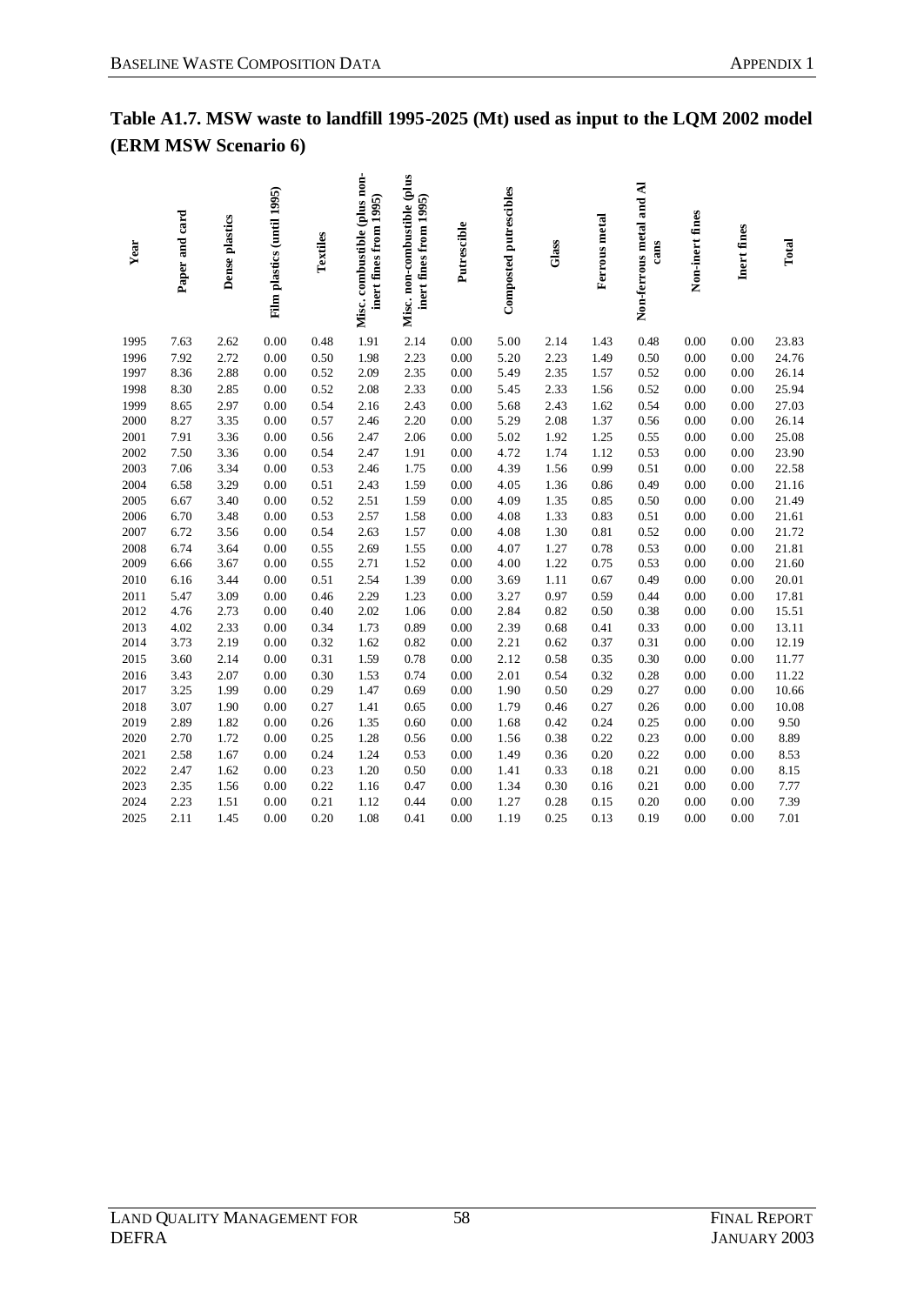# **Table A1.8. MSW waste to landfill 1995-2025 (Mt) used as input to the LQM 2002 model (ERM MSW Scenario 7)**

| Year | Paper and card | Dense plastics | Film plastics (until 1995) | Textiles | Misc. combustible (plus non-<br>inert fines from 1995) | Misc. non-combustible (plus<br>inert fines from 1995) | Putrescible | <b>Composted putrescibles</b> | Glass | Ferrous metal | Non-ferrous metal and Al<br>cans | Non-inert fines | Inert fines | Total |
|------|----------------|----------------|----------------------------|----------|--------------------------------------------------------|-------------------------------------------------------|-------------|-------------------------------|-------|---------------|----------------------------------|-----------------|-------------|-------|
| 1995 | 7.63           | 2.62           | 0.00                       | 0.48     | 1.91                                                   | 2.14                                                  | 0.00        | 5.00                          | 2.14  | 1.43          | 0.48                             | 0.00            | 0.00        | 23.83 |
| 1996 | 7.92           | 2.72           | 0.00                       | 0.50     | 1.98                                                   | 2.23                                                  | 0.00        | 5.20                          | 2.23  | 1.49          | 0.50                             | 0.00            | 0.00        | 24.76 |
| 1997 | 8.36           | 2.88           | 0.00                       | 0.52     | 2.09                                                   | 2.35                                                  | $0.00\,$    | 5.49                          | 2.35  | 1.57          | 0.52                             | 0.00            | 0.00        | 26.14 |
| 1998 | 8.30           | 2.85           | 0.00                       | 0.52     | 2.08                                                   | 2.33                                                  | 0.00        | 5.45                          | 2.33  | 1.56          | 0.52                             | 0.00            | 0.00        | 25.94 |
| 1999 | 8.65           | 2.97           | 0.00                       | 0.54     | 2.16                                                   | 2.43                                                  | $0.00\,$    | 5.68                          | 2.43  | 1.62          | 0.54                             | 0.00            | 0.00        | 27.03 |
| 2000 | 8.27           | 3.35           | 0.00                       | 0.57     | 2.46                                                   | 2.20                                                  | 0.00        | 5.29                          | 2.08  | 1.37          | 0.56                             | 0.00            | 0.00        | 26.14 |
| 2001 | 7.91           | 3.36           | 0.00                       | 0.56     | 2.47                                                   | 2.06                                                  | $0.00\,$    | 5.02                          | 1.92  | 1.25          | 0.55                             | 0.00            | 0.00        | 25.08 |
| 2002 | 7.50           | 3.36           | 0.00                       | 0.54     | 2.47                                                   | 1.91                                                  | 0.00        | 4.72                          | 1.74  | 1.12          | 0.53                             | 0.00            | 0.00        | 23.90 |
| 2003 | 7.06           | 3.34           | 0.00                       | 0.53     | 2.46                                                   | 1.75                                                  | 0.00        | 4.39                          | 1.56  | 0.99          | 0.51                             | 0.00            | 0.00        | 22.58 |
| 2004 | 6.58           | 3.29           | 0.00                       | 0.51     | 2.43                                                   | 1.59                                                  | 0.00        | 4.05                          | 1.36  | 0.86          | 0.49                             | 0.00            | 0.00        | 21.16 |
| 2005 | 6.67           | 3.40           | 0.00                       | 0.52     | 2.51                                                   | 1.59                                                  | 0.00        | 4.09                          | 1.35  | 0.85          | 0.50                             | 0.00            | 0.00        | 21.49 |
| 2006 | 6.70           | 3.48           | 0.00                       | 0.53     | 2.57                                                   | 1.58                                                  | 0.00        | 4.08                          | 1.33  | 0.83          | 0.51                             | 0.00            | 0.00        | 21.61 |
| 2007 | 6.72           | 3.56           | 0.00                       | 0.54     | 2.63                                                   | 1.57                                                  | 0.00        | 4.08                          | 1.30  | 0.81          | 0.52                             | 0.00            | 0.00        | 21.72 |
| 2008 | 6.74           | 3.64           | 0.00                       | 0.55     | 2.69                                                   | 1.55                                                  | $0.00\,$    | 4.07                          | 1.27  | 0.78          | 0.53                             | 0.00            | 0.00        | 21.81 |
| 2009 | 6.66           | 3.67           | 0.00                       | 0.55     | 2.71                                                   | 1.52                                                  | 0.00        | 4.00                          | 1.22  | 0.75          | 0.53                             | 0.00            | 0.00        | 21.60 |
| 2010 | 5.99           | 3.40           | 0.00                       | 0.50     | 2.52                                                   | 1.34                                                  | 0.00        | 3.57                          | 1.05  | 0.63          | 0.48                             | 0.00            | 0.00        | 19.48 |
| 2011 | 5.22           | 3.06           | 0.00                       | 0.45     | 2.27                                                   | 1.14                                                  | 0.00        | 3.09                          | 0.87  | 0.52          | 0.43                             | 0.00            | 0.00        | 17.03 |
| 2012 | 4.42           | 2.68           | 0.00                       | 0.39     | 1.99                                                   | 0.94                                                  | 0.00        | 2.59                          | 0.69  | 0.40          | 0.37                             | 0.00            | 0.00        | 14.48 |
| 2013 | 3.60           | 2.26           | 0.00                       | 0.32     | 1.68                                                   | 0.75                                                  | 0.00        | 2.09                          | 0.53  | 0.30          | 0.31                             | 0.00            | 0.00        | 11.83 |
| 2014 | 3.47           | 2.21           | 0.00                       | 0.31     | 1.64                                                   | 0.72                                                  | 0.00        | 2.01                          | 0.50  | 0.28          | 0.30                             | 0.00            | 0.00        | 11.42 |
| 2015 | 2.90           | 1.87           | 0.00                       | 0.27     | 1.39                                                   | 0.59                                                  | 0.00        | 1.67                          | 0.40  | 0.23          | 0.25                             | 0.00            | 0.00        | 9.57  |
| 2016 | 2.83           | 1.84           | 0.00                       | 0.26     | 1.37                                                   | 0.57                                                  | $0.00\,$    | 1.62                          | 0.38  | 0.21          | 0.25                             | 0.00            | 0.00        | 9.33  |
| 2017 | 2.75           | 1.81           | 0.00                       | 0.26     | 1.35                                                   | 0.55                                                  | $0.00\,$    | 1.57                          | 0.36  | 0.20          | 0.24                             | 0.00            | 0.00        | 9.09  |
| 2018 | 2.67           | 1.78           | 0.00                       | 0.25     | 1.33                                                   | 0.53                                                  | $0.00\,$    | 1.52                          | 0.34  | 0.19          | 0.24                             | 0.00            | 0.00        | 8.85  |
| 2019 | 2.59           | 1.75           | 0.00                       | 0.25     | 1.30                                                   | 0.51                                                  | $0.00\,$    | 1.47                          | 0.32  | 0.17          | 0.23                             | 0.00            | 0.00        | 8.60  |
| 2020 | 2.51           | 1.72           | 0.00                       | 0.24     | 1.28                                                   | 0.49                                                  | 0.00        | 1.42                          | 0.30  | 0.16          | 0.22                             | 0.00            | 0.00        | 8.34  |
| 2021 | 2.42           | 1.68           | 0.00                       | 0.23     | 1.25                                                   | 0.46                                                  | 0.00        | 1.36                          | 0.28  | 0.14          | 0.22                             | 0.00            | 0.00        | 8.04  |
| 2022 | 2.32           | 1.63           | 0.00                       | 0.23     | 1.21                                                   | 0.44                                                  | 0.00        | 1.30                          | 0.26  | 0.13          | 0.21                             | 0.00            | 0.00        | 7.73  |
| 2023 | 2.22           | 1.58           | 0.00                       | 0.22     | 1.18                                                   | 0.41                                                  | $0.00\,$    | 1.24                          | 0.24  | 0.12          | 0.20                             | 0.00            | 0.00        | 7.42  |
| 2024 | 2.13           | 1.54           | 0.00                       | 0.21     | 1.14                                                   | 0.39                                                  | 0.00        | 1.18                          | 0.22  | 0.11          | 0.20                             | 0.00            | 0.00        | 7.11  |
| 2025 | 2.03           | 1.48           | 0.00                       | 0.20     | 1.11                                                   | 0.37                                                  | 0.00        | 1.12                          | 0.20  | 0.09          | 0.19                             | 0.00            | 0.00        | 6.79  |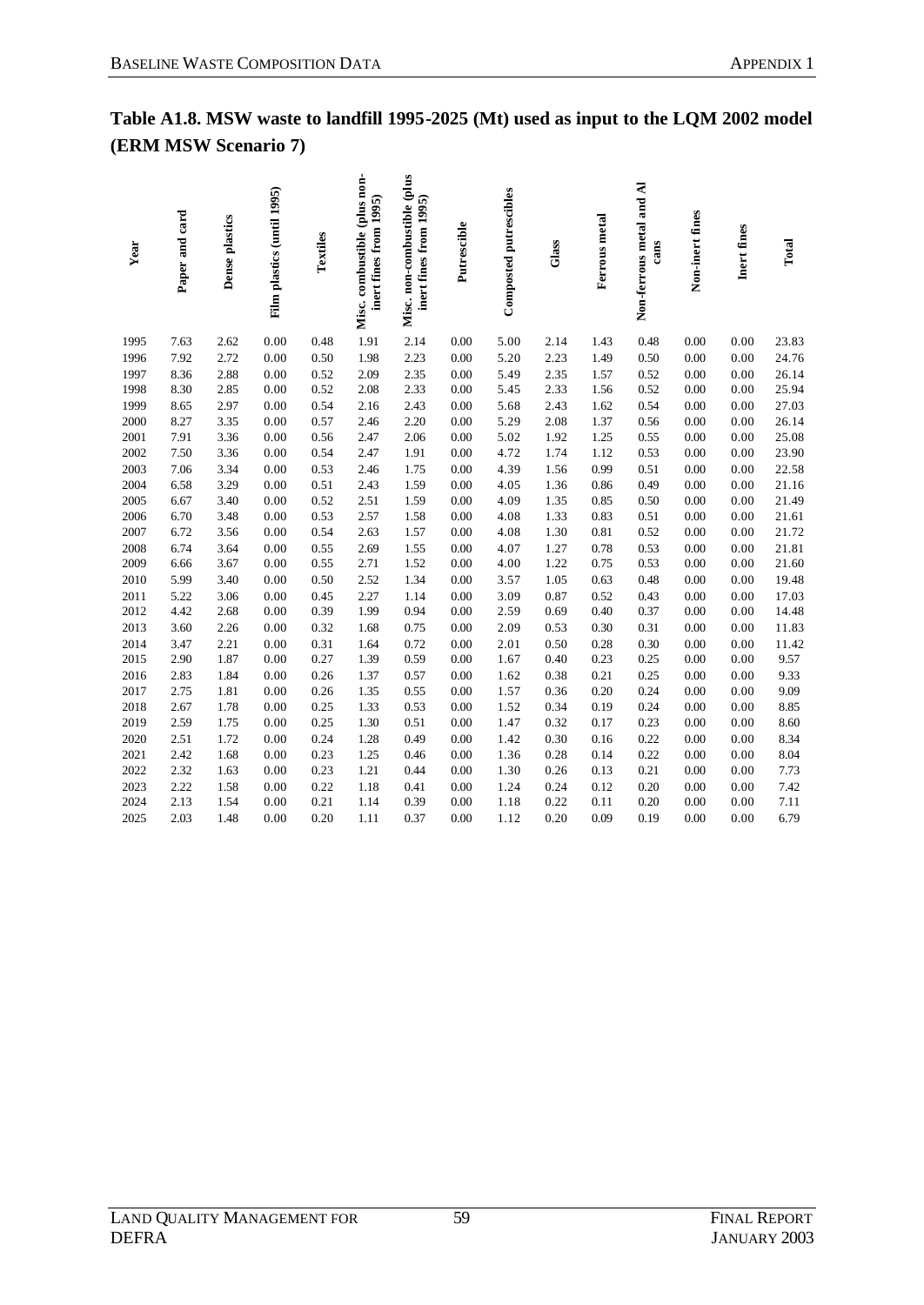# **Table A1.9. MSW waste to landfill 1995-2025 (Mt) used as input to the LQM 2002 model (ERM MSW Scenario 8)**

| Year | Paper and card | Dense plastics | Film plastics (until 1995) | Textiles | Misc. combustible (plus non-<br>inert fines from 1995) | Misc. non-combustible (plus<br>inert fines from 1995) | Putrescible | <b>Composted putrescibles</b> | Glass | Ferrous metal | Non-ferrous metal and Al<br>cans | Non-inert fines | Inert fines | Total |
|------|----------------|----------------|----------------------------|----------|--------------------------------------------------------|-------------------------------------------------------|-------------|-------------------------------|-------|---------------|----------------------------------|-----------------|-------------|-------|
| 1995 | 7.63           | 2.62           | 0.00                       | 0.48     | 1.91                                                   | 2.14                                                  | 0.00        | 5.00                          | 2.14  | 1.43          | 0.48                             | 0.00            | 0.00        | 23.83 |
| 1996 | 7.92           | 2.72           | 0.00                       | 0.50     | 1.98                                                   | 2.23                                                  | $0.00\,$    | 5.20                          | 2.23  | 1.49          | 0.50                             | 0.00            | 0.00        | 24.76 |
| 1997 | 8.36           | 2.88           | 0.00                       | 0.52     | 2.09                                                   | 2.35                                                  | $0.00\,$    | 5.49                          | 2.35  | 1.57          | 0.52                             | 0.00            | 0.00        | 26.14 |
| 1998 | 8.30           | 2.85           | 0.00                       | 0.52     | 2.08                                                   | 2.33                                                  | $0.00\,$    | 5.45                          | 2.33  | 1.56          | 0.52                             | 0.00            | 0.00        | 25.94 |
| 1999 | 8.65           | 2.97           | 0.00                       | 0.54     | 2.16                                                   | 2.43                                                  | $0.00\,$    | 5.68                          | 2.43  | 1.62          | 0.54                             | 0.00            | 0.00        | 27.03 |
| 2000 | 8.73           | 3.44           | 0.00                       | 0.59     | 2.51                                                   | 2.34                                                  | $0.00\,$    | 5.62                          | 2.25  | 1.48          | 0.58                             | 0.00            | 0.00        | 27.54 |
| 2001 | 8.75           | 3.50           | 0.00                       | 0.59     | 2.56                                                   | 2.33                                                  | $0.00\,$    | 5.61                          | 2.23  | 1.46          | 0.59                             | 0.00            | 0.00        | 27.62 |
| 2002 | 8.76           | 3.56           | 0.00                       | 0.60     | 2.61                                                   | 2.32                                                  | 0.00        | 5.60                          | 2.20  | 1.44          | 0.59                             | 0.00            | 0.00        | 27.69 |
| 2003 | 8.76           | 3.62           | 0.00                       | 0.61     | 2.65                                                   | 2.31                                                  | $0.00\,$    | 5.59                          | 2.18  | 1.42          | 0.60                             | 0.00            | 0.00        | 27.73 |
| 2004 | 8.76           | 3.68           | 0.00                       | 0.61     | 2.70                                                   | 2.29                                                  | $0.00\,$    | 5.57                          | 2.15  | 1.40          | 0.60                             | 0.00            | 0.00        | 27.76 |
| 2005 | 8.75           | 3.74           | 0.00                       | 0.62     | 2.74                                                   | 2.27                                                  | 0.00        | 5.55                          | 2.11  | 1.37          | 0.60                             | 0.00            | 0.00        | 27.75 |
| 2006 | 8.64           | 3.76           | 0.00                       | 0.62     | 2.76                                                   | 2.23                                                  | 0.00        | 5.46                          | 2.06  | 1.33          | 0.60                             | 0.00            | 0.00        | 27.46 |
| 2007 | 8.53           | 3.78           | 0.00                       | 0.61     | 2.77                                                   | 2.18                                                  | $0.00\,$    | 5.37                          | 2.00  | 1.29          | 0.60                             | 0.00            | 0.00        | 27.14 |
| 2008 | 8.41           | 3.79           | 0.00                       | 0.61     | 2.79                                                   | 2.13                                                  | $0.00\,$    | 5.28                          | 1.94  | 1.25          | 0.60                             | 0.00            | 0.00        | 26.80 |
| 2009 | 8.28           | 3.80           | $0.00\,$                   | 0.61     | 2.80                                                   | 2.08                                                  | $0.00\,$    | 5.18                          | 1.88  | 1.20          | 0.59                             | 0.00            | 0.00        | 26.43 |
| 2010 | 8.15           | 3.81           | 0.00                       | 0.61     | 2.81                                                   | 2.03                                                  | $0.00\,$    | 5.08                          | 1.81  | 1.16          | 0.59                             | 0.00            | 0.00        | 26.04 |
| 2011 | 7.92           | 3.78           | 0.00                       | 0.60     | 2.78                                                   | 1.96                                                  | $0.00\,$    | 4.92                          | 1.73  | 1.10          | 0.58                             | 0.00            | 0.00        | 25.37 |
| 2012 | 7.70           | 3.75           | 0.00                       | 0.59     | 2.76                                                   | 1.88                                                  | 0.00        | 4.76                          | 1.64  | 1.04          | 0.57                             | 0.00            | 0.00        | 24.69 |
| 2013 | 7.46           | 3.71           | 0.00                       | 0.58     | 2.73                                                   | 1.81                                                  | $0.00\,$    | 4.60                          | 1.56  | 0.98          | 0.56                             | 0.00            | 0.00        | 23.99 |
| 2014 | 7.23           | 3.66           | 0.00                       | 0.57     | 2.70                                                   | 1.73                                                  | 0.00        | 4.43                          | 1.48  | 0.93          | 0.54                             | 0.00            | 0.00        | 23.27 |
| 2015 | 6.99           | 3.62           | 0.00                       | 0.55     | 2.67                                                   | 1.65                                                  | 0.00        | 4.26                          | 1.39  | 0.87          | 0.53                             | 0.00            | 0.00        | 22.53 |
| 2016 | 6.71           | 3.55           | 0.00                       | 0.54     | 2.62                                                   | 1.57                                                  | 0.00        | 4.07                          | 1.30  | 0.81          | 0.52                             | 0.00            | 0.00        | 21.67 |
| 2017 | 6.42           | 3.47           | 0.00                       | 0.52     | 2.57                                                   | 1.48                                                  | 0.00        | 3.88                          | 1.21  | 0.74          | 0.50                             | 0.00            | 0.00        | 20.80 |
| 2018 | 6.14           | 3.40           | 0.00                       | 0.51     | 2.51                                                   | 1.40                                                  | $0.00\,$    | 3.69                          | 1.12  | 0.68          | 0.49                             | 0.00            | 0.00        | 19.93 |
| 2019 | 5.85           | 3.31           | 0.00                       | 0.49     | 2.45                                                   | 1.31                                                  | 0.00        | 3.50                          | 1.03  | 0.62          | 0.47                             | 0.00            | 0.00        | 19.04 |
| 2020 | 5.56           | 3.22           | 0.00                       | 0.47     | 2.39                                                   | 1.23                                                  | $0.00\,$    | 3.30                          | 0.94  | 0.57          | 0.45                             | 0.00            | 0.00        | 18.14 |
| 2021 | 5.25           | 3.12           | 0.00                       | 0.45     | 2.31                                                   | 1.14                                                  | 0.00        | 3.10                          | 0.86  | 0.51          | 0.43                             | 0.00            | 0.00        | 17.15 |
| 2022 | 4.93           | 3.00           | 0.00                       | 0.43     | 2.22                                                   | 1.05                                                  | 0.00        | 2.89                          | 0.77  | 0.45          | 0.41                             | 0.00            | 0.00        | 16.16 |
| 2023 | 4.61           | 2.88           | 0.00                       | 0.41     | 2.14                                                   | 0.97                                                  | 0.00        | 2.69                          | 0.69  | 0.39          | 0.39                             | 0.00            | 0.00        | 15.17 |
| 2024 | 4.30           | 2.76           | 0.00                       | 0.39     | 2.05                                                   | 0.88                                                  | 0.00        | 2.48                          | 0.60  | 0.34          | 0.37                             | 0.00            | 0.00        | 14.18 |
| 2025 | 3.99           | 2.63           | 0.00                       | 0.37     | 1.95                                                   | 0.80                                                  | 0.00        | 2.28                          | 0.53  | 0.29          | 0.35                             | 0.00            | 0.00        | 13.18 |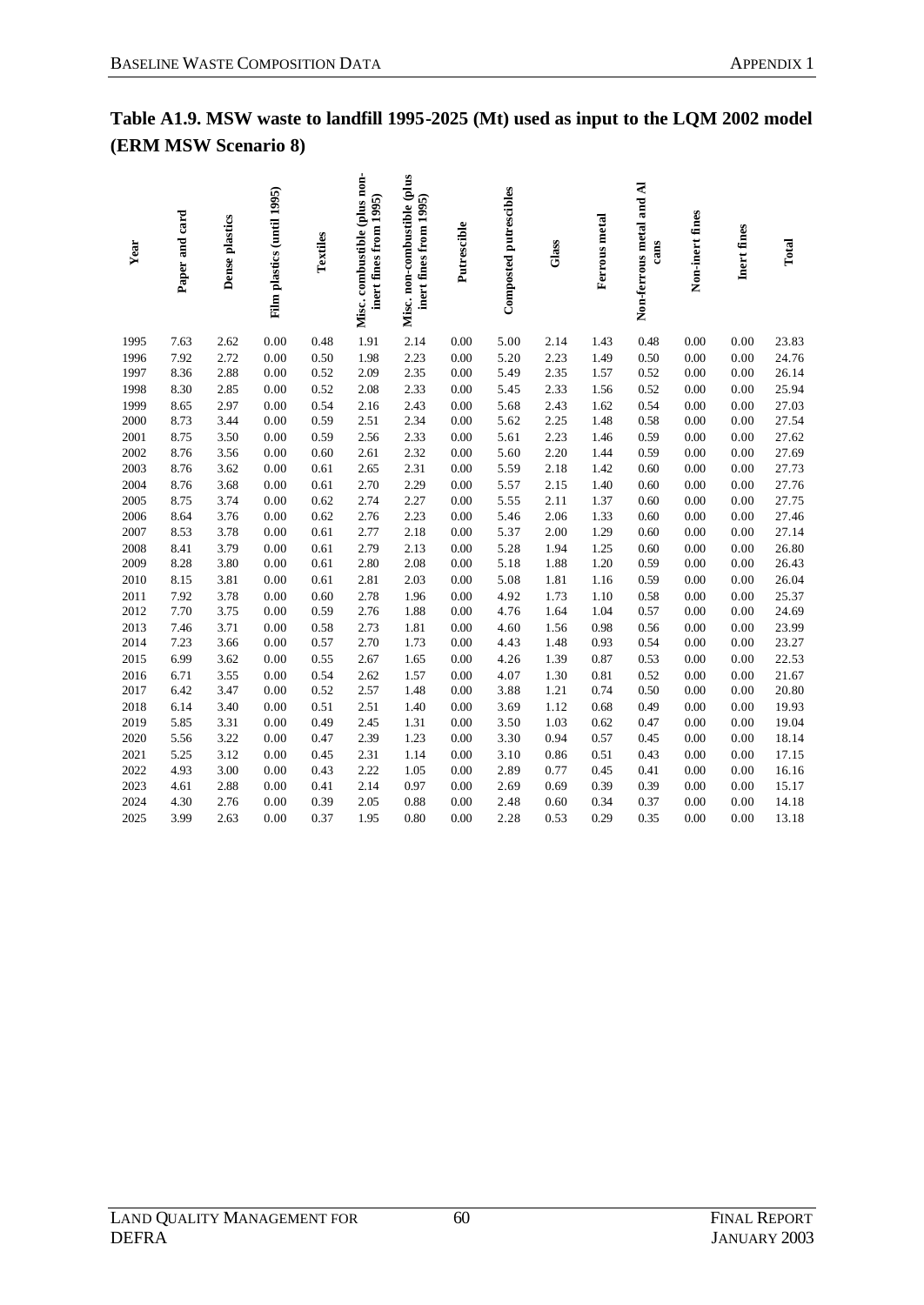# **Table A1.10. C&I waste to landfill 1945-1998 (Mt) used as input to the LQM 2002 model (Brown et al., 1999 default input)**

| Year         | Commercial     | Paper and card | General industrial waste | Food solids  | Food effluent  | Abbatoir waste | Misc processes | Other waste  | Power station ash | Blast furnace and steel slag | <b>Construction/demolition</b> | Sewage sludge | Total          |
|--------------|----------------|----------------|--------------------------|--------------|----------------|----------------|----------------|--------------|-------------------|------------------------------|--------------------------------|---------------|----------------|
| 1945         | 10.00          | 0.00           | 8.40                     | 2.40         | 12.60          | 1.40           | 12.96          | 1.53         | 5.50              | 1.50                         | 22.80                          | 0.11          | 79.20          |
| 1946         | 10.00          | 0.00           | 8.45                     | 2.41         | 12.64          | 1.40           | 13.01          | 1.53         | 5.52              | 1.51                         | 22.92                          | 0.11          | 79.50          |
| 1947         | 10.00          | 0.00           | 8.50                     | 2.42         | 12.68          | 1.40           | 13.05          | 1.54         | 5.54              | 1.51                         | 23.04                          | 0.11          | 79.80          |
| 1948         | 10.01          | 0.00           | 8.55                     | 2.43         | 12.72          | 1.40           | 13.10          | 1.54         | 5.56              | 1.52                         | 23.16                          | 0.11          | 80.10          |
| 1949         | 10.01          | 0.00           | 8.60                     | 2.44         | 12.76          | 1.40           | 13.15          | 1.54         | 5.58              | 1.52                         | 23.28                          | 0.11          | 80.39          |
| 1950<br>1951 | 10.01<br>10.01 | 0.00<br>0.00   | 8.65<br>8.70             | 2.45<br>2.46 | 12.80<br>12.84 | 1.40<br>1.40   | 13.19<br>13.24 | 1.55<br>1.55 | 5.60<br>5.62      | 1.53<br>1.54                 | 23.40<br>23.52                 | 0.11<br>0.11  | 80.69<br>80.99 |
| 1952         | 10.01          | 0.00           | 8.75                     | 2.47         | 12.88          | 1.40           | 13.29          | 1.55         | 5.64              | 1.54                         | 23.64                          | 0.11          | 81.29          |
| 1953         | 10.02          | 0.00           | 8.80                     | 2.48         | 12.92          | 1.40           | 13.33          | 1.56         | 5.66              | 1.55                         | 23.76                          | 0.11          | 81.59          |
| 1954         | 10.02          | 0.00           | 8.85                     | 2.49         | 12.96          | 1.40           | 13.38          | 1.56         | 5.68              | 1.55                         | 23.88                          | 0.11          | 81.89          |
| 1955         | 10.02          | 0.00           | 8.90                     | 2.50         | 13.00          | 1.40           | 13.43          | 1.56         | 5.70              | 1.56                         | 24.00                          | 0.11          | 82.18          |
| 1956         | 10.21          | 0.00           | 8.94                     | 2.51         | 13.08          | 1.40           | 13.47          | 1.57         | 5.72              | 1.57                         | 24.60                          | 0.11          | 83.18          |
| 1957         | 10.40          | 0.00           | 8.98                     | 2.52         | 13.16          | 1.40           | 13.52          | 1.57         | 5.74              | 1.57                         | 25.20                          | 0.11          | 84.17          |
| 1958         | 10.58          | 0.00           | 9.02                     | 2.53         | 13.24          | 1.40           | 13.57          | 1.57         | 5.76              | 1.58                         | 25.80                          | 0.11          | 85.17          |
| 1959<br>1960 | 10.77<br>10.96 | 0.00<br>0.00   | 9.06<br>9.10             | 2.54<br>2.55 | 13.32<br>13.40 | 1.40<br>1.40   | 13.62<br>13.66 | 1.58<br>1.58 | 5.78<br>5.80      | 1.58<br>1.59                 | 26.40<br>27.00                 | 0.11<br>0.11  | 86.16<br>87.16 |
| 1961         | 11.15          | 0.00           | 9.14                     | 2.56         | 13.48          | 1.40           | 13.71          | 1.58         | 5.82              | 1.60                         | 27.60                          | 0.11          | 88.15          |
| 1962         | 11.34          | 0.00           | 9.18                     | 2.57         | 13.56          | 1.40           | 13.76          | 1.59         | 5.84              | 1.60                         | 28.20                          | 0.11          | 89.14          |
| 1963         | 11.52          | 0.00           | 9.22                     | 2.58         | 13.64          | 1.40           | 13.80          | 1.59         | 5.86              | 1.61                         | 28.80                          | 0.11          | 90.14          |
| 1964         | 11.71          | 0.00           | 9.26                     | 2.59         | 13.72          | 1.40           | 13.85          | 1.59         | 5.88              | 1.61                         | 29.40                          | 0.11          | 91.13          |
| 1965         | 11.90          | 0.00           | 9.30                     | 2.60         | 13.80          | 1.40           | 13.90          | 1.60         | 5.90              | 1.62                         | 30.00                          | 0.11          | 92.13          |
| 1966         | 11.97          | 0.00           | 9.22                     | 2.57         | 13.76          | 1.40           | 13.94          | 1.60         | 5.92              | 1.63                         | 29.28                          | 0.11          | 91.39          |
| 1967         | 12.03          | 0.00           | 9.13                     | 2.53         | 13.72          | 1.40           | 13.99          | 1.60         | 5.94              | 1.63                         | 28.56                          | 0.11          | 90.66          |
| 1968         | 12.10          | 0.00           | 9.05                     | 2.50         | 13.68          | 1.40           | 14.04          | 1.61         | 5.96              | 1.64                         | 27.84                          | 0.11          | 89.92          |
| 1969<br>1970 | 12.16<br>12.22 | 0.00<br>0.00   | 8.97<br>8.88             | 2.47<br>2.43 | 13.64<br>13.60 | 1.40<br>1.40   | 14.08<br>14.13 | 1.61<br>1.62 | 5.98<br>6.00      | 1.64<br>1.65                 | 27.12<br>26.40                 | 0.11<br>0.11  | 89.19<br>88.45 |
| 1971         | 12.29          | 0.00           | 8.80                     | 2.39         | 13.56          | 1.40           | 14.18          | 1.62         | 6.02              | 1.66                         | 25.68                          | 0.11          | 87.71          |
| 1972         | 12.35          | 0.00           | 8.71                     | 2.36         | 13.52          | 1.40           | 14.22          | 1.62         | 6.04              | 1.66                         | 24.96                          | 0.11          | 86.96          |
| 1973         | 12.41          | 0.00           | 8.63                     | 2.32         | 13.48          | 1.40           | 14.27          | 1.63         | 6.06              | 1.67                         | 24.24                          | 0.11          | 86.22          |
| 1974         | 12.48          | 0.00           | 8.54                     | 2.28         | 13.44          | 1.40           | 14.32          | 1.63         | 6.08              | 1.67                         | 23.52                          | 0.11          | 85.48          |
| 1975         | 12.54          | 0.00           | 8.46                     | 2.24         | 13.40          | 1.40           | 14.36          | 1.63         | 6.10              | 1.68                         | 22.80                          | 0.11          | 84.73          |
| 1976         | 12.64          | 0.00           | 8.49                     | 2.25         | 13.41          | 1.40           | 14.41          | 1.64         | 6.12              | 1.69                         | 22.32                          | 0.11          | 84.47          |
| 1977         | 12.74          | 0.00           | 8.51                     | 2.25         | 13.42          | 1.40           | 14.46          | 1.64         | 6.14              | 1.69                         | 21.84                          | 0.11          | 84.20          |
| 1978<br>1979 | 12.83<br>12.93 | 0.00<br>0.00   | 8.54<br>8.57             | 2.26<br>2.27 | 13.43<br>13.44 | 1.40<br>1.40   | 14.50<br>14.55 | 1.64<br>1.65 | 6.16<br>6.18      | 1.70<br>1.70                 | 21.36<br>20.88                 | 0.11<br>0.11  | 83.94<br>83.68 |
| 1980         | 13.03          | 0.00           | 8.60                     | 2.27         | 13.45          | 1.40           | 14.60          | 1.65         | 6.20              | 1.71                         | 20.40                          | 0.11          | 83.41          |
| 1981         | 13.13          | 0.00           | 8.62                     | 2.28         | 13.46          | 1.40           | 14.64          | 1.65         | 6.22              | 1.72                         | 19.92                          | 0.11          | 83.15          |
| 1982         | 13.23          | 0.00           | 8.65                     | 2.28         | 13.47          | 1.40           | 14.69          | 1.66         | 6.24              | 1.72                         | 19.44                          | 0.11          | 82.89          |
| 1983         | 13.32          | 0.00           | 8.68                     | 2.29         | 13.48          | 1.40           | 14.74          | 1.66         | 6.26              | 1.73                         | 18.96                          | 0.11          | 82.62          |
| 1984         | 13.42          | 0.00           | 8.70                     | 2.30         | 13.49          | 1.40           | 14.79          | 1.66         | 6.28              | 1.73                         | 18.48                          | 0.11          | 82.36          |
| 1985         | 13.52          | 0.00           | 8.73                     | 2.30         | 13.49          | 1.40           | 14.83          | 1.67         | 6.30              | 1.74                         | 18.00                          | 0.11          | 82.09          |
| 1986         | 13.64          | 0.00           | 8.76                     | 2.31         | 13.57          | 1.40           | 14.88          | 1.67         | 6.32              | 1.75                         | 17.64                          | 0.11          | 82.04          |
| 1987         | 13.76          | 0.00           | 8.78                     | 2.32         | 13.64          | 1.40           | 14.93          | 1.67         | 6.34              | 1.75                         | 17.28                          | 0.11          | 81.99          |
| 1988<br>1989 | 13.87<br>13.99 | 0.00<br>0.00   | 8.81<br>8.84             | 2.33<br>2.34 | 13.72<br>13.79 | 1.40<br>1.40   | 14.97<br>15.02 | 1.68<br>1.68 | 6.36<br>6.38      | 1.76<br>1.76                 | 16.92<br>16.56                 | 0.11<br>0.11  | 81.93<br>81.88 |
| 1990         | 14.11          | 0.00           | 8.87                     | 2.35         | 13.87          | 1.40           | 15.07          | 1.68         | 6.40              | 1.77                         | 16.20                          | 0.11          | 81.83          |
| 1991         | 14.23          | 0.00           | 8.89                     | 2.36         | 13.95          | 1.40           | 15.11          | 1.69         | 6.42              | 1.78                         | 15.84                          | 0.11          | 81.77          |
| 1992         | 14.34          | 0.00           | 8.92                     | 2.37         | 14.02          | 1.40           | 15.16          | 1.69         | 6.44              | 1.78                         | 15.48                          | 0.11          | 81.72          |
| 1993         | 14.46          | 0.00           | 8.95                     | 2.38         | 14.10          | 1.40           | 15.21          | 1.69         | 6.46              | 1.79                         | 15.12                          | 0.11          | 81.66          |
| 1994         | 14.58          | 0.00           | 8.97                     | 2.39         | 14.17          | 1.40           | 15.25          | 1.70         | 6.48              | 1.79                         | 14.76                          | 0.11          | 81.61          |
| 1995         | 14.70          | 0.00           | 9.00                     | 2.40         | 14.25          | 1.40           | 15.30          | 1.70         | 6.50              | 1.80                         | 14.40                          | 0.11          | 81.56          |
| 1996         | 14.62          | 0.02           | 9.09                     | 1.53         | 9.12           | 0.92           | 10.75          | 3.06         | 5.52              | 1.82                         | 21.98                          | 0.11          | 78.53          |
| 1997         | 14.35          | 0.07           | 9.17                     | 0.85         | 5.12           | 0.54           | 7.00           | 3.75         | 4.56              | 1.80                         | 26.57                          | 0.11          | 73.90          |
| 1998         | 13.91          | 0.16           | 9.25                     | 0.36         | 2.26           | 0.25           | 4.05           | 3.75         | 3.61              | 1.77                         | 28.16                          | 0.11          | 67.65          |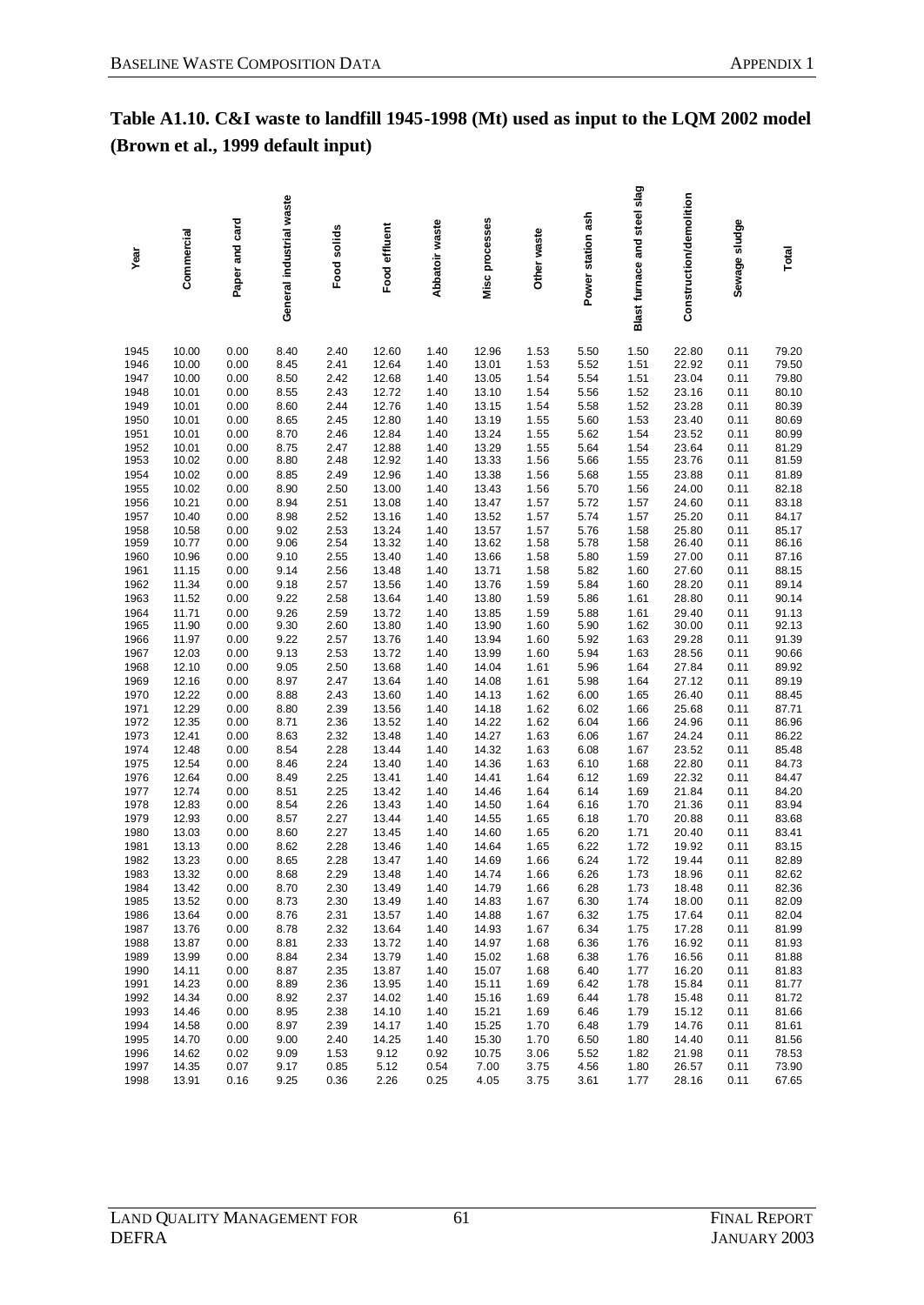| <b>Waste Category</b>        | <b>C&amp;I Scenario</b> |       |       |                  |       |  |  |  |  |  |  |
|------------------------------|-------------------------|-------|-------|------------------|-------|--|--|--|--|--|--|
|                              | 1                       | 2     | 3     | $\boldsymbol{4}$ | 5     |  |  |  |  |  |  |
| Commercial                   | 13.28                   | 13.28 | 13.28 | 13.28            | 13.28 |  |  |  |  |  |  |
| Paper and card               | 0.29                    | 0.25  | 0.29  | 0.29             | 0.29  |  |  |  |  |  |  |
| General industrial waste     | 9.33                    | 9.33  | 9.33  | 9.33             | 9.33  |  |  |  |  |  |  |
| Food solids                  | 0.07                    | 0.06  | 0.07  | 0.07             | 0.07  |  |  |  |  |  |  |
| Food effluent                | 0.53                    | 0.45  | 0.53  | 0.53             | 0.53  |  |  |  |  |  |  |
| Abbatoir waste               | 0.07                    | 0.06  | 0.07  | 0.07             | 0.07  |  |  |  |  |  |  |
| Misc processes               | 1.91                    | 1.91  | 1.91  | 1.91             | 1.91  |  |  |  |  |  |  |
| Other waste                  | 3.39                    | 3.09  | 3.09  | 3.09             | 3.39  |  |  |  |  |  |  |
| Power station ash            | 2.67                    | 2.67  | 2.67  | 2.67             | 2.67  |  |  |  |  |  |  |
| Blast furnace and steel slag | 1.70                    | 1.70  | 1.70  | 1.70             | 1.70  |  |  |  |  |  |  |
| Construction/demolition      | 26.75                   | 26.75 | 26.75 | 26.75            | 23.15 |  |  |  |  |  |  |
| Sewage sludge <sup>1</sup>   | 0.11                    | 0.11  | 0.11  | 0.11             | 0.11  |  |  |  |  |  |  |
| Total                        | 60.09                   | 59.65 | 59.80 | 59.80            | 56.48 |  |  |  |  |  |  |

# **Table A1.11. C&I waste to landfill 1999-2025 (Mt) used as input to the LQM 2002 model (ERM C&I Scenarios 1 to 5)**

 $1$  AEAT 1999 values used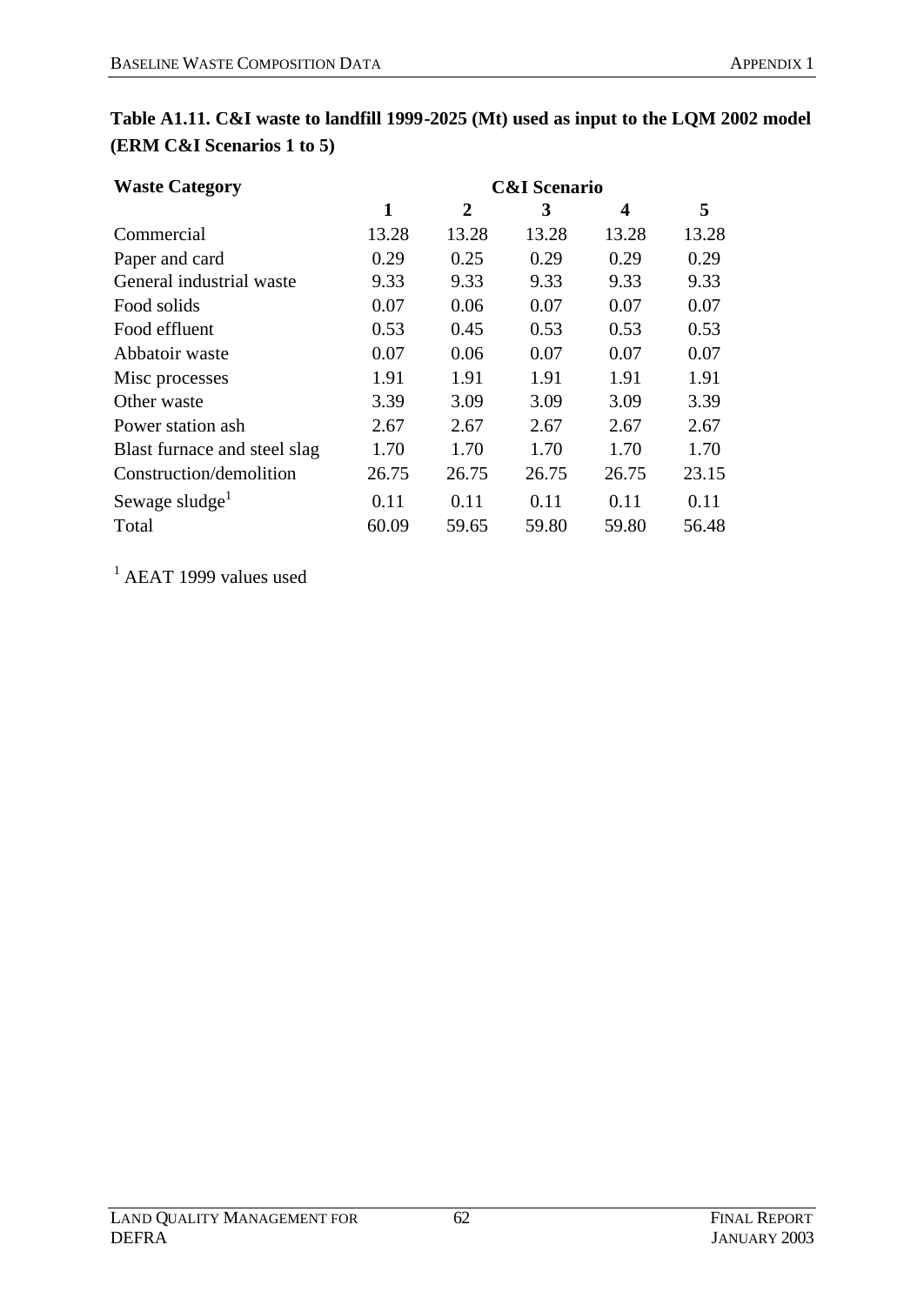# **Appendix 2**

# **Table A2.1. Flare Manufacturers and Suppliers**

| <b>Supplier</b>                       | <b>Contact Details</b>                                                                         |
|---------------------------------------|------------------------------------------------------------------------------------------------|
|                                       |                                                                                                |
| AFS <sup>1</sup>                      | 2A Hockley Lane, Eastern Green, Coventry CV5 7FR                                               |
|                                       | Tel. 02476 474877                                                                              |
| (formerly<br>Tubes and Valves<br>Apex | Empson Road, Eastern Industry, Peterborough                                                    |
| Anglia Mechanical Environmental Ltd)  | Tel. 01733 244600                                                                              |
| <b>Biffa Environmental Technology</b> | Withnell Service Centre, Bolton Road, Withnell, Chorley, Lancs.<br>PR6 8BT                     |
|                                       | Tel. 01254 831389                                                                              |
| <b>Biogas</b>                         | 6 Brookside Industrial Estate, Glatton Road, Sawtry, Huntingdon,<br>Cambs. PE28 5SB            |
|                                       | Tel. 01487 831701                                                                              |
| Clarke $Energy1$                      | 898 Plymouth Road, Slough Trading Estate, Slough SL1 4LP                                       |
|                                       | Tel. 01753 567616                                                                              |
| Covertronic (formerly MB Geosphere)   | No longer trading                                                                              |
| Energy Developments <sup>1</sup>      | Watford Business Centre, Parade House, 135 The Parade, High<br>Street, Watford, Herts. WD1 1NS |
|                                       | Tel. 01923 491212                                                                              |
| Enitial Projects <sup>1</sup>         | Unit 12, Four Ashes Industrial Estate, Station Road, Four Ashes,<br>Wolverhampton WV107DB      |
|                                       | Tel. 01902 798798                                                                              |
| Flare Products Ltd                    | Unit 14, Broadmead Business Park, Stewartby, Bedford MK43 9NX                                  |
|                                       | Tel. 01234 768624                                                                              |
| Fuel and Combustion Technology Ltd    | RMC House, The Grange, Coldharbour Lane, Egham, Surrey TW20<br>8TD                             |
| GBA Ltd <sup>1</sup>                  | 4 Kingfisher Court, Farnham Road, Slough, Berks. SL2 1JF                                       |
|                                       | Tel. 01753 575710                                                                              |

l

<sup>&</sup>lt;sup>1</sup> Not included in the ETSU 1996 survey.